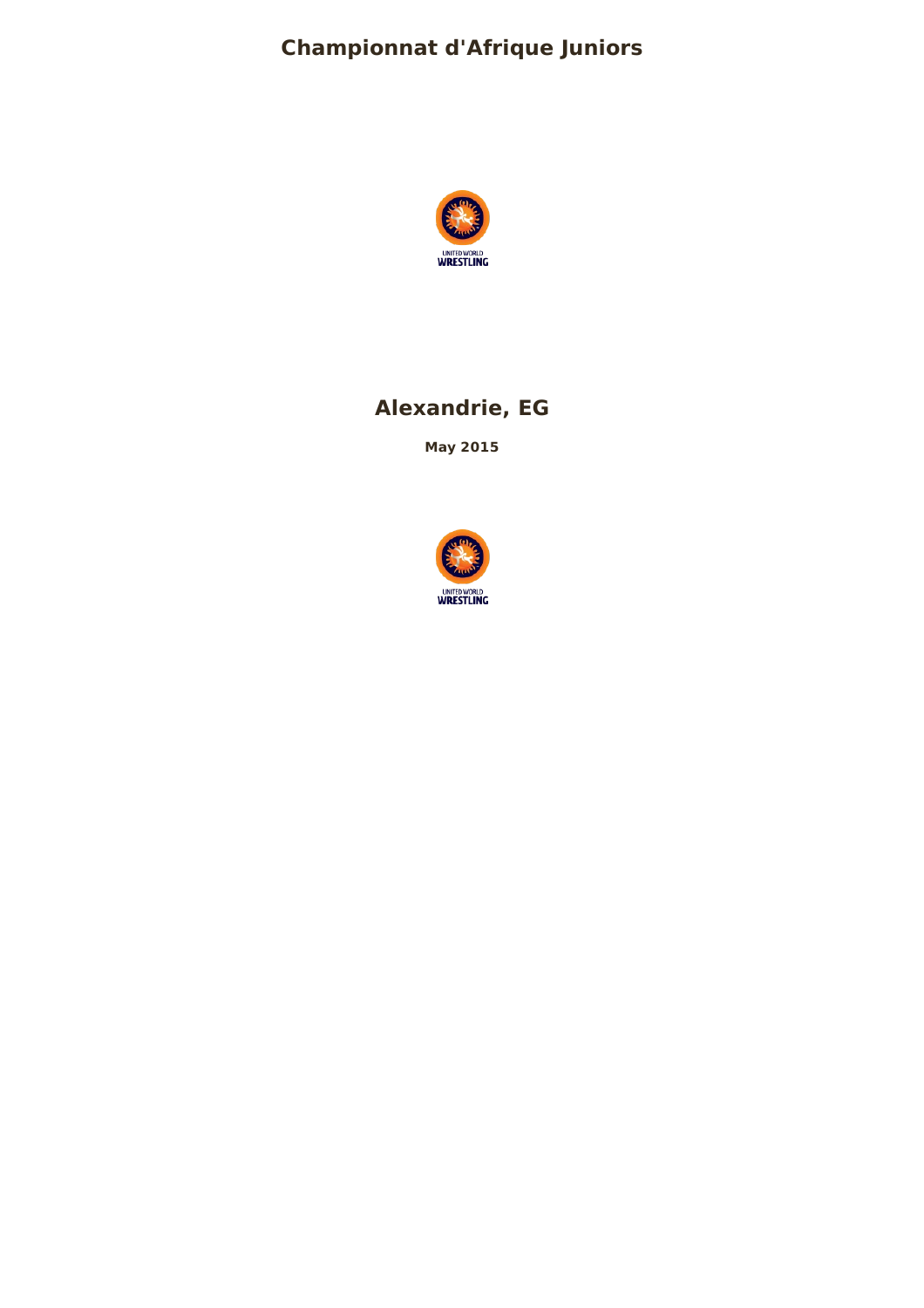



|                                 | <b>TEAMS</b>    |                       |  |  |  |  |  |  |  |  |  |
|---------------------------------|-----------------|-----------------------|--|--|--|--|--|--|--|--|--|
| $\mathbf G$                     | ALGERIA         | $\mathsf{ALG}\xspace$ |  |  |  |  |  |  |  |  |  |
| <b>UNTED WORLD</b><br>WRESTLING | <b>BURUNDI</b>  | <b>BDI</b>            |  |  |  |  |  |  |  |  |  |
|                                 | CONGO           | $CGO$                 |  |  |  |  |  |  |  |  |  |
|                                 | $\mathsf{CHAD}$ | CHA                   |  |  |  |  |  |  |  |  |  |
|                                 | CAMEROON        | <b>CMR</b>            |  |  |  |  |  |  |  |  |  |
| $-100$                          | EGYPT           | EGY                   |  |  |  |  |  |  |  |  |  |
|                                 | KENYA           | KEN                   |  |  |  |  |  |  |  |  |  |
| $\bigstar$                      | MOROCCO         | <b>MAR</b>            |  |  |  |  |  |  |  |  |  |
|                                 | MAURITIUS       | MRI                   |  |  |  |  |  |  |  |  |  |
|                                 | SOUTH AFRICA    | <b>RSA</b>            |  |  |  |  |  |  |  |  |  |
| $\odot$                         | TUNISIA         | TUN                   |  |  |  |  |  |  |  |  |  |
|                                 |                 |                       |  |  |  |  |  |  |  |  |  |

**Number of Teams 11**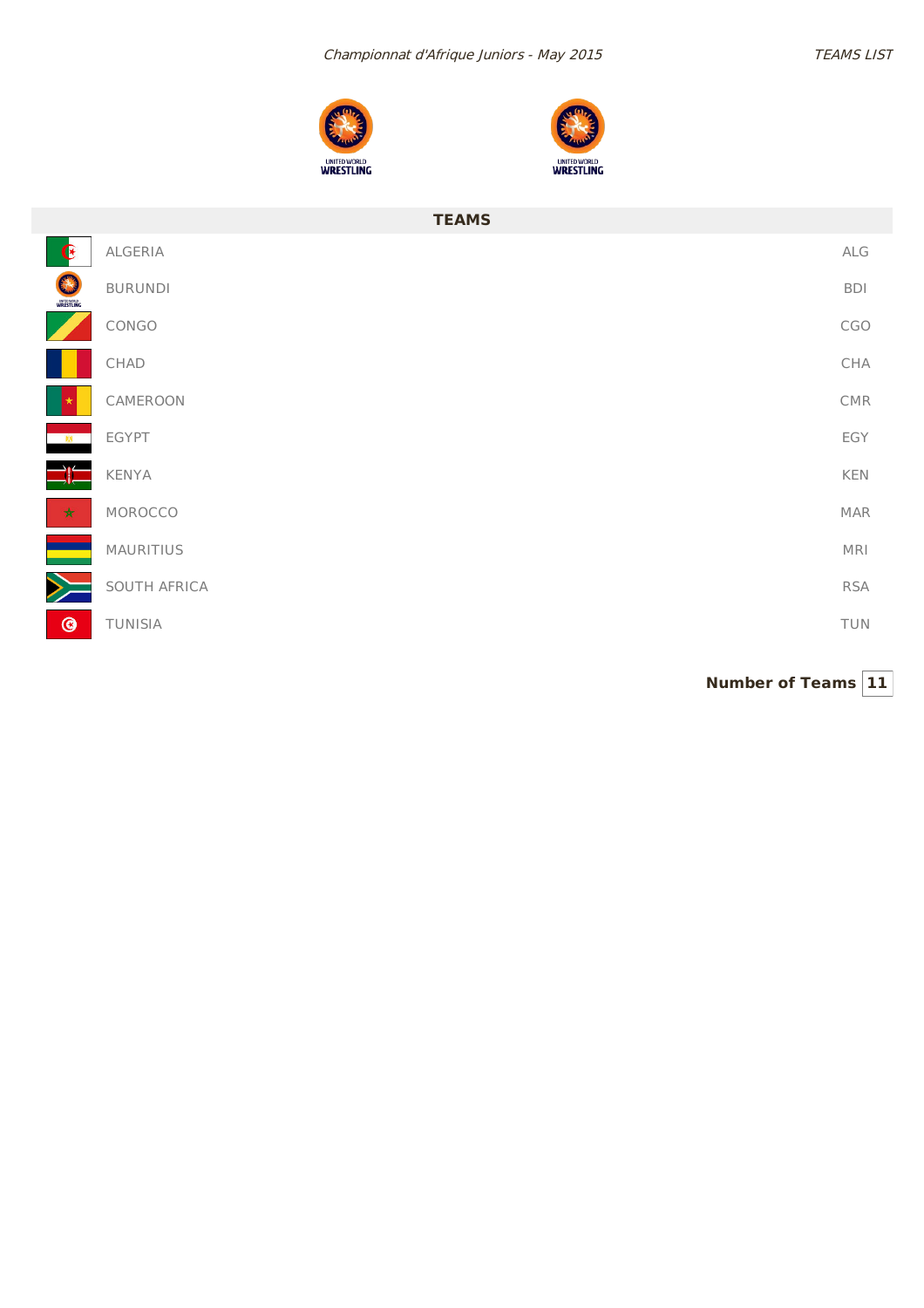



### **Freestyle Teams**

|                                        | ALGERIA        | <b>ALG</b> |
|----------------------------------------|----------------|------------|
| $\bigcirc$                             | <b>BURUNDI</b> | <b>BDI</b> |
|                                        | CONGO          | <b>CGO</b> |
|                                        | CHAD           | CHA        |
| $\frac{1}{2}$                          | EGYPT          | EGY        |
| $\equiv$                               | KENYA          | <b>KEN</b> |
| $\left  \frac{1}{\mathcal{M}} \right $ | MOROCCO        | <b>MAR</b> |
| $\geqslant$                            | SOUTH AFRICA   | <b>RSA</b> |
| $\circ$                                | <b>TUNISIA</b> | <b>TUN</b> |
|                                        |                |            |

# **Number of Teams 9**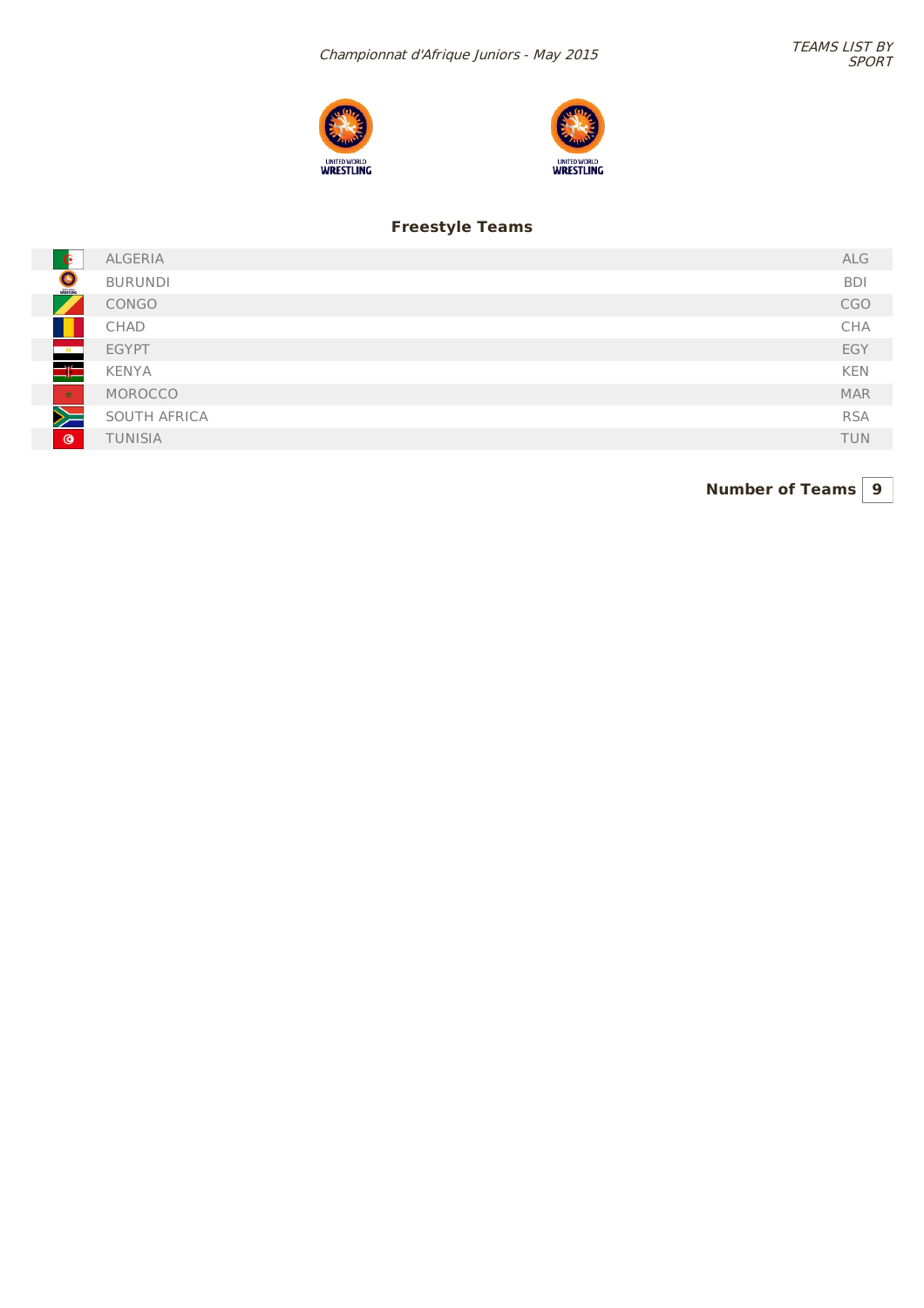NUMBER OF<br>Numbionnat d'Afrique Juniors - May 2015





# **Freestyle**

| <b>Teams</b>                                    | <b>50 kg</b> | 55 kg | <b>60 kg</b> | <b>66 kg</b> | <b>74 kg</b> | 84 kg          | <b>96 kg</b> | 120 kg       | <b>TOTAL</b>   |
|-------------------------------------------------|--------------|-------|--------------|--------------|--------------|----------------|--------------|--------------|----------------|
| <b>ALG</b><br>$\mathbf{e}$                      | $\mathbf{0}$ |       |              |              |              |                | $\mathbf{0}$ |              | 4              |
| $\bullet$<br><b>BDI</b>                         | $\mathbf{0}$ | 0     |              |              |              | $\overline{0}$ | $\Omega$     |              | 1              |
| <b>A</b><br>CGO                                 | $\mathbf{0}$ | 0     | ×.           |              |              | $\Omega$       | $\Omega$     |              | $\overline{2}$ |
| П<br>CHA                                        | $\mathbf{0}$ | 0     | $\Omega$     | $\Omega$     |              | $\overline{0}$ | $\mathbf{0}$ | $\Omega$     | 1              |
| EGY<br>$-8$                                     |              |       |              |              |              | п.             |              |              | 8              |
| $=$ $=$<br><b>KEN</b>                           | $\Omega$     | 0     | $\Omega$     |              | $\Omega$     | $\overline{0}$ | n.           |              | 1              |
| <b>MAR</b><br>$\langle \rangle \rangle \rangle$ | $\Omega$     | п.    | $\Omega$     |              | $\bigcap$    | $\overline{0}$ | $\bigcap$    |              | $\overline{2}$ |
| $\geq$<br><b>RSA</b>                            |              |       | n.           |              |              |                |              |              | 7              |
| $\bullet$<br>TUN                                |              | 0     | $\Omega$     |              |              | п.             | $\Omega$     | $\Omega$     | 3              |
| <b>TOTAL</b>                                    | 3            | 4     | 5            | 3            | 6            | 4              | 3            | $\mathbf{o}$ | 28             |

**Number of Teams 9**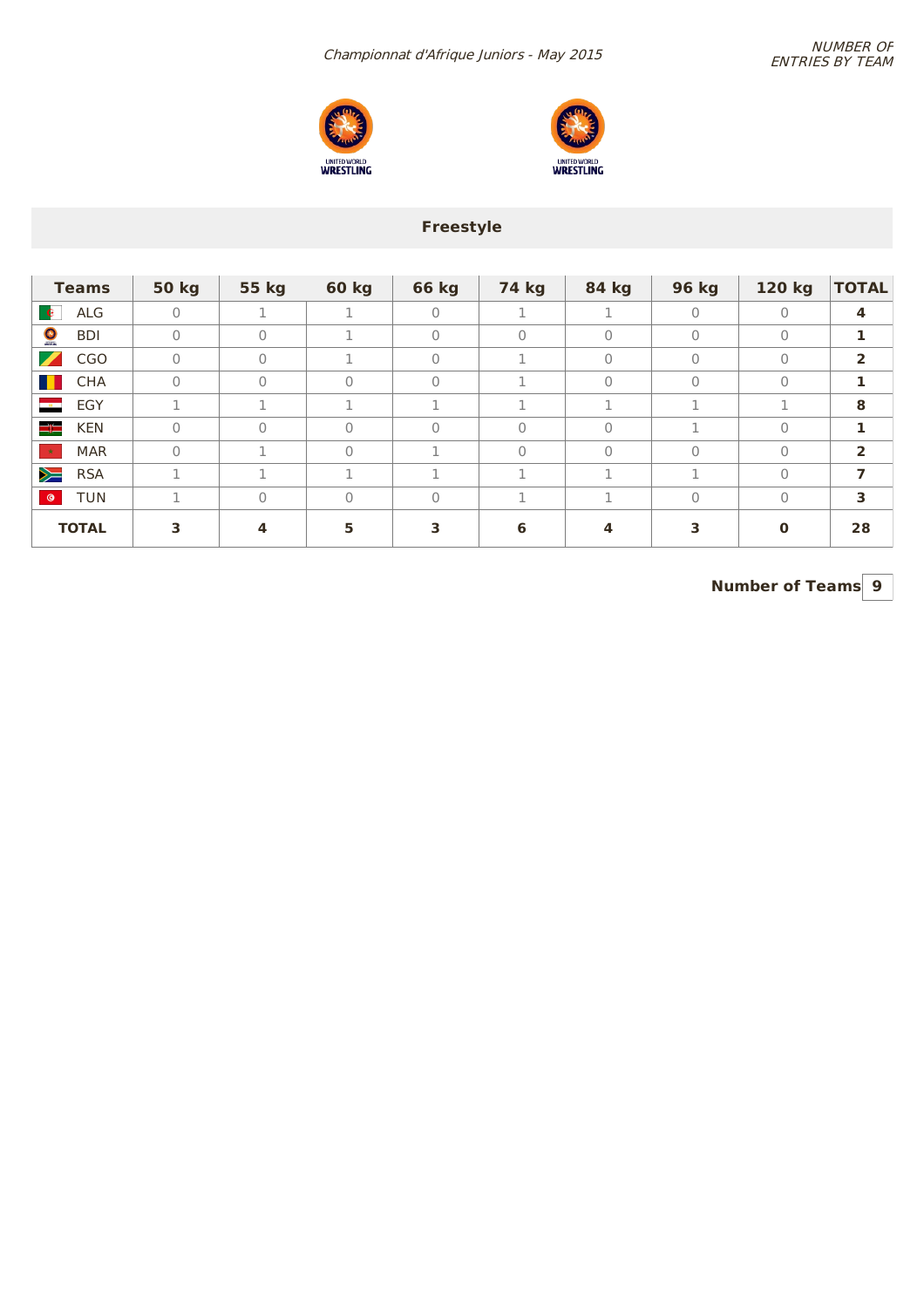



# **Freestyle Teams Ranking**

|                | Team           | <b>50 kg</b> | 55 kg                    | 60 kg | 66 kg          | 74 kg | 84 kg          | 96 kg          | 120 kg | <b>Total</b> |
|----------------|----------------|--------------|--------------------------|-------|----------------|-------|----------------|----------------|--------|--------------|
| $-88$          | <b>EGYPT</b>   | 10           | 8                        | 10    | $\overline{9}$ | 8     | 9              | $\overline{9}$ |        | 63           |
| ╳═             | SOUTH AFRICA   | 9            | 9                        |       | 8              | 9     | 8              | 10             |        | 60           |
| $\bullet$      | <b>ALGERIA</b> |              | 10                       | 9     |                | 5     | $\overline{7}$ |                |        | 31           |
| $\circledcirc$ | <b>TUNISIA</b> | 8            |                          |       |                | 10    | 10             |                |        | 28           |
| 女              | MOROCCO        |              | $\overline{\phantom{0}}$ |       | 10             |       |                |                |        | 17           |
|                | CONGO          |              |                          | 6     |                | 8     |                |                |        | 14           |
| $\bullet$      | <b>BURUNDI</b> |              |                          | 8     |                |       |                |                |        | 8            |
| <u> UL</u>     | <b>KENYA</b>   |              |                          |       |                |       |                | 8              |        | 8            |
|                | <b>CHAD</b>    |              |                          |       |                | 6     |                |                |        | 6            |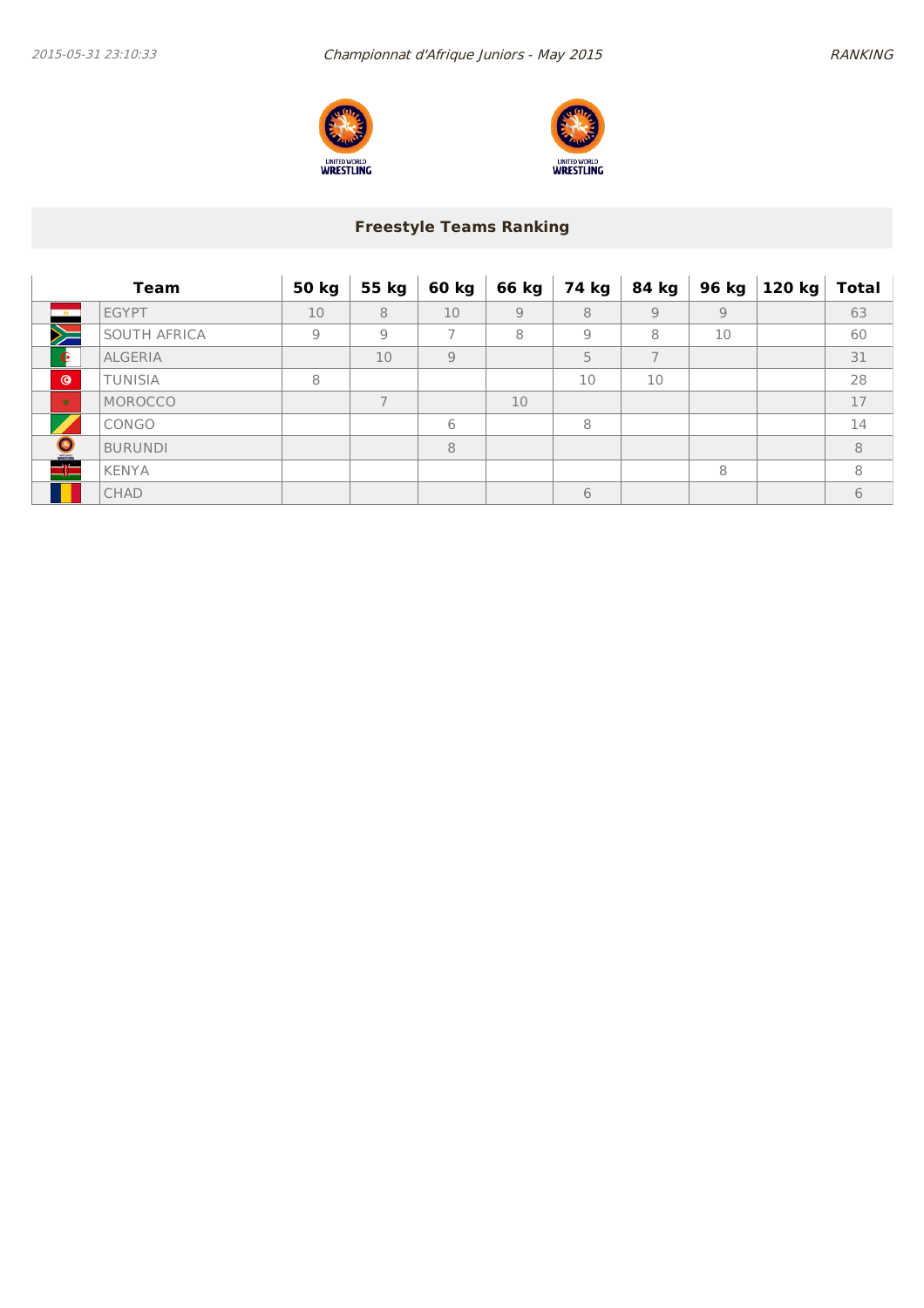# **FS - 50 kg**

| Number Team |            | <b>Name</b>           | Engagement License MC |  | $ \bm{\mathsf{Weight}} $ |
|-------------|------------|-----------------------|-----------------------|--|--------------------------|
| 2           | <b>EGY</b> | Mohamed Iheb MAGHAWRI |                       |  |                          |
| 3           | <b>RSA</b> | Given CHOCHI          |                       |  |                          |
| 1           | <b>TUN</b> | Mohamed Akram AMDOUNI |                       |  |                          |
|             |            |                       |                       |  |                          |
|             |            |                       |                       |  |                          |
|             |            |                       |                       |  |                          |
|             |            |                       |                       |  |                          |
|             |            |                       |                       |  |                          |

**Number of participants 3**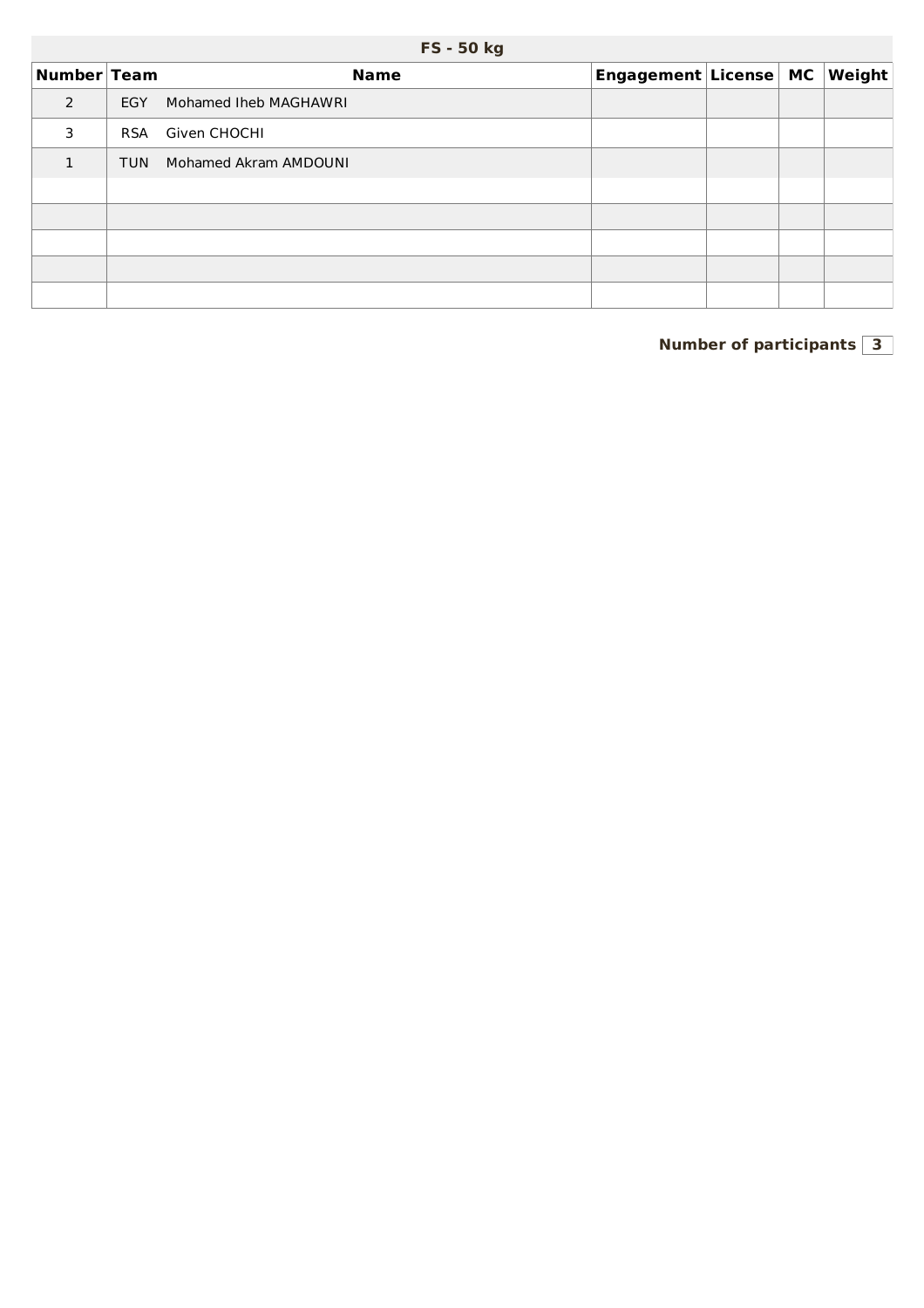



# **Freestyle - Juniors - 50 kg**

| <b>Rank</b> | Team       | Wrestler              | W |  | <b>ST</b> | <b>TP</b> |    | $T$ P Gvn Rank Pts |
|-------------|------------|-----------------------|---|--|-----------|-----------|----|--------------------|
| a 100 m     | EGY        | Mohamed Theb MAGHAWRI |   |  |           |           |    | 10                 |
| . .         | <b>RSA</b> | Given CHOCHI          |   |  |           |           |    |                    |
| з.          | UN.        | Mohamed Akram AMDOUNI |   |  |           |           | 14 |                    |

| <b>CP</b><br>VT | <b>Classification Points</b><br>Victories by fall, default/forfeit/disqualification (5-0) |
|-----------------|-------------------------------------------------------------------------------------------|
| <b>ST</b>       | Victories by superiority $(4-0/4-1)$                                                      |
| ТP              | <b>Technical Points obtained</b>                                                          |
| <b>TP Gvn</b>   | <b>Technical Points given</b>                                                             |

#### In the Nordic tournament, the wrestler with the highest number of victories will be ranked first, regardless of the **total number of classification points.**

If two wrestlers have an equal number of classification points, their direct match will determine the winner. The wrestler who won against his opponent will be ranked before the other one.

If more than two wrestlers have an equal number of classification points, the last of the ex-aequo group will be determined following these criteria until only two wrestlers remain:

- The fewest victories by « Fall »
- The fewest match victories by superiority
- The fewest technical points scored in the whole competition
- The most technical points given in the whole competition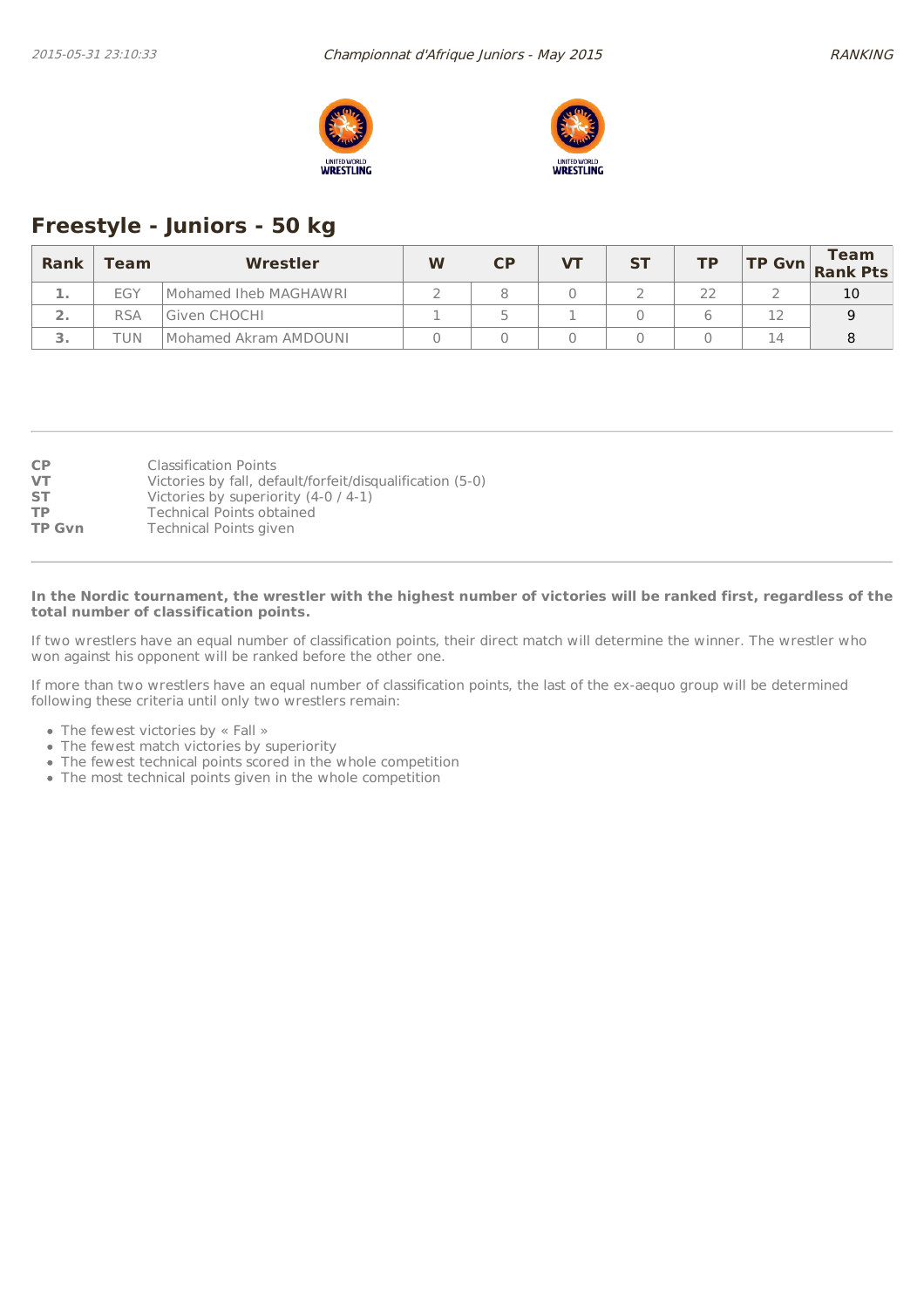





# **Freestyle - Juniors - 50 kg**

|                |                                                           |                                                           | $\overline{2}$                                            | 3                            |                |           |           |                |           |                  |                |
|----------------|-----------------------------------------------------------|-----------------------------------------------------------|-----------------------------------------------------------|------------------------------|----------------|-----------|-----------|----------------|-----------|------------------|----------------|
|                |                                                           | <b>Mohamed</b><br><b>Akram</b><br><b>AMDOUNI</b><br>(TUN) | <b>Mohamed</b><br><b>Iheb</b><br><b>MAGHAWRI</b><br>(EGY) | <b>Given CHOCHI</b><br>(RSA) | W              | <b>CP</b> | <b>VT</b> | <b>ST</b>      | <b>TP</b> | <b>TP</b><br>Gvn | <b>Rank</b>    |
| ı              | <b>Mohamed</b><br><b>Akram</b><br><b>AMDOUNI</b><br>(TUN) |                                                           | 4-0(10-0) by ST<br>$-00:52$                               | 4-0(4-0) by VT - 00:54       | $\Omega$       | $\Omega$  | $\Omega$  | $\Omega$       | $\Omega$  | 14               | 3              |
| $\overline{2}$ | <b>Mohamed</b><br><b>Iheb</b><br><b>MAGHAWRI</b><br>(EGY) | $4-0(10-0)$ by<br>ST - 00:52                              |                                                           | $4-1(12-2)$ by SP -<br>01:14 | $\overline{2}$ | 8         | $\Omega$  | $\overline{2}$ | 22        | $\overline{2}$   |                |
| 3              | Given<br><b>CHOCHI</b><br>(RSA)                           | $4-0(4-0)$ by<br>$VT - 00:54$                             | $4-1(12-2)$ by SP<br>$-01:14$                             |                              | 1              | 5         |           | $\Omega$       | 6         | 12               | $\overline{2}$ |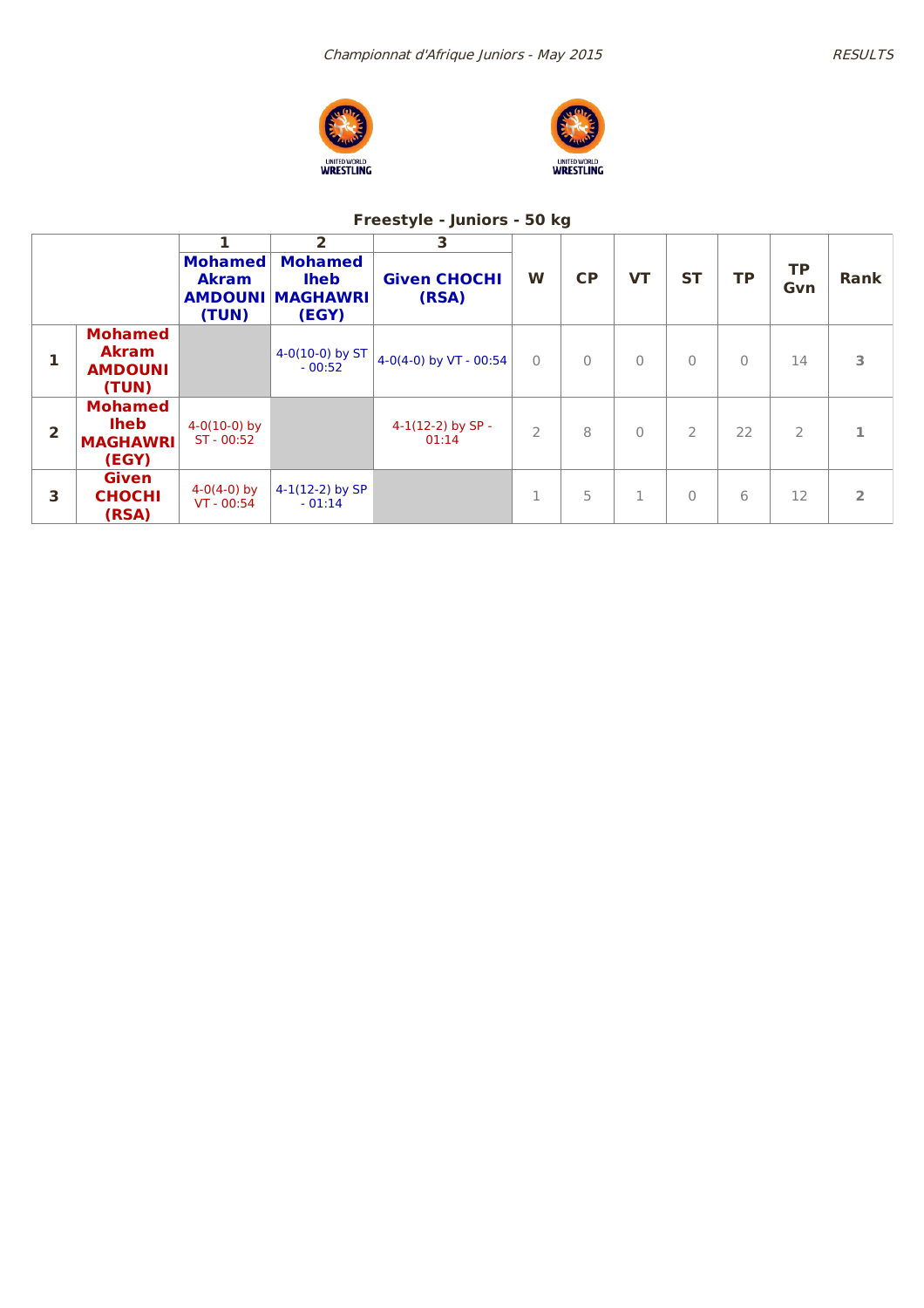



# **Freestyle - Juniors - 50 kg - Results**

### **Round 1 - FS - 50 kg**

| Match Wrestler              |  |              | $ TP CP $ Victory $ CP TP $ Wrestler |
|-----------------------------|--|--------------|--------------------------------------|
| TUN - Mohamed Akram AMDOUNI |  | $\mathbf{A}$ | 10   EGY - Mohamed Iheb MAGHAWRI     |

### **Round 2 - FS - 50 kg**

|        | Match Wrestler            |  |  | TP   CP   Victory   CP   TP   Wrestler |
|--------|---------------------------|--|--|----------------------------------------|
| $\sim$ | <b>RSA - Given CHOCHI</b> |  |  | TUN - Mohamed Akram AMDOUNI            |

### **Round 3 - FS - 50 kg**

| Match Wrestler                     | TD.                  | <b>CP</b> | <b>Victory</b> | <b>CP</b> | TP Wrestler        |
|------------------------------------|----------------------|-----------|----------------|-----------|--------------------|
| <b>EGY - Mohamed Iheb MAGHAWRI</b> | 1 <sub>2</sub><br>-- |           |                |           | RSA - Given CHOCHI |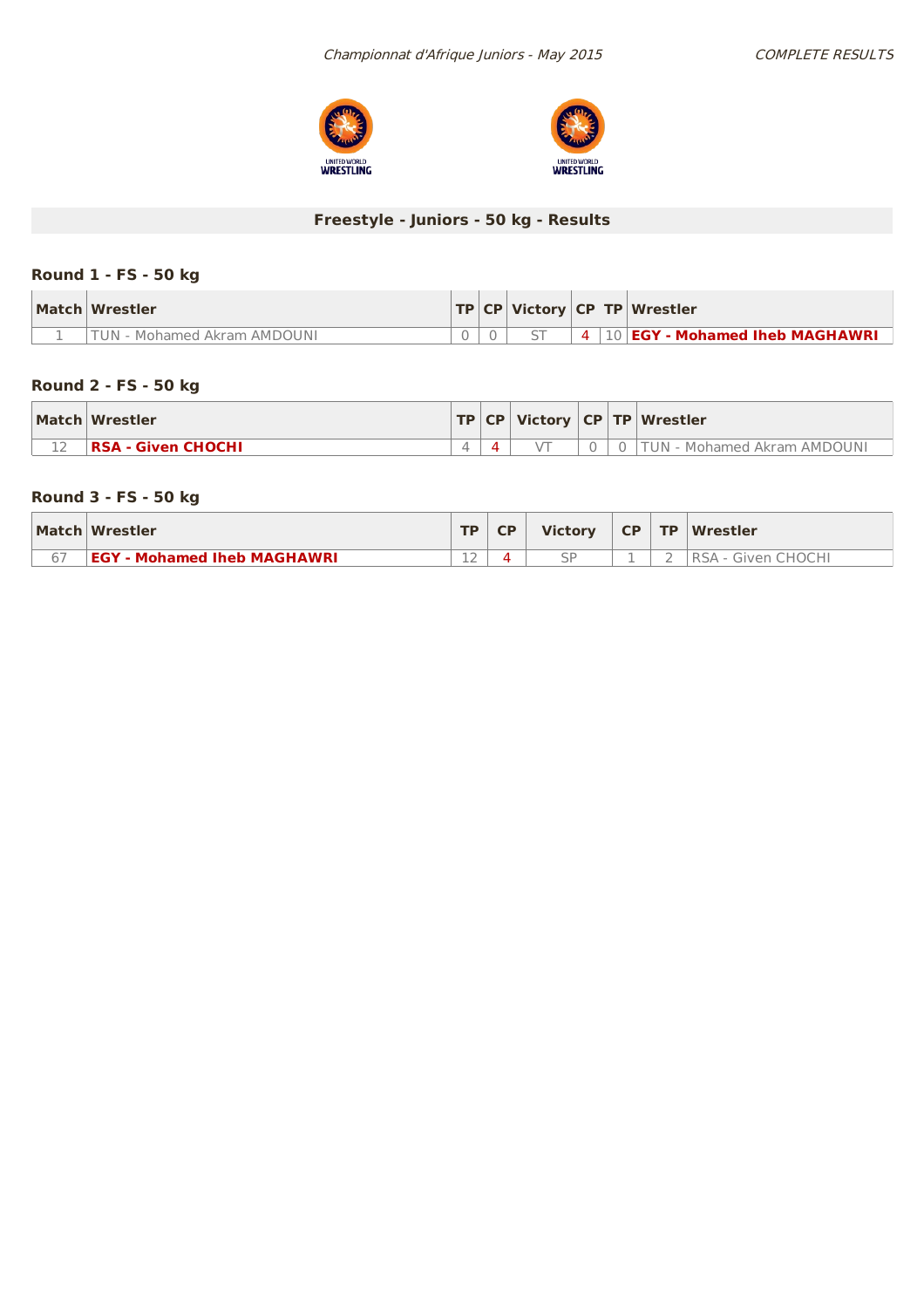|                | . . <i>.</i> |                    |                       |  |  |                        |  |  |  |  |  |  |  |  |
|----------------|--------------|--------------------|-----------------------|--|--|------------------------|--|--|--|--|--|--|--|--|
| Number Team    |              | <b>Name</b>        | Engagement License MC |  |  | $\vert$ Weight $\vert$ |  |  |  |  |  |  |  |  |
| $\overline{4}$ | <b>ALG</b>   | Abdelhak KHERBACH  |                       |  |  |                        |  |  |  |  |  |  |  |  |
| 1              | EGY          | Ahmed Hassan AHMED |                       |  |  |                        |  |  |  |  |  |  |  |  |
| 2              | MAR          | Othmane ELBAHJA    |                       |  |  |                        |  |  |  |  |  |  |  |  |
| 3              | <b>RSA</b>   | Reynhardt LOUW     |                       |  |  |                        |  |  |  |  |  |  |  |  |
|                |              |                    |                       |  |  |                        |  |  |  |  |  |  |  |  |
|                |              |                    |                       |  |  |                        |  |  |  |  |  |  |  |  |
|                |              |                    |                       |  |  |                        |  |  |  |  |  |  |  |  |
|                |              |                    |                       |  |  |                        |  |  |  |  |  |  |  |  |
|                |              |                    |                       |  |  |                        |  |  |  |  |  |  |  |  |

# **FS - 55 kg**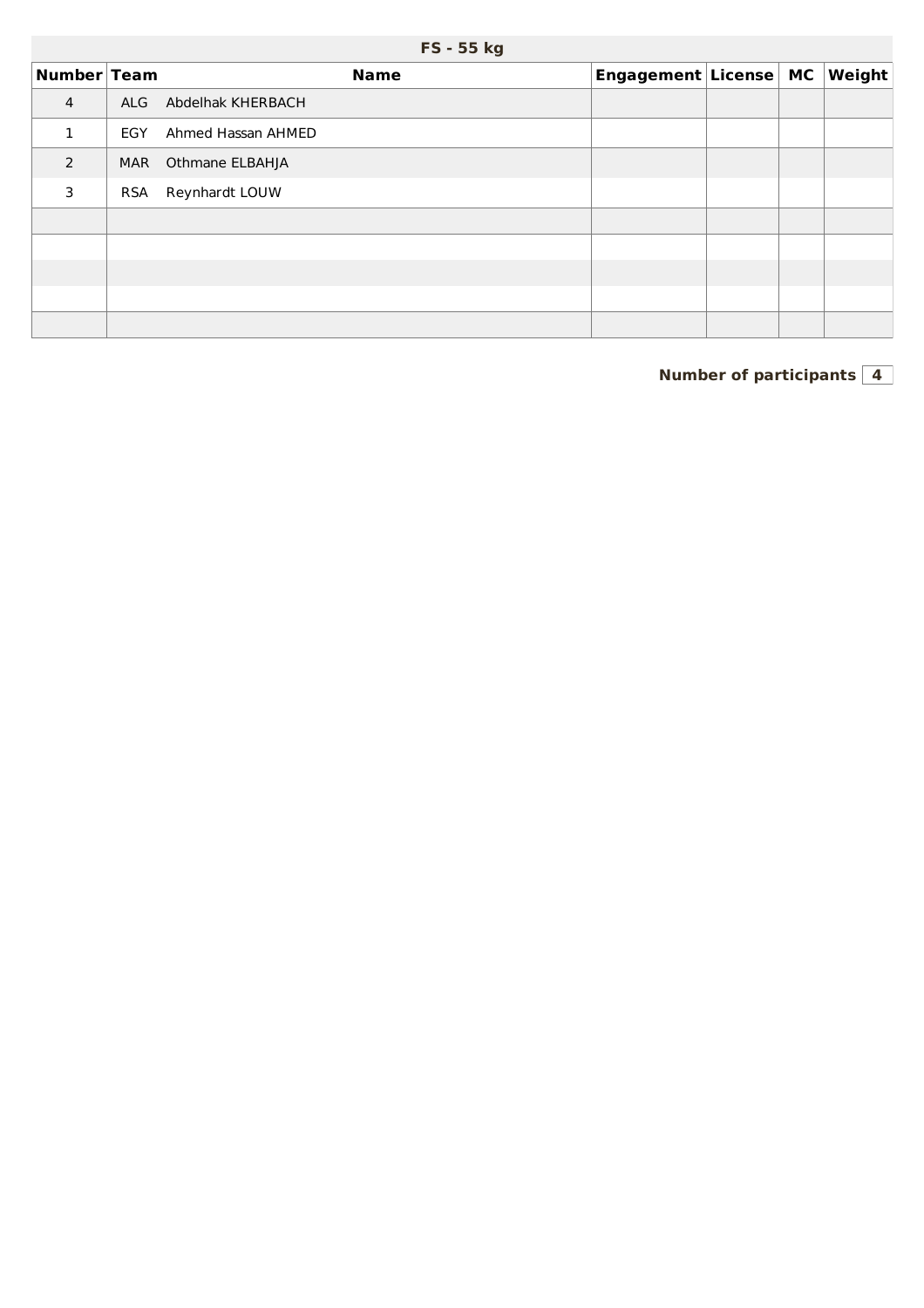



# **Freestyle - Juniors - 55 kg**

| Rank         | Team       | Wrestler           | W | <b>CP</b> | <b>VT</b> | <b>ST</b> | TP |    | <b>TP Gvn</b> Team |
|--------------|------------|--------------------|---|-----------|-----------|-----------|----|----|--------------------|
| ı.           | <b>ALG</b> | Abdelhak KHERBACH  |   |           |           |           | 32 |    | 10                 |
| $\mathbf{2}$ | <b>RSA</b> | Reynhardt LOUW     |   |           |           |           | 26 | 25 |                    |
| 3.           | EGY        | Ahmed Hassan AHMED |   |           |           |           | 14 | 24 |                    |
| 4.           | <b>MAR</b> | Othmane ELBAHJA    |   |           |           |           | 20 | 38 |                    |

| <b>CP</b><br>VT | <b>Classification Points</b><br>Victories by fall, default/forfeit/disqualification (5-0) |
|-----------------|-------------------------------------------------------------------------------------------|
| <b>ST</b>       | Victories by superiority $(4-0/4-1)$                                                      |
| <b>TP</b>       | <b>Technical Points obtained</b>                                                          |
| <b>TP Gvn</b>   | Technical Points given                                                                    |

#### In the Nordic tournament, the wrestler with the highest number of victories will be ranked first, regardless of the **total number of classification points.**

If two wrestlers have an equal number of classification points, their direct match will determine the winner. The wrestler who won against his opponent will be ranked before the other one.

If more than two wrestlers have an equal number of classification points, the last of the ex-aequo group will be determined following these criteria until only two wrestlers remain:

- The fewest victories by « Fall »
- The fewest match victories by superiority
- The fewest technical points scored in the whole competition
- The most technical points given in the whole competition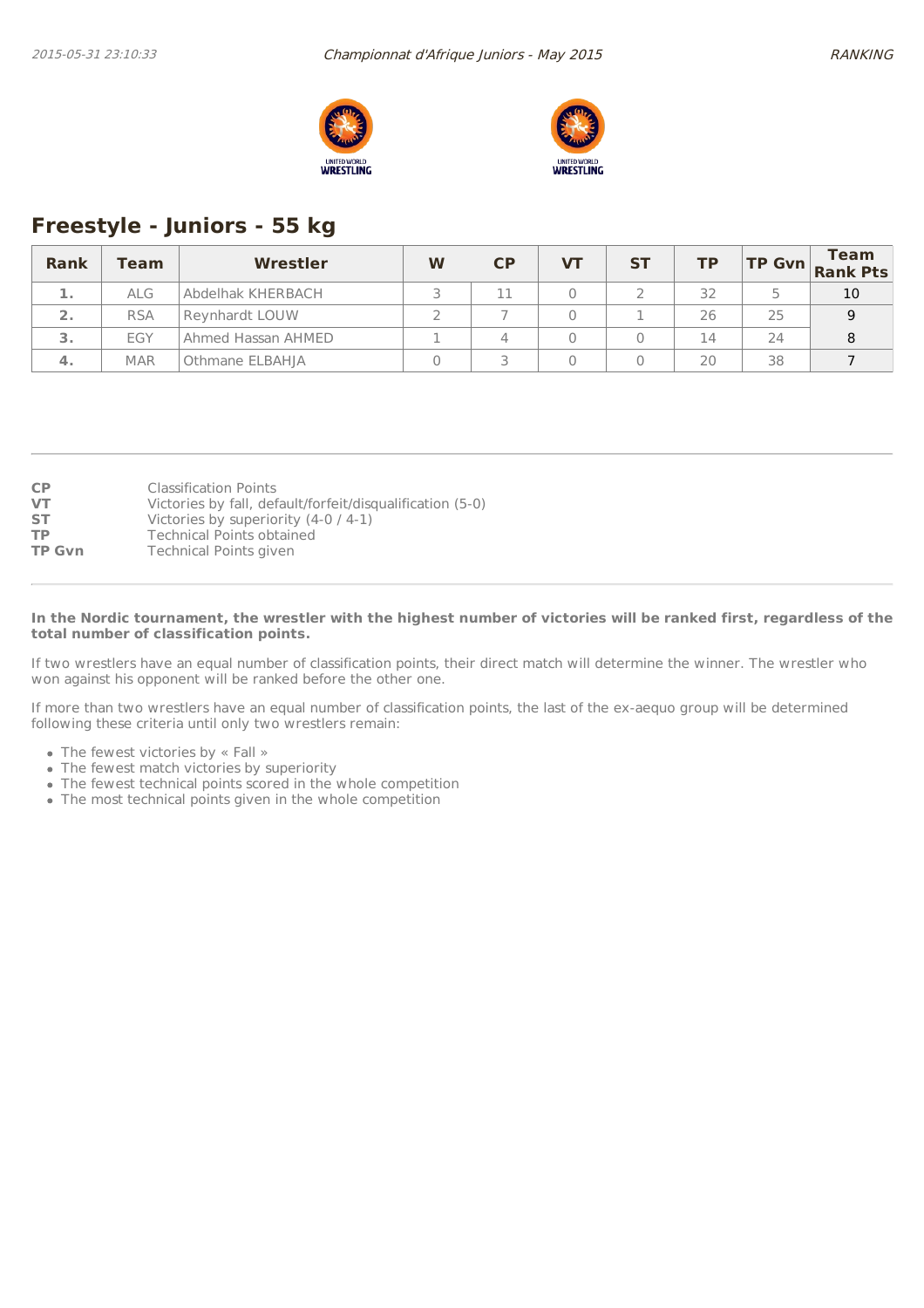



# **Freestyle - Juniors - 55 kg**

|                |                                                 | 1                                                      | $\overline{2}$                            | 3                                     | 4                                           |                |                |           |                |           |                  |                |
|----------------|-------------------------------------------------|--------------------------------------------------------|-------------------------------------------|---------------------------------------|---------------------------------------------|----------------|----------------|-----------|----------------|-----------|------------------|----------------|
|                |                                                 | <b>Ahmed</b><br><b>Hassan</b><br><b>AHMED</b><br>(EGY) | <b>Othmane</b><br><b>ELBAHJA</b><br>(MAR) | <b>Reynhardt</b><br><b>LOUW (RSA)</b> | <b>Abdelhak</b><br><b>KHERBACH</b><br>(ALG) | W              | CP             | <b>VT</b> | <b>ST</b>      | <b>TP</b> | <b>TP</b><br>Gvn | Rank           |
|                | <b>Ahmed</b><br>Hassan<br><b>AHMED</b><br>(EGY) |                                                        | $3-1(10-4)$ by PP -<br>06:00              | $4-0(10-0)$ by ST -<br>00:40          | $3-1(10-4)$ by PP<br>$-06:00$               | 1              | $\overline{4}$ | $\Omega$  | $\Omega$       | 14        | 24               | 3              |
| $\overline{2}$ | <b>Othmane</b><br><b>ELBAHJA</b><br>(MAR)       | $3-1(10-4)$<br>by PP -<br>06:00                        |                                           | $3-1(16-15)$ by PP -<br>06:00         | $4-1(12-1)$ by SP<br>$-02:22$               | $\bigcap$      | 3              | $\Omega$  | $\Omega$       | 20        | 38               | 4              |
| 3              | <b>Reynhardt</b><br><b>LOUW</b><br>(RSA)        | $4-0(10-0)$<br>by ST -<br>00:40                        | $3-1(16-15)$ by PP -<br>06:00             |                                       | $4-0(10-0)$ by ST<br>$-01:23$               | $\overline{2}$ | 7              | $\Omega$  | $\mathbf{1}$   | 26        | 25               | $\overline{2}$ |
| 4              | <b>Abdelhak</b><br><b>KHERBACH</b><br>(ALG)     | $3-1(10-4)$<br>$by PP -$<br>06:00                      | 4-1(12-1) by SP -<br>02:22                | $4-0(10-0)$ by ST -<br>01:23          |                                             | 3              | 11             | $\Omega$  | $\overline{2}$ | 32        | 5                |                |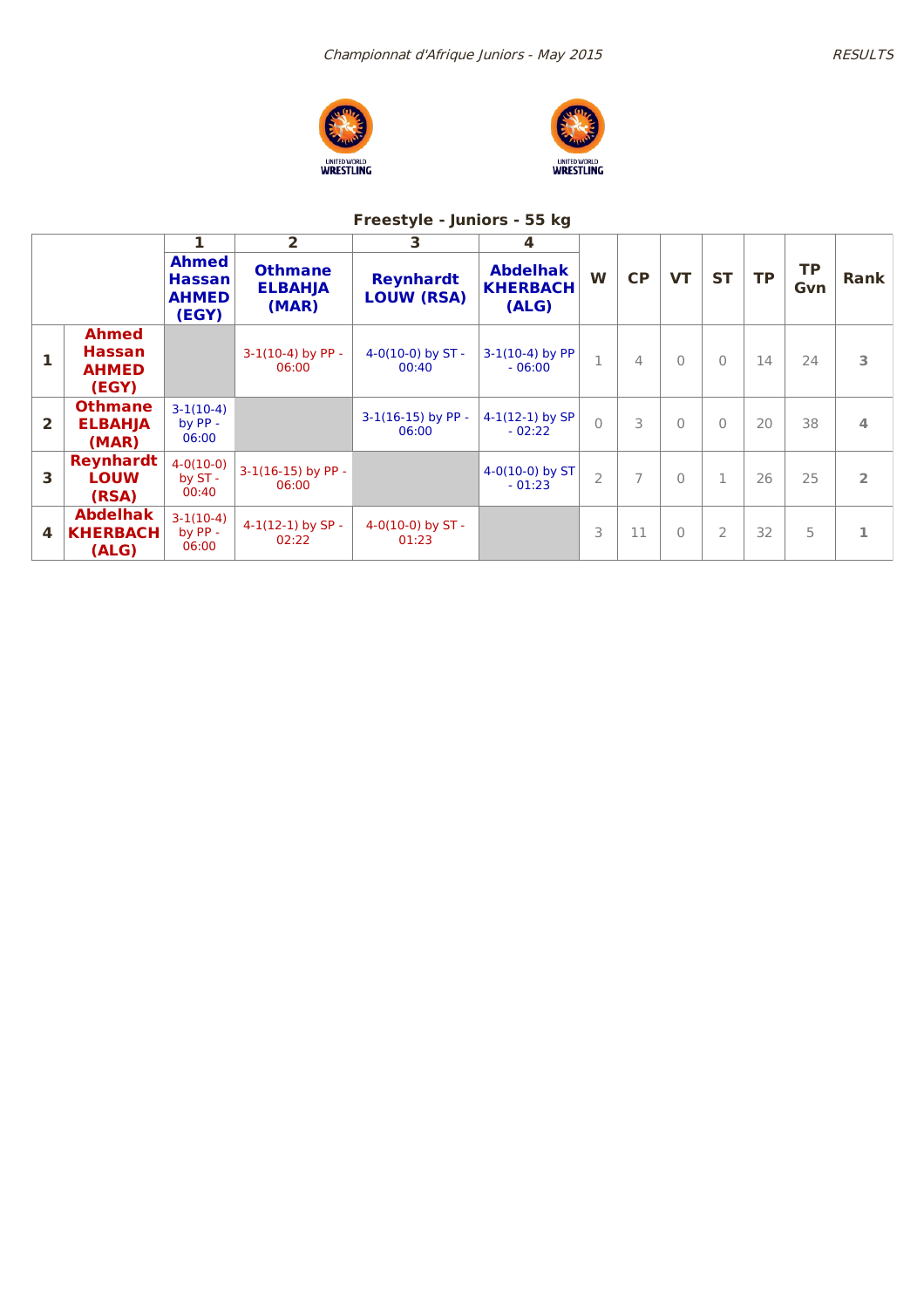



# **Freestyle - Juniors - 55 kg - Results**

### **Round 1 - FS - 55 kg**

| Match Wrestler                  |    |  |  | TP   CP   Victory   CP   TP   Wrestler |
|---------------------------------|----|--|--|----------------------------------------|
| IRSA - Revnhardt LOUW           |    |  |  | 4   10   ALG - Abdelhak KHERBACH       |
| <b>EGY - Ahmed Hassan AHMED</b> | 10 |  |  | IMAR - Othmane ELBAHIA                 |

### **Round 2 - FS - 55 kg**

| Match Wrestler           |  |  | TP CP   Victory   CP   TP   Wrestler |
|--------------------------|--|--|--------------------------------------|
| I MAR - Othmane ELBAHIA  |  |  | 4   12   ALG - Abdelhak KHERBACH     |
| EGY - Ahmed Hassan AHMED |  |  | 10   RSA - Reynhardt LOUW            |

# **Round 3 - FS - 55 kg**

|    | Match Wrestler                   |  |           |  | TP   CP   Victory   CP   TP   Wrestler |
|----|----------------------------------|--|-----------|--|----------------------------------------|
|    | <b>IEGY - Ahmed Hassan AHMED</b> |  | <b>DD</b> |  | 10   ALG - Abdelhak KHERBACH           |
| 68 | <b>IMAR - Othmane ELBAHIA</b>    |  | <b>DD</b> |  | 16   RSA - Revnhardt LOUW              |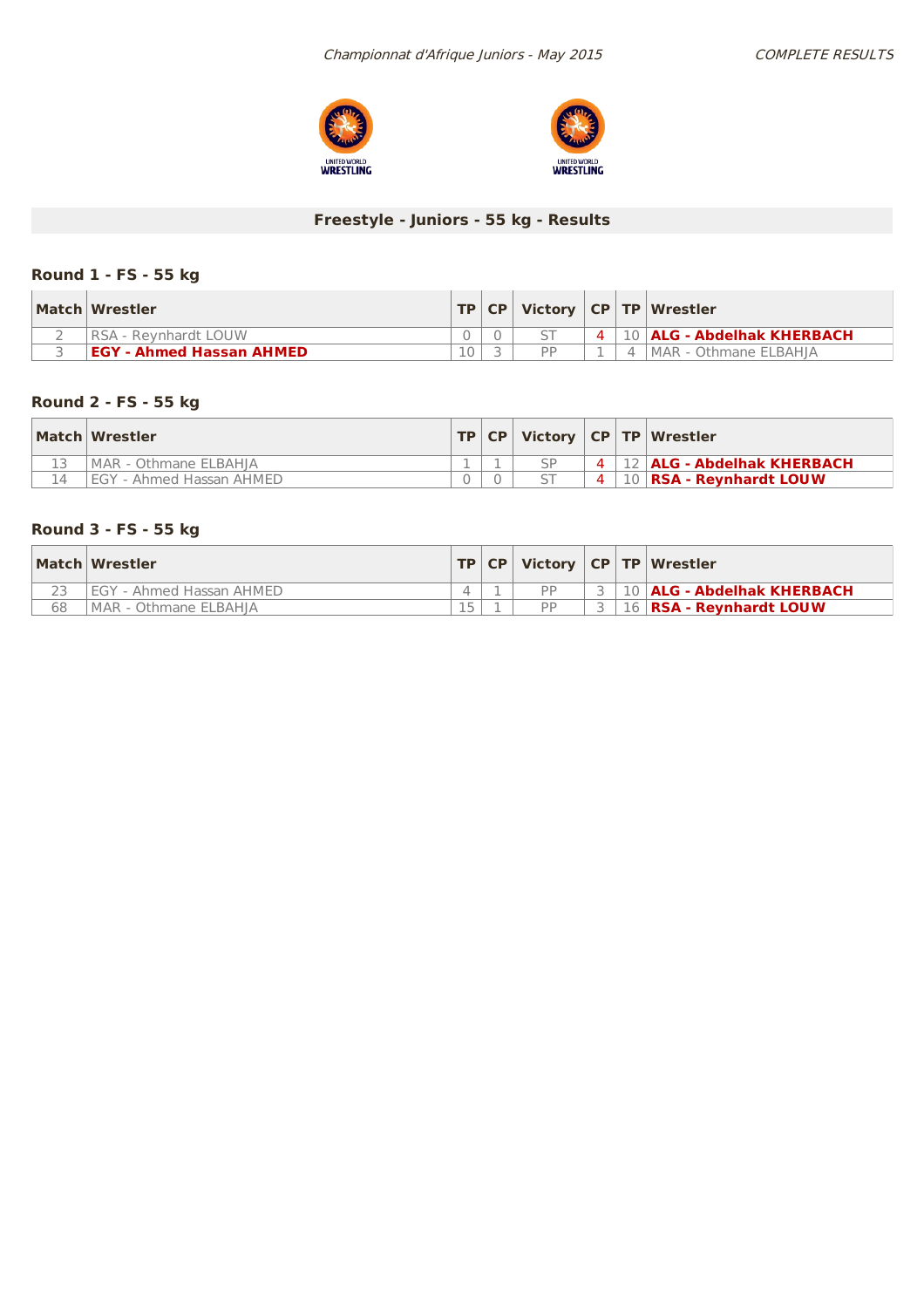|                |            | гэ - оо ку         |                       |  |                          |
|----------------|------------|--------------------|-----------------------|--|--------------------------|
| Number Team    |            | <b>Name</b>        | Engagement License MC |  | $ \bm{\mathsf{Weight}} $ |
| 3              | <b>ALG</b> | Amar AISSAOUI      |                       |  |                          |
| 2              | <b>BDI</b> | Patrice NTARI      |                       |  |                          |
| 5              | CGO        | Elvis NKITENGUE    |                       |  |                          |
| $\mathbf{1}$   | EGY        | Ibrahim ABDELHAMID |                       |  |                          |
| $\overline{4}$ | <b>RSA</b> | Jaco VAN STADEN    |                       |  |                          |
|                |            |                    |                       |  |                          |
|                |            |                    |                       |  |                          |
|                |            |                    |                       |  |                          |
|                |            |                    |                       |  |                          |
|                |            |                    |                       |  |                          |

# **FS - 60 kg**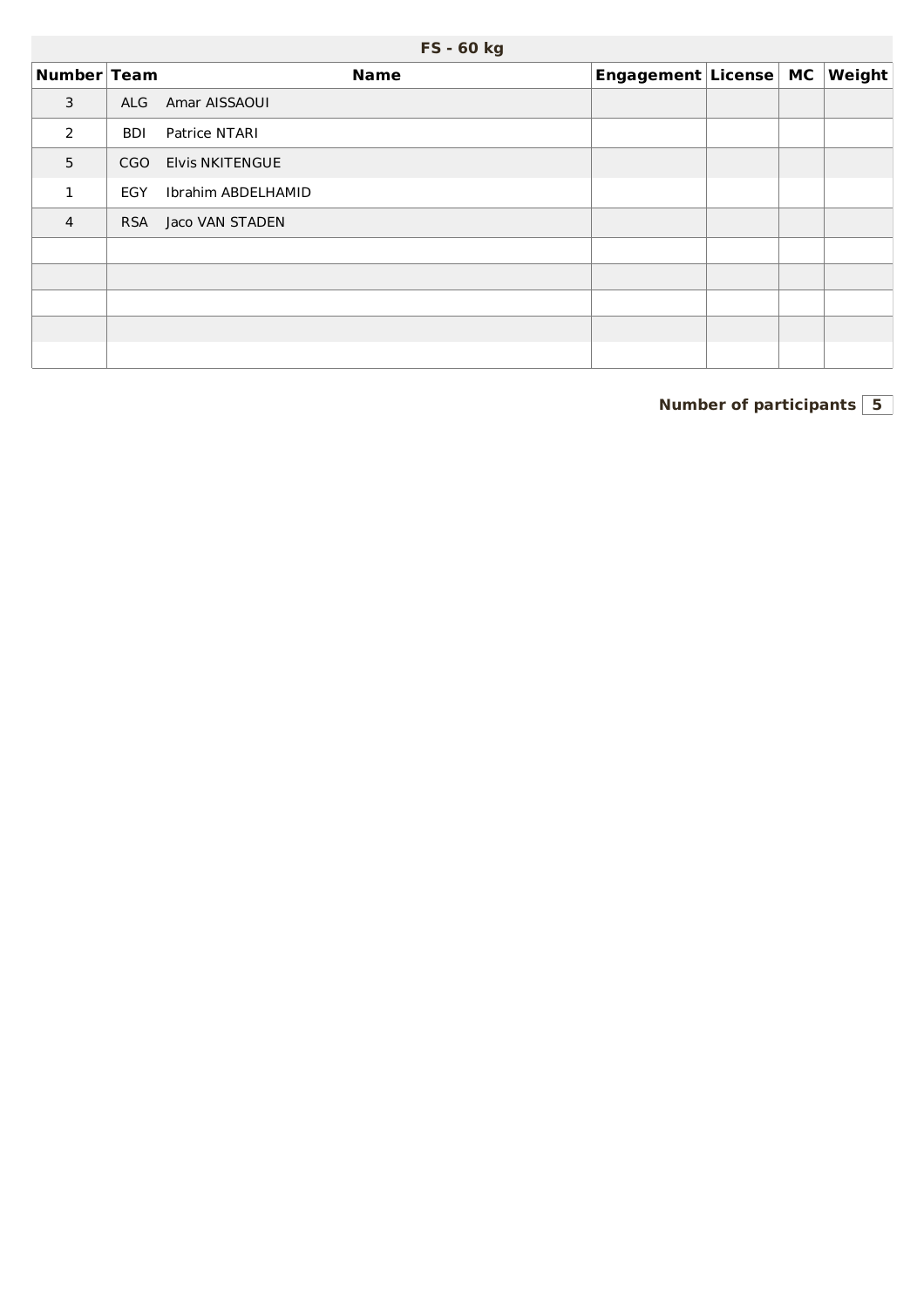



# **Freestyle - Juniors - 60 kg**

| Rank | <b>Team</b> | Wrestler           | W | <b>CP</b> | VТ | <b>ST</b> | <b>TP</b> |    | <b>Team</b><br>$\begin{vmatrix} \mathsf{TP} & \mathsf{Gvn} \\ \mathsf{Rank} & \mathsf{Pts} \end{vmatrix}$ |
|------|-------------|--------------------|---|-----------|----|-----------|-----------|----|-----------------------------------------------------------------------------------------------------------|
| 1.   | EGY         | Ibrahim ABDELHAMID |   | 15        |    |           | 57        |    | 10                                                                                                        |
| 2.   | <b>ALG</b>  | Amar AISSAOUI      |   | 13        |    |           | 34        | 6  | 9                                                                                                         |
| з.   | <b>BDI</b>  | Patrice NTARI      |   |           |    |           | 11        | 27 | 8                                                                                                         |
| 4.   | <b>RSA</b>  | Jaco VAN STADEN    |   |           |    |           | 14        | 45 |                                                                                                           |
| 5.   | <b>CGO</b>  | Elvis NKITENGUE    |   |           |    |           |           | 37 | 6                                                                                                         |

| <b>CP</b>     | <b>Classification Points</b>                              |
|---------------|-----------------------------------------------------------|
| <b>VT</b>     | Victories by fall, default/forfeit/disqualification (5-0) |
| <b>ST</b>     | Victories by superiority $(4-0/4-1)$                      |
| <b>TP</b>     | <b>Technical Points obtained</b>                          |
| <b>TP Gvn</b> | <b>Technical Points given</b>                             |

#### In the Nordic tournament, the wrestler with the highest number of victories will be ranked first, regardless of the **total number of classification points.**

If two wrestlers have an equal number of classification points, their direct match will determine the winner. The wrestler who won against his opponent will be ranked before the other one.

If more than two wrestlers have an equal number of classification points, the last of the ex-aequo group will be determined following these criteria until only two wrestlers remain:

- The fewest victories by « Fall »
- The fewest match victories by superiority
- The fewest technical points scored in the whole competition
- The most technical points given in the whole competition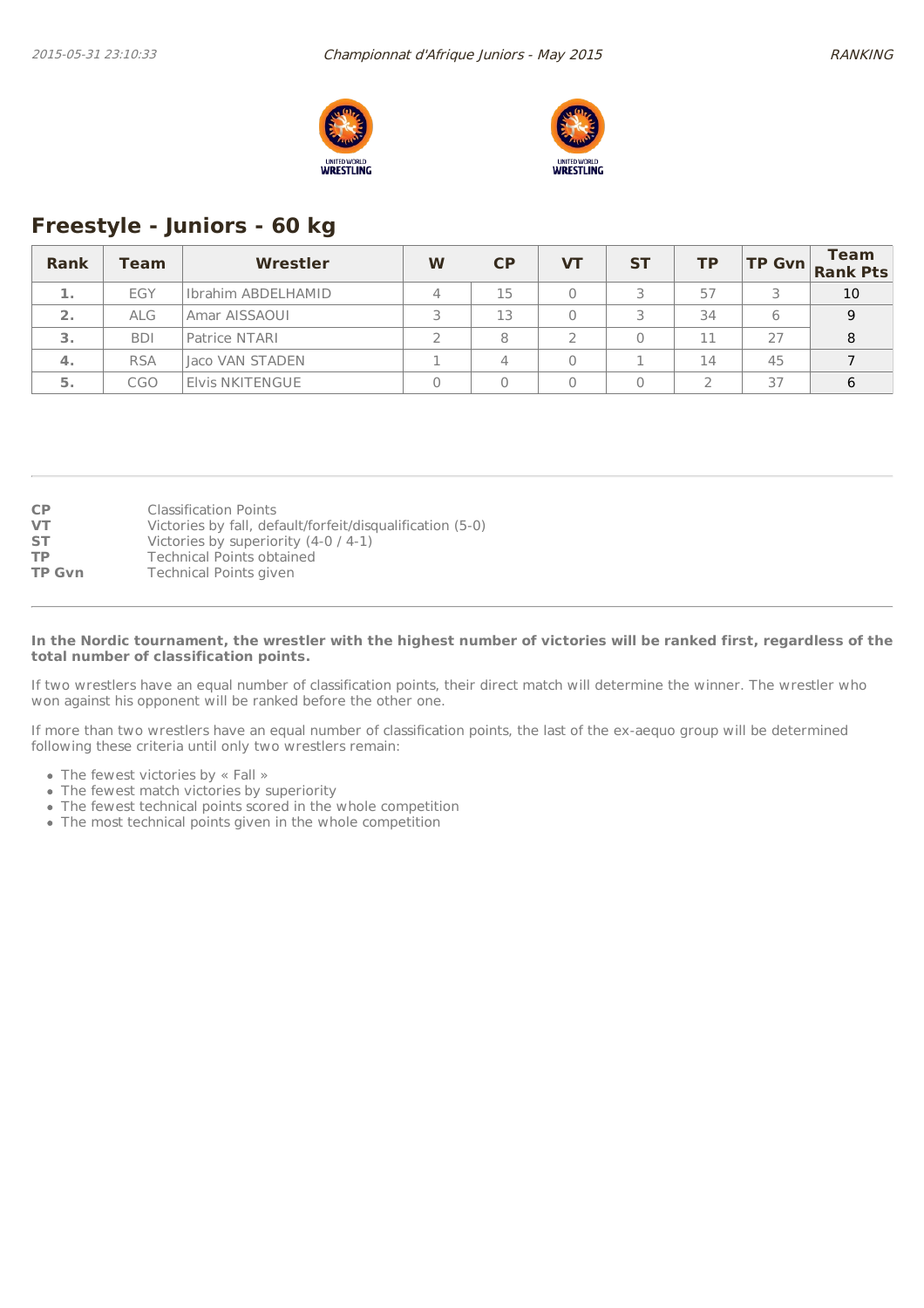



# **Freestyle - Juniors - 60 kg**

|                         |                                              |                                              | $\overline{2}$                          | 3                                | 4                                            | 5                                         |                |                |                |              |           |                  |                |
|-------------------------|----------------------------------------------|----------------------------------------------|-----------------------------------------|----------------------------------|----------------------------------------------|-------------------------------------------|----------------|----------------|----------------|--------------|-----------|------------------|----------------|
|                         |                                              | <b>Ibrahim</b><br><b>ABDELHAMID</b><br>(EGY) | <b>Patrice</b><br><b>NTARI</b><br>(BDI) | Amar<br><b>AISSAOUI</b><br>(ALG) | Jaco<br><b>VAN</b><br><b>STADEN</b><br>(RSA) | <b>Elvis</b><br><b>NKITENGUE</b><br>(CGO) | W              | CP             |                | VT ST        | <b>TP</b> | <b>TP</b><br>Gvn | <b>Rank</b>    |
| 1                       | <b>Ibrahim</b><br><b>ABDELHAMID</b><br>(EGY) |                                              | $4-0(10-0)$<br>by ST -<br>02:00         | $3-1(6-3)$ by<br>$PP - 06:00$    | $4 - 0(31 - 0)$<br>by ST                     | $4-0(10-0)$ by ST -<br>01:08              | $\overline{4}$ | 15             | $\Omega$       | 3            | 57        | 3                | 1              |
| $\overline{\mathbf{2}}$ | <b>Patrice</b><br><b>NTARI (BDI)</b>         | 4-0(10-0) by ST -<br>02:00                   |                                         | $4-0(11-0)$ by<br>$ST - 03:26$   | $4-0(4-4)$ by<br>$VT - 01:15$                | $4-0(7-2)$ by VT -<br>01:52               | $\overline{2}$ | 8              | $\overline{2}$ | $\Omega$     | 11        | 27               | 3              |
| $\mathbf{3}$            | Amar<br><b>AISSAOUI</b><br>(ALG)             | $3-1(6-3)$ by PP -<br>06:00                  | $4-0(11-0)$<br>by ST -<br>03:26         |                                  | $4-0(10-0)$<br>by $ST -$<br>00:40            | $4-0(10-0)$ by ST -<br>01:45              | 3              | 13             | $\Omega$       | 3            | 34        | 6                | $\overline{2}$ |
| $\overline{\mathbf{4}}$ | <b>Jaco VAN</b><br><b>STADEN</b><br>(RSA)    | $4-0(31-0)$ by ST                            | $4-0(4-4)$ by<br>$VT - 01:15$           | $4-0(10-0)$ by<br>$ST - 00:40$   |                                              | $4-0(10-0)$ by ST -<br>00:51              | $\mathbf 1$    | $\overline{4}$ | $\Omega$       | $\mathbf{1}$ | 14        | 45               | 4              |
| 5                       | <b>Elvis</b><br><b>NKITENGUE</b><br>(CGO)    | 4-0(10-0) by ST -<br>01:08                   | $4-0(7-2)$ by<br>$VT - 01:52$           | $4-0(10-0)$ by<br>$ST - 01:45$   | $4-0(10-0)$<br>by $ST -$<br>00:51            |                                           | $\Omega$       | $\Omega$       | $\Omega$       | $\Omega$     | 2         | 37               | 5              |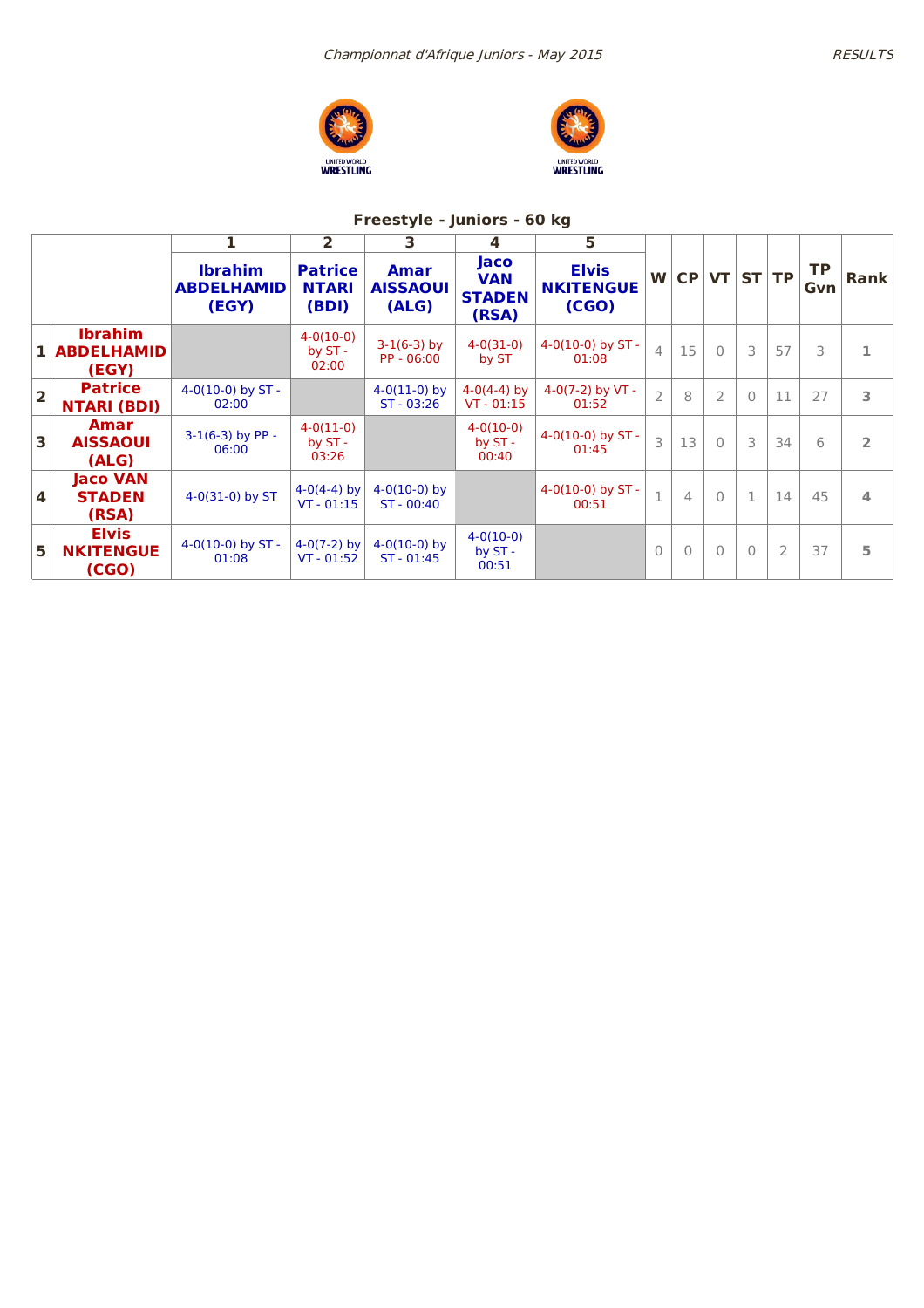



# **Freestyle - Juniors - 60 kg - Results**

### **Round 1 - FS - 60 kg**

| Match Wrestler                  | TD. | <b>Victory</b> |  | CP   TP   Wrestler         |
|---------------------------------|-----|----------------|--|----------------------------|
| ALG - Amar AISSAOUI             |     |                |  | RSA - Iaco VAN STADEN      |
| <b>EGY - Ibrahim ABDELHAMID</b> |     |                |  | <b>BDI - Patrice NTARI</b> |

### **Round 2 - FS - 60 kg**

|    | Match Wrestler        |  |  | TP   CP   Victory   CP   TP   Wrestler   |
|----|-----------------------|--|--|------------------------------------------|
|    | I BDI - Patrice NTARI |  |  | $4$   11   ALG - Amar AISSAOUI           |
| 16 | CGO - Elvis NKITENGUE |  |  | 4   10   <b>EGY - Ibrahim ABDELHAMID</b> |

### **Round 3 - FS - 60 kg**

| Match Wrestler               |  |              | TP   CP   Victory   CP   TP   Wrestler |
|------------------------------|--|--------------|----------------------------------------|
| IRSA - Iaco VAN STADEN       |  | $\mathbf{A}$ | <b>31   EGY - Ibrahim ABDELHAMID</b>   |
| <b>CGO - Elvis NKITENGUE</b> |  | Δ            | <b>BDI - Patrice NTARI</b>             |

### **Round 4 - FS - 60 kg**

|    | Match Wrestler               |                 |    |  | TP   CP   Victory   CP   TP   Wrestler |
|----|------------------------------|-----------------|----|--|----------------------------------------|
| 28 | <b>RSA - Jaco VAN STADEN</b> | 10 <sup>1</sup> |    |  | ICGO - Elvis NKITENGUE                 |
| 29 | ALG - Amar AISSAOUI          |                 | DD |  | <b>EGY - Ibrahim ABDELHAMID</b>        |

### **Round 5 - FS - 60 kg**

|    | Match Wrestler      | TD. | <b>CP</b> | <b>Victory</b> |   | CP   TP   Wrestler      |
|----|---------------------|-----|-----------|----------------|---|-------------------------|
| 30 | ALG - Amar AISSAOUI | 10  |           |                |   | CGO - Elvis NKITENGUE   |
| 69 | BDI - Patrice NTARI |     |           |                | ⊥ | I RSA - Iaco VAN STADEN |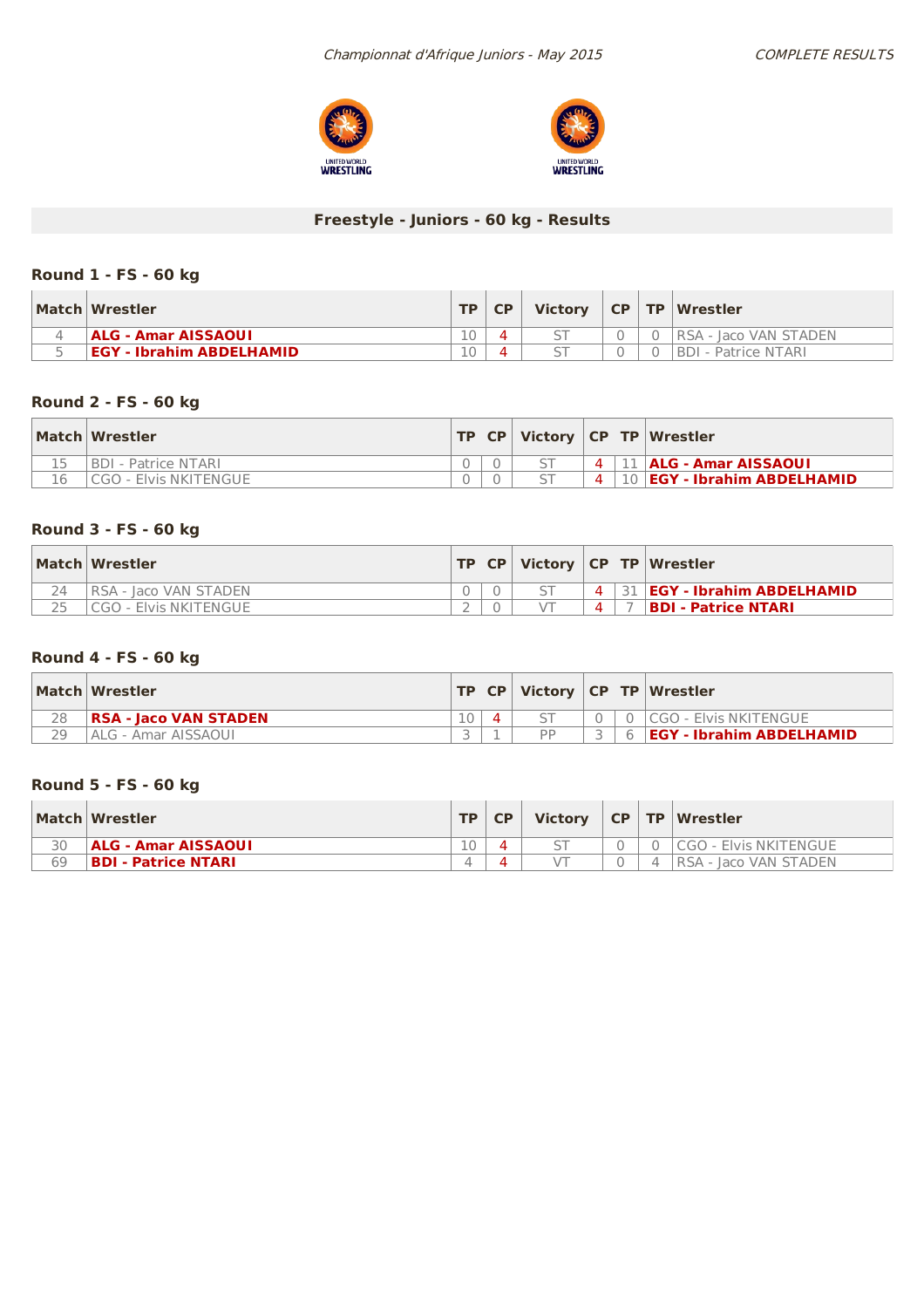|                                     |            | $-0000$                  |                              |  |  |
|-------------------------------------|------------|--------------------------|------------------------------|--|--|
| $\vert$ Number $\vert$ Team $\vert$ |            | <b>Name</b>              | Engagement License MC Weight |  |  |
|                                     | <b>EGY</b> | Mohamed Ali HASSAN       |                              |  |  |
| $\mathcal{P}$                       | MAR        | <b>Bilal EL OVARRAQE</b> |                              |  |  |
| 3                                   | <b>RSA</b> | Onke OSALEDOR            |                              |  |  |
|                                     |            |                          |                              |  |  |
|                                     |            |                          |                              |  |  |
|                                     |            |                          |                              |  |  |
|                                     |            |                          |                              |  |  |
|                                     |            |                          |                              |  |  |

# **FS - 66 kg**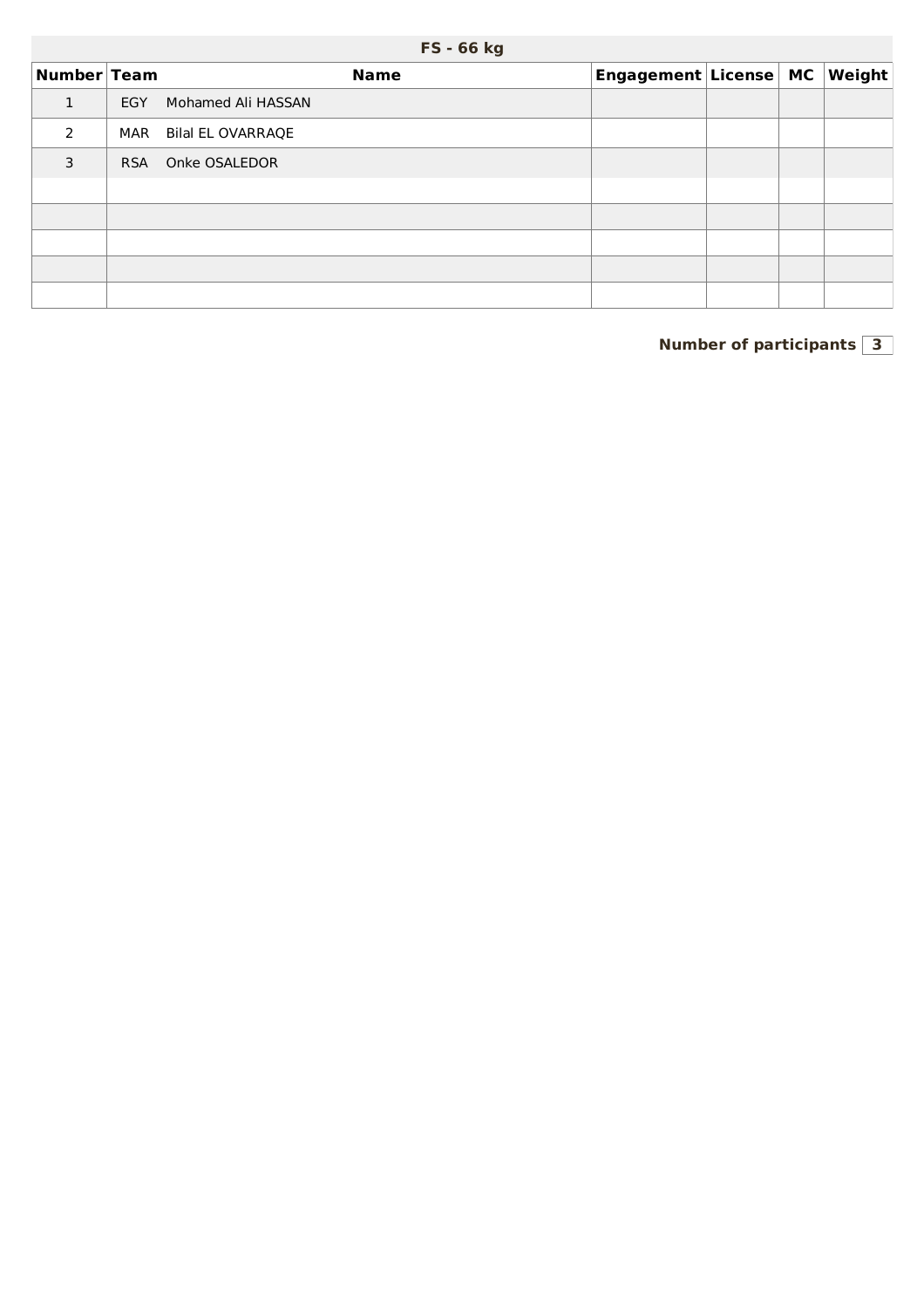



# **Freestyle - Juniors - 66 kg**

| <b>Rank</b> | Team       | Wrestler                 | W | $\mathsf{C}\mathsf{P}$ | VT | <b>ST</b> | <b>TP</b> | $T$ P Gvn Rank Pts |
|-------------|------------|--------------------------|---|------------------------|----|-----------|-----------|--------------------|
| alle su     | <b>MAR</b> | <b>Bilal EL OVARRAQE</b> |   |                        |    |           | 14        | 10                 |
| ے ۔         | EGY        | Mohamed Ali HASSAN       |   |                        |    |           | 14        |                    |
| -           | <b>RSA</b> | Onke OSALEDOR            |   |                        |    |           |           |                    |

| <b>CP</b><br>VT | <b>Classification Points</b><br>Victories by fall, default/forfeit/disqualification (5-0) |
|-----------------|-------------------------------------------------------------------------------------------|
| <b>ST</b>       | Victories by superiority $(4-0/4-1)$                                                      |
| <b>TP</b>       | <b>Technical Points obtained</b>                                                          |
| <b>TP Gvn</b>   | <b>Technical Points given</b>                                                             |

#### In the Nordic tournament, the wrestler with the highest number of victories will be ranked first, regardless of the **total number of classification points.**

If two wrestlers have an equal number of classification points, their direct match will determine the winner. The wrestler who won against his opponent will be ranked before the other one.

If more than two wrestlers have an equal number of classification points, the last of the ex-aequo group will be determined following these criteria until only two wrestlers remain:

- The fewest victories by « Fall »
- The fewest match victories by superiority
- The fewest technical points scored in the whole competition
- The most technical points given in the whole competition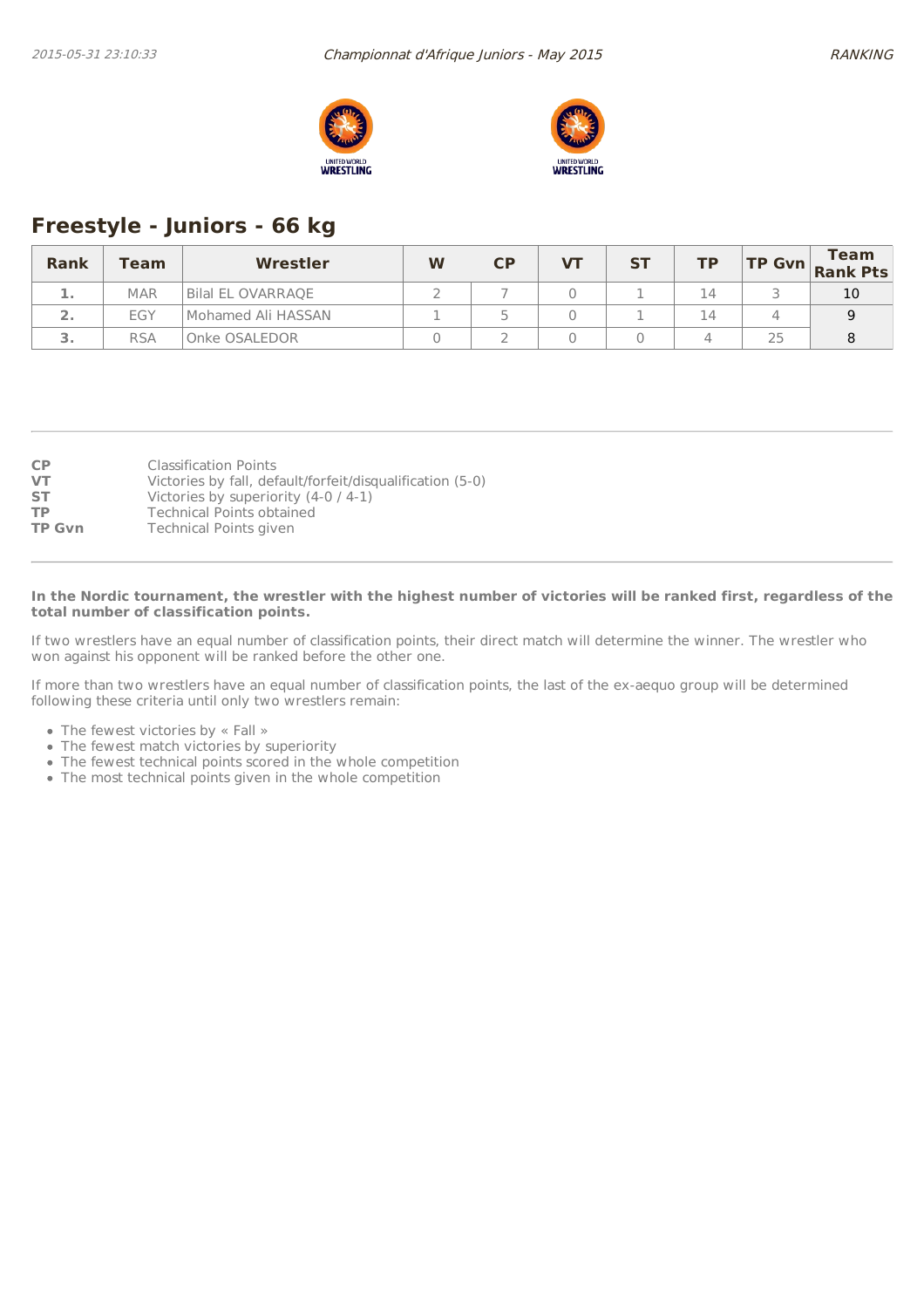





# **Freestyle - Juniors - 66 kg**

|   |                                                 |                                                 | 2                                           | 3                                       |                |                |           |           |           |                  |                |
|---|-------------------------------------------------|-------------------------------------------------|---------------------------------------------|-----------------------------------------|----------------|----------------|-----------|-----------|-----------|------------------|----------------|
|   |                                                 | <b>Mohamed</b><br>Ali<br><b>HASSAN</b><br>(EGY) | <b>Bilal EL</b><br><b>OVARRAQE</b><br>(MAR) | <b>Onke</b><br><b>OSALEDOR</b><br>(RSA) | W              | CP             | <b>VT</b> | <b>ST</b> | <b>TP</b> | <b>TP</b><br>Gvn | Rank           |
| 1 | <b>Mohamed</b><br>Ali<br><b>HASSAN</b><br>(EGY) |                                                 | $3-1(2-1)$ by PP - 06:00                    | 4-1(13-2) by SP -<br>03:00              | 1<br>÷.        | 5              | $\Omega$  | п         | 14        | 4                | $\overline{2}$ |
| 2 | <b>Bilal EL</b><br><b>OVARRAQE</b><br>(MAR)     | $3-1(2-1)$ by<br>PP - 06:00                     |                                             | $4-1(12-2)$ by SP -<br>04:06            | $\overline{2}$ | $\overline{ }$ | $\Omega$  | 1         | 14        | 3                |                |
| 3 | <b>Onke</b><br><b>OSALEDOR</b><br>(RSA)         | $4-1(13-2)$ by<br>$SP - 03:00$                  | $4-1(12-2)$ by SP -<br>04:06                |                                         | $\overline{0}$ | $\overline{2}$ | $\Omega$  | $\Omega$  | 4         | 25               | 3              |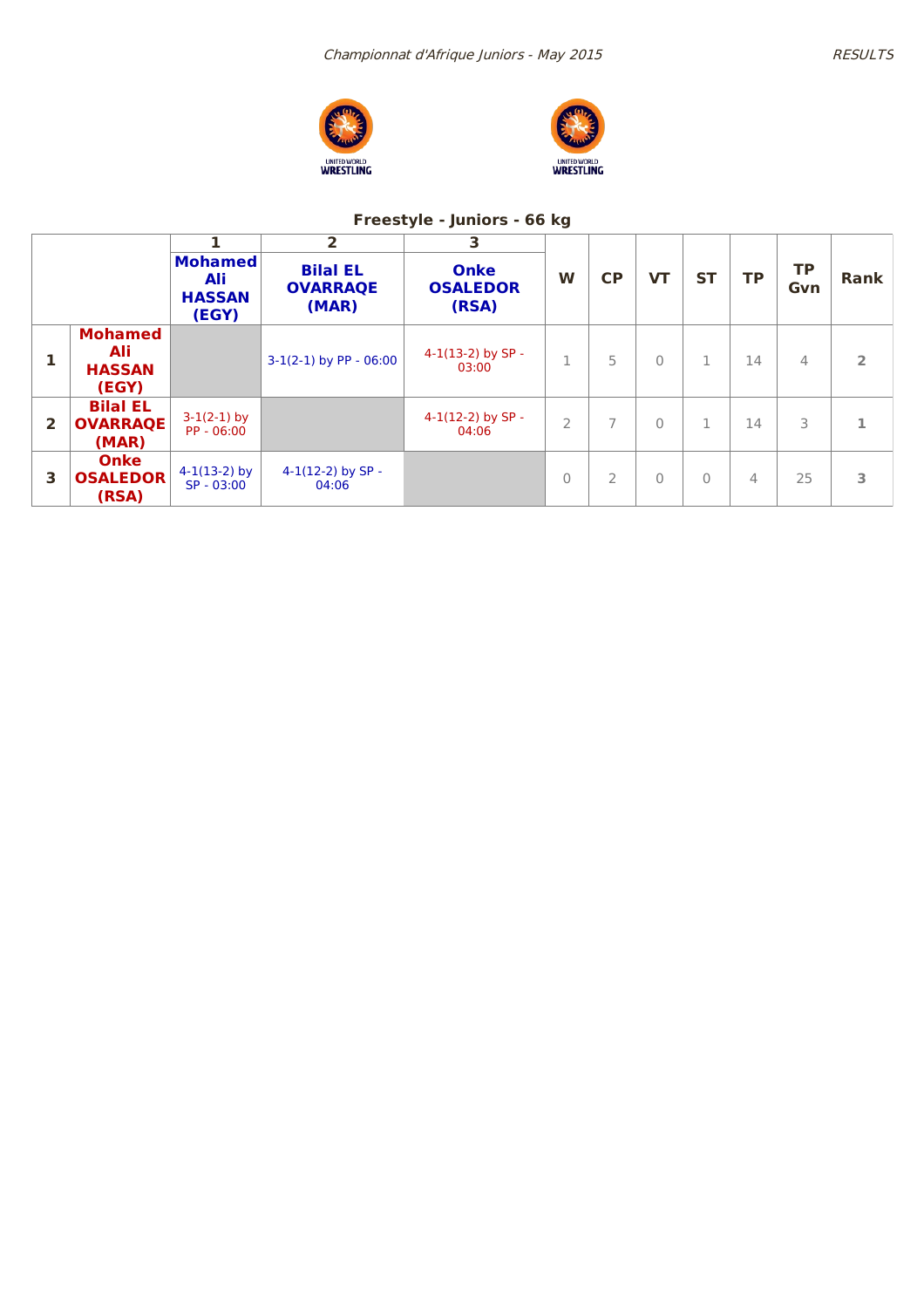



# **Freestyle - Juniors - 66 kg - Results**

### **Round 1 - FS - 66 kg**

| Match Wrestler           | <b>TP CP</b> |    |  | Victory   CP   TP   Wrestler |
|--------------------------|--------------|----|--|------------------------------|
| EGY - Mohamed Ali HASSAN |              | DD |  | MAR - Bilal EL OVARRAOE      |

### **Round 2 - FS - 66 kg**

| Match Wrestler       |  |  | $ TP CP $ Victory $ CP TP $ Wrestler |
|----------------------|--|--|--------------------------------------|
| IRSA - Onke OSALEDOR |  |  | 4   13   EGY - Mohamed Ali HASSAN    |

### **Round 3 - FS - 66 kg**

|    | Match Wrestler          | TD.          | <b>CP</b> | <b>Victory</b> |   | CP TP Wrestler             |
|----|-------------------------|--------------|-----------|----------------|---|----------------------------|
| 70 | MAR - Bilal EL OVARRAQE | $\sim$<br>-- |           |                | - | Onke OSALEDOR<br>' RSA - ( |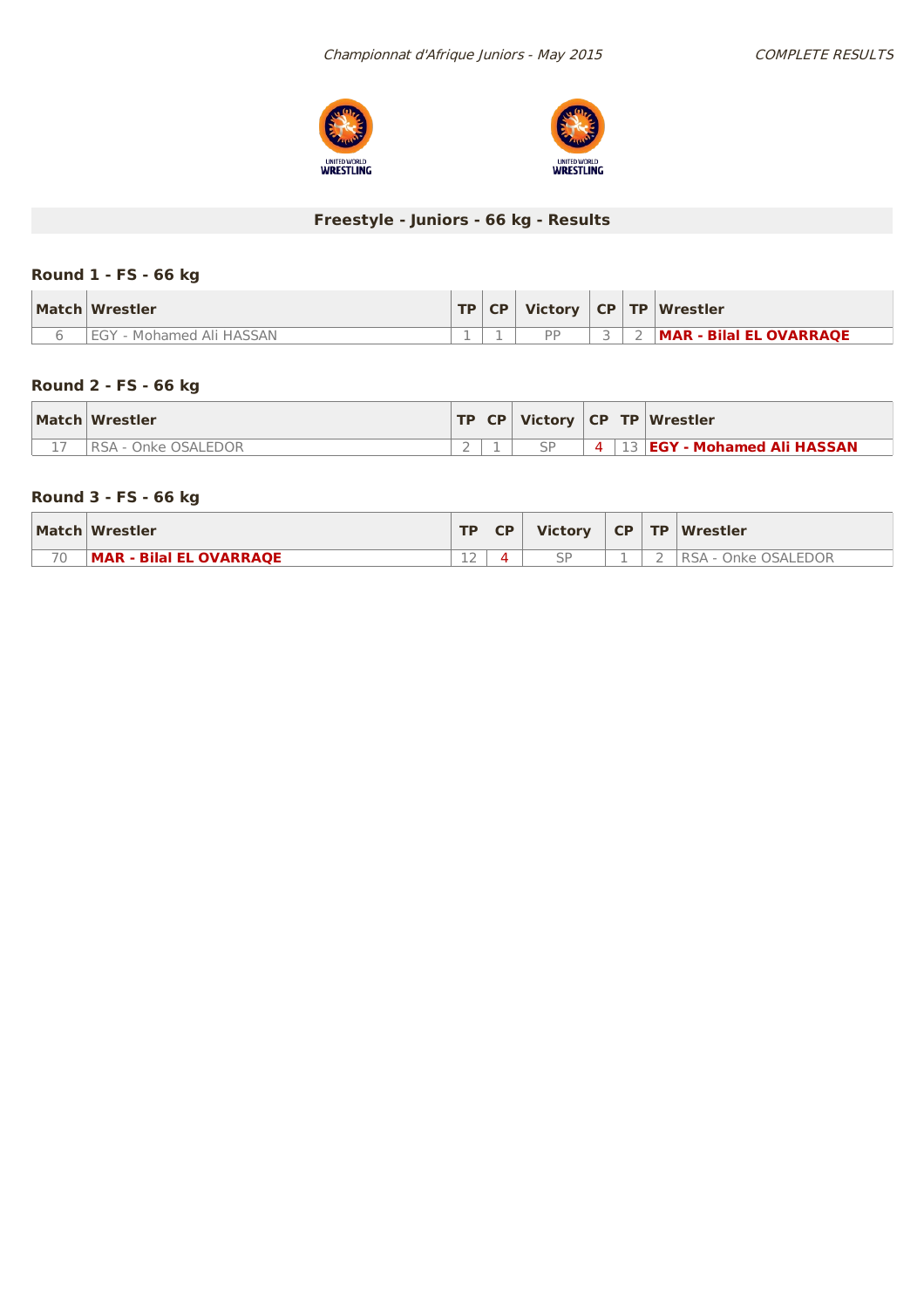| Number Team    |            | <b>Name</b>         | Engagement License MC |  | $\vert$ Weight $\vert$ |
|----------------|------------|---------------------|-----------------------|--|------------------------|
| 6              | <b>ALG</b> | Mouad BOUALIA       |                       |  |                        |
| 2              | CGO        | Arnaud MAMBOU       |                       |  |                        |
| $\overline{a}$ | <b>CHA</b> | Gassissou HAMA      |                       |  |                        |
| 5              | EGY        | Amr Essam RAMADAN   |                       |  |                        |
| 3              | <b>RSA</b> | Lucius VAN RENSBURG |                       |  |                        |
| $\mathbf{1}$   | <b>TUN</b> | Ayoub BRAJ          |                       |  |                        |
|                |            |                     |                       |  |                        |
|                |            |                     |                       |  |                        |
|                |            |                     |                       |  |                        |
|                |            |                     |                       |  |                        |
|                |            |                     |                       |  |                        |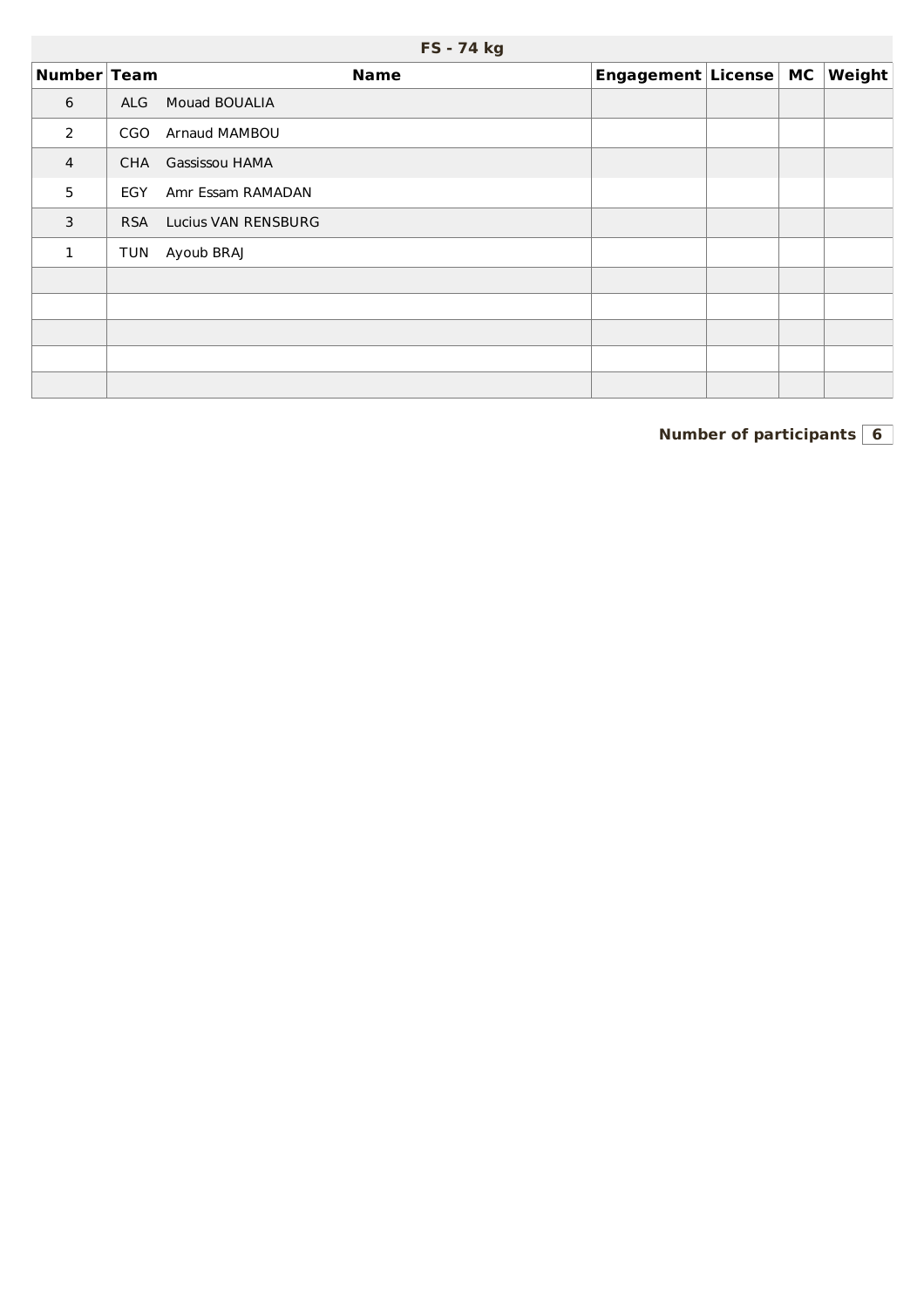



# **Freestyle - Juniors - 74 kg**

| Rank  | <b>Team</b> | Wrestler            | <b>CP</b> | VТ | <b>ST</b> | <b>TP</b> | <b>TP Gvn</b> | <b>Team</b><br><b>Rank Pts</b> |
|-------|-------------|---------------------|-----------|----|-----------|-----------|---------------|--------------------------------|
| dia s | <b>TUN</b>  | Ayoub BRAJ          |           |    |           | 13        |               | 10                             |
| 2.    | <b>RSA</b>  | Lucius VAN RENSBURG | 11        |    |           | 11        | C             | 9                              |
| з.    | CGO         | Arnaud MAMBOU       |           |    |           | 0         | 10            | 8                              |
| 3.    | EGY         | Amr Essam RAMADAN   |           |    |           | 21        | 4             | 8                              |
| 5.    | CHA         | Gassissou HAMA      |           |    | C         | 0         | 16            | 6                              |
| 6.    | <b>ALG</b>  | Mouad BOUALIA       |           |    |           |           | 11            |                                |

| <b>CP</b>     | <b>Classification Points</b>                              |
|---------------|-----------------------------------------------------------|
| VT            | Victories by fall, default/forfeit/disqualification (5-0) |
| <b>ST</b>     | Victories by superiority $(4-0/4-1)$                      |
| <b>TP</b>     | <b>Technical Points obtained</b>                          |
| <b>TP Gvn</b> | <b>Technical Points given</b>                             |
|               |                                                           |

#### **If three or more teams have an equal number of victories**

The following principle will apply to rank the worst team(s):

- The fewest classification points
- The fewest victories by « Fall »
- The fewest match victories by superiority
- The fewest technical points scored in the whole competition
- The most technical points given in the whole competition

**The two remaining teams will be ranked according to the result of their direct match.**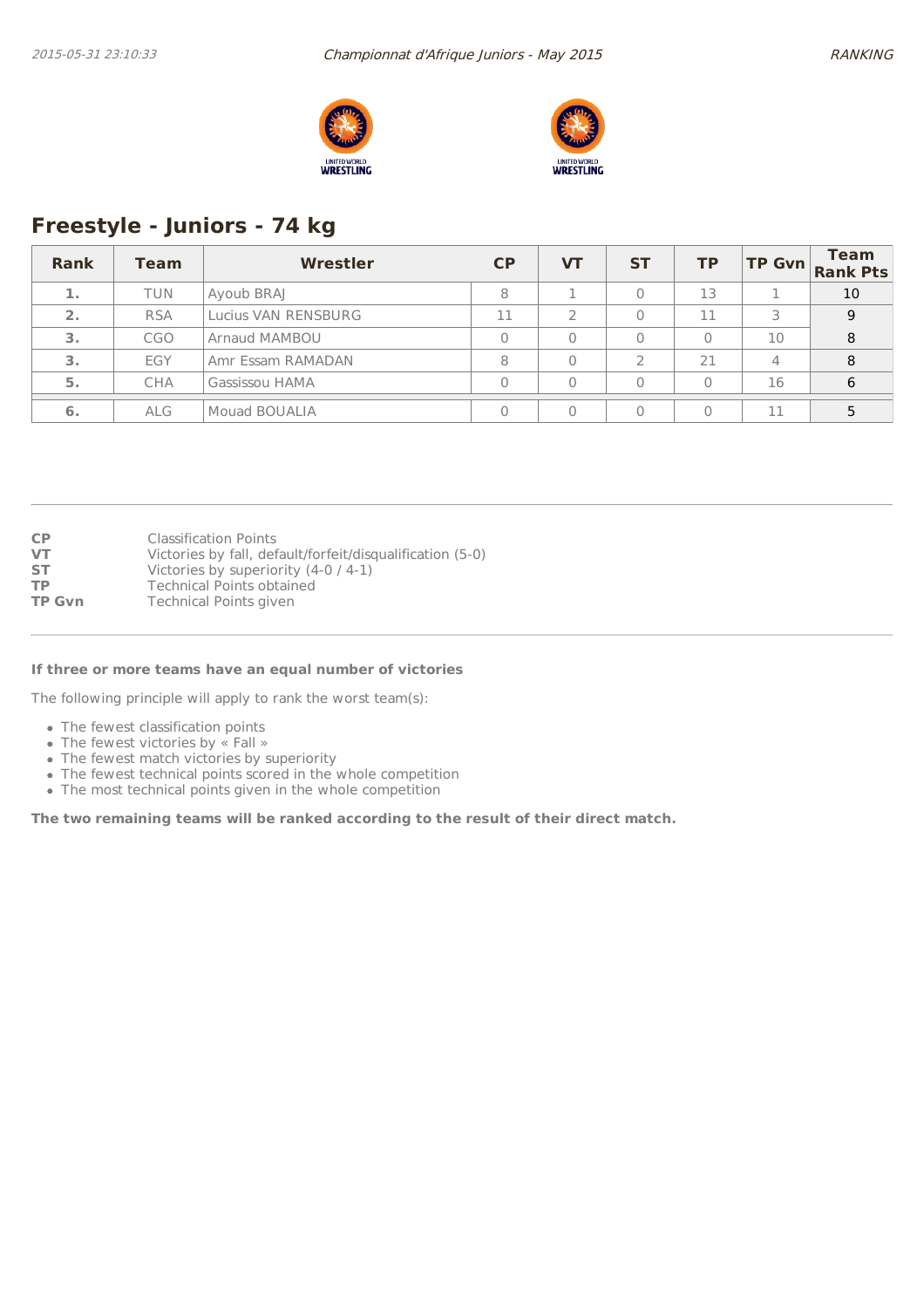

#### **Final 3-5**

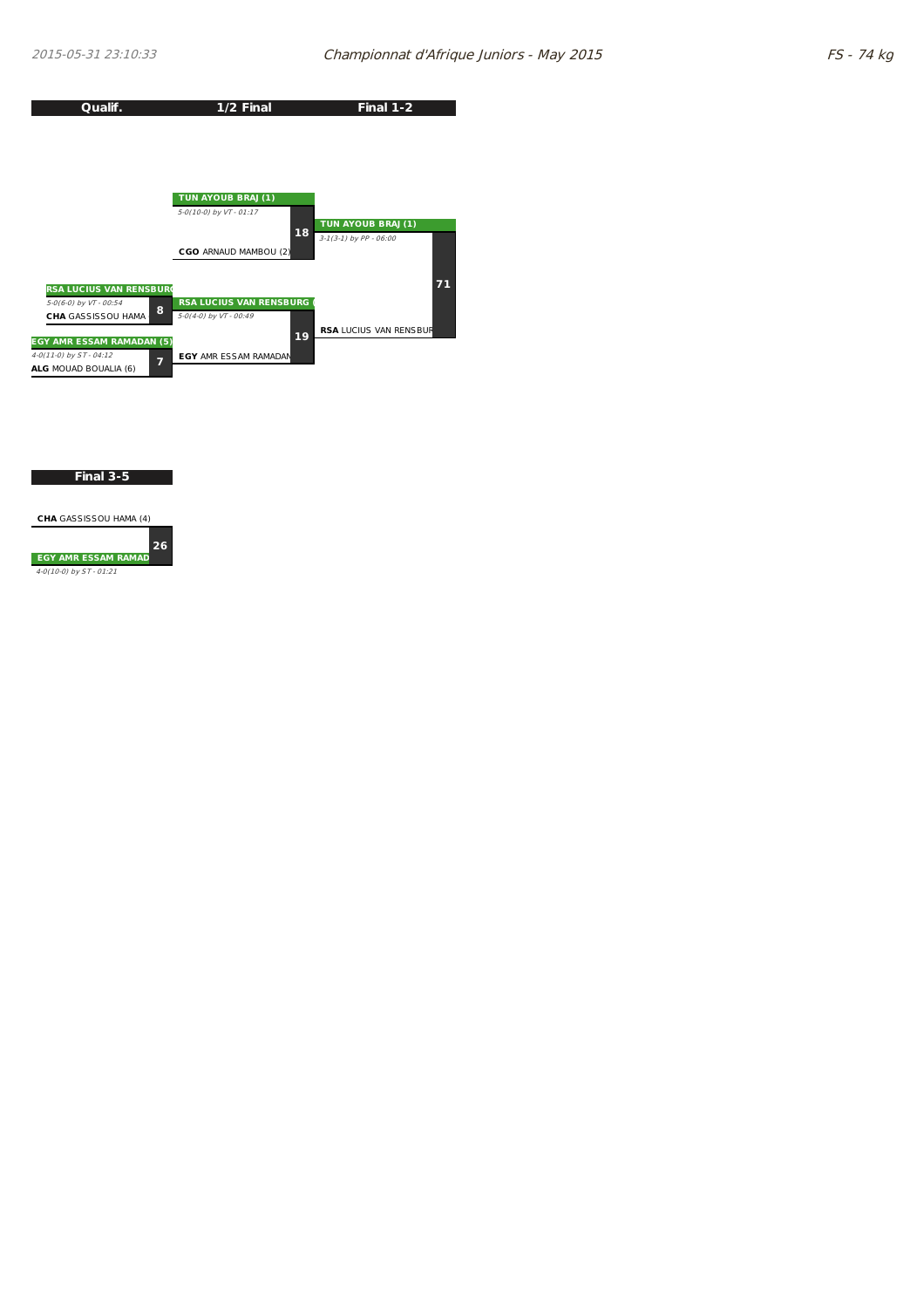



# **Freestyle - Juniors - 74 kg - Results**

### **Qualif. - FS - 74 kg**

| Match Wrestler                  | <b>TD</b> | <b>Victory</b> |  | CP TP Wrestler       |
|---------------------------------|-----------|----------------|--|----------------------|
| <b>IEGY - Amr Essam RAMADAN</b> |           |                |  | ALG - Mouad BOUALIA  |
| RSA - Lucius VAN RENSBURG       |           |                |  | CHA - Gassissou HAMA |

### **1/2 Final - FS - 74 kg**

|    | Match Wrestler                   | <b>TP</b> | CP. |  | Victory $ CP TP Wrestler $ |
|----|----------------------------------|-----------|-----|--|----------------------------|
| 18 | TUN - Avoub BRAJ                 | 10        |     |  | CGO - Arnaud MAMBOU        |
| 19 | <b>RSA - Lucius VAN RENSBURG</b> |           |     |  | I EGY - Amr Essam RAMADAN  |

### **Final 3-5 - FS - 74 kg**

|    | Match Wrestler           |  |     |           | TP   CP   Victory   CP   TP   Wrestler |
|----|--------------------------|--|-----|-----------|----------------------------------------|
| 26 | . - Gassissou HAMA<br>НΔ |  | $-$ | $\Lambda$ | <b>EGY - Amr Essam RAMADAN</b>         |

### **Final 1-2 - FS - 74 kg**

|    | Match Wrestler          |  |    |  | TP CP Victory CP TP Wrestler |
|----|-------------------------|--|----|--|------------------------------|
| 71 | <b>TUN - Avoub BRAI</b> |  | חת |  | IRSA - Lucius VAN RENSBURG   |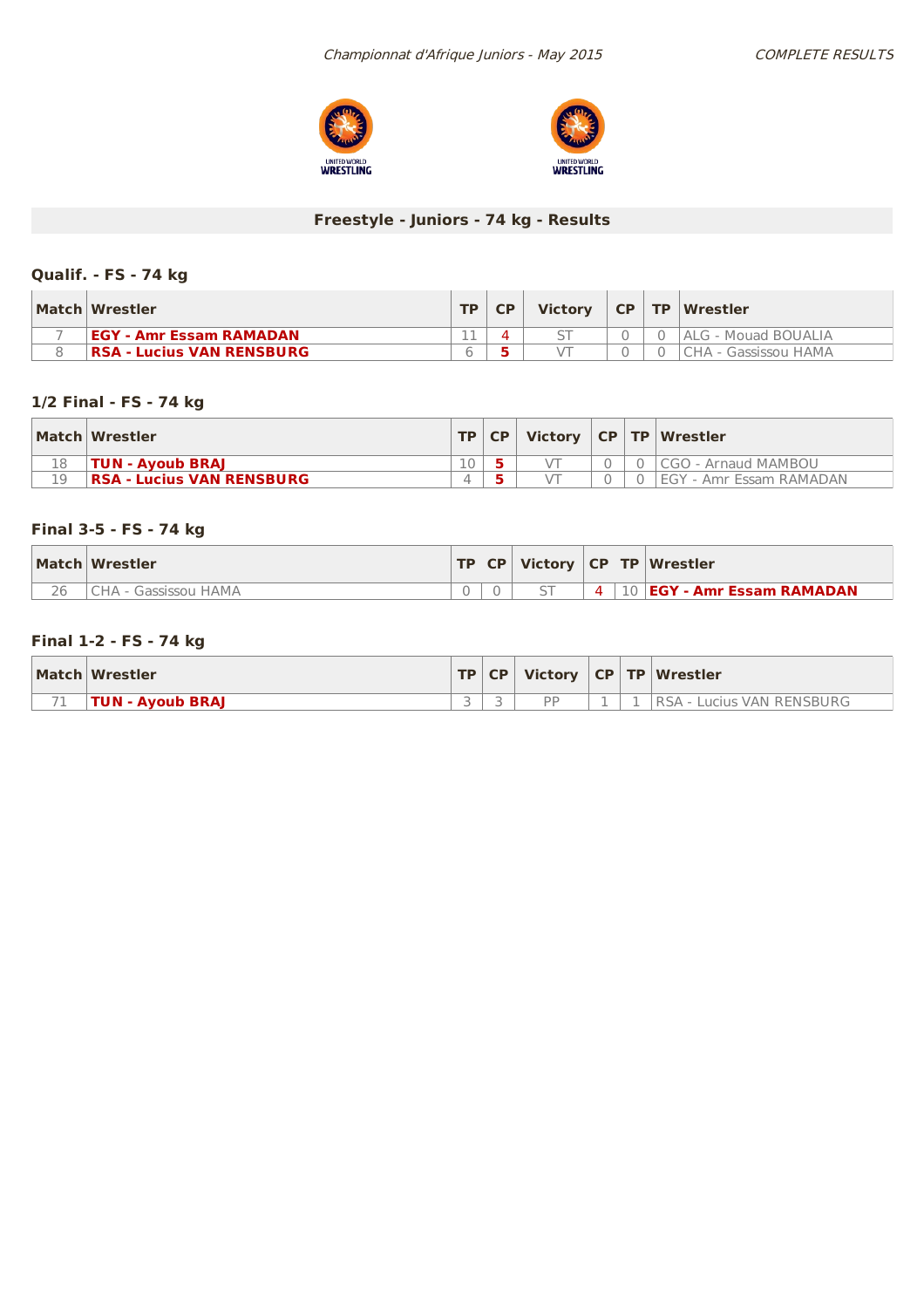|                |            | פיי די ט             |                       |  |                     |
|----------------|------------|----------------------|-----------------------|--|---------------------|
| Number Team    |            | <b>Name</b>          | Engagement License MC |  | $ \textsf{Weight} $ |
| 3              | <b>ALG</b> | Haithem DIOUBI       |                       |  |                     |
| 2              | EGY        | Khaled Masoud ISMAIL |                       |  |                     |
| 1              | <b>RSA</b> | Michael GAITSKILL    |                       |  |                     |
| $\overline{4}$ | <b>TUN</b> | Mohamed SAADAOUI     |                       |  |                     |
|                |            |                      |                       |  |                     |
|                |            |                      |                       |  |                     |
|                |            |                      |                       |  |                     |
|                |            |                      |                       |  |                     |
|                |            |                      |                       |  |                     |

# **FS - 84 kg**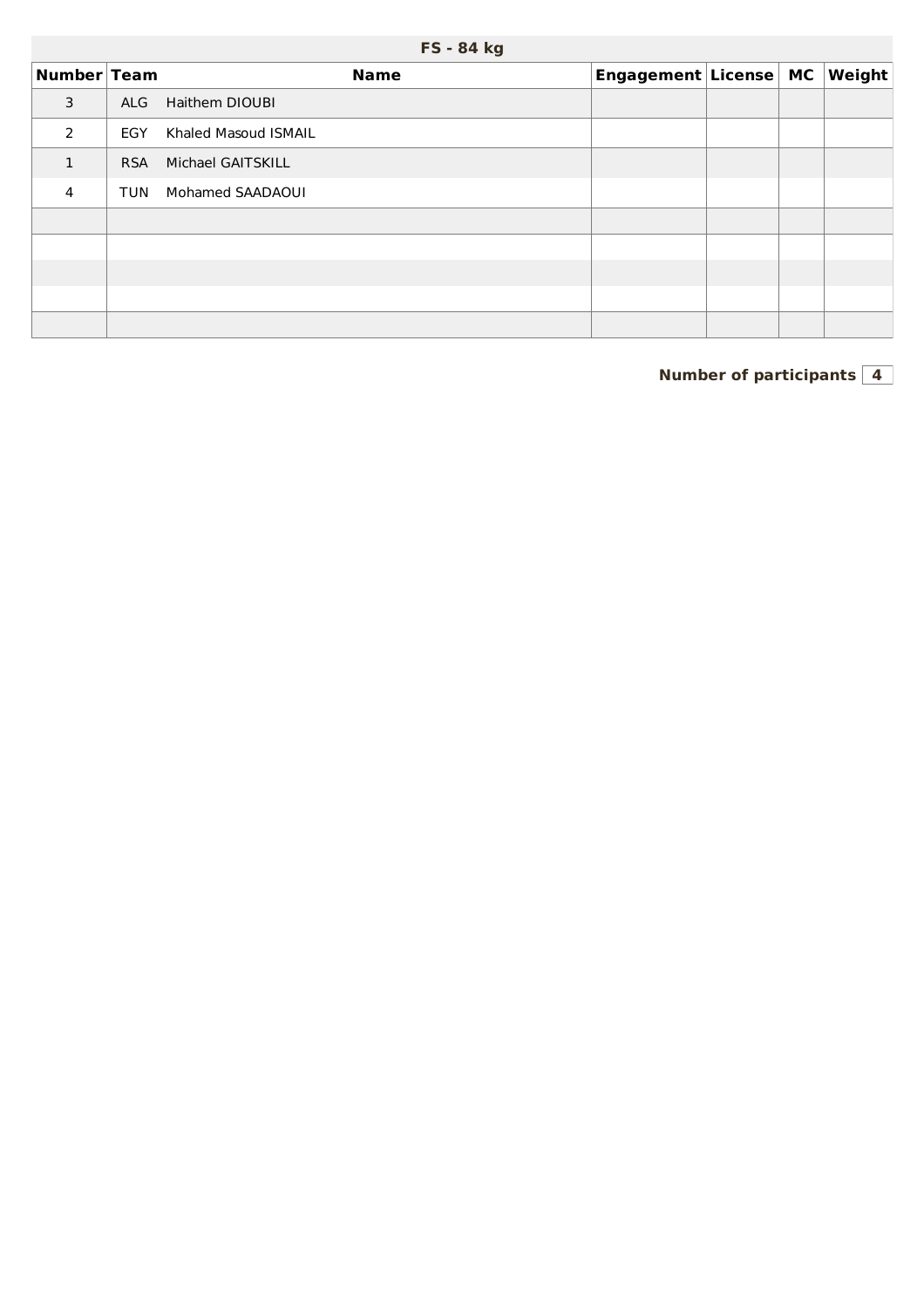



# **Freestyle - Juniors - 84 kg**

| Rank | Team       | Wrestler             | W | <b>CP</b> | VТ | <b>ST</b> | TP |    | <b>TP Gvn</b> Team |
|------|------------|----------------------|---|-----------|----|-----------|----|----|--------------------|
| 1.   | TUN        | Mohamed SAADAOUI     |   |           |    |           | 26 | h  | 10                 |
| 2.   | EGY        | Khaled Masoud ISMAIL |   |           |    |           | 28 | 11 |                    |
| 3.   | <b>RSA</b> | Michael GAITSKILL    |   |           |    |           | 10 | 25 |                    |
| 4.   | <b>ALG</b> | Haithem DIOUBI       |   |           |    |           | 10 | 32 |                    |

| <b>CP</b><br>VT | <b>Classification Points</b><br>Victories by fall, default/forfeit/disqualification (5-0) |
|-----------------|-------------------------------------------------------------------------------------------|
| <b>ST</b>       | Victories by superiority $(4-0/4-1)$                                                      |
| <b>TP</b>       | <b>Technical Points obtained</b>                                                          |
| <b>TP Gvn</b>   | Technical Points given                                                                    |

#### In the Nordic tournament, the wrestler with the highest number of victories will be ranked first, regardless of the **total number of classification points.**

If two wrestlers have an equal number of classification points, their direct match will determine the winner. The wrestler who won against his opponent will be ranked before the other one.

If more than two wrestlers have an equal number of classification points, the last of the ex-aequo group will be determined following these criteria until only two wrestlers remain:

- The fewest victories by « Fall »
- The fewest match victories by superiority
- The fewest technical points scored in the whole competition
- The most technical points given in the whole competition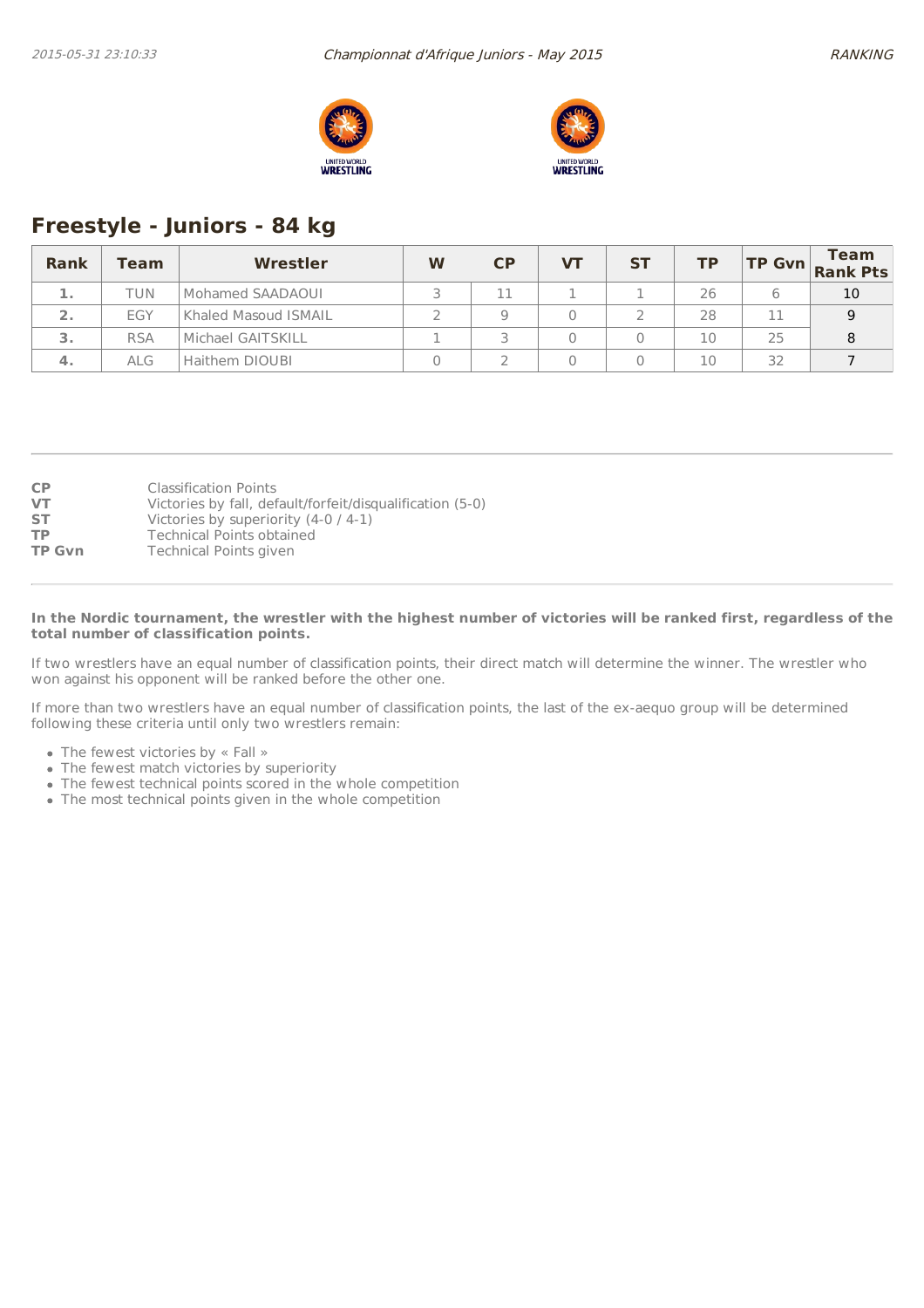





# **Freestyle - Juniors - 84 kg**

|                         |                                                          | 1                                           | $\overline{2}$                                           | 3                                        | 4                                          |                |                |           |                |     |                  | Rank |
|-------------------------|----------------------------------------------------------|---------------------------------------------|----------------------------------------------------------|------------------------------------------|--------------------------------------------|----------------|----------------|-----------|----------------|-----|------------------|------|
|                         |                                                          | <b>Michael</b><br><b>GAITSKILL</b><br>(RSA) | <b>Khaled</b><br><b>Masoud</b><br><b>ISMAIL</b><br>(EGY) | <b>Haithem</b><br><b>DIOUBI</b><br>(ALG) | <b>Mohamed</b><br><b>SAADAOUI</b><br>(TUN) | W              | CP             | <b>VT</b> | <b>ST</b>      | TP. | <b>TP</b><br>Gvn |      |
| 1                       | <b>Michael</b><br><b>GAITSKILL</b><br>(RSA)              |                                             | $4 - 0(10 - 0)$<br>by $ST -$<br>02:16                    | $3-1(10-8)$ by PP -<br>06:00             | 4-0(7-0) by $VT$<br>$-01:14$               | $\mathbf 1$    | 3              | $\Omega$  | $\Omega$       | 10  | 25               | 3    |
| $\overline{2}$          | <b>Khaled</b><br><b>Masoud</b><br><b>ISMAIL</b><br>(EGY) | 4-0(10-0) by $ST -$<br>02:16                |                                                          | $4-1(12-2)$ by SP -<br>03:48             | $3-1(9-6)$ by PP<br>$-06:00$               | $\overline{2}$ | 9              | $\Omega$  | $\overline{2}$ | 28  | 11               | 2    |
| 3                       | <b>Haithem</b><br><b>DIOUBI</b><br>(ALG)                 | $3-1(10-8)$ by PP -<br>06:00                | $4-1(12-2)$<br>by SP -<br>03:48                          |                                          | $4-0(10-0)$ by<br>$ST - 02:19$             | $\Omega$       | $\overline{2}$ | $\Omega$  | $\Omega$       | 10  | 32               | 4    |
| $\overline{\mathbf{4}}$ | <b>Mohamed</b><br><b>SAADAOUI</b><br>(TUN)               | 4-0(7-0) by $VT -$<br>01:14                 | $3-1(9-6)$ by<br>$PP - 06:00$                            | $4-0(10-0)$ by ST -<br>02:19             |                                            | 3              | 11             | 1         | 1              | 26  | 6                | 1    |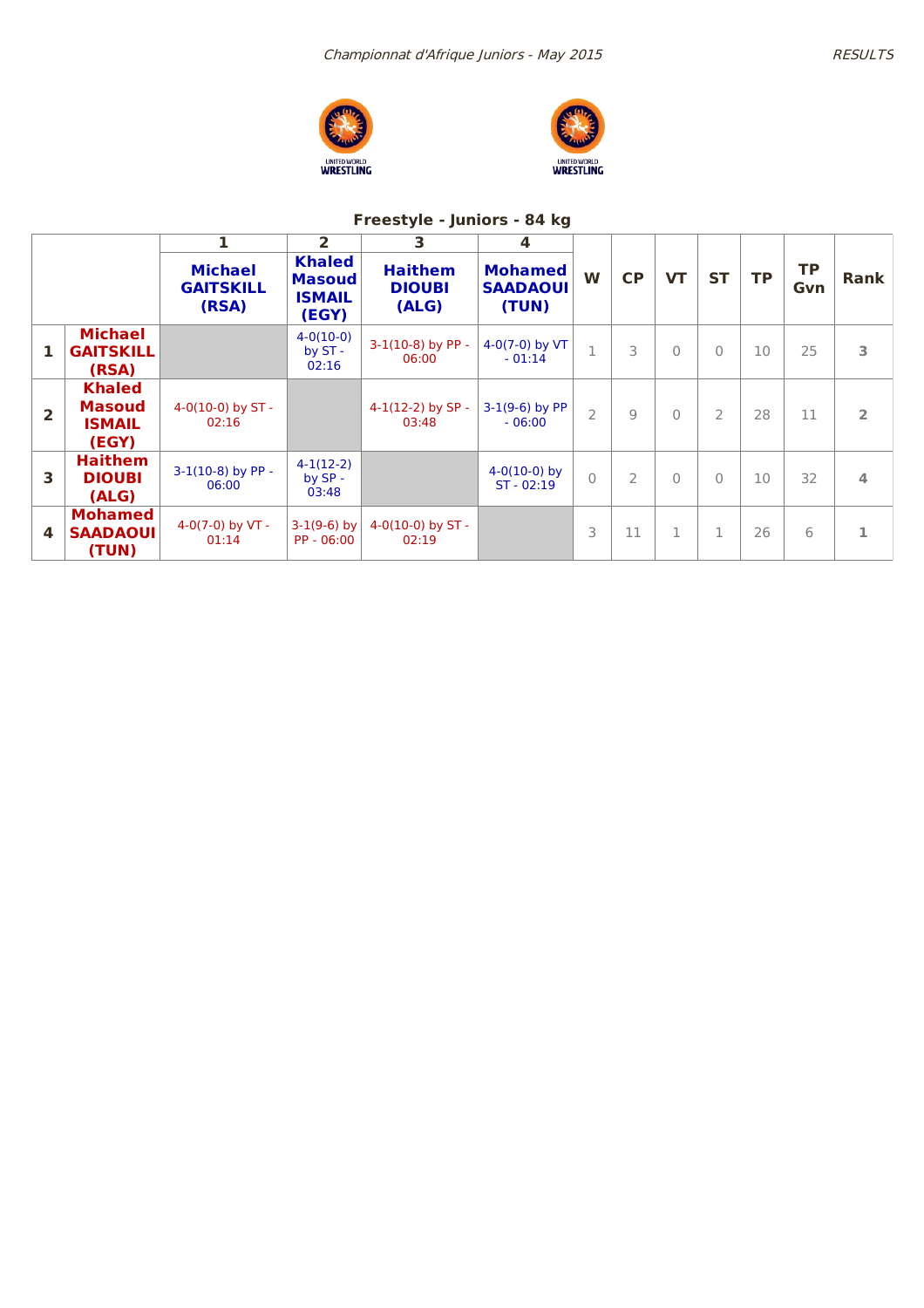



# **Freestyle - Juniors - 84 kg - Results**

### **Round 1 - FS - 84 kg**

| Match Wrestler               |  |  | TP   CP   Victory   CP   TP   Wrestler |
|------------------------------|--|--|----------------------------------------|
| <b>IALG - Haithem DIOUBI</b> |  |  | 4   10   TUN - Mohamed SAADAOUI        |
| IRSA - Michael GAITSKILL     |  |  | 4   10   EGY - Khaled Masoud ISMAIL    |

### **Round 2 - FS - 84 kg**

|                 | Match Wrestler                     |                 |           |  | TP   CP   Victory   CP   TP   Wrestler |
|-----------------|------------------------------------|-----------------|-----------|--|----------------------------------------|
|                 | <b>IEGY - Khaled Masoud ISMAIL</b> |                 | DD        |  | 9   TUN - Mohamed SAADAOUI             |
| $\lnot$ $\lnot$ | <b>RSA - Michael GAITSKILL</b>     | 10 <sup>1</sup> | <b>DD</b> |  | ALG - Haithem DIOUBI                   |

# **Round 3 - FS - 84 kg**

| Match Wrestler                    |  |  | $ TP CP $ Victory $ CP TP $ Wrestler |
|-----------------------------------|--|--|--------------------------------------|
| <b>IRSA - Michael GAITSKILL</b>   |  |  | <b>TUN - Mohamed SAADAOUI</b>        |
| <b>EGY - Khaled Masoud ISMAIL</b> |  |  | ALG - Haithem DIOUBI                 |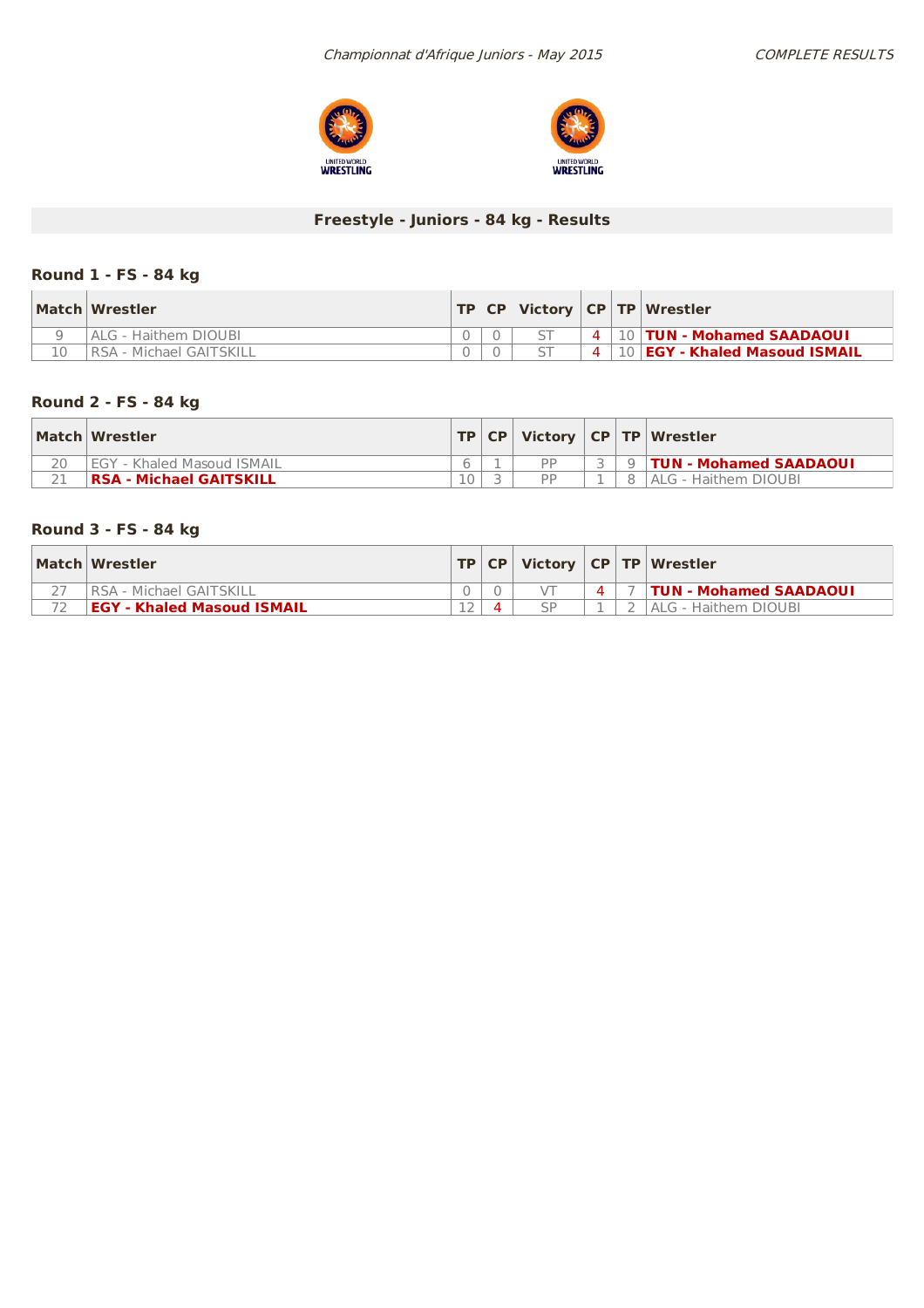| <b>FS - 96 kg</b> |  |  |
|-------------------|--|--|
|-------------------|--|--|

| $\vert$ Number $\vert$ Team $\vert$ |            | <b>Name</b>           | $\mid$ Engagement License $\mid$ MC $\mid$ Weight $\mid$ |  |  |
|-------------------------------------|------------|-----------------------|----------------------------------------------------------|--|--|
| 3                                   | EGY        | Ramadan Ibrahim SABRY |                                                          |  |  |
|                                     | <b>KEN</b> | Dan AURA              |                                                          |  |  |
| $\mathcal{P}$                       | <b>RSA</b> | Martin ERASMUS        |                                                          |  |  |
|                                     |            |                       |                                                          |  |  |
|                                     |            |                       |                                                          |  |  |
|                                     |            |                       |                                                          |  |  |
|                                     |            |                       |                                                          |  |  |
|                                     |            |                       |                                                          |  |  |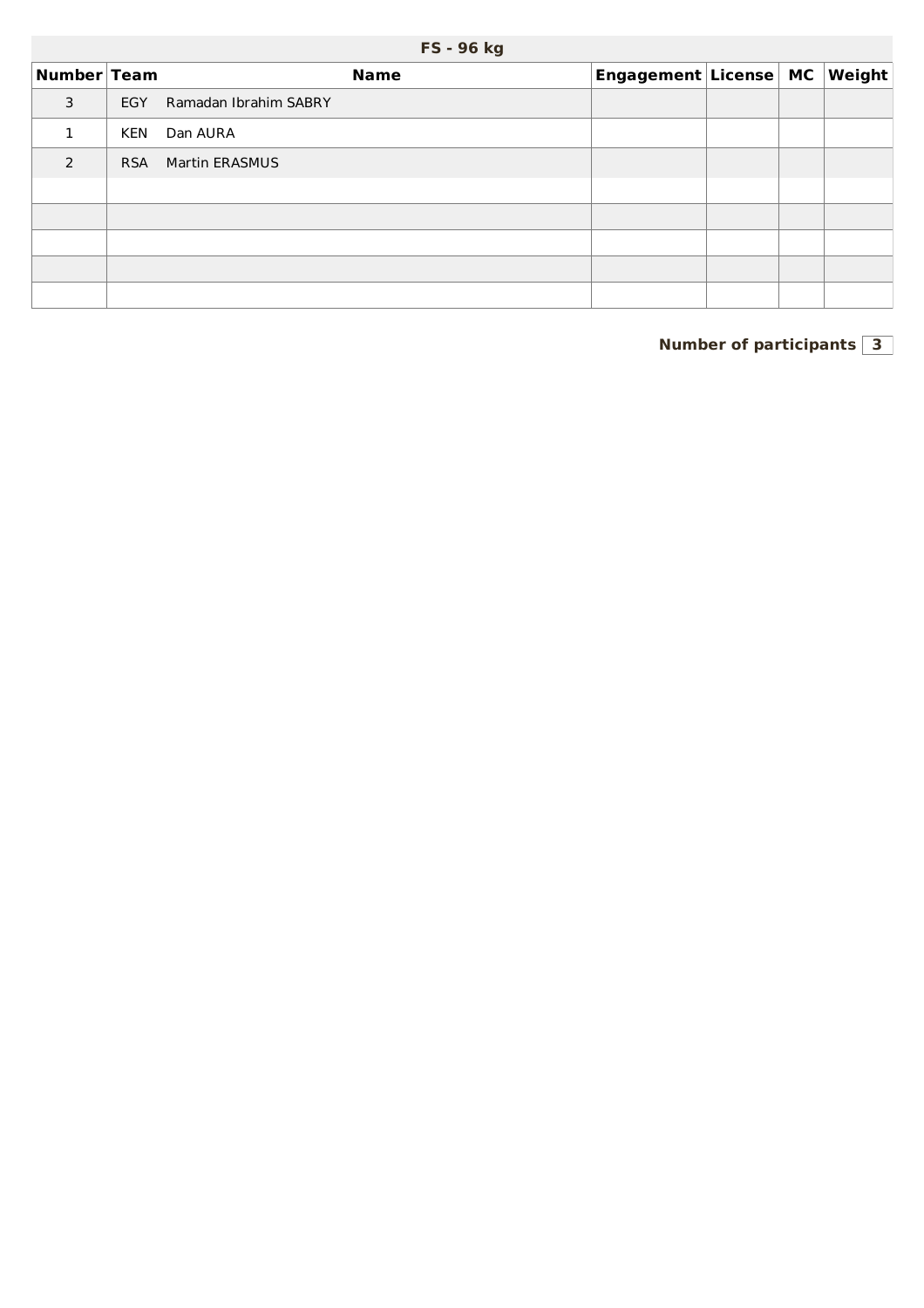



# **Freestyle - Juniors - 96 kg**

| <b>Rank</b> | <b>Team</b> | Wrestler              | W | СP | <b>ST</b> | <b>TP</b> |    | <b>TP Gvn</b> Team |
|-------------|-------------|-----------------------|---|----|-----------|-----------|----|--------------------|
| alle s      | <b>RSA</b>  | <b>Martin ERASMUS</b> |   |    |           | 14        |    | 10                 |
| ٠.          | EGY         | Ramadan Ibrahim SABRY |   |    |           | 10        |    |                    |
| . .         | <b>KEN</b>  | Dan AURA              |   |    |           |           | 20 |                    |

| <b>CP</b><br>VT | <b>Classification Points</b><br>Victories by fall, default/forfeit/disqualification (5-0) |
|-----------------|-------------------------------------------------------------------------------------------|
| <b>ST</b>       | Victories by superiority $(4-0/4-1)$                                                      |
| <b>TP</b>       | <b>Technical Points obtained</b>                                                          |
| <b>TP Gvn</b>   | <b>Technical Points given</b>                                                             |

#### In the Nordic tournament, the wrestler with the highest number of victories will be ranked first, regardless of the **total number of classification points.**

If two wrestlers have an equal number of classification points, their direct match will determine the winner. The wrestler who won against his opponent will be ranked before the other one.

If more than two wrestlers have an equal number of classification points, the last of the ex-aequo group will be determined following these criteria until only two wrestlers remain:

- The fewest victories by « Fall »
- The fewest match victories by superiority
- The fewest technical points scored in the whole competition
- The most technical points given in the whole competition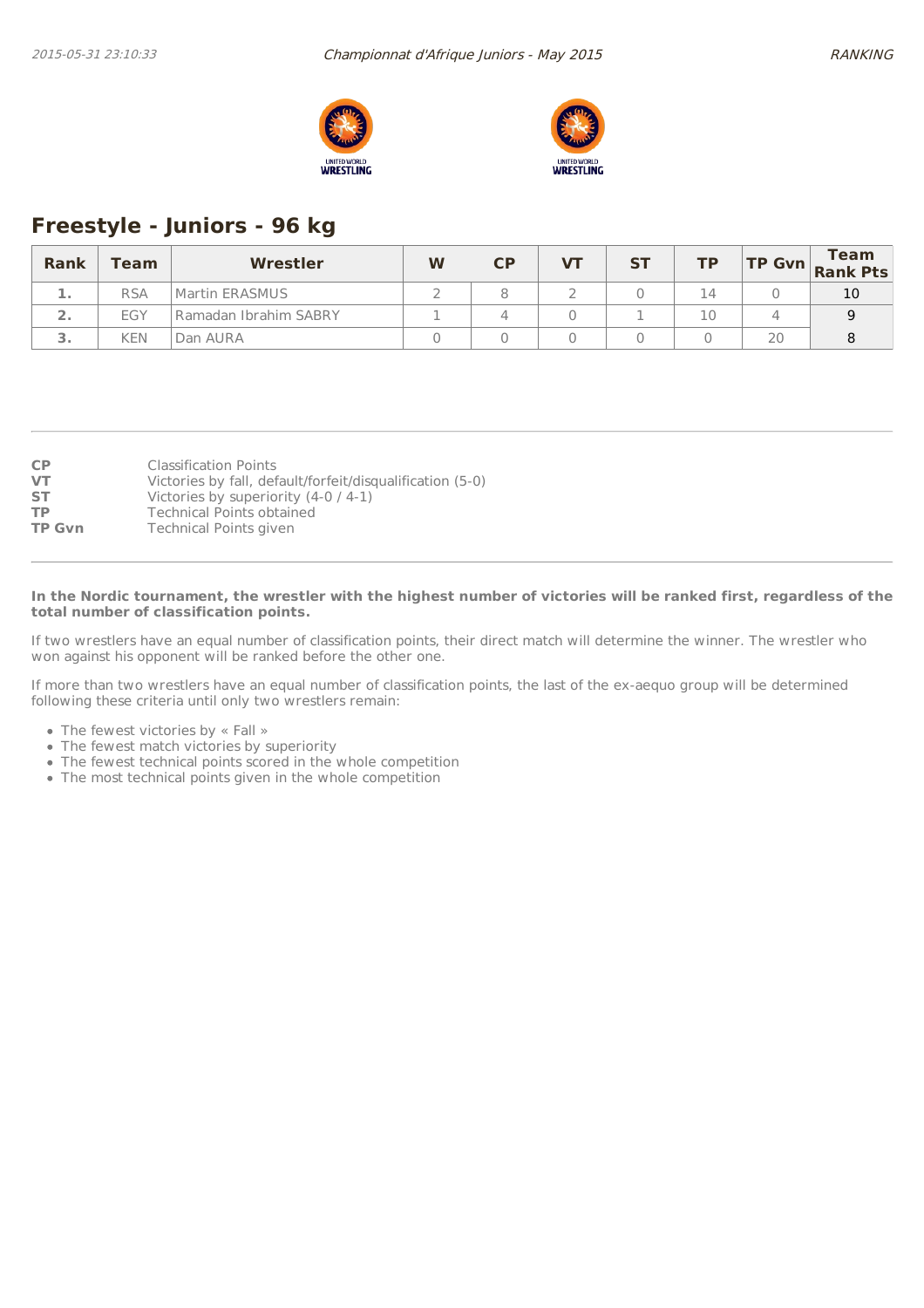





# **Freestyle - Juniors - 96 kg**

|                |                                                           | $\mathbf{1}$               | $\overline{2}$                        | 3                                                         |                |           |           |           |           |                  |                |
|----------------|-----------------------------------------------------------|----------------------------|---------------------------------------|-----------------------------------------------------------|----------------|-----------|-----------|-----------|-----------|------------------|----------------|
|                |                                                           | <b>Dan AURA</b><br>(KEN)   | <b>Martin</b><br><b>ERASMUS (RSA)</b> | <b>Ramadan</b><br><b>Ibrahim</b><br><b>SABRY</b><br>(EGY) | W              | <b>CP</b> | <b>VT</b> | <b>ST</b> | <b>TP</b> | <b>TP</b><br>Gvn | <b>Rank</b>    |
| ı              | <b>Dan</b><br><b>AURA</b><br>(KEN)                        |                            | 4-0(10-0) by VT -<br>00:50            | $4-0(10-0)$ by<br>$ST - 02:32$                            | $\Omega$       | $\Omega$  | $\bigcap$ | $\Omega$  | 0         | 20               | 3              |
| $\overline{2}$ | <b>Martin</b><br><b>ERASMUS</b><br>(RSA)                  | 4-0(10-0) by VT -<br>00:50 |                                       | $4-0(4-0)$ by<br>$VT - 00:46$                             | $\overline{2}$ | 8         | 2         | $\Omega$  | 14        | $\mathbf{0}$     |                |
| 3              | <b>Ramadan</b><br><b>Ibrahim</b><br><b>SABRY</b><br>(EGY) | 4-0(10-0) by ST -<br>02:32 | 4-0(4-0) by VT - 00:46                |                                                           | 1              | 4         | $\Omega$  | п         | 10        | 4                | $\overline{2}$ |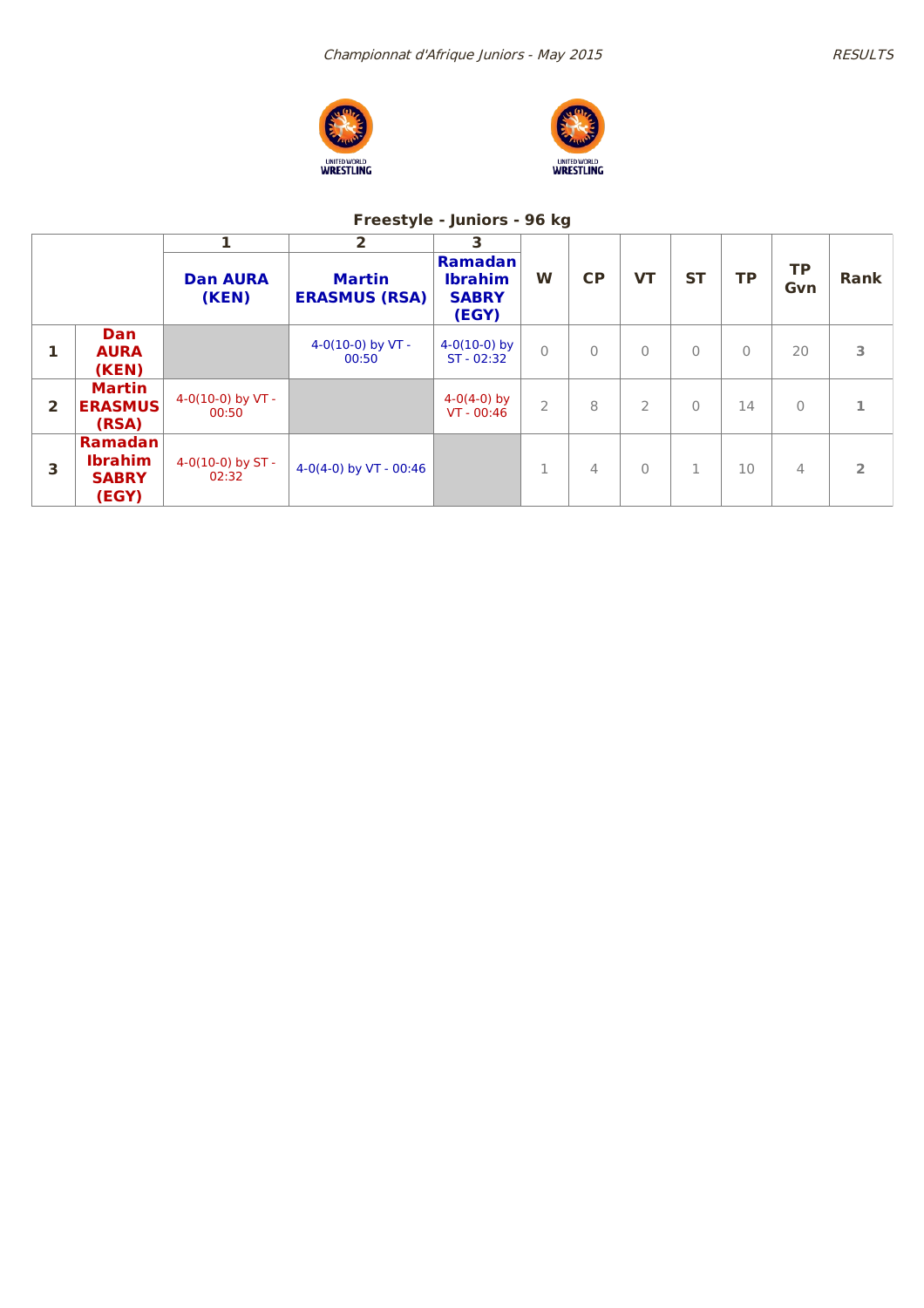



# **Freestyle - Juniors - 96 kg - Results**

### **Round 1 - FS - 96 kg**

|    | Match Wrestler | <b>TP</b> | CP |  | Victory $ CP TP Wrestler $ |
|----|----------------|-----------|----|--|----------------------------|
| -- | KEN - Dan AURA |           |    |  | 10   RSA - Martin ERASMUS  |

### **Round 2 - FS - 96 kg**

|        | Match Wrestler                     | <b>TD</b> | CP | <b>Victory</b> | CP | <b>TP</b> | Wrestler       |
|--------|------------------------------------|-----------|----|----------------|----|-----------|----------------|
| $\sim$ | <b>EGY - Ramadan Ibrahim SABRY</b> | 10        |    |                |    |           | KEN - Dan AURA |

### **Round 3 - FS - 96 kg**

| Match Wrestler              |  |  | $\vert$ TP $\vert$ CP $\vert$ Victory $\vert$ CP $\vert$ TP $\vert$ Wrestler . |
|-----------------------------|--|--|--------------------------------------------------------------------------------|
| <b>RSA - Martin ERASMUS</b> |  |  | EGY - Ramadan Ibrahim SABRY                                                    |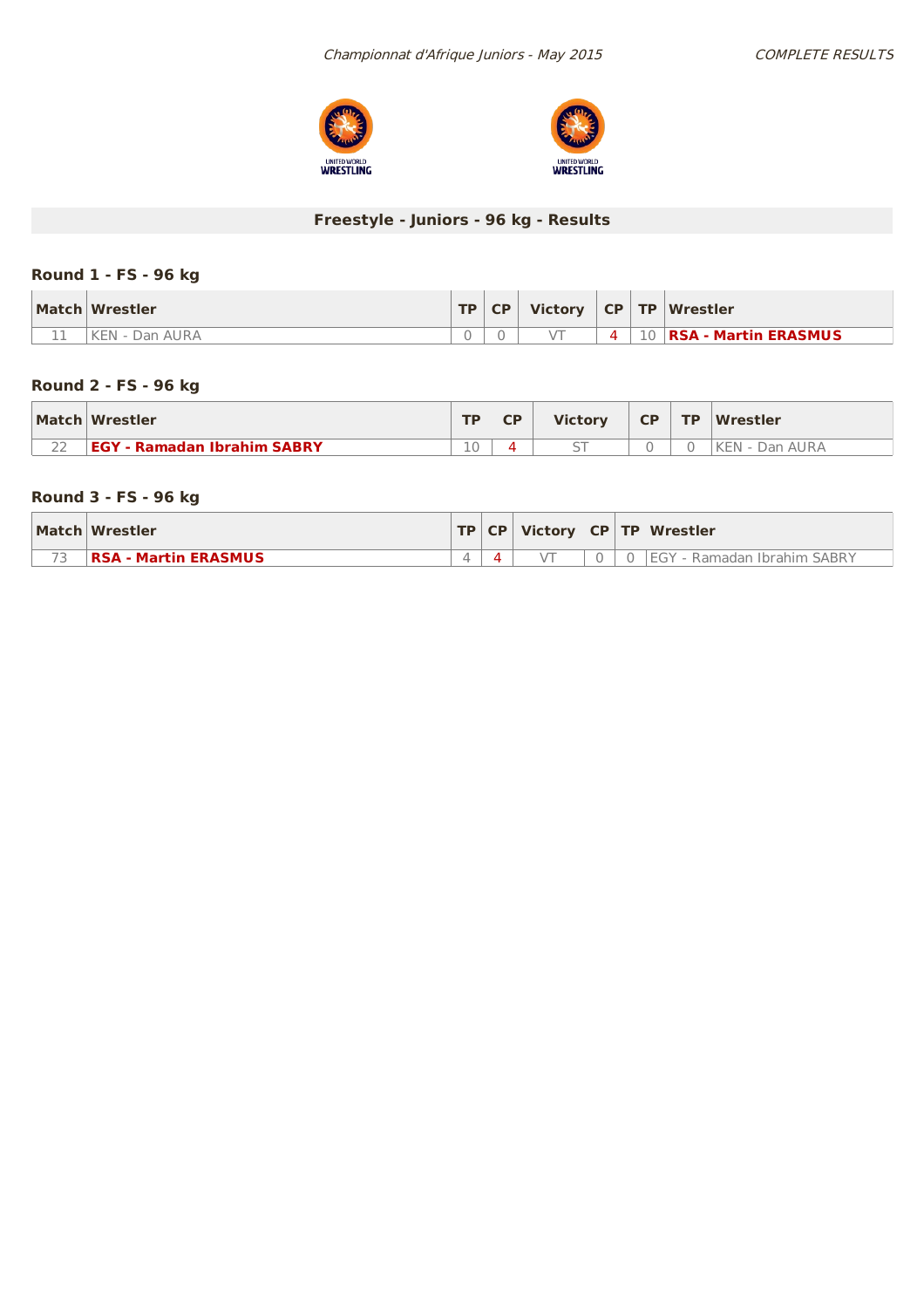| Number Team |            | <b>Name</b>     | Engagement License MC Weight |  |  |
|-------------|------------|-----------------|------------------------------|--|--|
|             | <b>EGY</b> | Khaled Omr ZAKI |                              |  |  |
|             |            |                 |                              |  |  |
|             |            |                 |                              |  |  |
|             |            |                 |                              |  |  |
|             |            |                 |                              |  |  |
|             |            |                 |                              |  |  |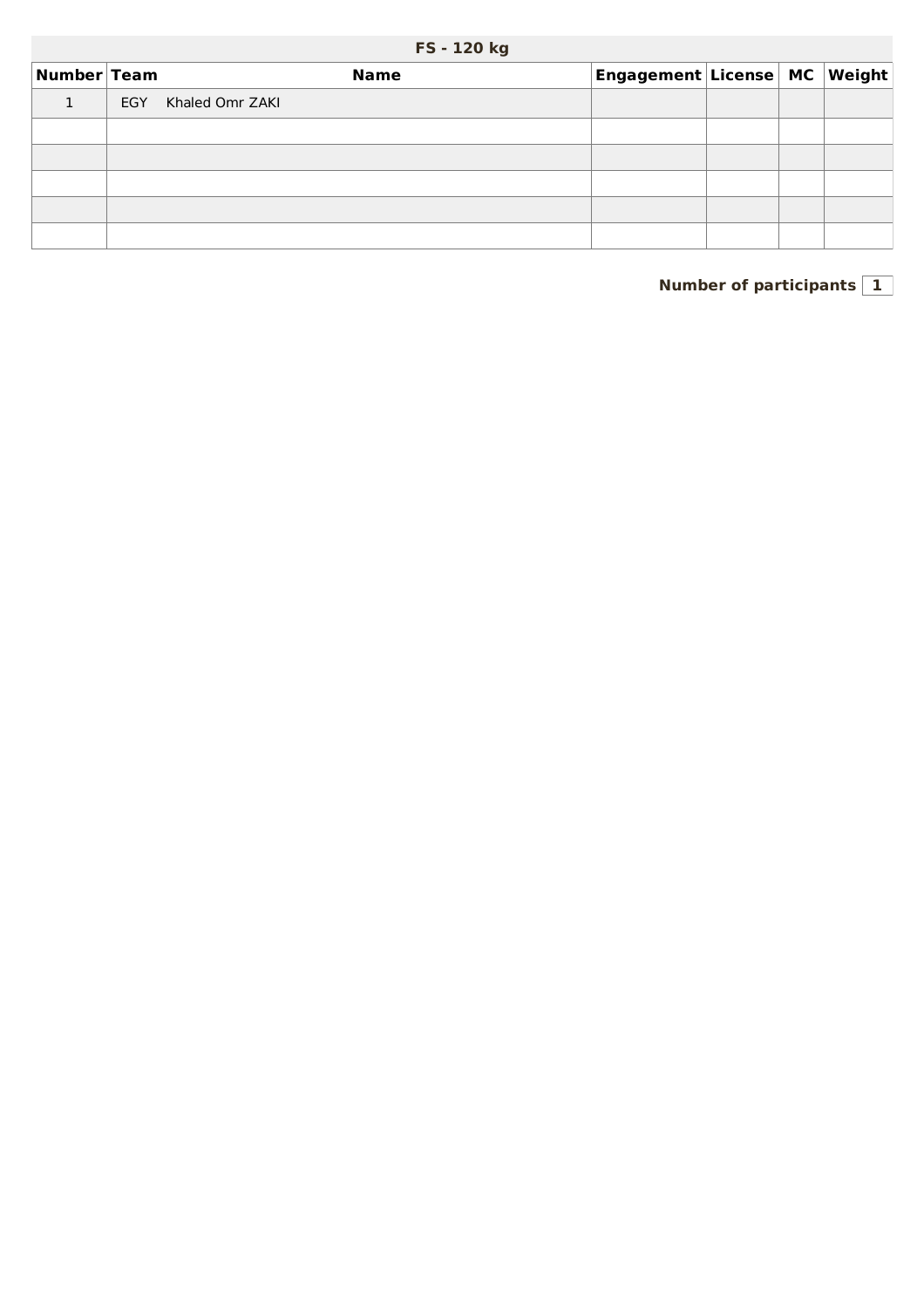

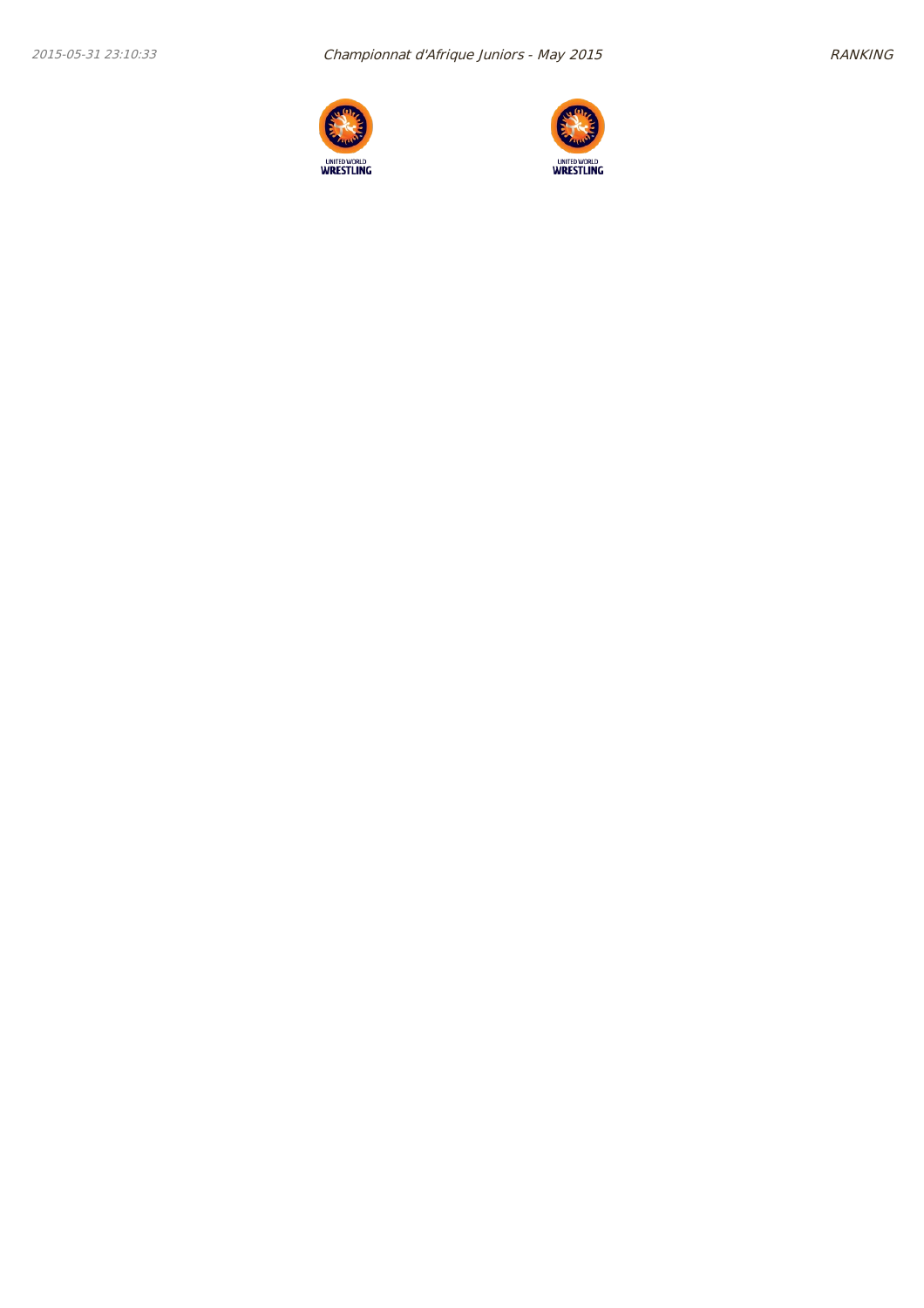



# **Freestyle - Juniors - 120 kg**

|  |  | W | <b>CD</b><br>-- | <b>VT</b> | <b>ST</b> | <b>TP</b><br>. . | TD<br>$\mathbf{u}$<br>Gvn | Rank |
|--|--|---|-----------------|-----------|-----------|------------------|---------------------------|------|
|  |  |   |                 |           |           |                  |                           |      |
|  |  |   |                 |           |           |                  |                           |      |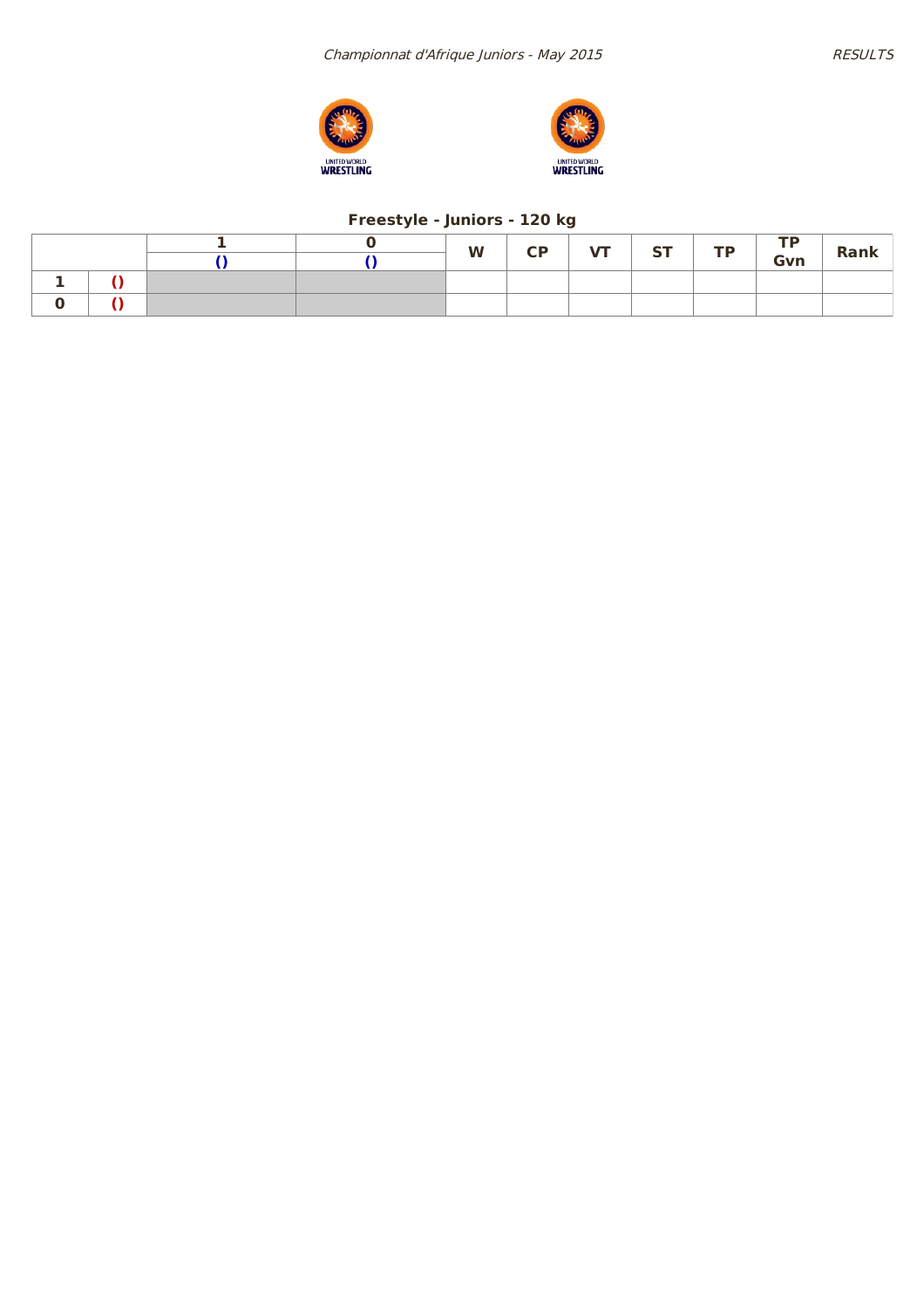Championnat d'Afrique Juniors - May 2015 COMPLETE RESULTS





**Freestyle - Juniors - 120 kg - Results**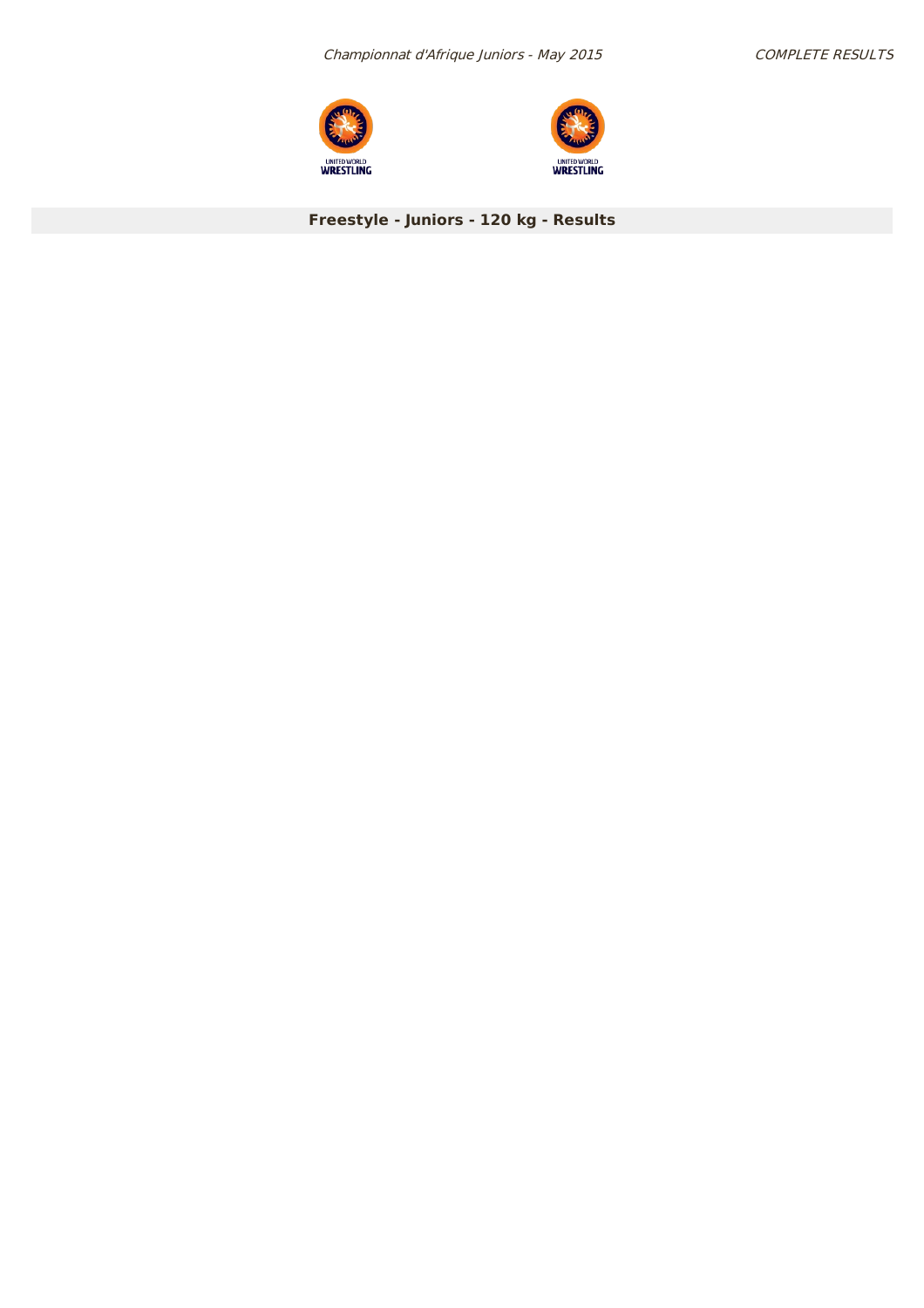



## **Female Wrestling Teams**

|                | <b>ALGERIA</b> | <b>ALG</b> |
|----------------|----------------|------------|
| $\odot$        | <b>BURUNDI</b> | <b>BDI</b> |
|                | CONGO          | <b>CGO</b> |
|                | CAMEROON       | <b>CMR</b> |
| $\frac{1}{2}$  | <b>EGYPT</b>   | EGY        |
| X              | SOUTH AFRICA   | <b>RSA</b> |
| $\circledcirc$ | <b>TUNISIA</b> | <b>TUN</b> |

**Number of Teams 7**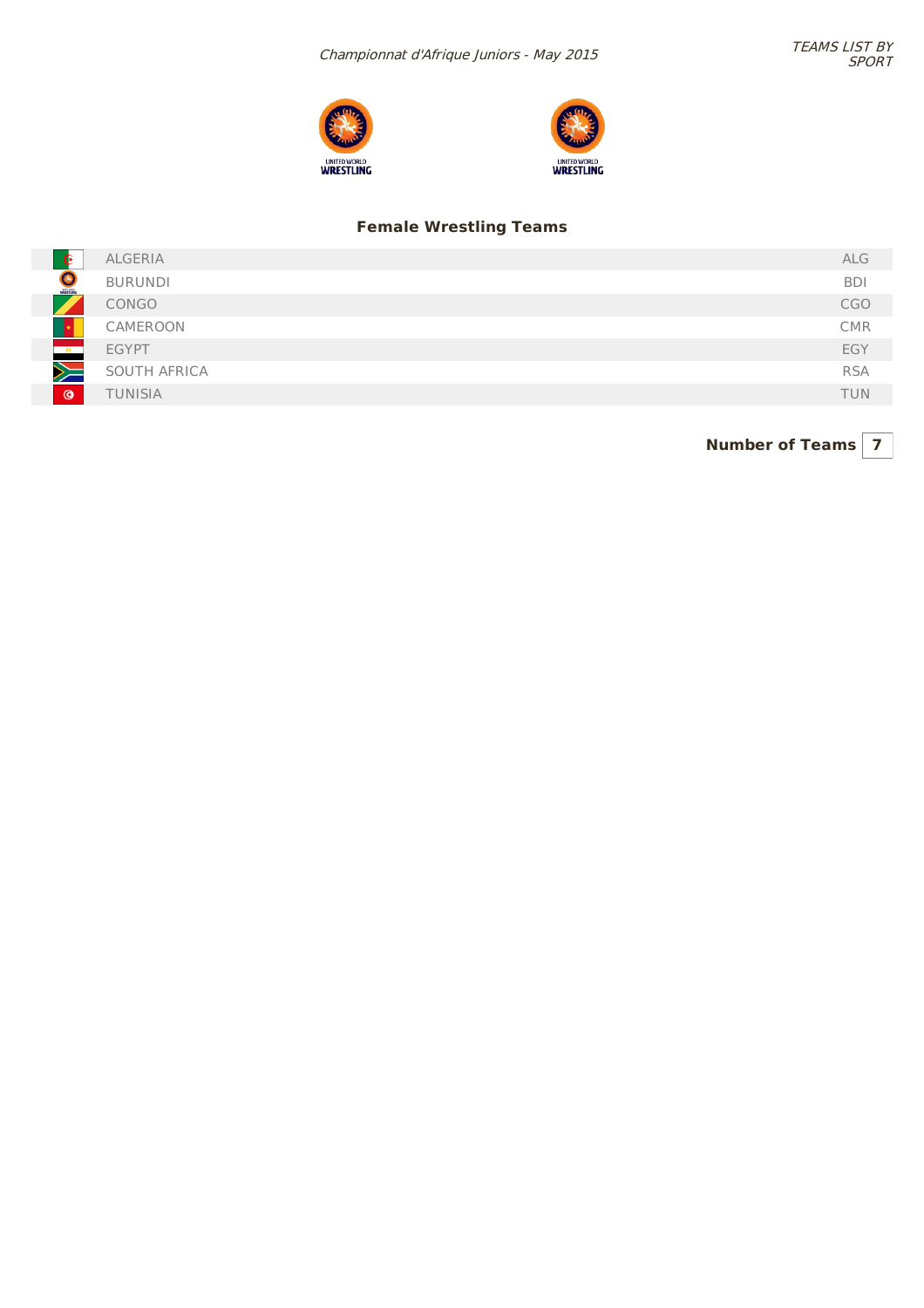NUMBER OF<br>Numbionnat d'Afrique Juniors - May 2015





## **Female Wrestling**

| <b>Teams</b>                            | 44 kg        | 48 kg    | <b>51 kg</b> | 55 kg | <b>59 kg</b> | 63 kg | 67 kg        | <b>72 kg</b> | <b>TOTAL</b> |
|-----------------------------------------|--------------|----------|--------------|-------|--------------|-------|--------------|--------------|--------------|
| $\bullet$<br>ALG                        | $\circ$      |          |              |       | $\Omega$     | 0     | $\mathbf{0}$ |              | 3            |
| $\bullet$<br><b>BDI</b>                 |              | 0        | 0            |       | $\Omega$     |       | 0            |              |              |
| $\sqrt{2}$<br><b>CGO</b>                | $\Omega$     | $\Omega$ | $\Omega$     | O     |              | O     | 0            |              |              |
| $\mathbb{R}^{\mathbb{Z}}$<br><b>CMR</b> | $\mathbf{0}$ | 0        |              |       |              |       | 0            |              |              |
| $\frac{1}{2}$<br>EGY                    |              |          |              |       |              |       |              |              | 8            |
| $\searrow$<br><b>RSA</b>                |              | U        | U            |       |              |       |              |              | 3            |
| $\bullet$<br><b>TUN</b>                 | $\Omega$     | 0        |              |       |              |       |              |              | 5            |
| <b>TOTAL</b>                            | 3            |          |              |       | 3            |       | 3            | $\mathbf{z}$ | 22           |

**Number of Teams 7**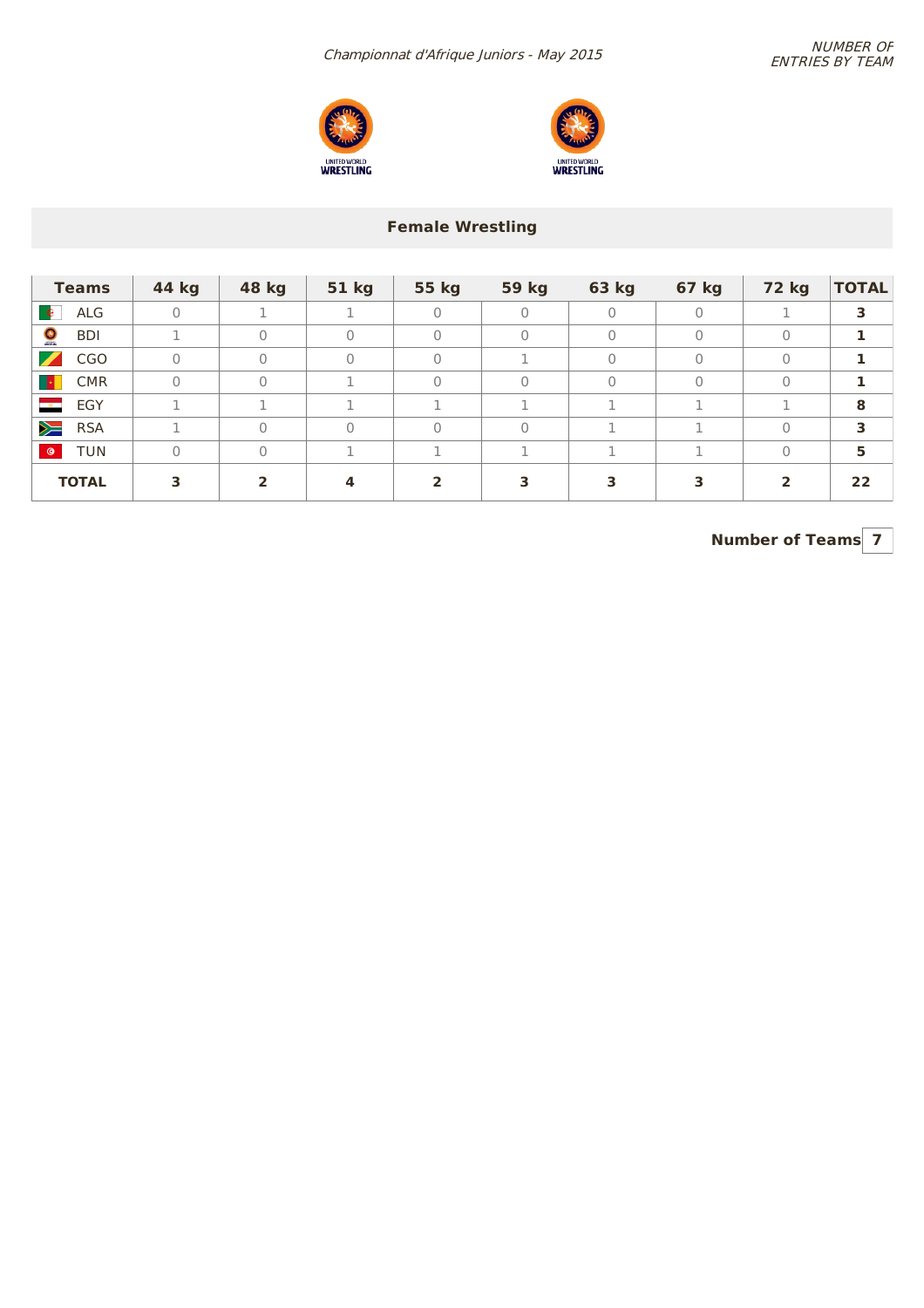



# **Female Wrestling Teams Ranking**

|                | Team           | 44 kg | 48 kg | 51 kg | 55 kg | 59 kg | $ 63 \text{ kg} $ | 67 kg | 72 kg | Total |
|----------------|----------------|-------|-------|-------|-------|-------|-------------------|-------|-------|-------|
|                | <b>EGYPT</b>   | 10    | 9     |       | 10    | 10    | 9                 | 10    | 10    | 75    |
| $\circledcirc$ | TUNISIA        |       |       | 8     | 9     | 9     | 10                | 9     |       | 45    |
| $\bullet$      | <b>ALGERIA</b> |       | 10    | 10    |       |       |                   |       | q     | 29    |
|                | SOUTH AFRICA   | 8     |       |       |       |       | 8                 | 8     |       | 24    |
| $\bullet$      | <b>BURUNDI</b> | 9     |       |       |       |       |                   |       |       | 9     |
|                | CAMEROON       |       |       | 9     |       |       |                   |       |       | q     |
|                | CONGO          |       |       |       |       | 8     |                   |       |       |       |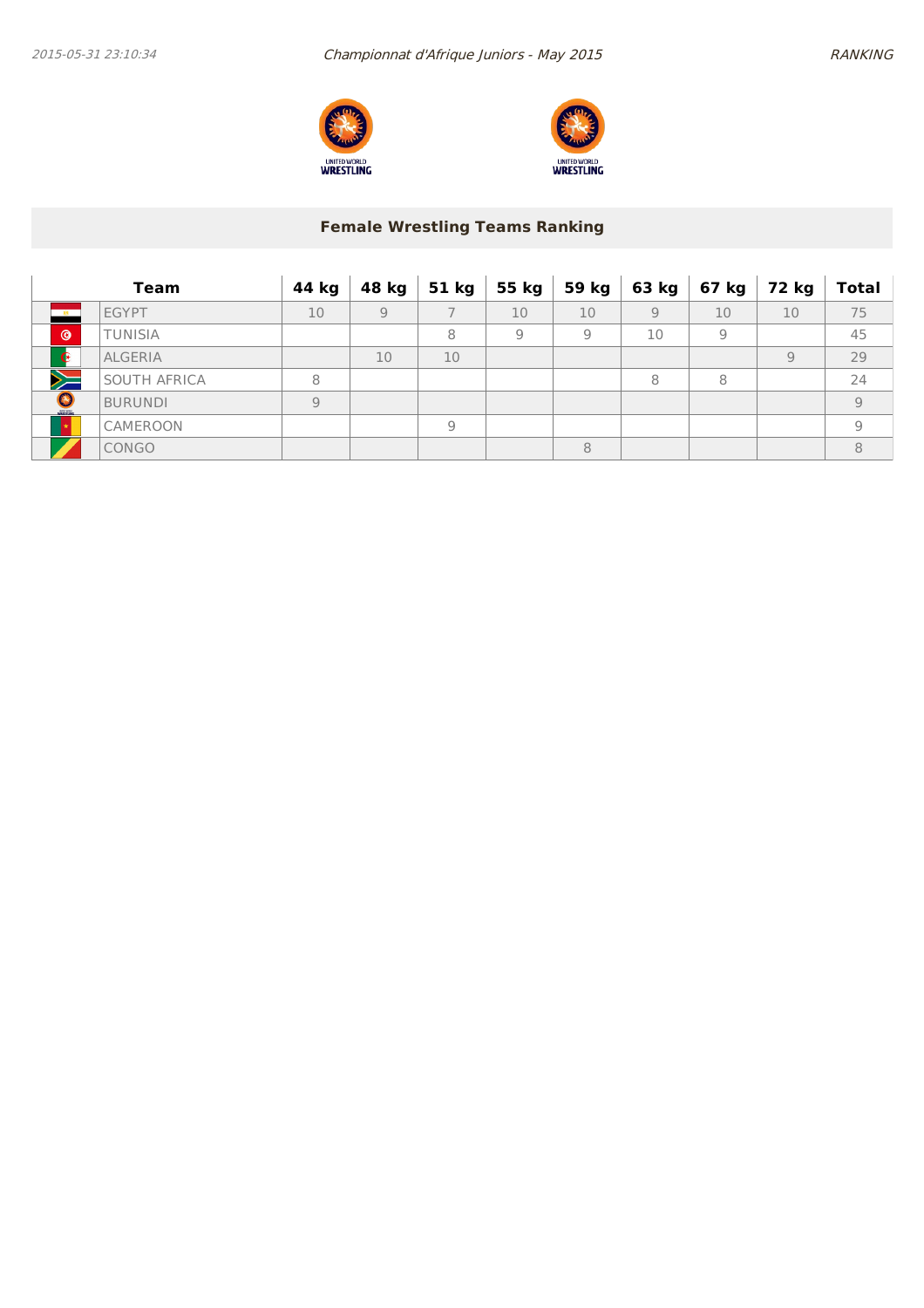| Number Team   |            | <b>Name</b>             | Engagement License MC Weight |  |  |
|---------------|------------|-------------------------|------------------------------|--|--|
| $\mathcal{P}$ | <b>BDI</b> | <b>Clarisse MUGISHA</b> |                              |  |  |
| 1             | <b>EGY</b> | Sara Abdelrehim MOHAMED |                              |  |  |
| 3             | <b>RSA</b> | Petricia THELEDI        |                              |  |  |
|               |            |                         |                              |  |  |
|               |            |                         |                              |  |  |
|               |            |                         |                              |  |  |
|               |            |                         |                              |  |  |
|               |            |                         |                              |  |  |

**Number of participants 3**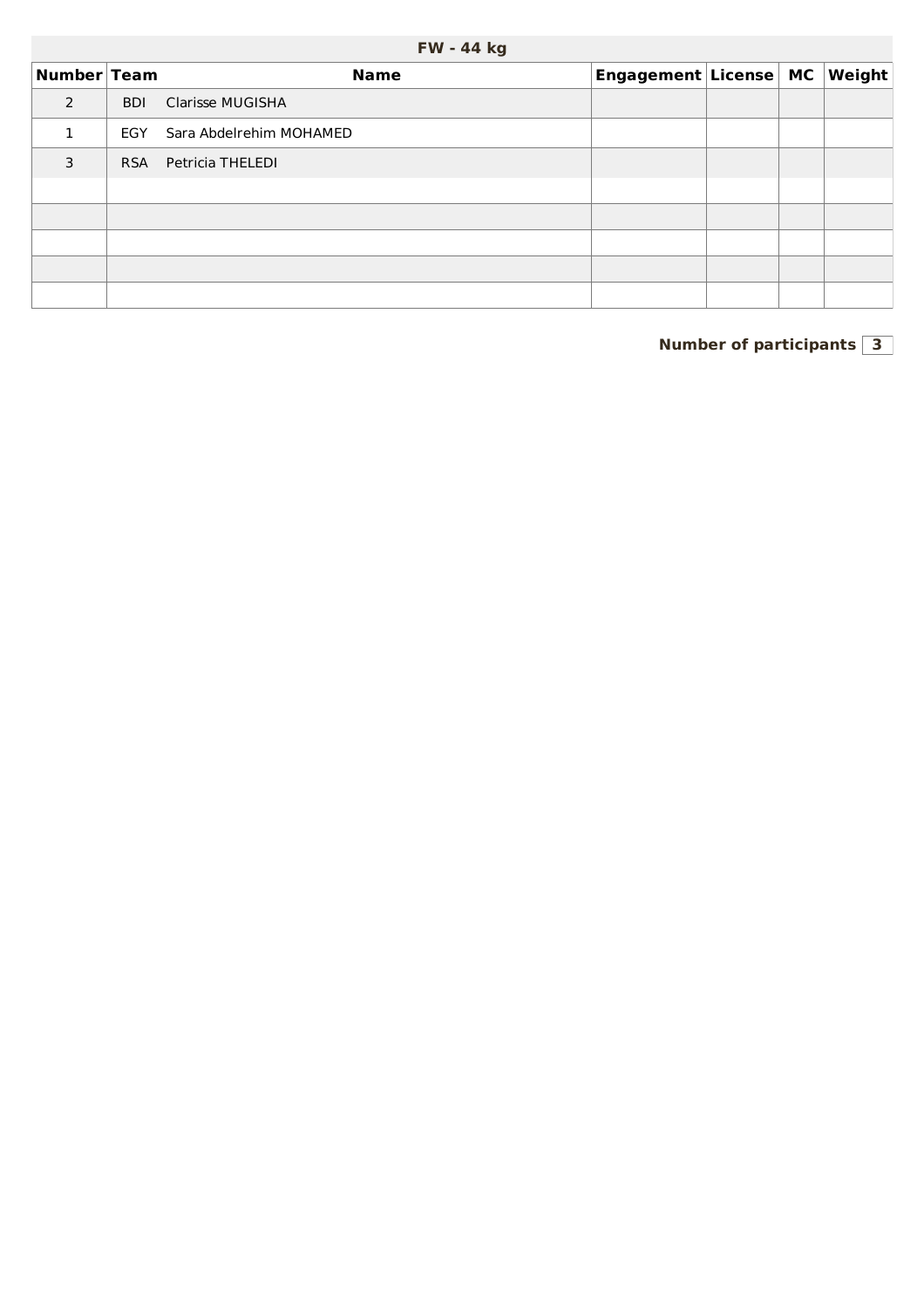



# **Female Wrestling - Juniors - 44 kg**

| <b>Rank</b> | <b>Team</b> | Wrestler                | W | СP | VT | <b>ST</b> | <b>TP</b> |    | <b>Team</b><br>$T$ P Gvn Rank Pts |
|-------------|-------------|-------------------------|---|----|----|-----------|-----------|----|-----------------------------------|
| --          | EGY         | Sara Abdelrehim MOHAMED |   |    |    |           |           |    | 10                                |
| <u>_</u>    | <b>BDI</b>  | Clarisse MUGISHA        |   |    |    |           | 14        |    |                                   |
|             | RSA         | Petricia THELEDI        |   |    |    |           |           | 19 |                                   |

| <b>CP</b><br><b>VT</b> | <b>Classification Points</b><br>Victories by fall, default/forfeit/disqualification (5-0) |
|------------------------|-------------------------------------------------------------------------------------------|
| <b>ST</b>              | Victories by superiority (4-0 / 4-1)                                                      |
| <b>TP</b>              | <b>Technical Points obtained</b>                                                          |
| <b>TP Gvn</b>          | Technical Points given                                                                    |

#### In the Nordic tournament, the wrestler with the highest number of victories will be ranked first, regardless of the **total number of classification points.**

If two wrestlers have an equal number of classification points, their direct match will determine the winner. The wrestler who won against his opponent will be ranked before the other one.

- The fewest victories by « Fall »
- The fewest match victories by superiority
- The fewest technical points scored in the whole competition
- The most technical points given in the whole competition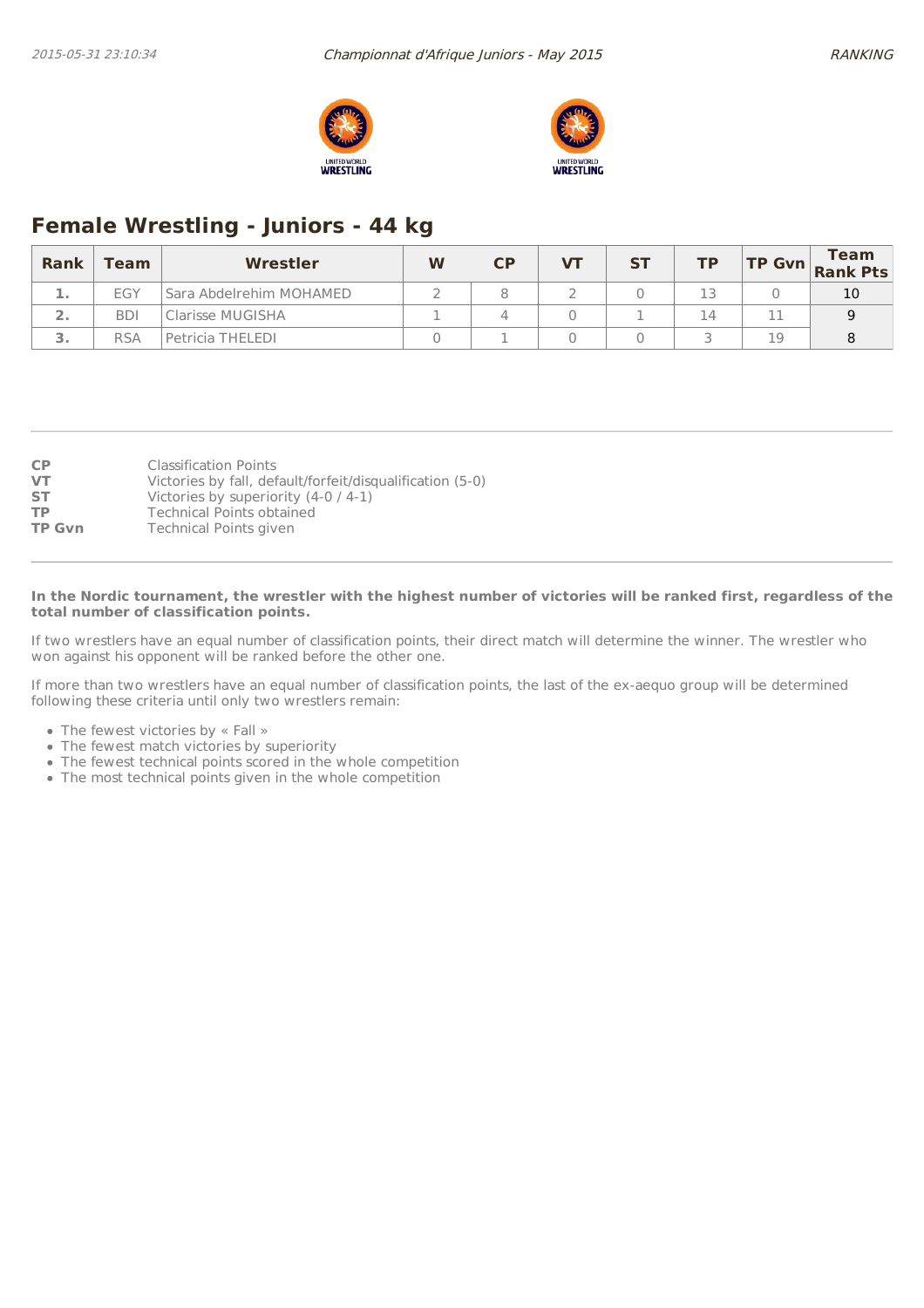



## **Female Wrestling - Juniors - 44 kg**

|                |                                                             |                                                             | $\overline{2}$                             | 3                                          |                |    |                |           |           |                  |      |
|----------------|-------------------------------------------------------------|-------------------------------------------------------------|--------------------------------------------|--------------------------------------------|----------------|----|----------------|-----------|-----------|------------------|------|
|                |                                                             | <b>Sara</b><br><b>Abdelrehim</b><br><b>MOHAMED</b><br>(EGY) | <b>Clarisse</b><br><b>MUGISHA</b><br>(BDI) | <b>Petricia</b><br><b>THELEDI</b><br>(RSA) | W              | CP | <b>VT</b>      | <b>ST</b> | <b>TP</b> | <b>TP</b><br>Gvn | Rank |
|                | <b>Sara</b><br><b>Abdelrehim</b><br><b>MOHAMED</b><br>(EGY) |                                                             | 4-0(8-0) by $VT -$<br>01:58                | 4-0(5-0) by VT -<br>01:08                  | $\overline{2}$ | 8  | $\overline{2}$ | $\Omega$  | 13        | $\Omega$         | 1    |
| $\overline{2}$ | <b>Clarisse</b><br><b>MUGISHA</b><br>(BDI)                  | 4-0(8-0) by $VT -$<br>01:58                                 |                                            | $4-1(14-3)$ by SP -<br>02:40               | 1              | 4  | $\Omega$       | 1         | 14        | 11               | 2    |
| 3              | <b>Petricia</b><br><b>THELEDI</b><br>(RSA)                  | 4-0(5-0) by $VT -$<br>01:08                                 | 4-1(14-3) by SP -<br>02:40                 |                                            | $\overline{0}$ | 1  | $\Omega$       | $\Omega$  | 3         | 19               | 3    |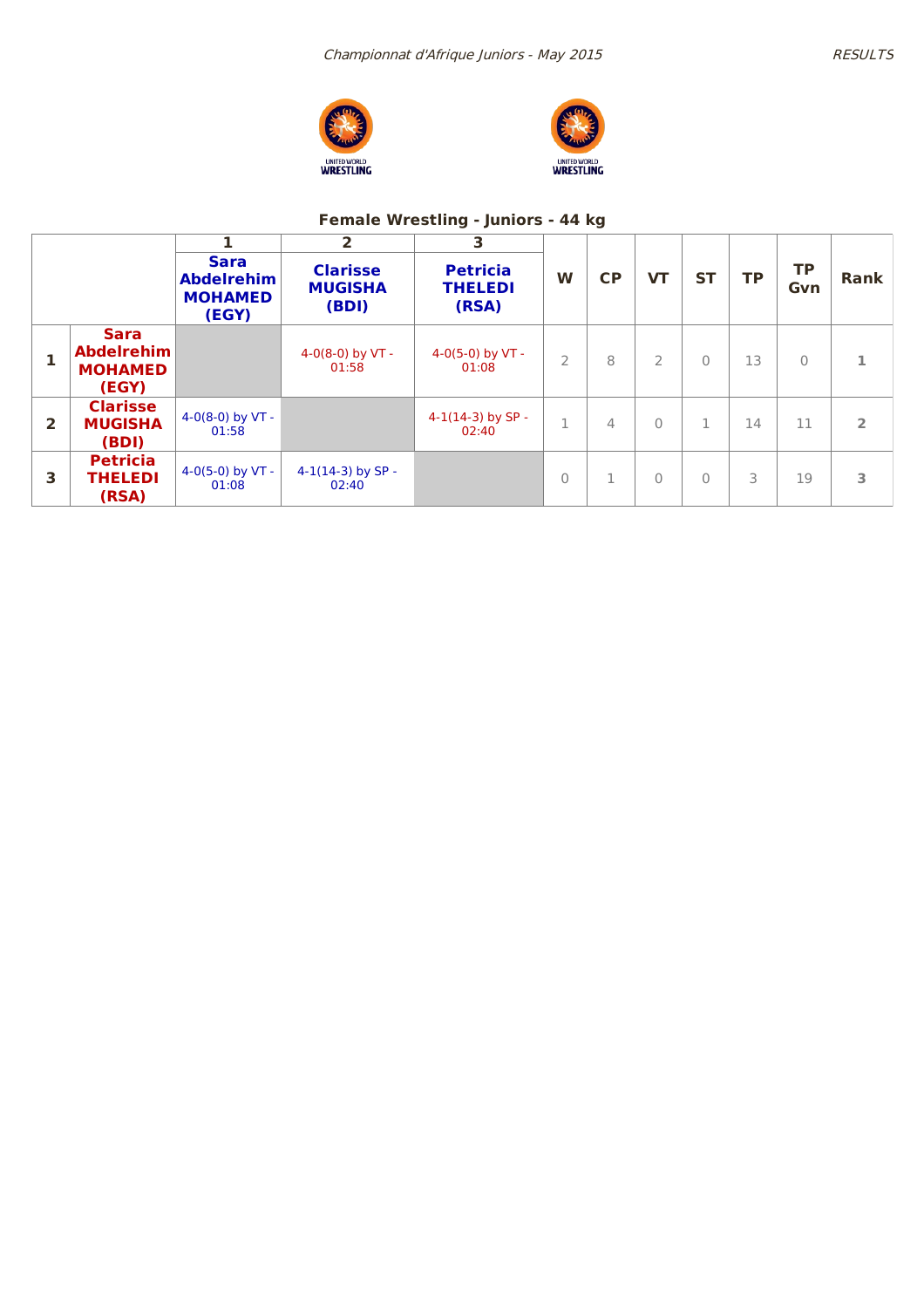



## **Female Wrestling - Juniors - 44 kg - Results**

### **Round 1 - FW - 44 kg**

|    | Match Wrestler                       | TD. | <b>CP</b> | <b>Victory</b> | $CP$ TP | Wrestler                      |
|----|--------------------------------------|-----|-----------|----------------|---------|-------------------------------|
| 36 | <b>EGY - Sara Abdelrehim MOHAMED</b> |     |           |                |         | Clarisse MUGISHA<br>' BDI - C |

### **Round 2 - FW - 44 kg**

| Match Wrestler         |  |     | TP CP Victory CP TP Wrestler                                |
|------------------------|--|-----|-------------------------------------------------------------|
| RSA - Petricia THELEDI |  | 4 I | $\blacksquare$ EGY - Sara Abdelrehim MOHAMED $\blacksquare$ |

### **Round 3 - FW - 44 kg**

|    | Match Wrestler                | TP      | <b>CP</b> | <b>Victory</b> |  | $CP$ TP Wrestler       |
|----|-------------------------------|---------|-----------|----------------|--|------------------------|
| 78 | <b>BDI - Clarisse MUGISHA</b> | 4<br>-- |           |                |  | RSA - Petricia THELEDI |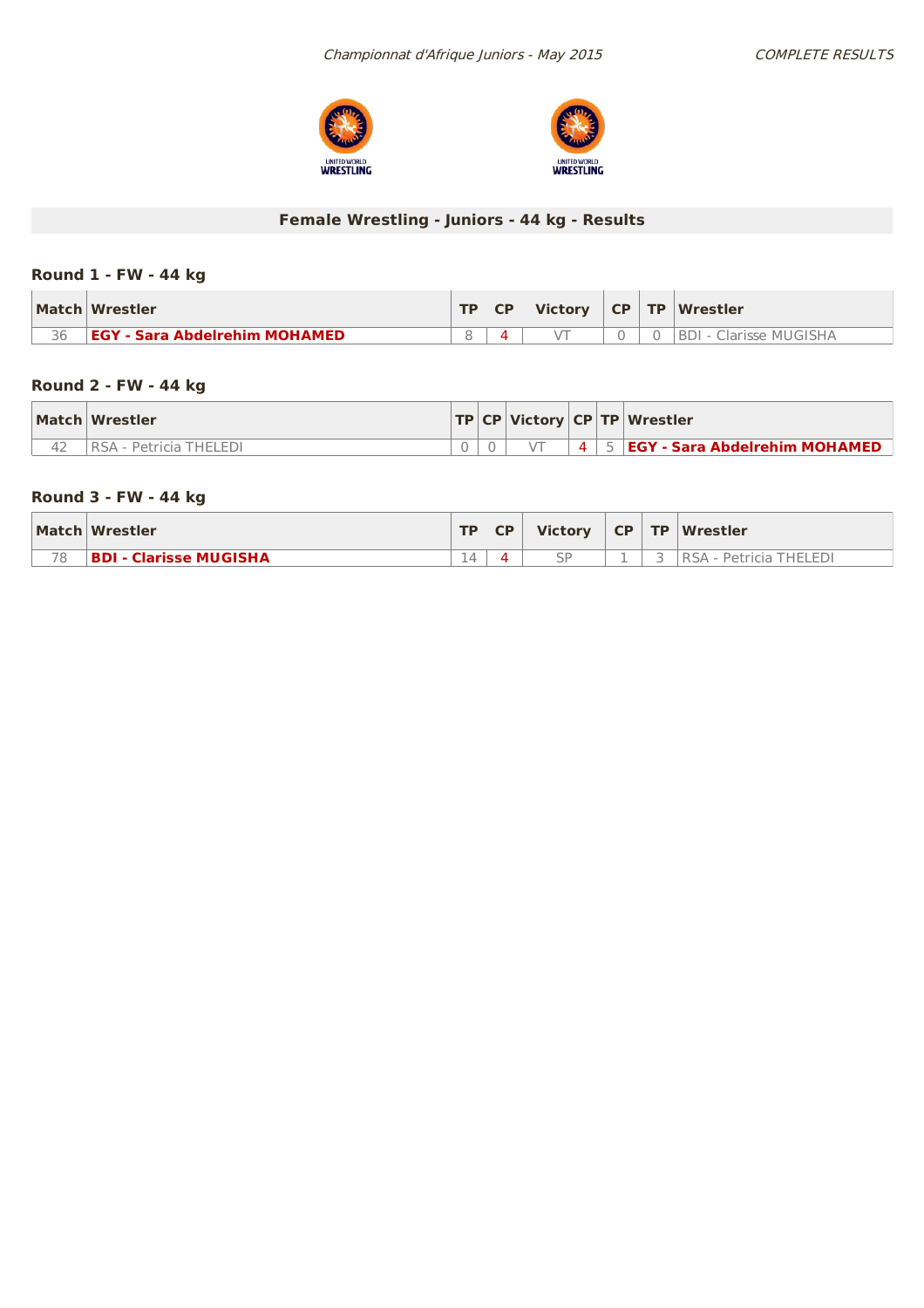# **FW - 48 kg**

| $\vert$ Number $\vert$ Team $\vert$ |     | <b>Name</b>           | Engagement License MC Weight |  |  |
|-------------------------------------|-----|-----------------------|------------------------------|--|--|
|                                     | ALG | Hanane SALAWANDJI     |                              |  |  |
| 2                                   | EGY | Yasmin Hamdi EWIS ALI |                              |  |  |
|                                     |     |                       |                              |  |  |
|                                     |     |                       |                              |  |  |
|                                     |     |                       |                              |  |  |
|                                     |     |                       |                              |  |  |
|                                     |     |                       |                              |  |  |

**Number of participants 2**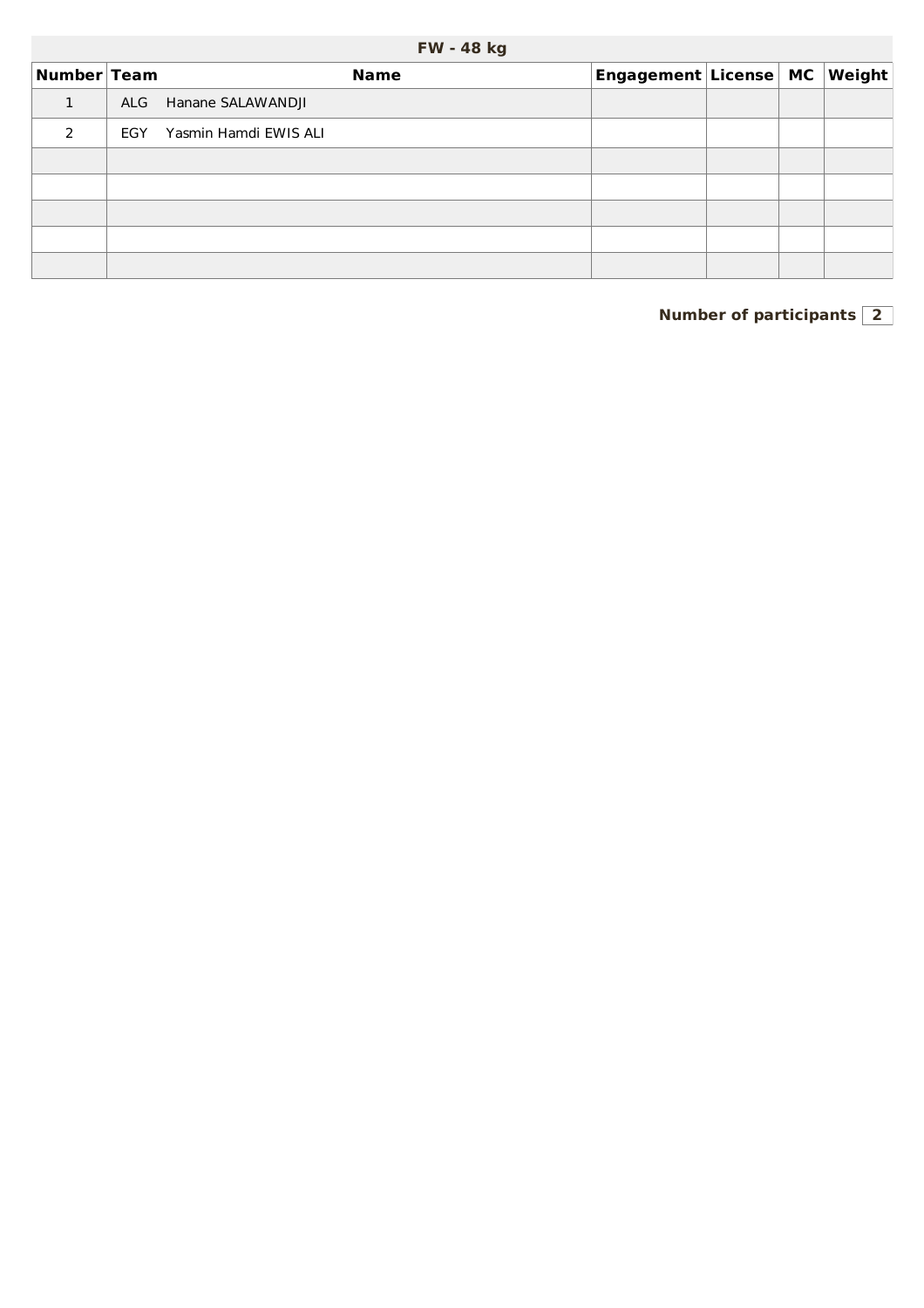



# **Female Wrestling - Juniors - 48 kg**

| <b>Rank</b> | <b>Team</b> | Wrestler              | W | <b>CD</b> | $\sqrt{ }$ | CT.<br>◡ | <b>TP</b> | TP Gvn | <b>Team</b><br><b>Rank Pts</b> |
|-------------|-------------|-----------------------|---|-----------|------------|----------|-----------|--------|--------------------------------|
| alle s      | <b>ALG</b>  | 'Hanane SALAWANDJI    |   |           |            |          |           |        | 10                             |
| --          | EGY         | 'asmin Hamdi EWIS ALI |   |           |            |          |           |        |                                |

| <b>CP</b>     | <b>Classification Points</b>                              |
|---------------|-----------------------------------------------------------|
| <b>VT</b>     | Victories by fall, default/forfeit/disqualification (5-0) |
| <b>ST</b>     | Victories by superiority $(4-0/4-1)$                      |
| <b>TP</b>     | <b>Technical Points obtained</b>                          |
| <b>TP Gvn</b> | Technical Points given                                    |

#### In the Nordic tournament, the wrestler with the highest number of victories will be ranked first, regardless of the **total number of classification points.**

If two wrestlers have an equal number of classification points, their direct match will determine the winner. The wrestler who won against his opponent will be ranked before the other one.

- The fewest victories by « Fall »
- The fewest match victories by superiority
- The fewest technical points scored in the whole competition
- The most technical points given in the whole competition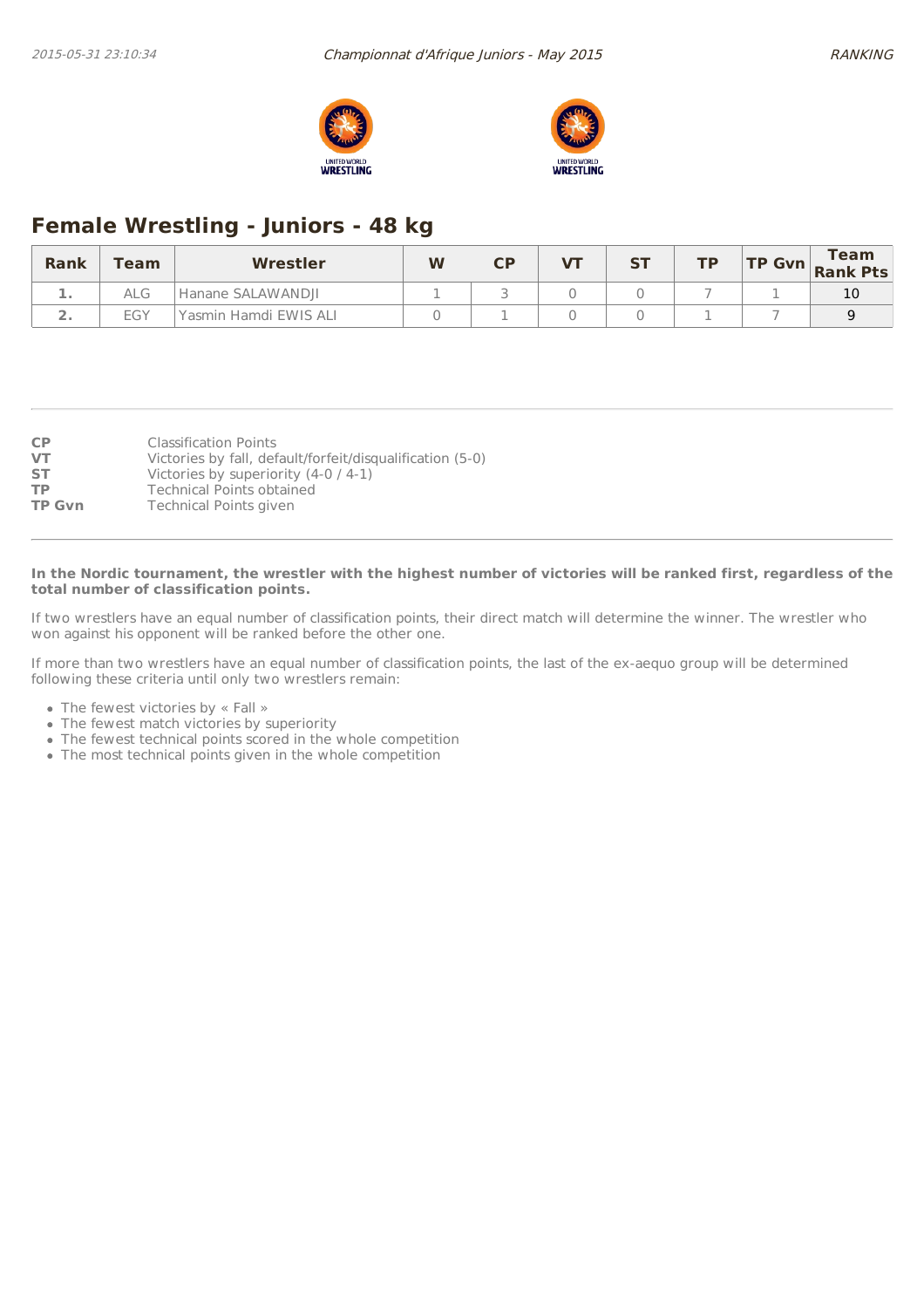



## **Female Wrestling - Juniors - 48 kg**

|                |                                                        | 1<br><b>Hanane</b><br><b>SALAWANDJI</b><br>(ALG) | $\overline{2}$<br>Yasmin<br><b>Hamdi</b><br><b>EWIS</b><br><b>ALI</b><br>(EGY) | W            | <b>CP</b> | <b>VT</b> | <b>ST</b> | <b>TP</b> | <b>TP Gvn</b> | Rank           |
|----------------|--------------------------------------------------------|--------------------------------------------------|--------------------------------------------------------------------------------|--------------|-----------|-----------|-----------|-----------|---------------|----------------|
|                | <b>Hanane</b><br><b>SALAWANDJI</b><br>(ALG)            |                                                  | $3-1(7-1)$<br>by PP -<br>06:00                                                 | 1            | 3         | $\Omega$  | $\Omega$  |           |               |                |
| $\overline{2}$ | <b>Yasmin</b><br><b>Hamdi EWIS</b><br><b>ALI (EGY)</b> | $3-1(7-1)$ by PP -<br>06:00                      |                                                                                | $\mathbf{0}$ | 1         | $\Omega$  | $\Omega$  |           |               | $\overline{2}$ |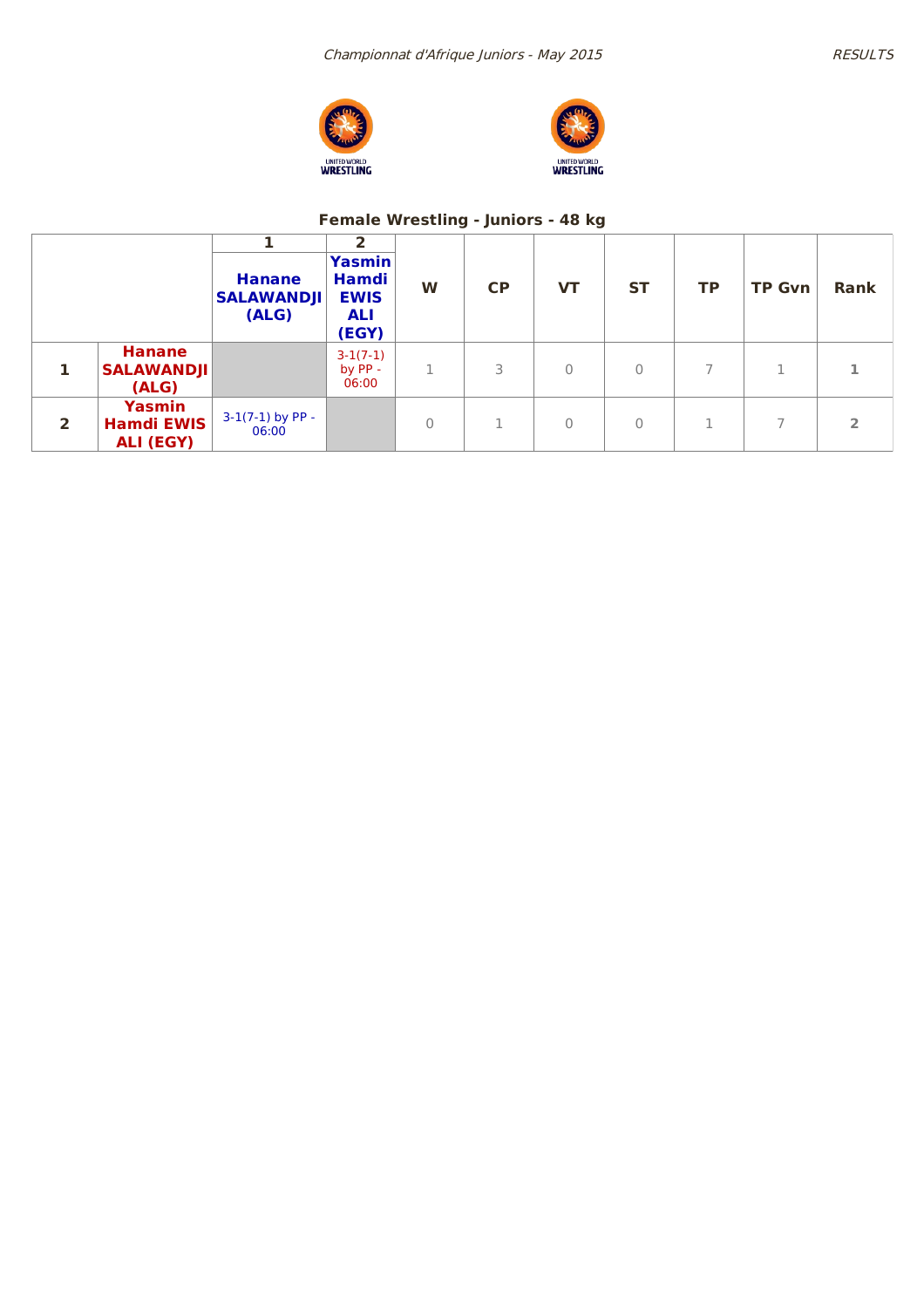



## **Female Wrestling - Juniors - 48 kg - Results**

### **Round 1 - FW - 48 kg**

|    | Match Wrestler                 |  |    |  | TP   CP   Victory   CP   TP   Wrestler |
|----|--------------------------------|--|----|--|----------------------------------------|
| 70 | <b>ALG - Hanane SALAWANDII</b> |  | DD |  | ' - Yasmin Hamdi EWIS ALI              |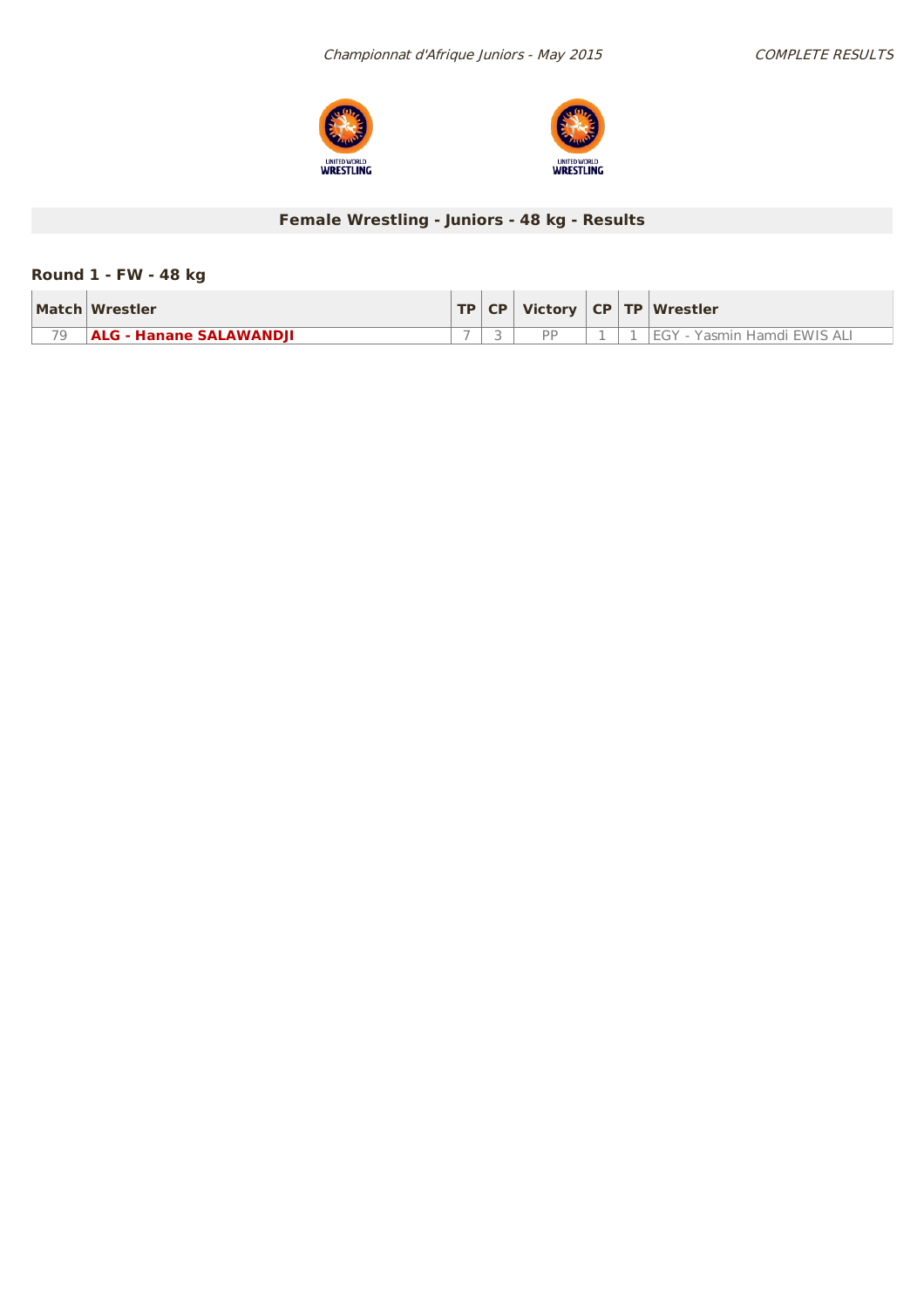|              |            | <b>FW - 51 kg</b>        |                       |  |               |
|--------------|------------|--------------------------|-----------------------|--|---------------|
| Number Team  |            | <b>Name</b>              | Engagement License MC |  | <b>Weight</b> |
| $\mathbf{1}$ | ALG        | Chaima Kheira YAHYAOUI   |                       |  |               |
| 4            | <b>CMR</b> | Rosina NTSA ASSOUGA      |                       |  |               |
| 2            | EGY        | Inas Ahmed MOHAMED SELIM |                       |  |               |
| 3            | <b>TUN</b> | Eya BJEOUI               |                       |  |               |
|              |            |                          |                       |  |               |
|              |            |                          |                       |  |               |
|              |            |                          |                       |  |               |
|              |            |                          |                       |  |               |
|              |            |                          |                       |  |               |

# **Number of participants 4**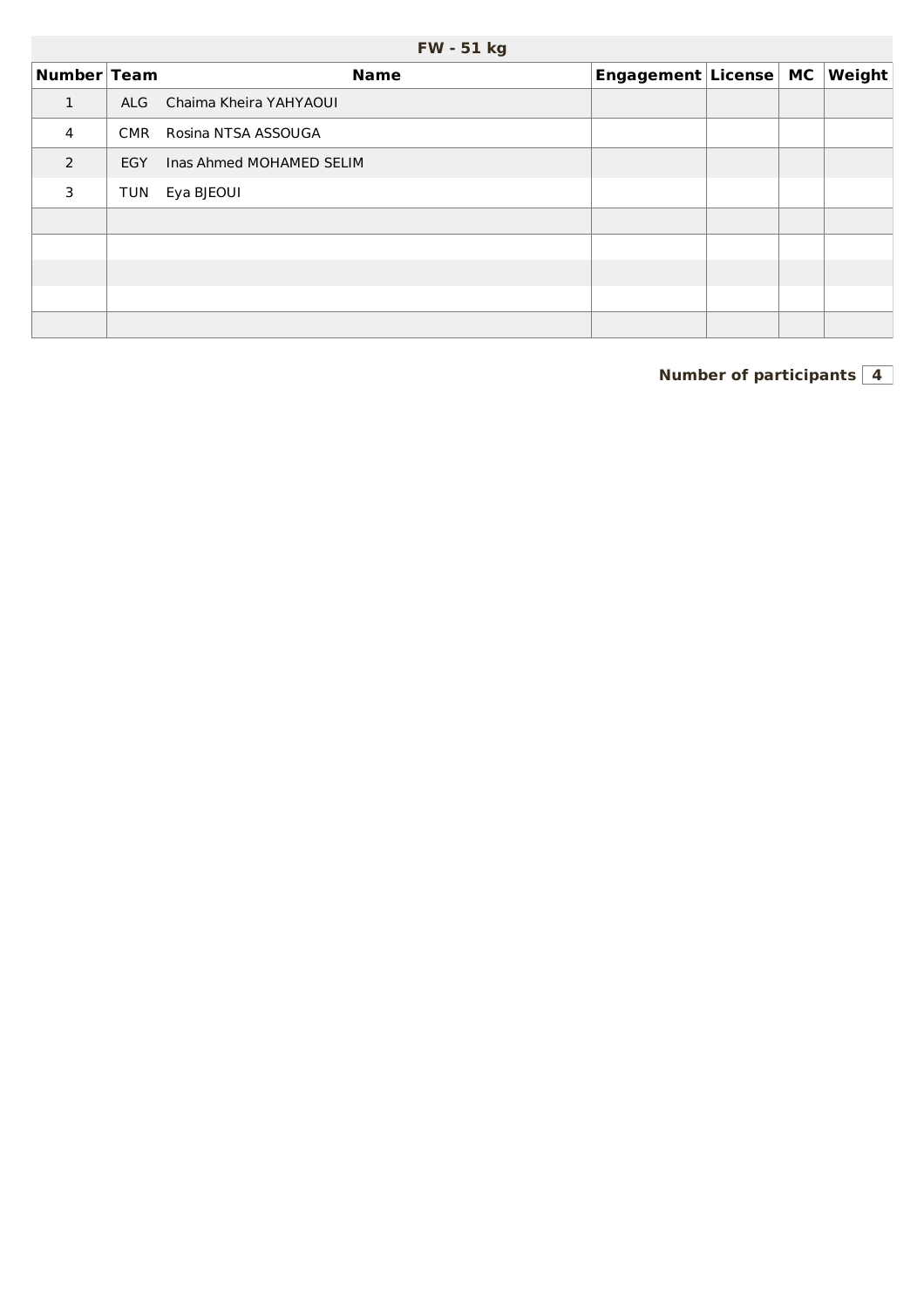



# **Female Wrestling - Juniors - 51 kg**

| Rank | <b>Team</b> | Wrestler                 | W | CP | VТ | <b>ST</b> | ТP |    | <b>Team</b><br>$\begin{vmatrix} \mathsf{TP} & \mathsf{Gvn} \\ \mathsf{Rank} & \mathsf{Pts} \end{vmatrix}$ |
|------|-------------|--------------------------|---|----|----|-----------|----|----|-----------------------------------------------------------------------------------------------------------|
| 1.   | <b>ALG</b>  | Chaima Kheira YAHYAOUI   |   |    |    |           | 22 |    | 10                                                                                                        |
| 2.   | CMR         | Rosina NTSA ASSOUGA      |   |    |    |           | 19 | 15 |                                                                                                           |
| з.   | TUN         | Eya BJEOUI               |   |    |    |           | 13 |    |                                                                                                           |
| 4.   | EGY         | Inas Ahmed MOHAMED SELIM |   |    |    |           |    | 20 |                                                                                                           |

| <b>CP</b>     | <b>Classification Points</b>                              |
|---------------|-----------------------------------------------------------|
| VT            | Victories by fall, default/forfeit/disqualification (5-0) |
| <b>ST</b>     | Victories by superiority $(4-0/4-1)$                      |
| ТP            | <b>Technical Points obtained</b>                          |
| <b>TP Gvn</b> | Technical Points given                                    |

#### In the Nordic tournament, the wrestler with the highest number of victories will be ranked first, regardless of the **total number of classification points.**

If two wrestlers have an equal number of classification points, their direct match will determine the winner. The wrestler who won against his opponent will be ranked before the other one.

- The fewest victories by « Fall »
- The fewest match victories by superiority
- The fewest technical points scored in the whole competition
- The most technical points given in the whole competition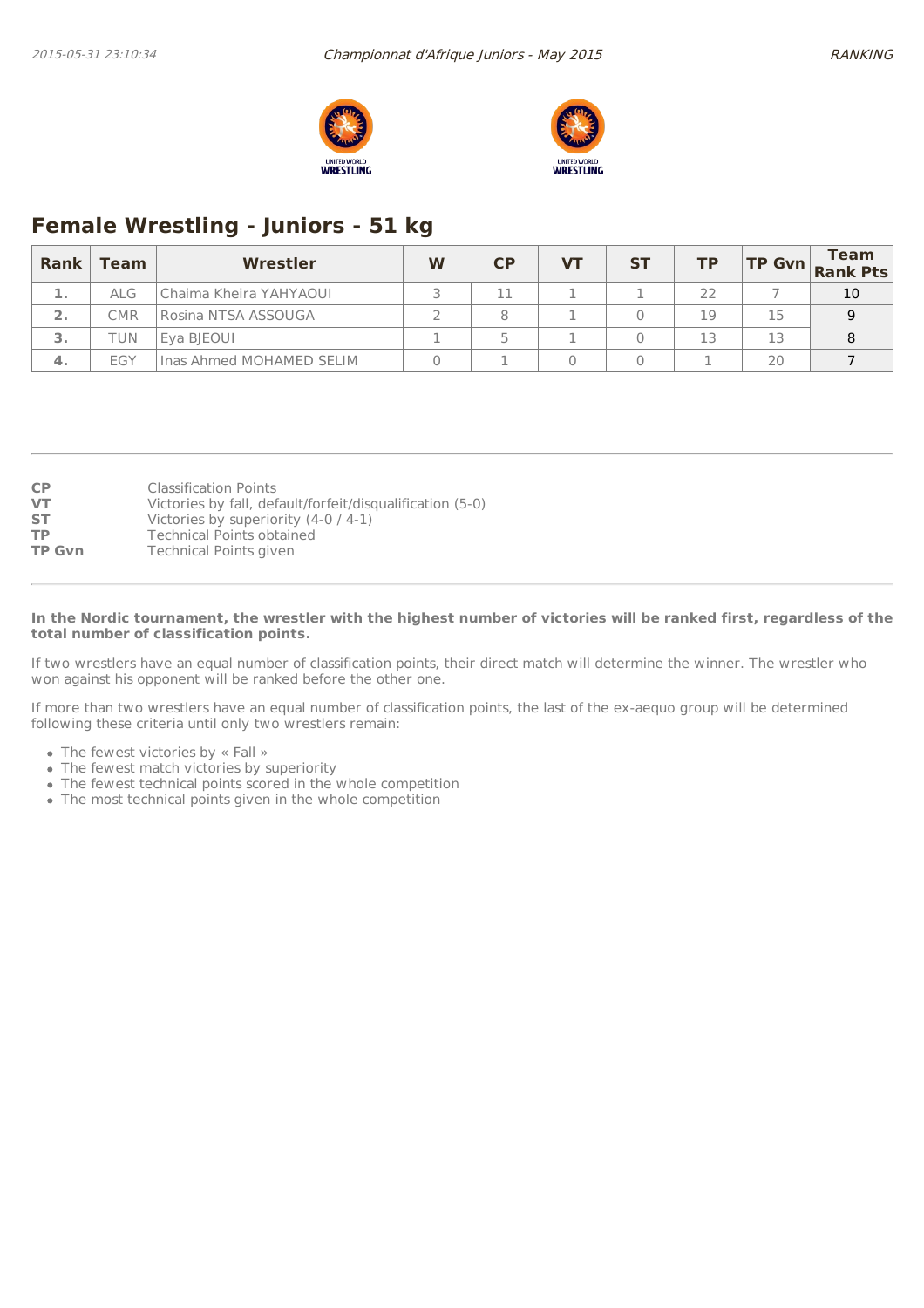



## **Female Wrestling - Juniors - 51 kg**

|                  |                                                                        | 1                                                   | $\overline{2}$                                                         | 3                            | 4                                                       |                |    |           |           |           |                  |                |
|------------------|------------------------------------------------------------------------|-----------------------------------------------------|------------------------------------------------------------------------|------------------------------|---------------------------------------------------------|----------------|----|-----------|-----------|-----------|------------------|----------------|
|                  |                                                                        | <b>Chaima</b><br><b>Kheira</b><br>YAHYAOUI<br>(ALG) | <b>Inas</b><br><b>Ahmed</b><br><b>MOHAMED</b><br><b>SELIM</b><br>(EGY) | <b>Eya BJEOUI</b><br>(TUN)   | <b>Rosina</b><br><b>NTSA</b><br><b>ASSOUGA</b><br>(CMR) | W              | CP | <b>VT</b> | <b>ST</b> | <b>TP</b> | <b>TP</b><br>Gvn | <b>Rank</b>    |
| 1                | <b>Chaima</b><br><b>Kheira</b><br><b>YAHYAOUI</b><br>(ALG)             |                                                     | $4-1(12-1)$ by<br>$SP - 04:01$                                         | $4-0(2-2)$ by VT -<br>01:08  | $3-1(8-4)$ by<br>$PP - 06:00$                           | 3              | 11 |           | 1         | 22        | 7                | 1              |
| $\overline{2}$   | <b>Inas</b><br><b>Ahmed</b><br><b>MOHAMED</b><br><b>SELIM</b><br>(EGY) | $4-1(12-1)$ by<br>$SP - 04:01$                      |                                                                        | $4-0(4-0)$ by VT -<br>00:26  | $4-0(4-0)$ by<br>$VT - 01:02$                           | $\bigcap$      | 1  | 0         | $\Omega$  | 1         | 20               | 4              |
| 3                | <b>Eya</b><br><b>BJEOUI</b><br>(TUN)                                   | 4-0(2-2) by $VT$<br>$-01:08$                        | 4-0(4-0) by $VT$<br>$-00:26$                                           |                              | $3-1(11-7)$ by<br>PP - 06:00                            | $\mathbf{1}$   | 5  |           | $\bigcap$ | 13        | 13               | 3              |
| $\boldsymbol{4}$ | <b>Rosina</b><br><b>NTSA</b><br><b>ASSOUGA</b><br>(CMR)                | $3-1(8-4)$ by PP<br>$-06:00$                        | 4-0(4-0) by $VT$<br>$-01:02$                                           | $3-1(11-7)$ by PP -<br>06:00 |                                                         | $\overline{2}$ | 8  |           | $\Omega$  | 19        | 15               | $\overline{2}$ |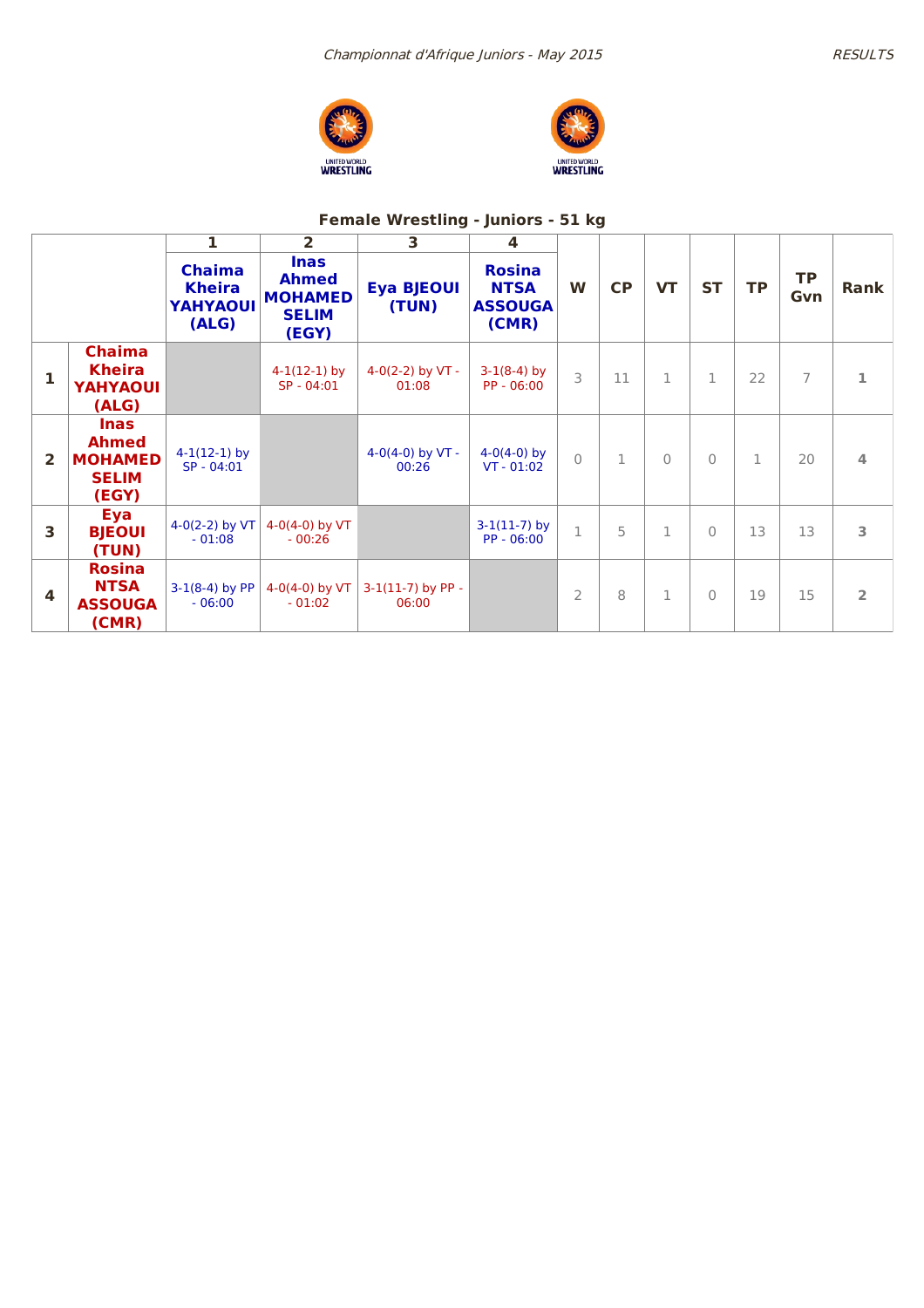



## **Female Wrestling - Juniors - 51 kg - Results**

### **Round 1 - FW - 51 kg**

|    | Match Wrestler               |  |  | <b>TP CP Victory CP TP Wrestler</b> |
|----|------------------------------|--|--|-------------------------------------|
|    | ALG - Chaima Kheira YAHYAOUI |  |  | . I EGY - Inas Ahmed MOHAMED SELIM  |
| 38 | TUN - Eva BIEOUI             |  |  | 11   CMR - Rosina NTSA ASSOUGA      |

### **Round 2 - FW - 51 kg**

|    | Match Wrestler                      |  |                   | TP   CP   Victory   CP   TP   Wrestler |
|----|-------------------------------------|--|-------------------|----------------------------------------|
|    | <b>ALG - Chaima Kheira YAHYAOUI</b> |  |                   | TUN - Eva BIEOUI                       |
| 44 | EGY - Inas Ahmed MOHAMED SELIM      |  | $\vert$ 4 $\vert$ | ∣ 4 ∣CMR - Rosina NTSA ASSOUGA I       |

### **Round 3 - FW - 51 kg**

|    | Match Wrestler                         | TP   CP |           |  | Victory   CP   TP   Wrestler |
|----|----------------------------------------|---------|-----------|--|------------------------------|
| 48 | <b>IEGY - Inas Ahmed MOHAMED SELIM</b> |         |           |  | <b>TUN - Eva BIEOUI</b>      |
| 80 | ALG - Chaima Kheira YAHYAOUI           |         | <b>DD</b> |  | ICMR - Rosina NTSA ASSOUGA   |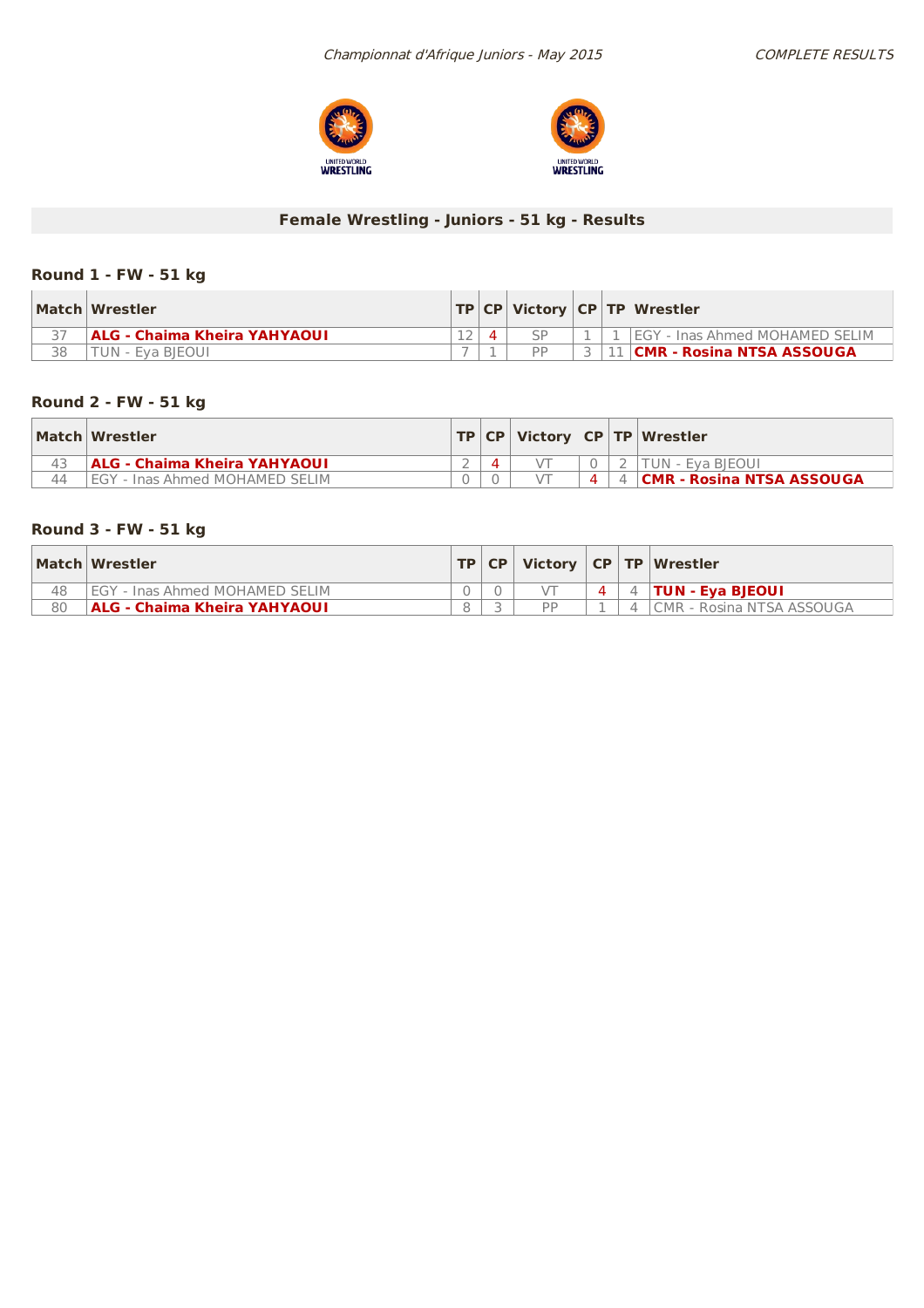**FW - 55 kg**

| $\vert$ Number $\vert$ Team $\vert$ |            | <b>Name</b>              | Engagement License MC Weight |  |  |
|-------------------------------------|------------|--------------------------|------------------------------|--|--|
|                                     | <b>EGY</b> | Habiba Tarek FATHI ATTIA |                              |  |  |
| $\mathcal{P}$                       | TUN        | Dorsaf ELGHARSI          |                              |  |  |
|                                     |            |                          |                              |  |  |
|                                     |            |                          |                              |  |  |
|                                     |            |                          |                              |  |  |
|                                     |            |                          |                              |  |  |
|                                     |            |                          |                              |  |  |

**Number of participants 2**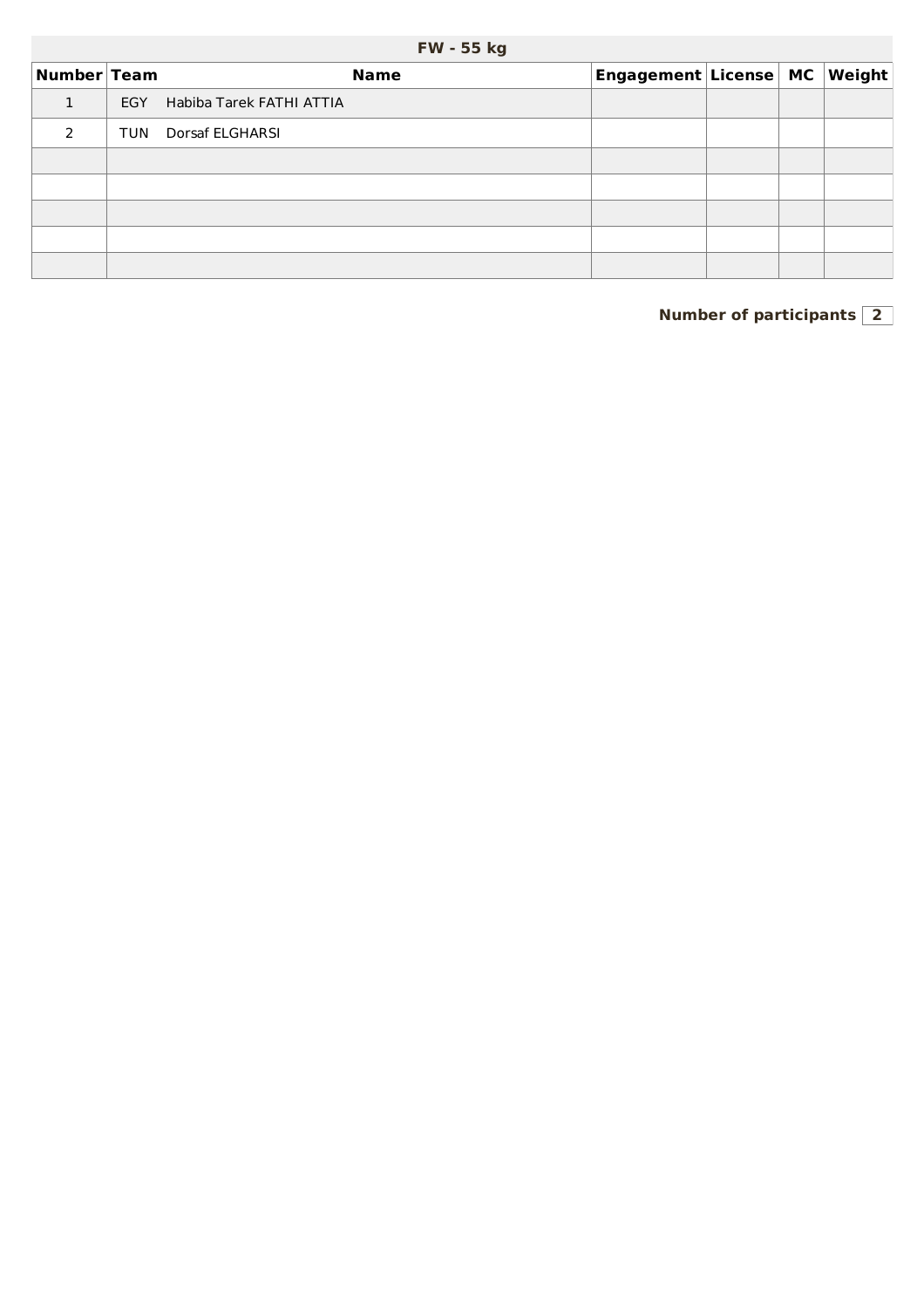



# **Female Wrestling - Juniors - 55 kg**

| <b>Rank</b> | <b>Team</b> | Wrestler                  | W | rг | <b>ST</b> | ТP | <b>TP Gvn</b> | <b>Team</b><br><b>Rank Pts</b> |
|-------------|-------------|---------------------------|---|----|-----------|----|---------------|--------------------------------|
| --          | EGY         | 'Habiba Tarek FATHI ATTIA |   |    |           | 10 |               | 10                             |
| . .         | UN.         | Dorsaf ELGHARSI           |   |    |           |    | 10            |                                |

| <b>CP</b>     | <b>Classification Points</b>                              |
|---------------|-----------------------------------------------------------|
| <b>VT</b>     | Victories by fall, default/forfeit/disqualification (5-0) |
| <b>ST</b>     | Victories by superiority (4-0 / 4-1)                      |
| <b>TP</b>     | Technical Points obtained                                 |
| <b>TP Gvn</b> | <b>Technical Points given</b>                             |

#### In the Nordic tournament, the wrestler with the highest number of victories will be ranked first, regardless of the **total number of classification points.**

If two wrestlers have an equal number of classification points, their direct match will determine the winner. The wrestler who won against his opponent will be ranked before the other one.

- The fewest victories by « Fall »
- The fewest match victories by superiority
- The fewest technical points scored in the whole competition
- The most technical points given in the whole competition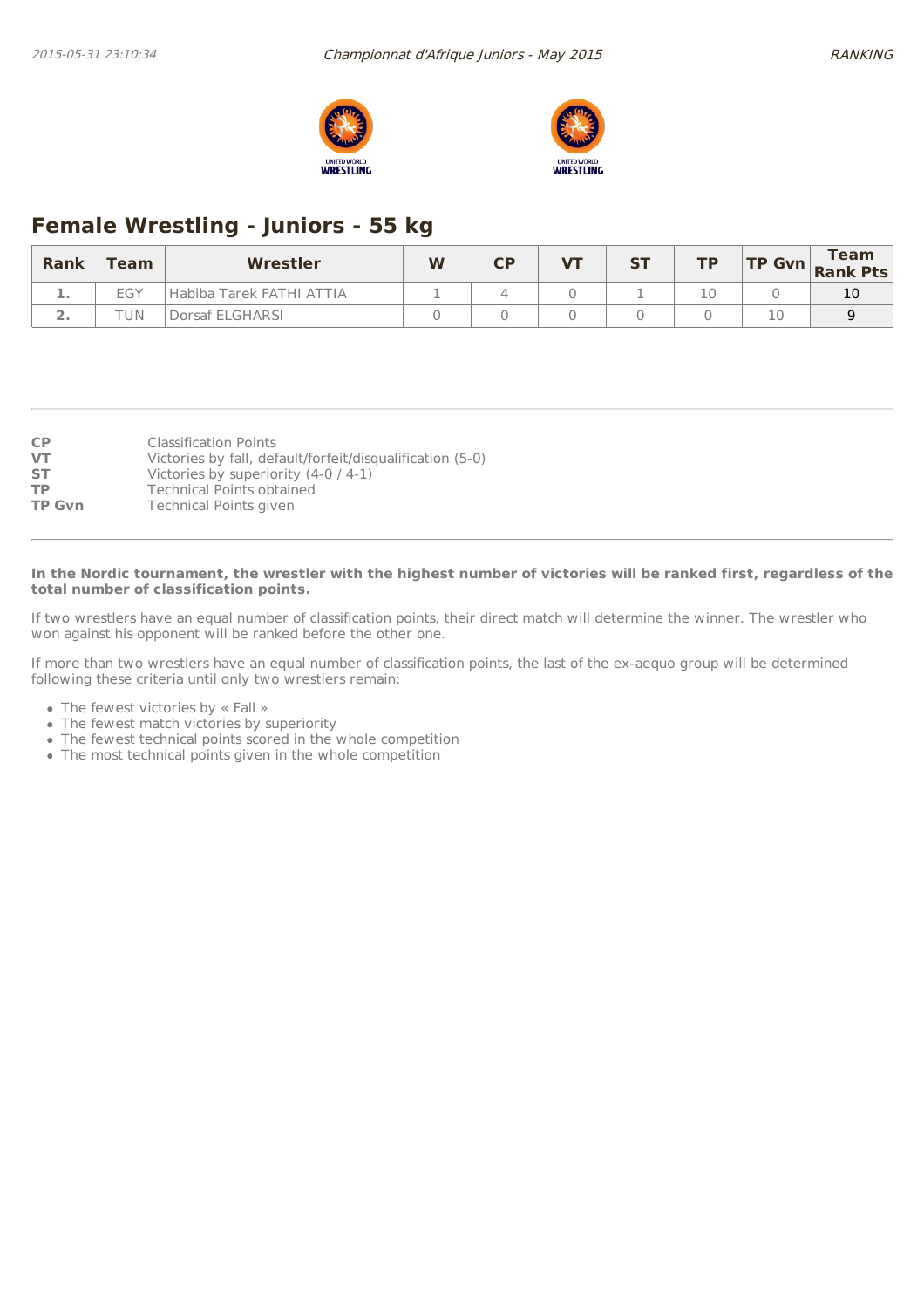



## **Female Wrestling - Juniors - 55 kg**

|                |                                                                        |                                                                        | $\overline{2}$                  |          |           |           |              |           |         |      |
|----------------|------------------------------------------------------------------------|------------------------------------------------------------------------|---------------------------------|----------|-----------|-----------|--------------|-----------|---------|------|
|                |                                                                        | <b>Habiba</b><br><b>Tarek</b><br><b>FATHI</b><br><b>ATTIA</b><br>(EGY) | <b>Dorsaf ELGHARSI</b><br>(TUN) | W        | <b>CP</b> | <b>VT</b> | <b>ST</b>    | <b>TP</b> | TP Gvn  | Rank |
| 1              | <b>Habiba</b><br><b>Tarek</b><br><b>FATHI</b><br><b>ATTIA</b><br>(EGY) |                                                                        | 4-0(10-0) by ST - 00:48         | 1        | 4         | 0         | 1            | 10        | $\circ$ |      |
| $\overline{2}$ | <b>Dorsaf</b><br><b>ELGHARSI</b><br>(TUN)                              | $4-0(10-0)$<br>by ST -<br>00:48                                        |                                 | $\Omega$ | $\Omega$  | $\Omega$  | $\mathbf{0}$ | $\Omega$  | 10      |      |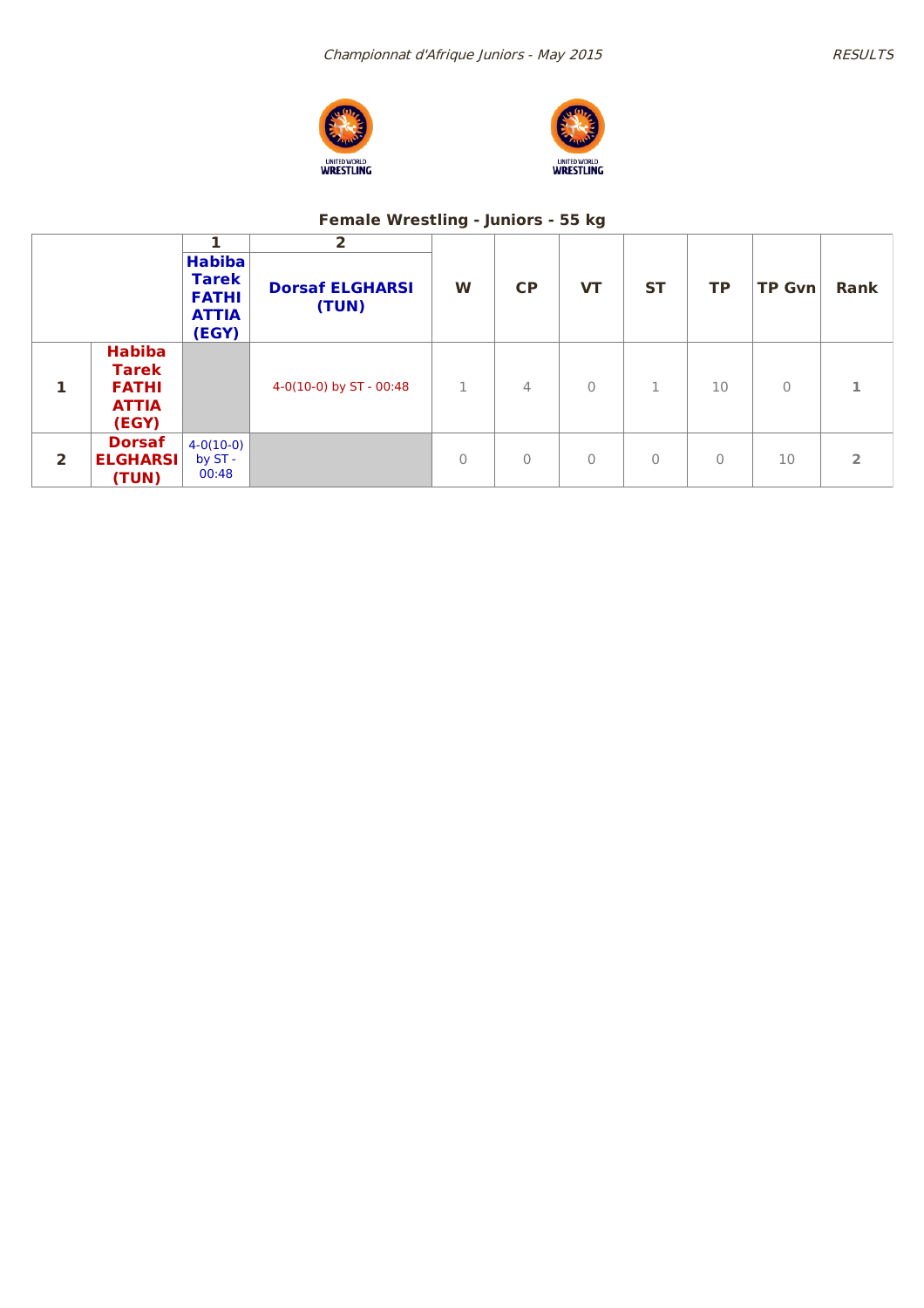



## **Female Wrestling - Juniors - 55 kg - Results**

### **Round 1 - FW - 55 kg**

|    | Match Wrestler                        | TD. | <b>CP</b> | <b>Victory</b>           | CP TP | Wrestler                          |
|----|---------------------------------------|-----|-----------|--------------------------|-------|-----------------------------------|
| 81 | <b>EGY - Habiba Tarek FATHI ATTIA</b> | 10  |           | $\overline{\phantom{0}}$ |       | <b>L</b> - Dorsaf ELGHARSI<br>'UN |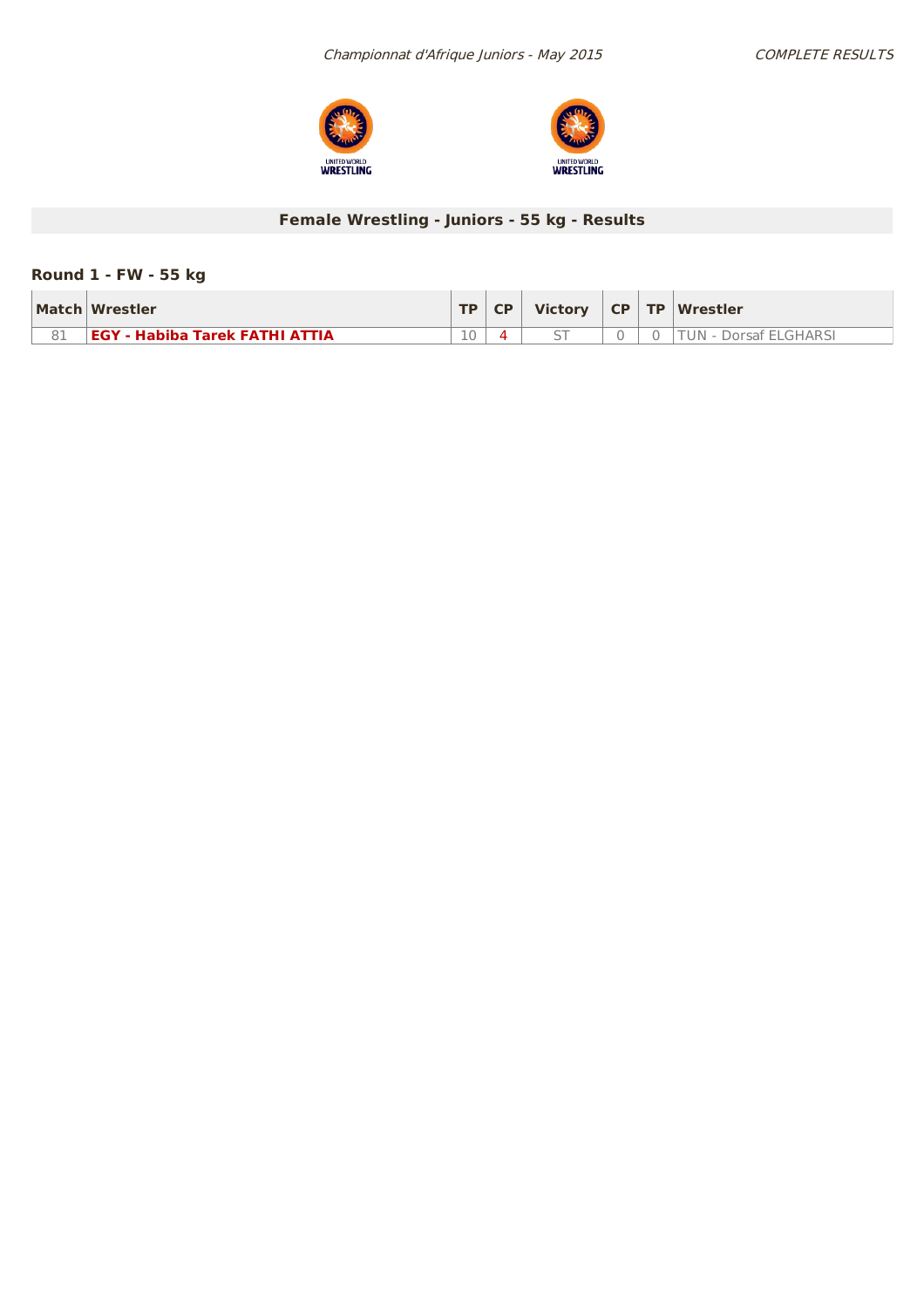| Number Team   |            | <b>Name</b>             | Engagement License MC Weight |  |  |
|---------------|------------|-------------------------|------------------------------|--|--|
|               | CGO        | Noelle MBOUMA           |                              |  |  |
| $\mathcal{P}$ | EGY        | Eman Essam GUDA EBRAHIM |                              |  |  |
| 3             | <b>TUN</b> | Sirine AISAOUI          |                              |  |  |
|               |            |                         |                              |  |  |
|               |            |                         |                              |  |  |
|               |            |                         |                              |  |  |
|               |            |                         |                              |  |  |
|               |            |                         |                              |  |  |

**Number of participants 3**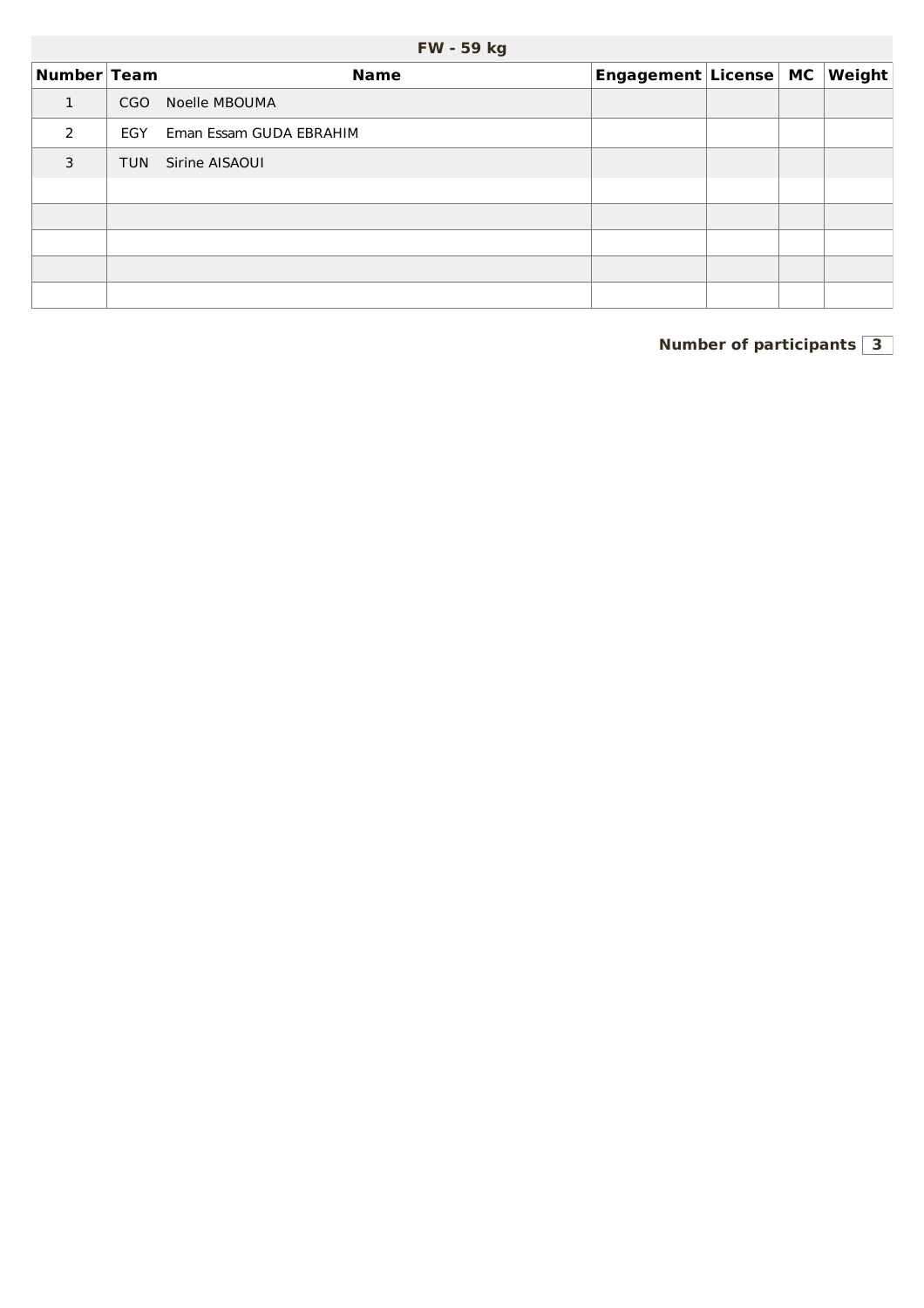



# **Female Wrestling - Juniors - 59 kg**

| Rank             | Team | Wrestler                | W | СP | VT | <b>ST</b> | <b>TP</b> |    | $T$ P Gvn Rank Pts |
|------------------|------|-------------------------|---|----|----|-----------|-----------|----|--------------------|
| a 19             | EGY  | Eman Essam GUDA EBRAHIM |   |    |    |           | 10        |    | 10                 |
| $\overline{2}$ . | TUN  | Sirine AISAOUI          |   |    |    |           |           | 10 |                    |
| э.               | CGO  | Noelle MBOUMA           |   |    |    |           |           |    |                    |

| <b>CP</b><br>VT | <b>Classification Points</b><br>Victories by fall, default/forfeit/disqualification (5-0) |
|-----------------|-------------------------------------------------------------------------------------------|
| <b>ST</b>       | Victories by superiority $(4-0/4-1)$                                                      |
| <b>TP</b>       | <b>Technical Points obtained</b>                                                          |
| <b>TP Gvn</b>   | <b>Technical Points given</b>                                                             |

#### In the Nordic tournament, the wrestler with the highest number of victories will be ranked first, regardless of the **total number of classification points.**

If two wrestlers have an equal number of classification points, their direct match will determine the winner. The wrestler who won against his opponent will be ranked before the other one.

- The fewest victories by « Fall »
- The fewest match victories by superiority
- The fewest technical points scored in the whole competition
- The most technical points given in the whole competition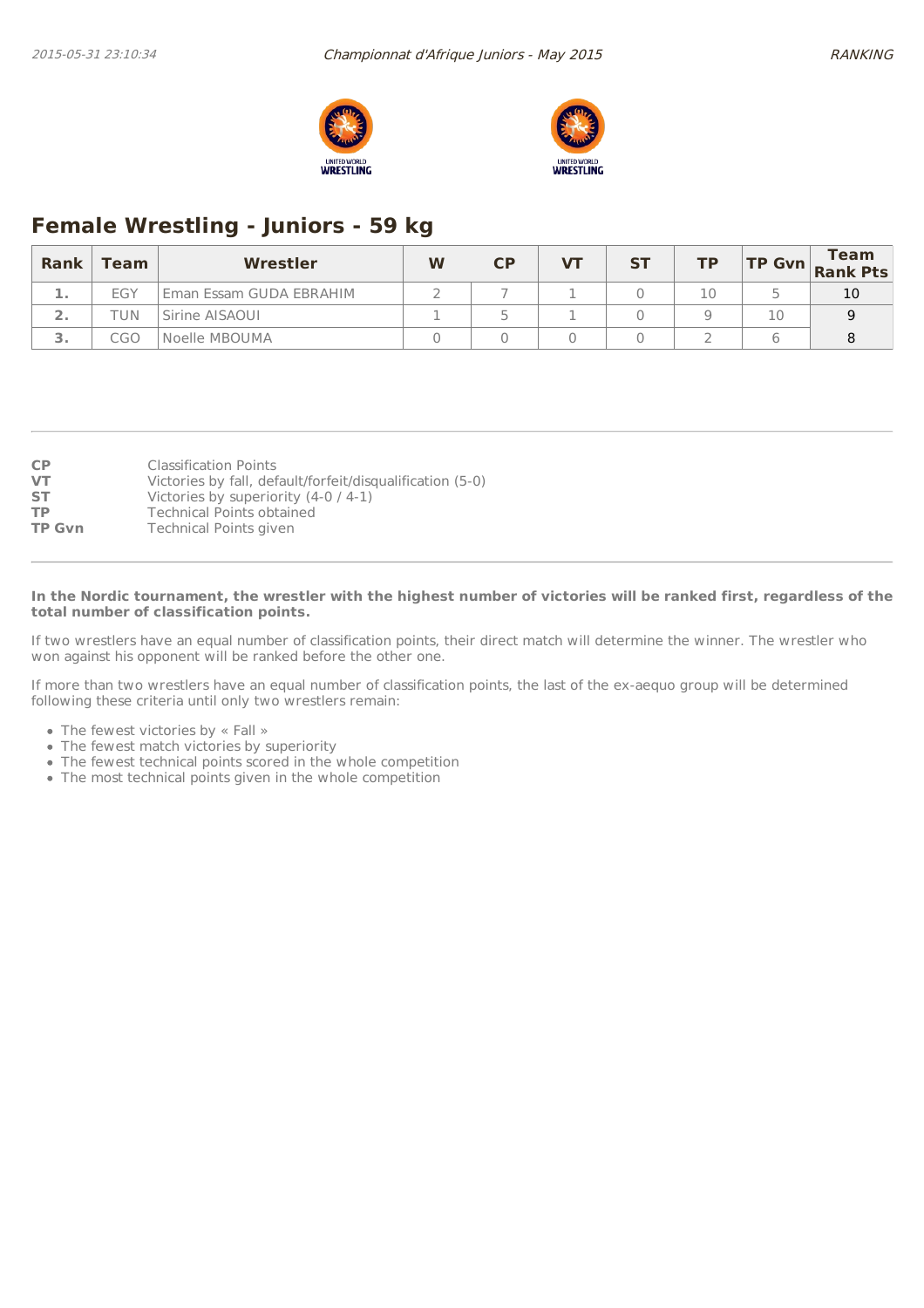



## **Female Wrestling - Juniors - 59 kg**

|                |                                                                | 1                                    | $\overline{2}$                                                        | 3                              |                |           |           |              |                |                  |                |
|----------------|----------------------------------------------------------------|--------------------------------------|-----------------------------------------------------------------------|--------------------------------|----------------|-----------|-----------|--------------|----------------|------------------|----------------|
|                |                                                                | <b>Noelle</b><br><b>MBOUMA (CGO)</b> | <b>Eman</b><br><b>Essam</b><br><b>GUDA</b><br><b>EBRAHIM</b><br>(EGY) | <b>Sirine AISAOUI</b><br>(TUN) | W              | <b>CP</b> | <b>VT</b> | <b>ST</b>    | TP             | <b>TP</b><br>Gvn | Rank           |
| 1              | <b>Noelle</b><br><b>MBOUMA</b><br>(CGO)                        |                                      | $4-0(2-0)$ by<br>$VT - 01:26$                                         | $4-0(4-2)$ by VT -<br>01:16    | $\Omega$       | $\Omega$  | $\Omega$  | $\Omega$     | $\overline{2}$ | 6                | 3              |
| $\overline{2}$ | Eman<br><b>Essam</b><br><b>GUDA</b><br><b>EBRAHIM</b><br>(EGY) | 4-0(2-0) by $VT - 01:26$             |                                                                       | 3-1(8-5) by PP -<br>06:00      | $\overline{2}$ | 7         | 1         | $\Omega$     | 10             | 5                | 1              |
| 3              | <b>Sirine</b><br><b>AISAOUI</b><br>(TUN)                       | 4-0(4-2) by VT - 01:16               | $3-1(8-5)$ by<br>$PP - 06:00$                                         |                                | 1              | 5         | 1         | $\mathbf{0}$ | 9              | 10               | $\overline{2}$ |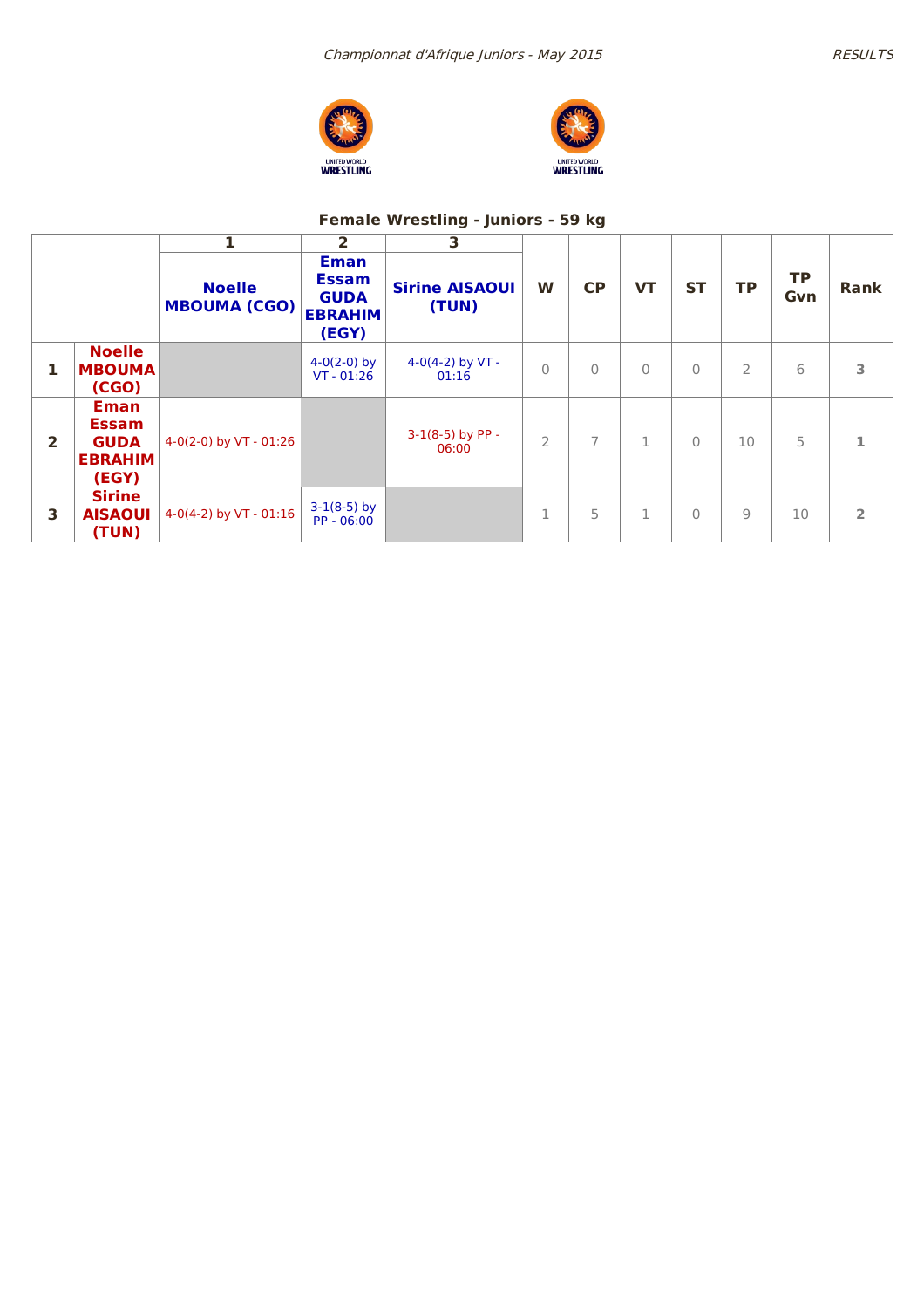



## **Female Wrestling - Juniors - 59 kg - Results**

### **Round 1 - FW - 59 kg**

|    | Match Wrestler    |  |           | $  $ TP $  $ CP $  $ Victory $  $ CP $  $ TP $  $ Wrestler |
|----|-------------------|--|-----------|------------------------------------------------------------|
| 30 | . - Noelle MBOUMA |  | $\Lambda$ | <b>EGY - Eman Essam GUDA EBRAHIM</b>                       |

### **Round 2 - FW - 59 kg**

|    | Match Wrestler              | <b>TP</b> | CP. | Victory    |  | CP   TP   Wrestler  |
|----|-----------------------------|-----------|-----|------------|--|---------------------|
| 45 | <b>TUN - Sirine AISAOUI</b> |           |     | $\sqrt{T}$ |  | CGO - Noelle MBOUMA |

## **Round 3 - FW - 59 kg**

| Match Wrestler                        | <b>TD</b> | $\mathsf{C}\mathsf{P}$ | <b>Victory</b> | CP TP | Wrestler                    |
|---------------------------------------|-----------|------------------------|----------------|-------|-----------------------------|
| <b>IEGY - Eman Essam GUDA EBRAHIM</b> |           |                        | DD             |       | <b>FUN - Sirine AISAOUI</b> |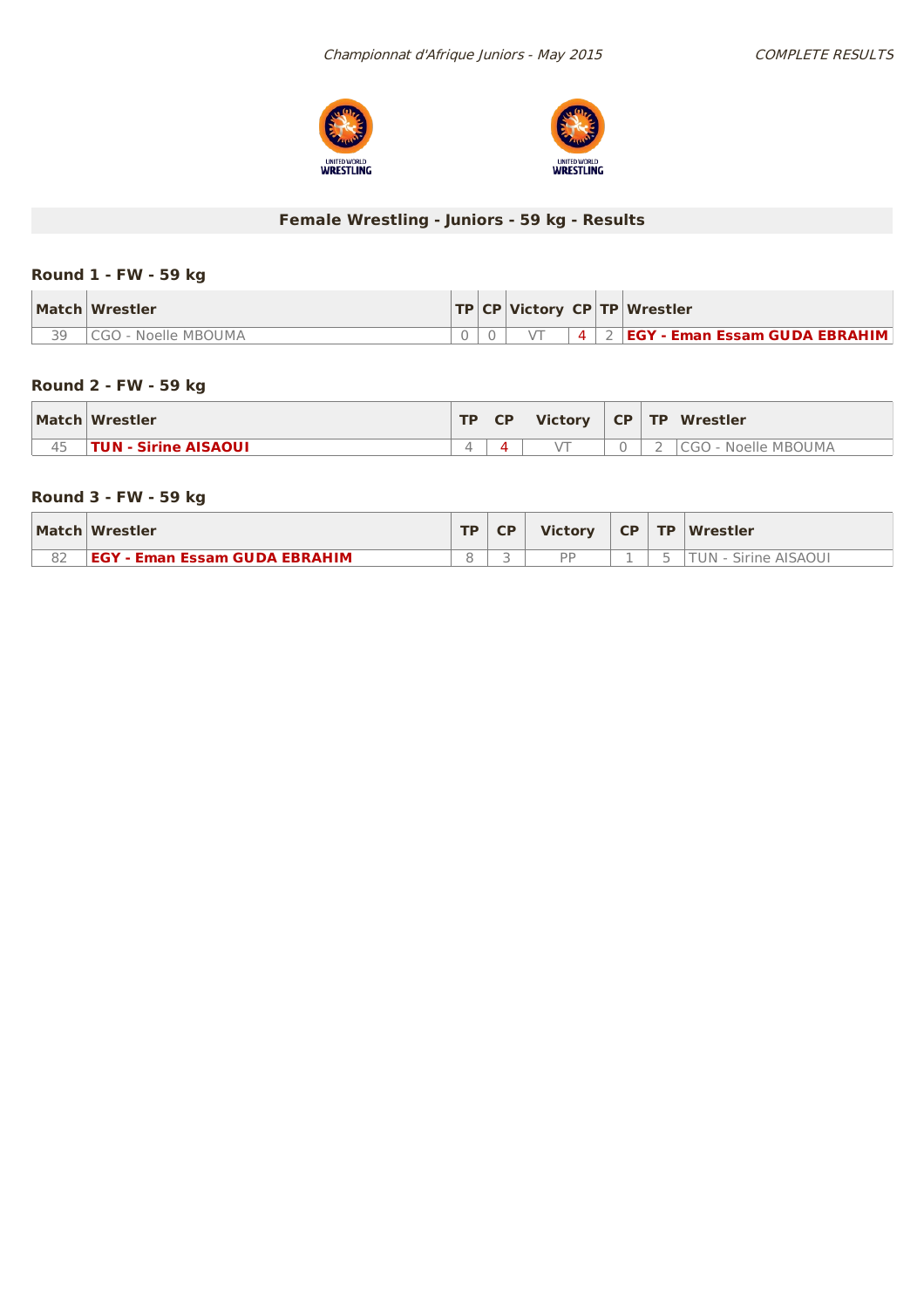|                                     |            | .                    |                              |  |  |
|-------------------------------------|------------|----------------------|------------------------------|--|--|
| $\vert$ Number $\vert$ Team $\vert$ |            | <b>Name</b>          | Engagement License MC Weight |  |  |
| $\overline{2}$                      | EGY        | Amina Kamal ELSEBAEE |                              |  |  |
|                                     | <b>RSA</b> | Leanco STANS         |                              |  |  |
| 3                                   | <b>TUN</b> | Rihem AYARI          |                              |  |  |
|                                     |            |                      |                              |  |  |
|                                     |            |                      |                              |  |  |
|                                     |            |                      |                              |  |  |
|                                     |            |                      |                              |  |  |
|                                     |            |                      |                              |  |  |

**Number of participants 3**

## **FW - 63 kg**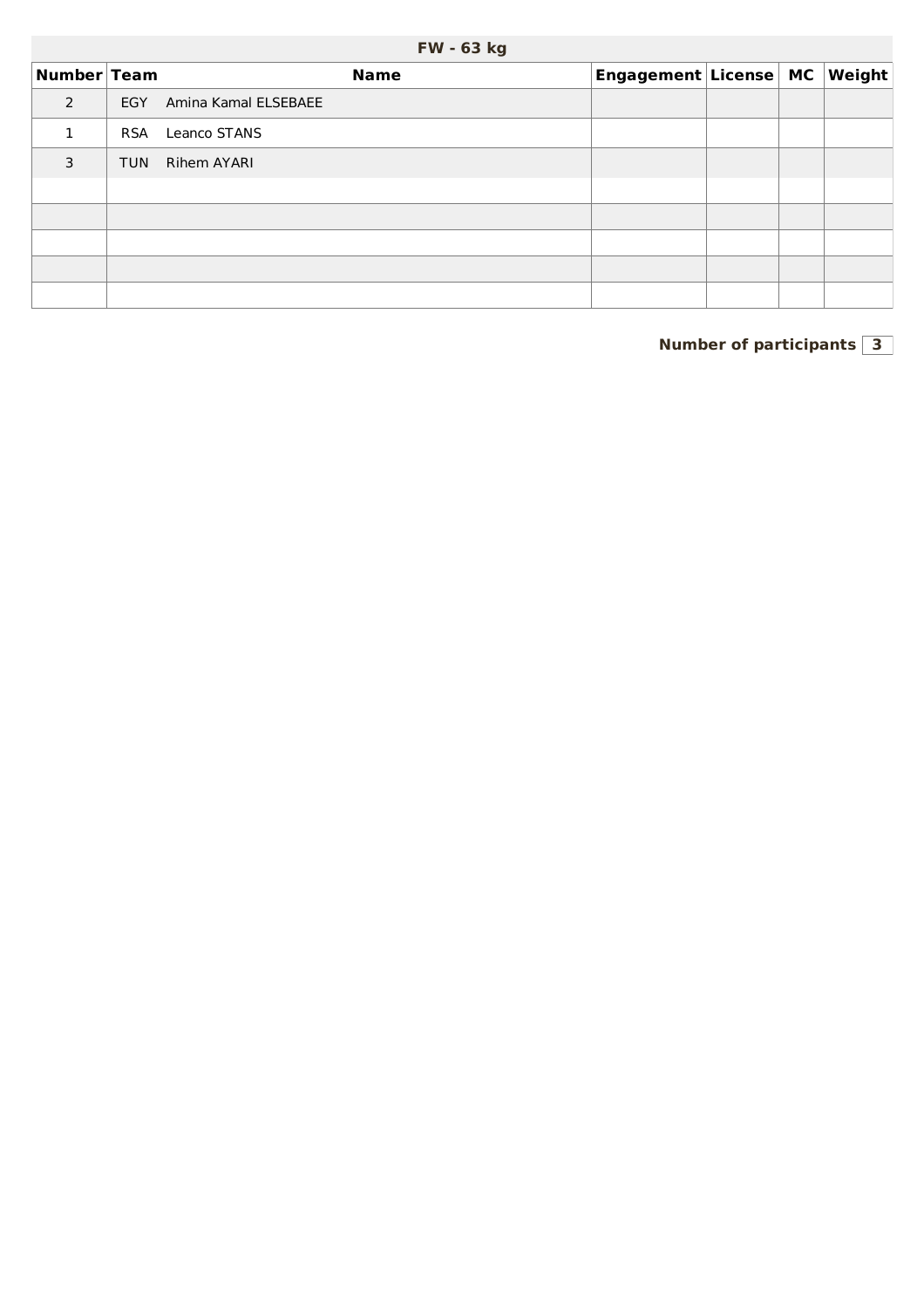



# **Female Wrestling - Juniors - 63 kg**

| Rank   | <b>Team</b> | Wrestler             | W | <b>CP</b> | VT | <b>ST</b> | <b>TP</b> |    | $T$ P Gvn Rank Pts |
|--------|-------------|----------------------|---|-----------|----|-----------|-----------|----|--------------------|
| dia 11 | 'UN         | Rihem AYARI          |   |           |    |           | 18        |    | 10                 |
| Ζ.     | EGY         | Amina Kamal ELSEBAEE |   |           |    |           |           |    |                    |
|        | <b>RSA</b>  | Leanco STANS         |   |           |    |           |           | 18 |                    |

| <b>CP</b><br>VT | <b>Classification Points</b><br>Victories by fall, default/forfeit/disqualification (5-0) |
|-----------------|-------------------------------------------------------------------------------------------|
| <b>ST</b>       | Victories by superiority $(4-0/4-1)$                                                      |
| <b>TP</b>       | <b>Technical Points obtained</b>                                                          |
| <b>TP Gvn</b>   | <b>Technical Points given</b>                                                             |

#### In the Nordic tournament, the wrestler with the highest number of victories will be ranked first, regardless of the **total number of classification points.**

If two wrestlers have an equal number of classification points, their direct match will determine the winner. The wrestler who won against his opponent will be ranked before the other one.

- The fewest victories by « Fall »
- The fewest match victories by superiority
- The fewest technical points scored in the whole competition
- The most technical points given in the whole competition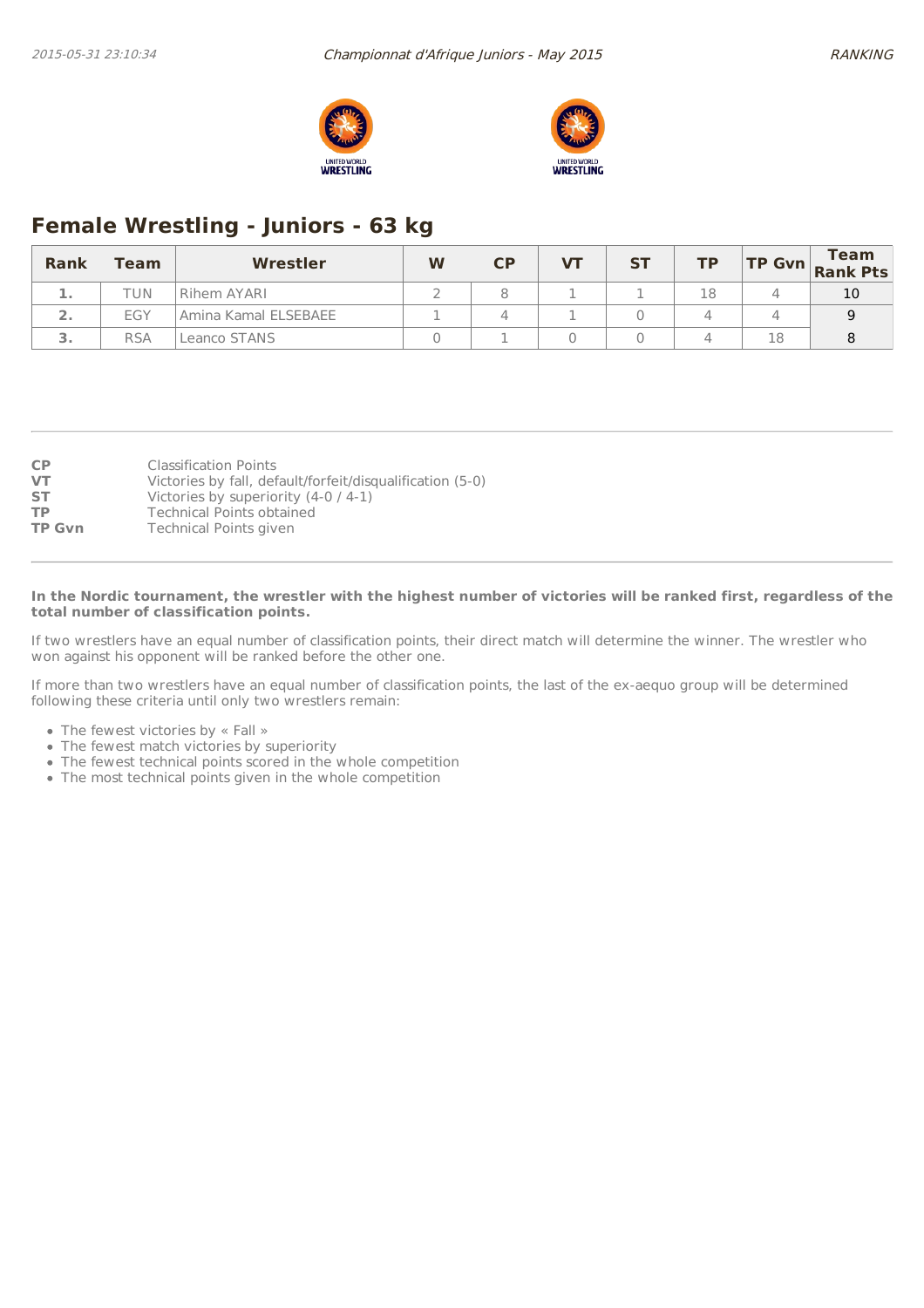



## **Female Wrestling - Juniors - 63 kg**

|                |                                                          | 1                            | $\overline{2}$                                           | 3                            |                |           |           |              |           |                  | Rank |  |
|----------------|----------------------------------------------------------|------------------------------|----------------------------------------------------------|------------------------------|----------------|-----------|-----------|--------------|-----------|------------------|------|--|
|                |                                                          | <b>Leanco STANS</b><br>(RSA) | <b>Amina</b><br><b>Kamal</b><br><b>ELSEBAEE</b><br>(EGY) | <b>Rihem AYARI</b><br>(TUN)  | W              | <b>CP</b> | <b>VT</b> | <b>ST</b>    | <b>TP</b> | <b>TP</b><br>Gvn |      |  |
| ı              | <b>Leanco</b><br><b>STANS</b><br>(RSA)                   |                              | 4-0(4-0) by $VT$<br>$-01:31$                             | $4-1(14-4)$ by SP -<br>04:48 | $\Omega$       |           | $\Omega$  | $\Omega$     | 4         | 18               | з    |  |
| $\overline{2}$ | <b>Amina</b><br><b>Kamal</b><br><b>ELSEBAEE</b><br>(EGY) | 4-0(4-0) by $VT -$<br>01:31  |                                                          | 4-0(4-0) by $VT -$<br>01:22  | 1              | 4         | 1         | $\Omega$     | 4         | $\overline{4}$   |      |  |
| 3              | <b>Rihem</b><br><b>AYARI</b><br>(TUN)                    | $4-1(14-4)$ by SP -<br>04:48 | 4-0(4-0) by $VT$<br>$-01:22$                             |                              | $\overline{2}$ | 8         | 1         | $\mathbf{I}$ | 18        | $\overline{4}$   |      |  |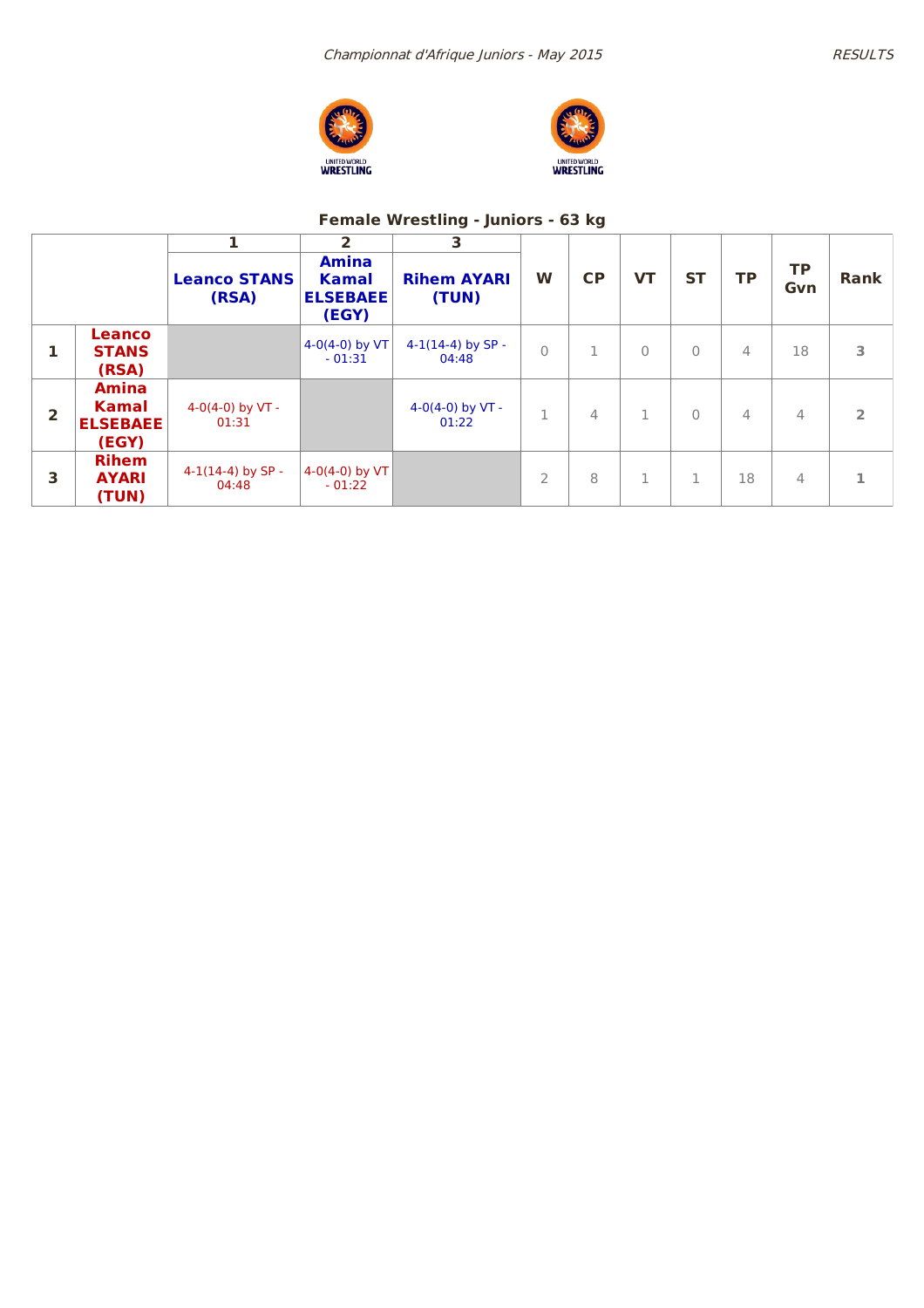



## **Female Wrestling - Juniors - 63 kg - Results**

### **Round 1 - FW - 63 kg**

|    | Match Wrestler                 |  |           |          | $ TP CP $ Victory $ CP TP $ Wrestler |
|----|--------------------------------|--|-----------|----------|--------------------------------------|
| 40 | <b>RSA</b><br>\ - Leanco STANS |  | $\Lambda$ | $\Delta$ | <b>EGY - Amina Kamal ELSEBAEE</b>    |

### **Round 2 - FW - 63 kg**

|    | Match Wrestler    | <b>TD</b>                | CP | <b>Victory</b> | <b>CP</b> | <b>TP</b> | Wrestler                  |
|----|-------------------|--------------------------|----|----------------|-----------|-----------|---------------------------|
| 46 | TUN - Rihem AYARI | $\overline{\mathcal{A}}$ |    | $\sim$ $-$     | -         | ⊥         | Leanco STANS<br>l RSA - L |

#### **Round 3 - FW - 63 kg**

| Match Wrestler           | TP | <b>CP</b> | <b>Victory</b> | CP | <b>TP</b> | Wrestler                 |
|--------------------------|----|-----------|----------------|----|-----------|--------------------------|
| ' - Amina Kamal ELSEBAEE |    |           |                |    |           | <b>TUN - Rihem AYARI</b> |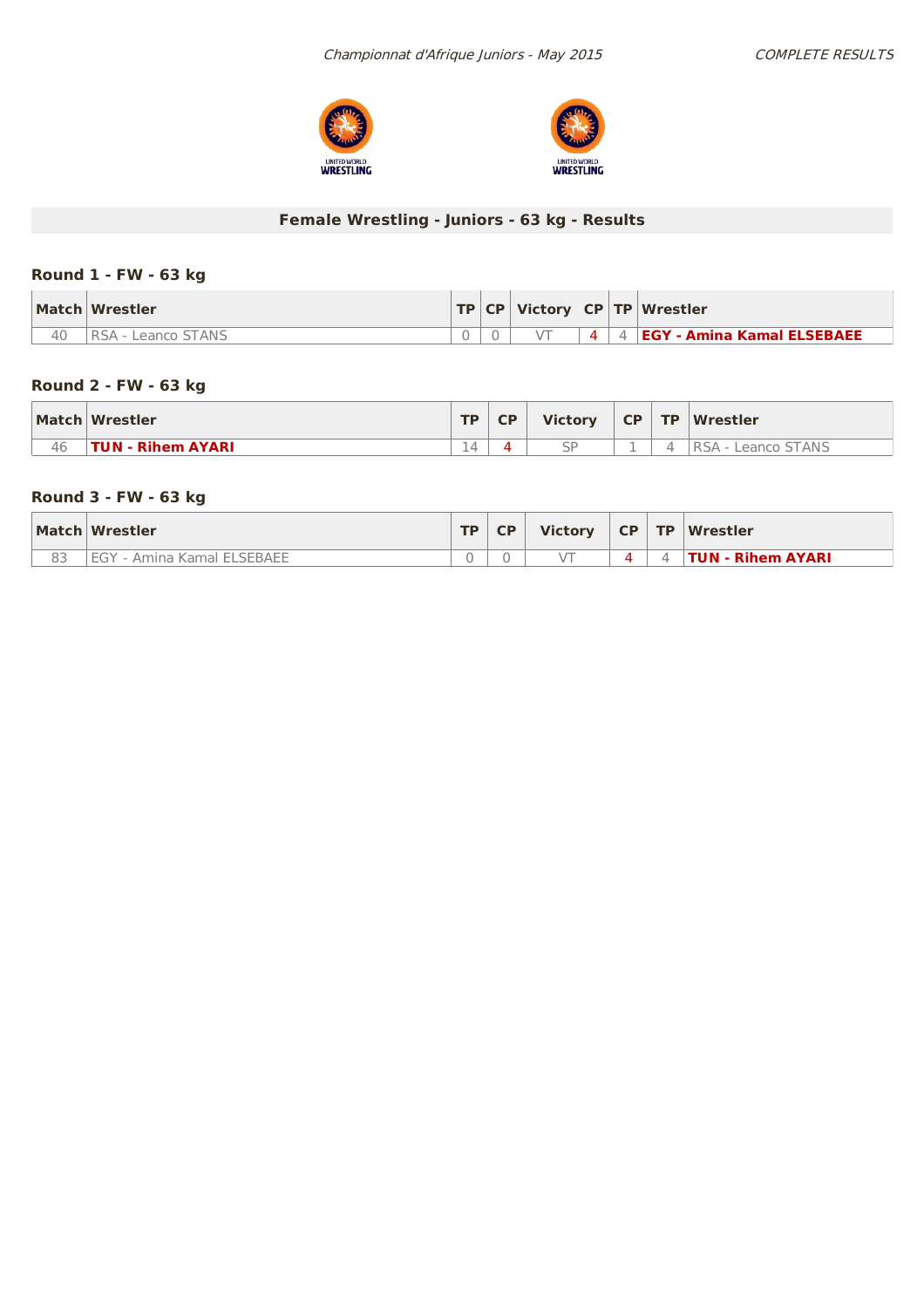|             |            | <b>FW-07 Ky</b>          |                              |  |  |
|-------------|------------|--------------------------|------------------------------|--|--|
| Number Team |            | <b>Name</b>              | Engagement License MC Weight |  |  |
|             | EGY        | Samah Abdellatif MAHMOUD |                              |  |  |
| 3           | <b>RSA</b> | Maria OOSTHUIZEN         |                              |  |  |
|             | <b>TUN</b> | Wiem TRABELSI            |                              |  |  |
|             |            |                          |                              |  |  |
|             |            |                          |                              |  |  |

**Number of participants 3**

## **FW - 67 kg**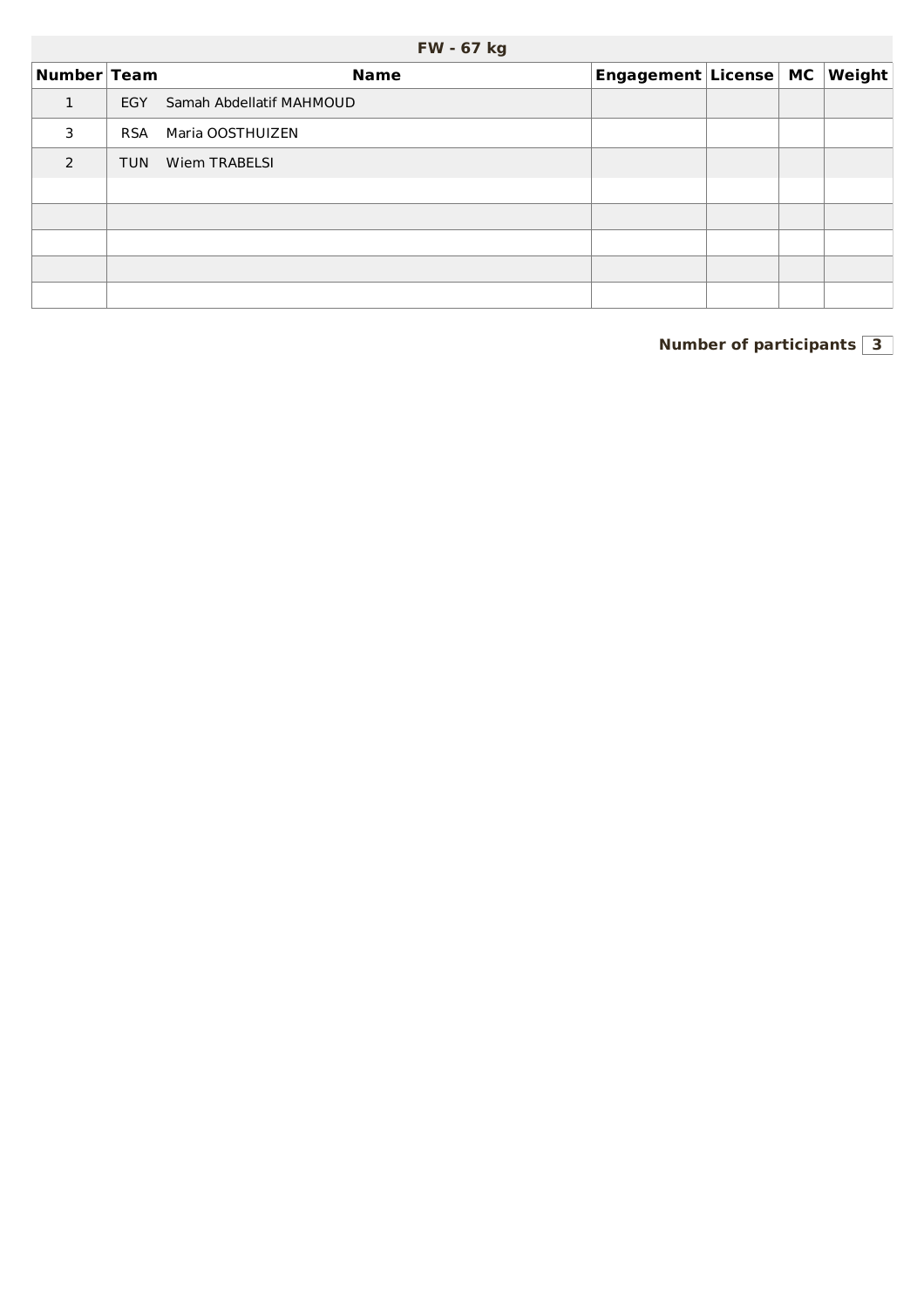



# **Female Wrestling - Juniors - 67 kg**

| <b>Rank</b>    | Team       | Wrestler                  | W | $\mathsf{C}\mathsf{P}$ | VT | <b>ST</b> | <b>TP</b> |    | $T$ P Gvn Rank Pts |
|----------------|------------|---------------------------|---|------------------------|----|-----------|-----------|----|--------------------|
| ali v          | EGY        | 'Samah Abdellatif MAHMOUD |   |                        |    |           |           |    | 10                 |
| $\mathbf{2}$ . | TUN        | Wiem TRABELSI             |   |                        |    |           | 16        |    |                    |
| з.             | <b>RSA</b> | Maria OOSTHUIZEN          |   |                        |    |           |           | 26 |                    |

| <b>CP</b>     | <b>Classification Points</b>                              |
|---------------|-----------------------------------------------------------|
| VT            | Victories by fall, default/forfeit/disqualification (5-0) |
| <b>ST</b>     | Victories by superiority $(4-0/4-1)$                      |
| ТP            | <b>Technical Points obtained</b>                          |
| <b>TP Gvn</b> | Technical Points given                                    |

#### In the Nordic tournament, the wrestler with the highest number of victories will be ranked first, regardless of the **total number of classification points.**

If two wrestlers have an equal number of classification points, their direct match will determine the winner. The wrestler who won against his opponent will be ranked before the other one.

- The fewest victories by « Fall »
- The fewest match victories by superiority
- The fewest technical points scored in the whole competition
- The most technical points given in the whole competition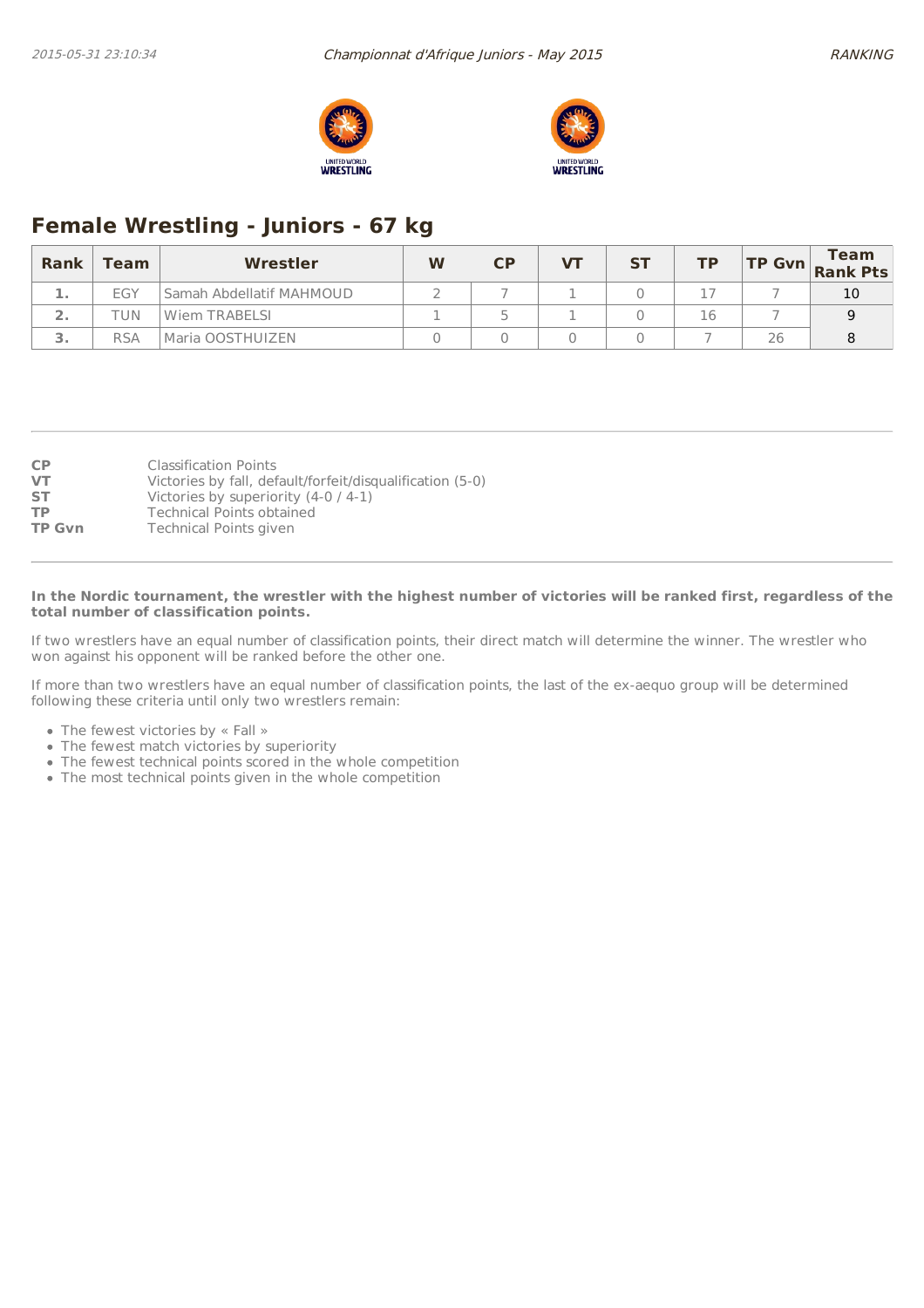



## **Female Wrestling - Juniors - 67 kg**

|                |                                                              |                                                              | $\overline{2}$                          | 3                                   |                |                |           |           |    |                  |                |
|----------------|--------------------------------------------------------------|--------------------------------------------------------------|-----------------------------------------|-------------------------------------|----------------|----------------|-----------|-----------|----|------------------|----------------|
|                |                                                              | <b>Samah</b><br><b>Abdellatif</b><br><b>MAHMOUD</b><br>(EGY) | <b>Wiem</b><br><b>TRABELSI</b><br>(TUN) | Maria<br><b>OOSTHUIZEN</b><br>(RSA) | W              | <b>CP</b>      | <b>VT</b> | <b>ST</b> | ТP | <b>TP</b><br>Gvn | Rank           |
| 1              | <b>Samah</b><br><b>Abdellatif</b><br><b>MAHMOUD</b><br>(EGY) |                                                              | $3-1(4-3)$ by PP -<br>06:00             | 4-0(13-4) by VT - 02:00             | $\overline{2}$ | $\overline{7}$ | 1         | $\Omega$  | 17 | 7                |                |
| $\overline{2}$ | Wiem<br><b>TRABELSI</b><br>(TUN)                             | $3-1(4-3)$ by PP<br>$-06:00$                                 |                                         | 4-0(13-3) by VT - 04:12             | 1              | 5              | п.        | $\Omega$  | 16 |                  | $\overline{2}$ |
| 3              | Maria<br><b>OOSTHUIZEN</b><br>(RSA)                          | $4-0(13-4)$ by<br>$VT - 02:00$                               | 4-0(13-3) by VT -<br>04:12              |                                     | $\Omega$       | $\Omega$       | $\Omega$  | $\Omega$  |    | 26               | 3              |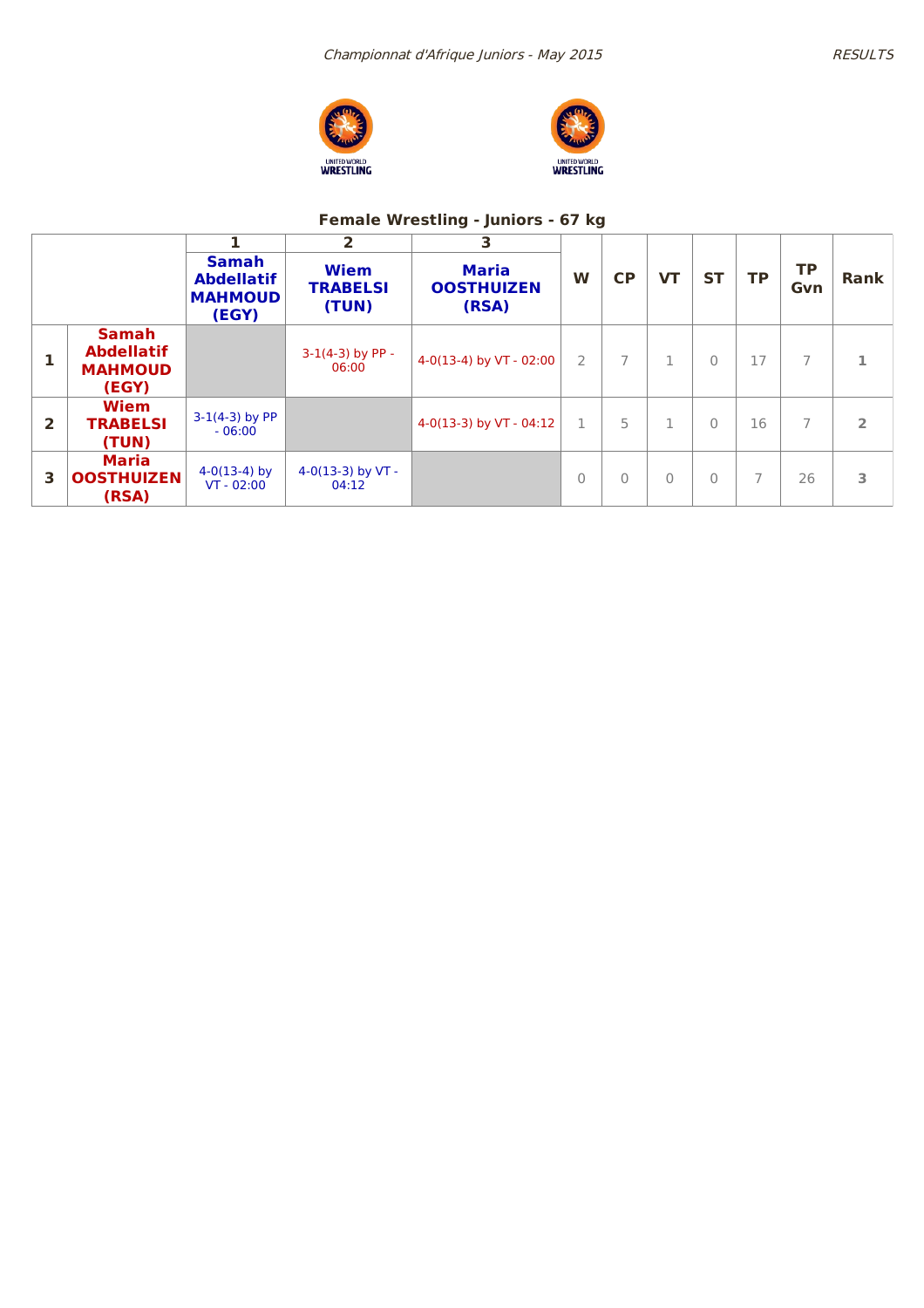



## **Female Wrestling - Juniors - 67 kg - Results**

### **Round 1 - FW - 67 kg**

| Match Wrestler                        | TD. | <b>CP</b> | <b>Victory</b> | CP   TP | Wrestler                 |
|---------------------------------------|-----|-----------|----------------|---------|--------------------------|
| <b>EGY - Samah Abdellatif MAHMOUD</b> | ᅭ   |           | <b>DD</b>      |         | Wiem TRABELSI<br>'I I NE |

### **Round 2 - FW - 67 kg**

| Match Wrestler          |  |  | TP   CP   Victory   CP   TP   Wrestler  |
|-------------------------|--|--|-----------------------------------------|
| IRSA - Maria OOSTHUIZEN |  |  | 4   13   EGY - Samah Abdellatif MAHMOUD |

### **Round 3 - FW - 67 kg**

| Match Wrestler      | <b>TP</b> | $\overline{CP}$ |  | Victory   CP   TP   Wrestler |
|---------------------|-----------|-----------------|--|------------------------------|
| TUN - Wiem TRABELSI | $\sim$    |                 |  | IRSA - Maria OOSTHUIZEN      |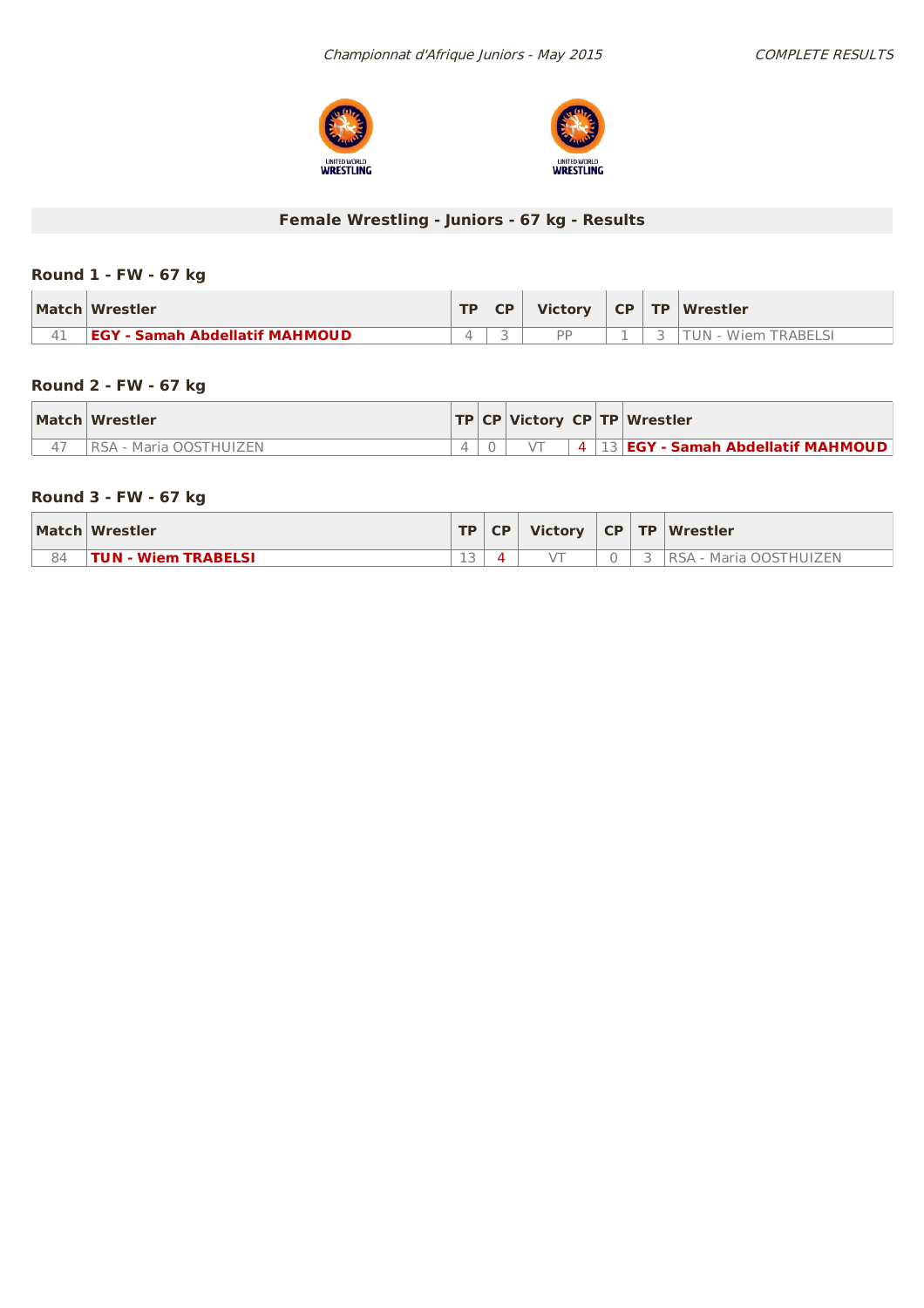| $\vert$ Number $\vert$ Team $\vert$ |     | <b>Name</b>              | Engagement License MC Weight |  |  |
|-------------------------------------|-----|--------------------------|------------------------------|--|--|
|                                     | ALG | Houria BOUKRIF           |                              |  |  |
| 2                                   | EGY | Samar Amer IBRAHIM HAMZA |                              |  |  |
|                                     |     |                          |                              |  |  |
|                                     |     |                          |                              |  |  |
|                                     |     |                          |                              |  |  |
|                                     |     |                          |                              |  |  |
|                                     |     |                          |                              |  |  |

**Number of participants 2**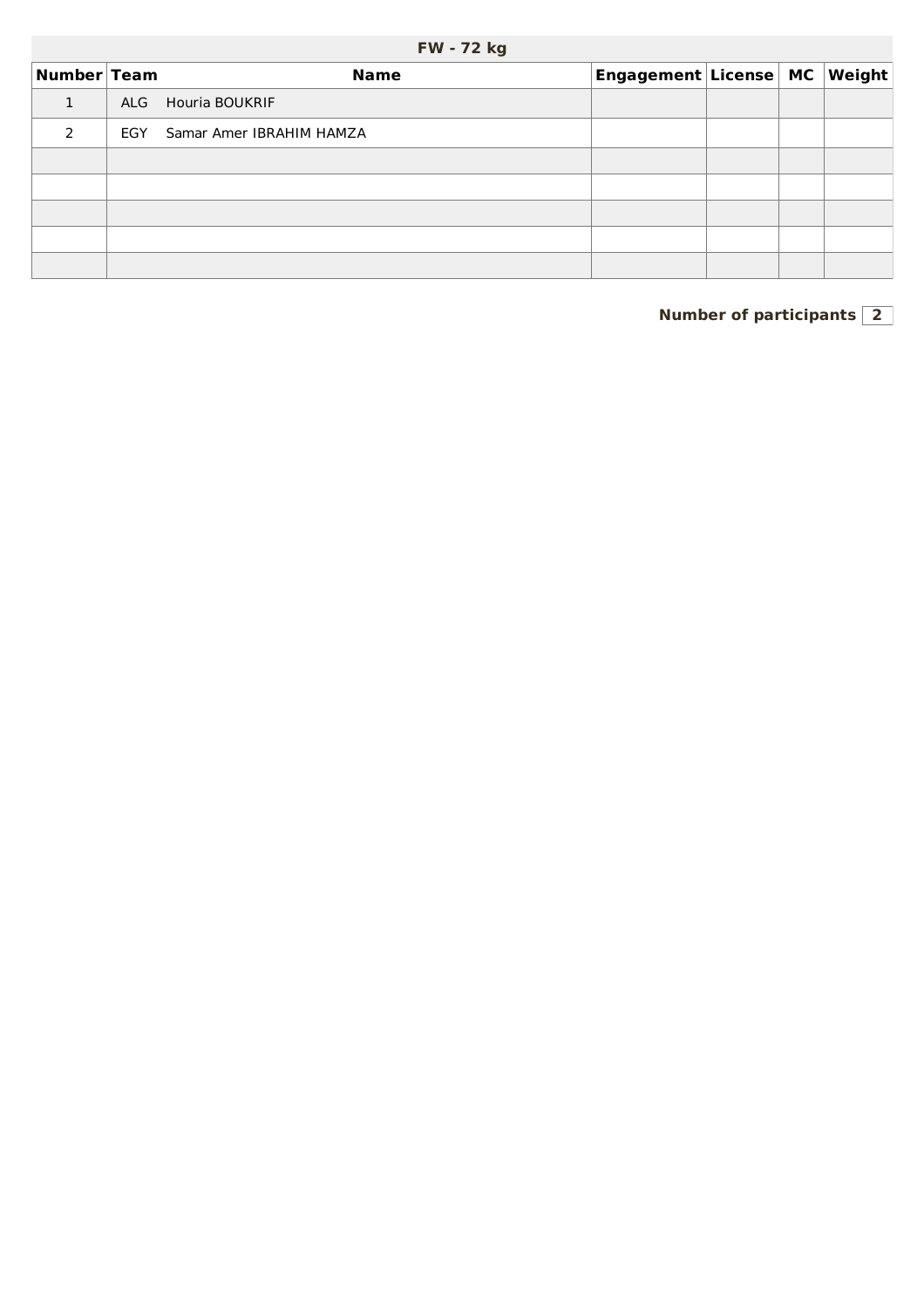



# **Female Wrestling - Juniors - 72 kg**

| Rank     | <b>Team</b> | Wrestler                 | W | <b>CD</b> | $\sqrt{ }$ | CT.<br>5 | <b>TP</b> | TP Gvn | <b>Team</b><br><b>Rank Pts</b> |
|----------|-------------|--------------------------|---|-----------|------------|----------|-----------|--------|--------------------------------|
| alis d   | EGY         | Samar Amer IBRAHIM HAMZA |   |           |            |          | 10        |        | 10                             |
| <u>_</u> | ALG         | Houria BOUKRIF           |   |           |            |          |           | 10     |                                |

| <b>CP</b>     | <b>Classification Points</b>                              |
|---------------|-----------------------------------------------------------|
| <b>VT</b>     | Victories by fall, default/forfeit/disqualification (5-0) |
| <b>ST</b>     | Victories by superiority (4-0 / 4-1)                      |
| TP            | <b>Technical Points obtained</b>                          |
| <b>TP Gvn</b> | <b>Technical Points given</b>                             |
|               |                                                           |

#### In the Nordic tournament, the wrestler with the highest number of victories will be ranked first, regardless of the **total number of classification points.**

If two wrestlers have an equal number of classification points, their direct match will determine the winner. The wrestler who won against his opponent will be ranked before the other one.

- The fewest victories by « Fall »
- The fewest match victories by superiority
- The fewest technical points scored in the whole competition
- The most technical points given in the whole competition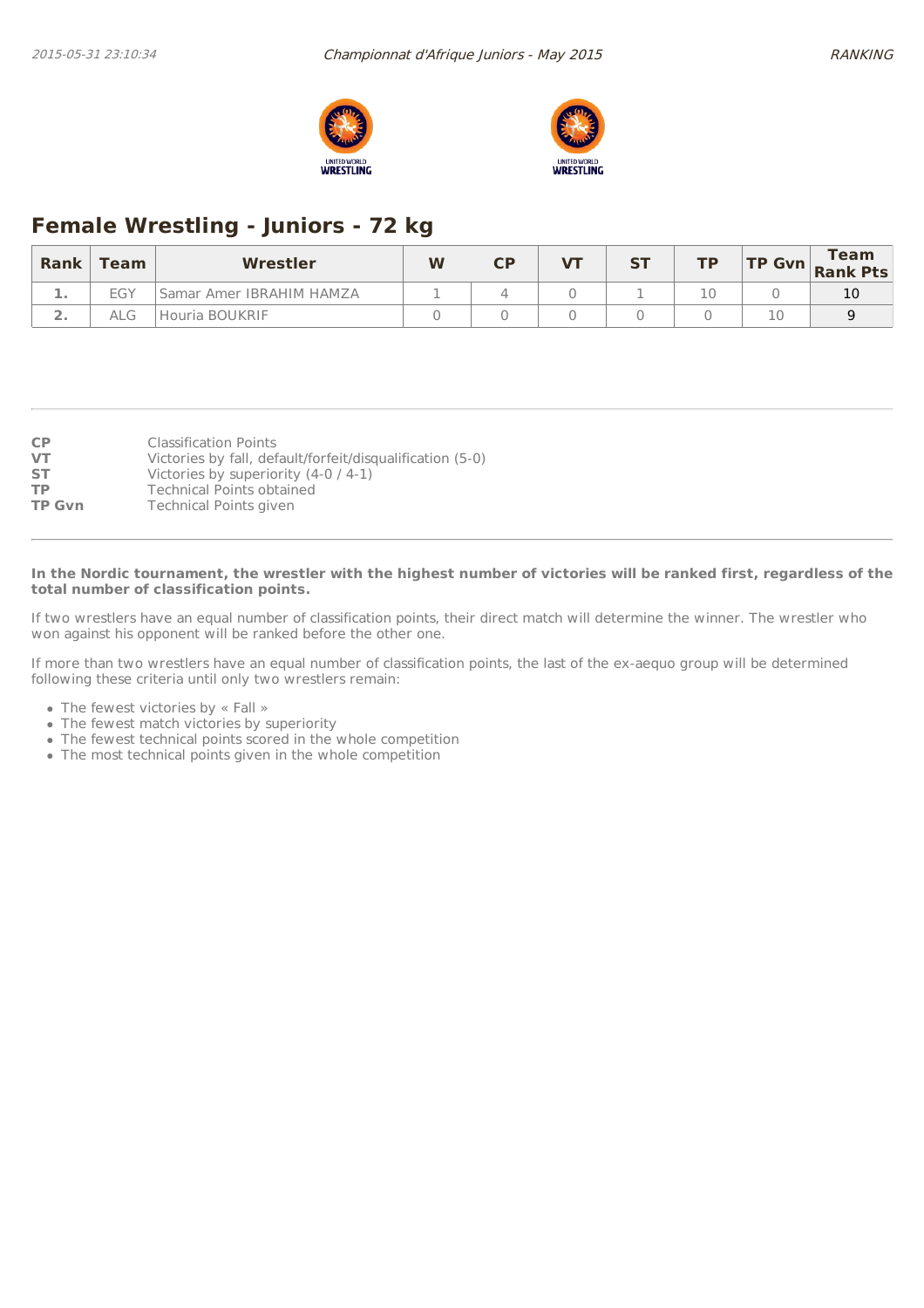



## **Female Wrestling - Juniors - 72 kg**

|                |                                                                        | 1                              | 2                                                                      |          | CP       | <b>VT</b> | <b>ST</b> | <b>TP</b>    | <b>TP Gvn</b> | <b>Rank</b> |
|----------------|------------------------------------------------------------------------|--------------------------------|------------------------------------------------------------------------|----------|----------|-----------|-----------|--------------|---------------|-------------|
|                |                                                                        | <b>Houria BOUKRIF</b><br>(ALG) | <b>Samar</b><br><b>Amer</b><br><b>IBRAHIM</b><br><b>HAMZA</b><br>(EGY) | W        |          |           |           |              |               |             |
| 1              | <b>Houria</b><br><b>BOUKRIF</b><br>(ALG)                               |                                | $4-0(10-0)$<br>by ST -<br>01:52                                        | $\Omega$ | $\Omega$ | $\Omega$  | 0         | $\mathbf{0}$ | 10            |             |
| $\overline{2}$ | <b>Samar</b><br><b>Amer</b><br><b>IBRAHIM</b><br><b>HAMZA</b><br>(EGY) | 4-0(10-0) by ST - 01:52        |                                                                        | 1<br>л.  | 4        | $\Omega$  | 1.        | 10           | $\Omega$      |             |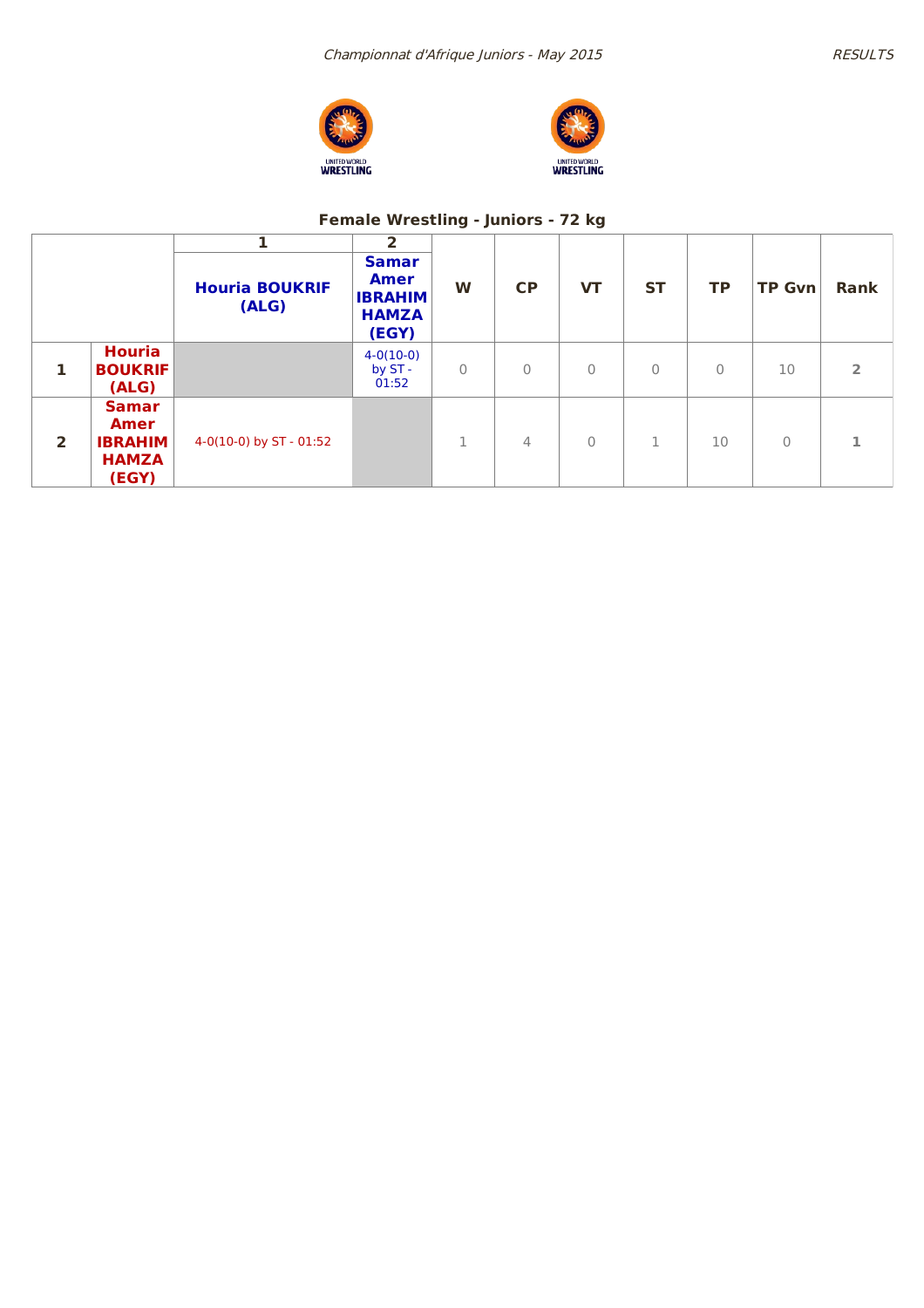



## **Female Wrestling - Juniors - 72 kg - Results**

### **Round 1 - FW - 72 kg**

|    | Match Wrestler       |  |  | TP   CP   Victory   CP   TP   Wrestler          |
|----|----------------------|--|--|-------------------------------------------------|
| 85 | ALG - Houria BOUKRIF |  |  | <b>EGY - Samar Amer IBRAHIM</b><br><b>HAMZA</b> |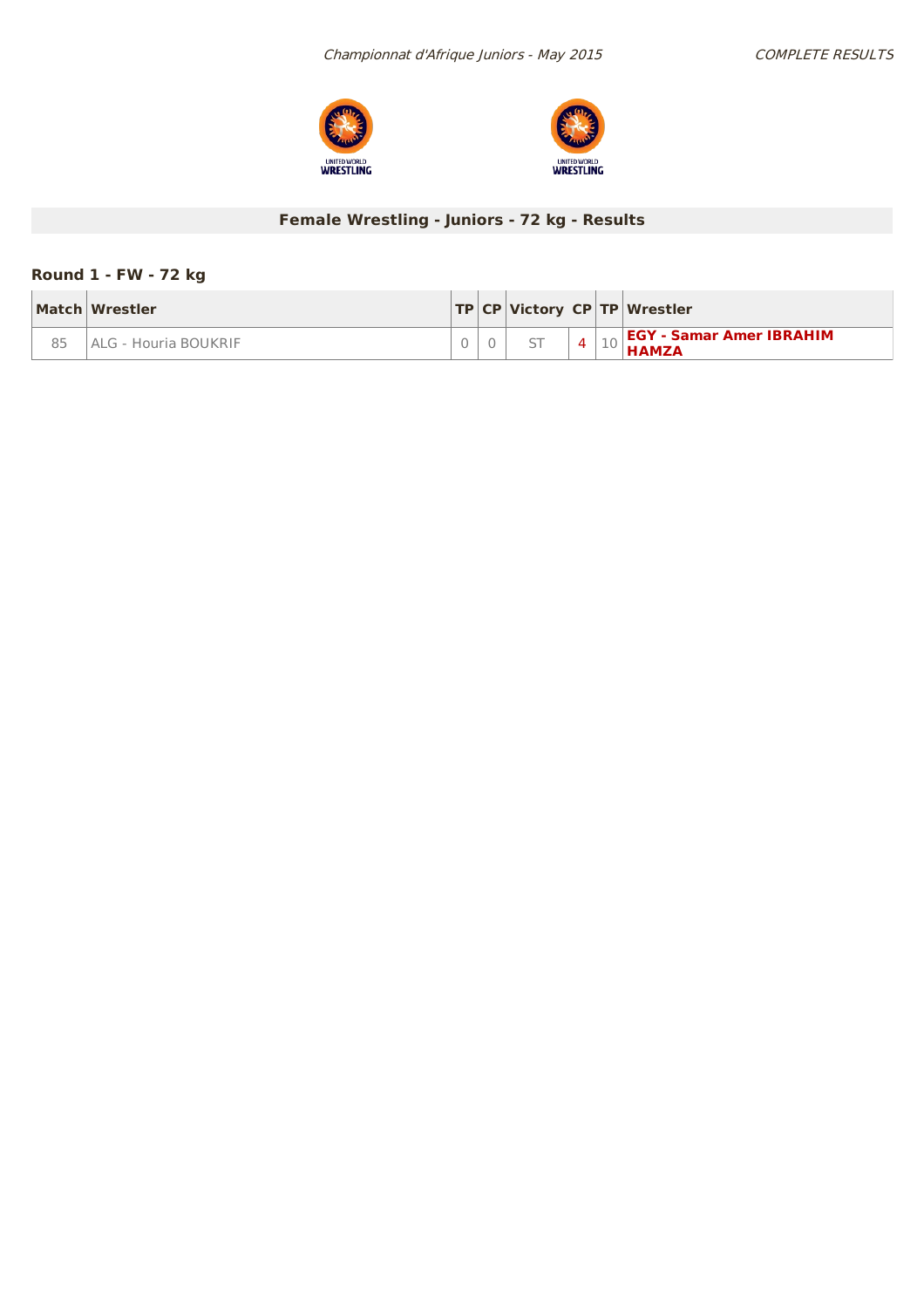



### **Greco-Roman Teams**

|                         | ALGERIA        | <b>ALG</b> |
|-------------------------|----------------|------------|
|                         | CONGO          | <b>CGO</b> |
| $\overline{\mathbf{M}}$ | <b>EGYPT</b>   | EGY        |
| <u>  </u>               | KENYA          | <b>KEN</b> |
| $\frac{1}{2}$           | MOROCCO        | <b>MAR</b> |
|                         | SOUTH AFRICA   | <b>RSA</b> |
| $\circledcirc$          | <b>TUNISIA</b> | <b>TUN</b> |

**Number of Teams 7**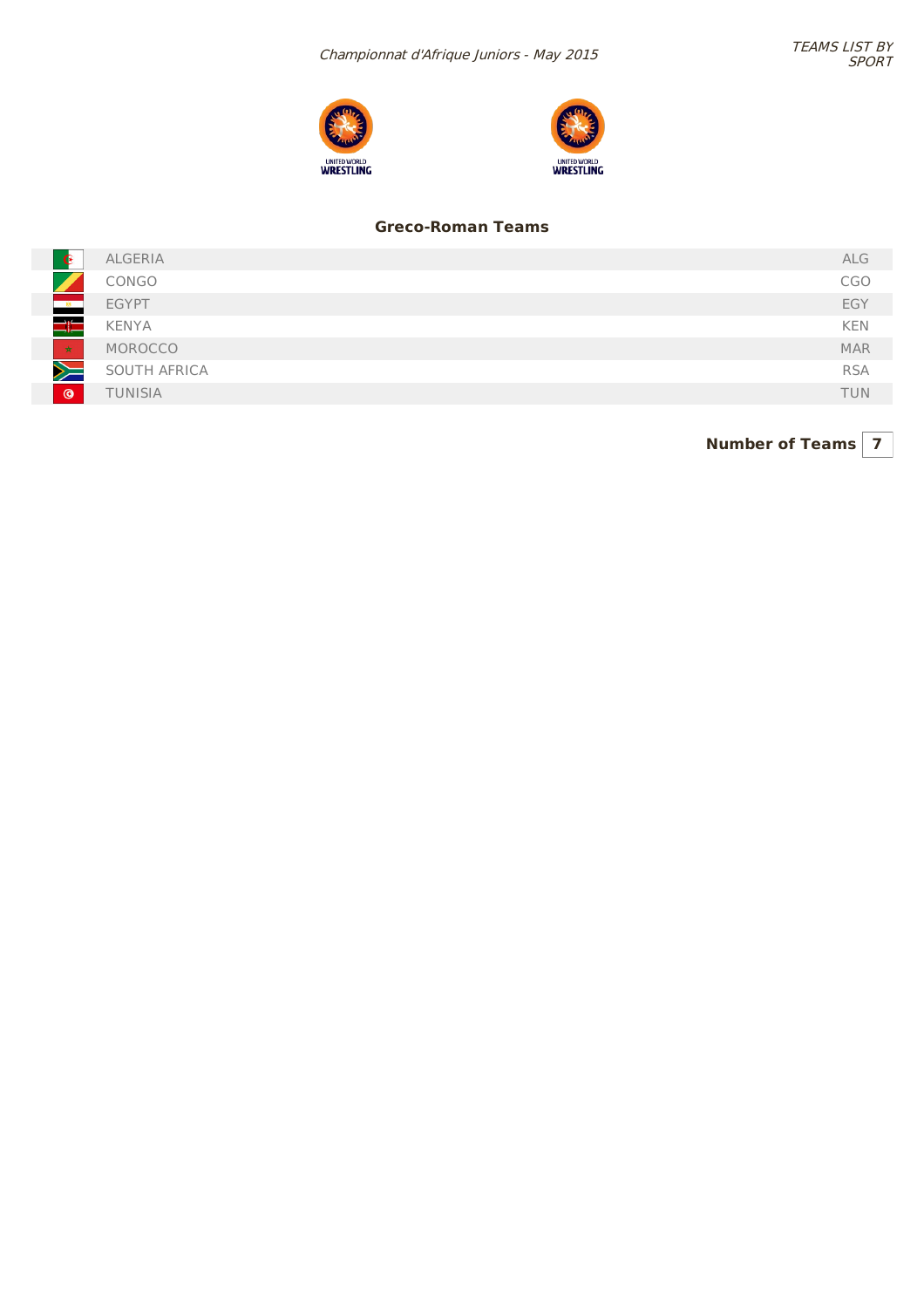NUMBER OF<br>NUMBER OF Shampionnat d'Afrique Juniors - May 2015





### **Greco-Roman**

| <b>Teams</b>                                                                        | <b>50 kg</b> | 55 kg          | <b>60 kg</b> | <b>66 kg</b> | 74 kg | 84 kg          | <b>96 kg</b>   | 120 kg       | <b>TOTAL</b>            |
|-------------------------------------------------------------------------------------|--------------|----------------|--------------|--------------|-------|----------------|----------------|--------------|-------------------------|
| $\bullet$<br>ALG                                                                    | $\mathbf{0}$ | $\Omega$       |              |              |       |                | $\overline{0}$ |              | 4                       |
| <b>All Street</b><br><b>CGO</b>                                                     | $\mathbf{0}$ | 0              | 0            |              | 0     | $\overline{0}$ | $\Omega$       |              |                         |
| <b>The State</b><br>EGY                                                             |              |                |              |              |       |                |                |              | 8                       |
| $\Rightarrow$<br><b>KEN</b>                                                         | $\mathbf{0}$ | 0              | $\Omega$     |              |       | $\overline{0}$ |                |              | 1                       |
| <b>MAR</b><br>$\left( \begin{array}{c} \mathbf{R} \ \mathbf{R} \end{array} \right)$ | $\bigcap$    | $\Omega$       |              |              |       |                | $\bigcap$      |              | 3                       |
| $\searrow$<br><b>RSA</b>                                                            |              |                |              |              |       | $\bigcap$      | $\Omega$       |              | 5                       |
| $\bullet$<br>TUN                                                                    |              | $\Omega$       |              |              |       | $\bigcap$      | $\bigcap$      |              | $\overline{\mathbf{4}}$ |
| <b>TOTAL</b>                                                                        | 3            | $\overline{2}$ | 5            | -6           |       |                |                | $\mathbf{0}$ | 25                      |

**Number of Teams 7**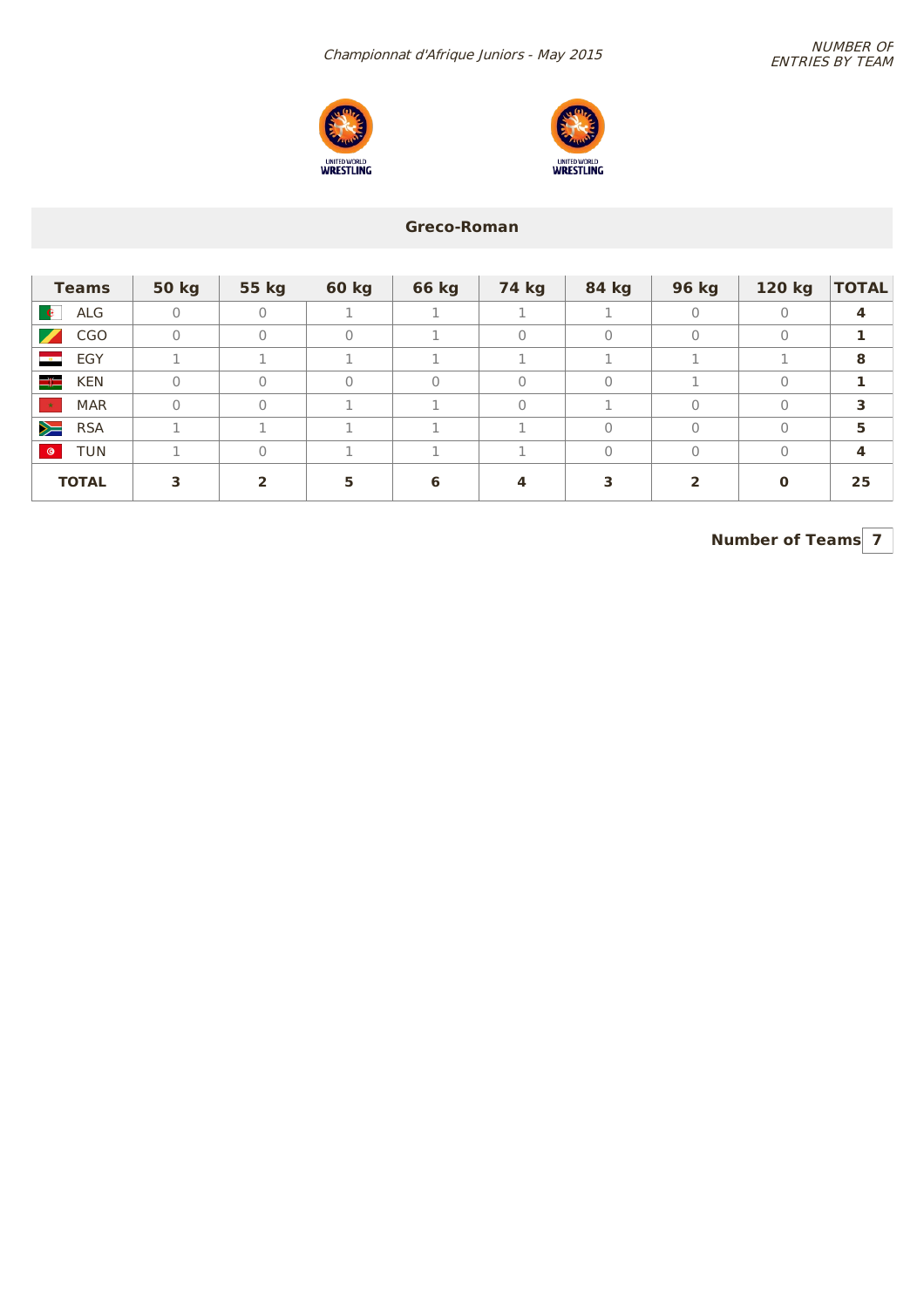



# **Greco-Roman Teams Ranking**

|                | Team           | 50 kg | 55 kg | 60 kg | 66 kg | 74 kg          | $84$ kg |    | │ 96 kg   120 kg | <b>Total</b> |
|----------------|----------------|-------|-------|-------|-------|----------------|---------|----|------------------|--------------|
| $-100$         | <b>EGYPT</b>   | 10    | 10    | 10    | 10    | 10             | 9       | 10 |                  | 69           |
|                | SOUTH AFRICA   | 9     | 9     | 9     | 6     |                |         |    |                  | 40           |
| $\bullet$      | <b>ALGERIA</b> |       |       | 8     | 9     | 8              | 10      |    |                  | 35           |
| $\circledcirc$ | <b>TUNISIA</b> | 8     |       | 6     | 8     | $\overline{9}$ |         |    |                  | 31           |
| $-$            | MOROCCO        |       |       |       | 8     |                | 8       |    |                  | 23           |
| $\frac{1}{2}$  | <b>KENYA</b>   |       |       |       |       |                |         | q  |                  |              |
|                | CONGO          |       |       |       |       |                |         |    |                  |              |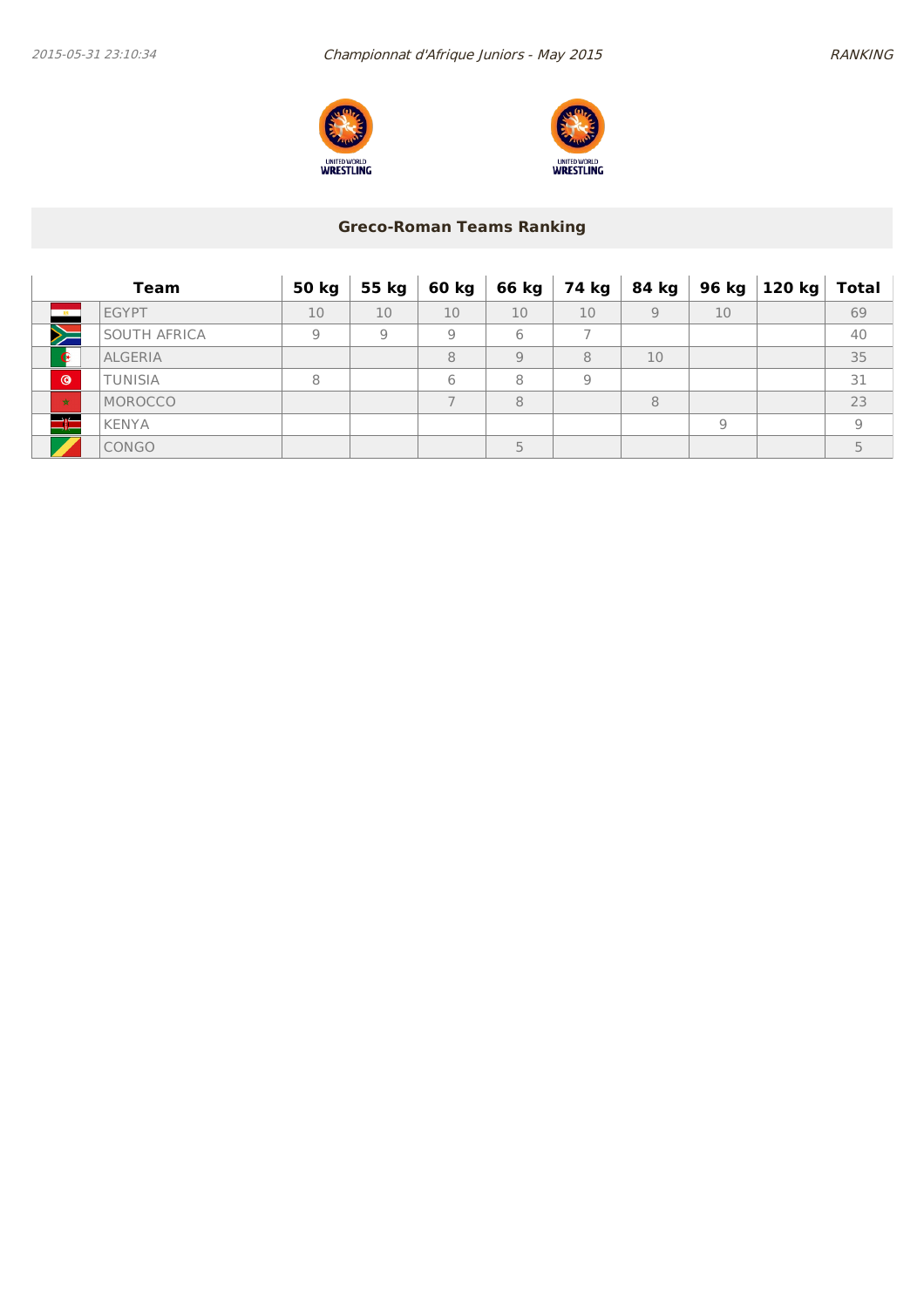|             |            | --- -- -- <u>-</u>          |                              |  |  |
|-------------|------------|-----------------------------|------------------------------|--|--|
| Number Team |            | <b>Name</b>                 | Engagement License MC Weight |  |  |
| 2           | EGY        | Mohamed Elsayed ABOUELMAATI |                              |  |  |
| 3           | <b>RSA</b> | Jason BEUKES                |                              |  |  |
| 1           | <b>TUN</b> | Khaled MEJRI                |                              |  |  |
|             |            |                             |                              |  |  |
|             |            |                             |                              |  |  |
|             |            |                             |                              |  |  |
|             |            |                             |                              |  |  |
|             |            |                             |                              |  |  |

**Number of participants 3**

# **GR - 50 kg**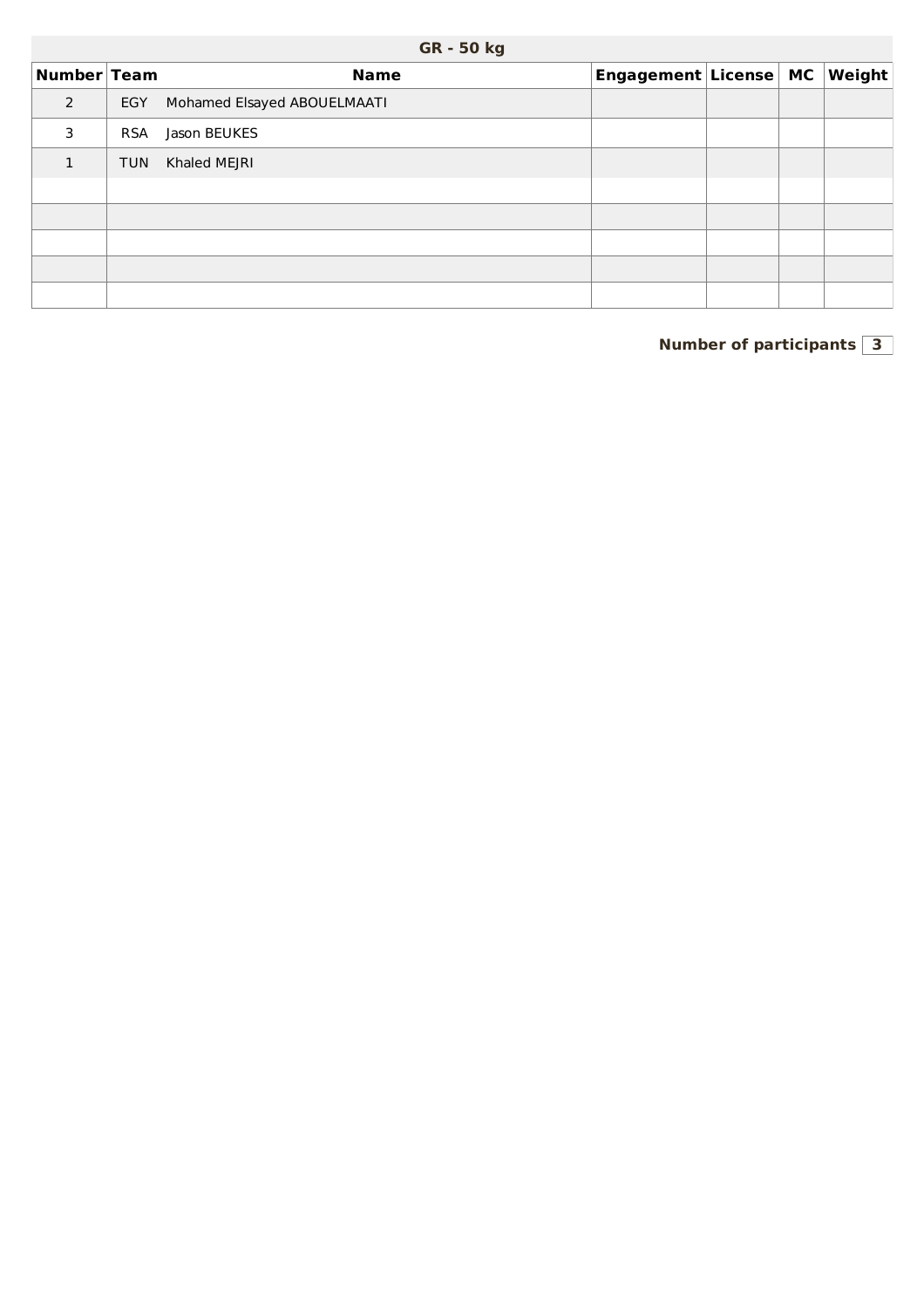



# **Greco-Roman - Juniors - 50 kg**

|              | Rank   Team | Wrestler                    | W | <b>CP</b> | <b>ST</b> | <b>TP</b> |    | $T$ P Gvn Rank Pts |
|--------------|-------------|-----------------------------|---|-----------|-----------|-----------|----|--------------------|
| alle su      | EGY         | Mohamed Elsayed ABOUELMAATI |   |           |           |           |    | 10                 |
| $\mathbf{2}$ | <b>RSA</b>  | lason BEUKES                |   |           |           | 14        | 19 |                    |
| 3.           | TUN         | Khaled MEIRI                |   |           |           |           |    |                    |

| <b>CP</b>     | <b>Classification Points</b>                              |
|---------------|-----------------------------------------------------------|
| VT            | Victories by fall, default/forfeit/disqualification (5-0) |
| <b>ST</b>     | Victories by superiority $(4-0/4-1)$                      |
| ТP            | <b>Technical Points obtained</b>                          |
| <b>TP Gvn</b> | Technical Points given                                    |

#### In the Nordic tournament, the wrestler with the highest number of victories will be ranked first, regardless of the **total number of classification points.**

If two wrestlers have an equal number of classification points, their direct match will determine the winner. The wrestler who won against his opponent will be ranked before the other one.

If more than two wrestlers have an equal number of classification points, the last of the ex-aequo group will be determined following these criteria until only two wrestlers remain:

- The fewest victories by « Fall »
- The fewest match victories by superiority
- The fewest technical points scored in the whole competition
- The most technical points given in the whole competition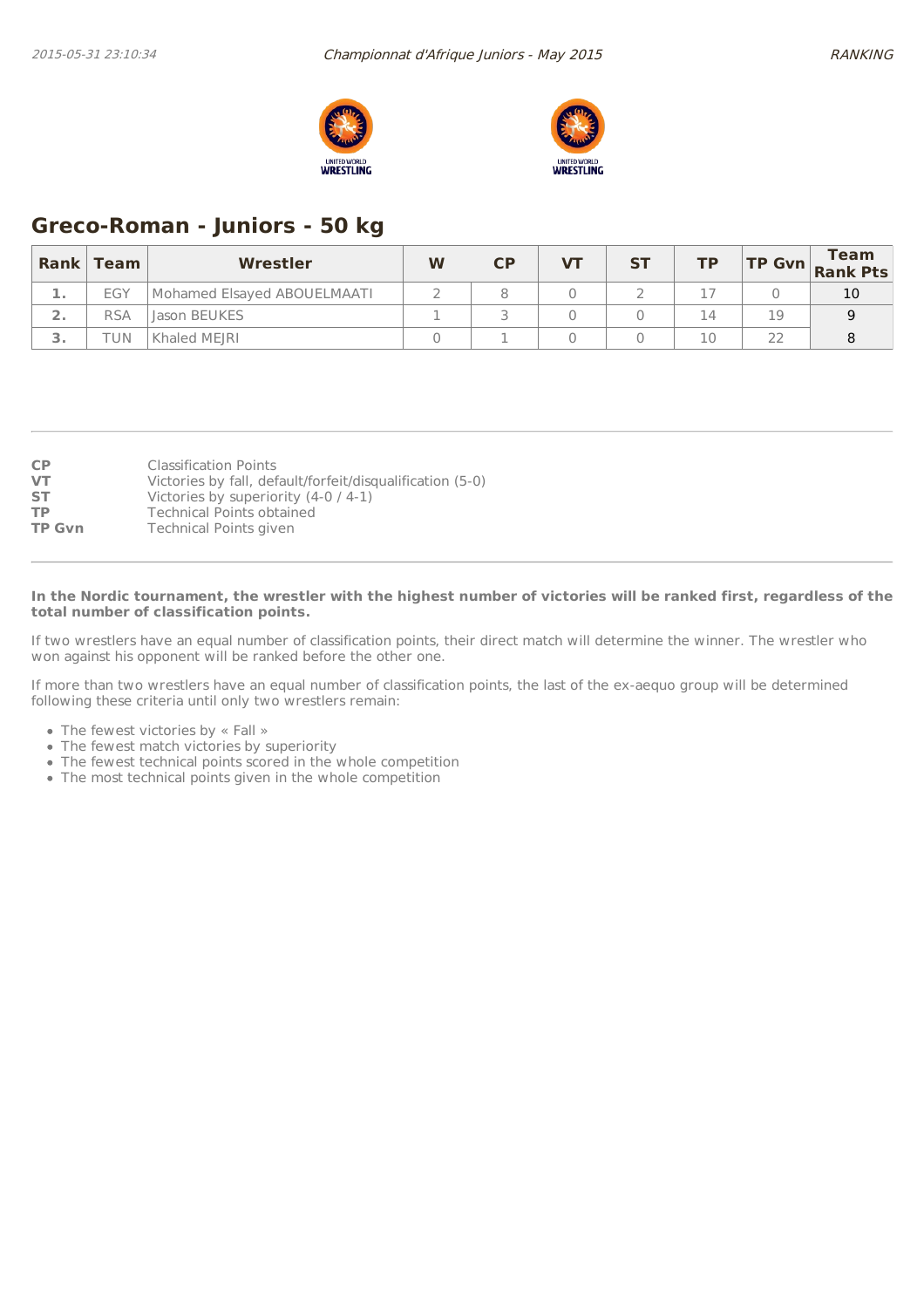





# **Greco-Roman - Juniors - 50 kg**

|                |                                                                 |                                     | 2                                                               | 3                               |   |    |           |           |           |                  |      |
|----------------|-----------------------------------------------------------------|-------------------------------------|-----------------------------------------------------------------|---------------------------------|---|----|-----------|-----------|-----------|------------------|------|
|                |                                                                 | <b>Khaled</b><br><b>MEJRI (TUN)</b> | <b>Mohamed</b><br><b>Elsayed</b><br><b>ABOUELMAATI</b><br>(EGY) | Jason<br><b>BEUKES</b><br>(RSA) | W | CP | <b>VT</b> | <b>ST</b> | <b>TP</b> | <b>TP</b><br>Gvn | Rank |
|                | <b>Khaled MEJRI</b><br>(TUN)                                    |                                     | 4-0(8-0) by ST -<br>02:28                                       | $3-1(14-10)$ by PP -<br>06:00   | 0 |    | 0         |           | 10        | 22               | 3    |
| $\overline{2}$ | <b>Mohamed</b><br><b>Elsayed</b><br><b>ABOUELMAATI</b><br>(EGY) | $4-0(8-0)$ by ST -<br>02:28         |                                                                 | $4-0(9-0)$ by ST -<br>03:49     |   | 8  | $\Omega$  |           | 17        | $\Omega$         |      |
| 3              | <b>Jason BEUKES</b><br>(RSA)                                    | 3-1(14-10) by PP<br>$-06:00$        | 4-0(9-0) by ST -<br>03:49                                       |                                 |   | 3  | 0         |           | 14        | 19               |      |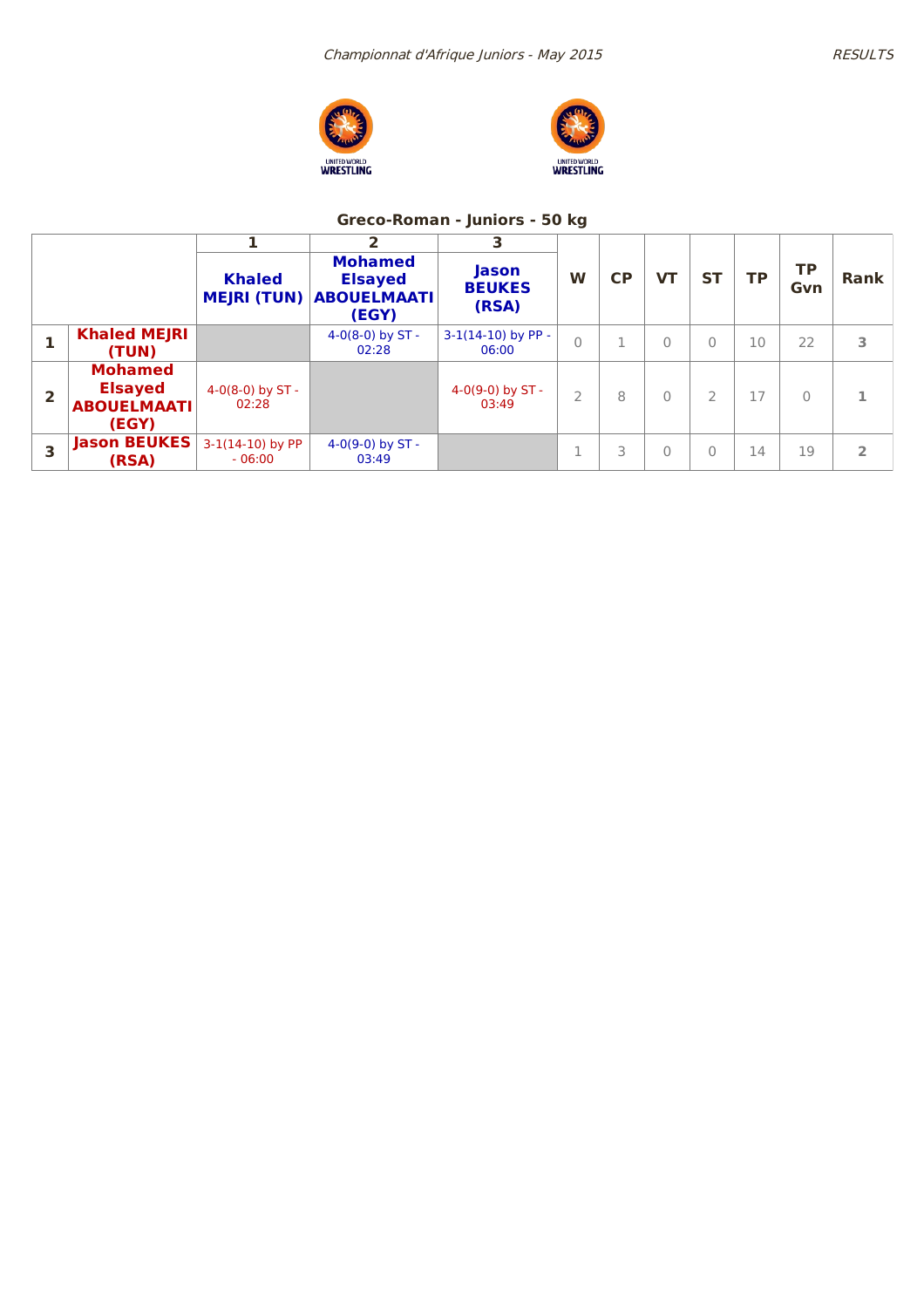



# **Greco-Roman - Juniors - 50 kg - Results**

### **Round 1 - GR - 50 kg**

|    | Match Wrestler     |  |   | TP CP Victory CP TP Wrestler                       |
|----|--------------------|--|---|----------------------------------------------------|
| 49 | TUN - Khaled MEIRI |  | 4 | <b>EGY</b> - Mohamed Elsayed<br><b>ABOUELMAATI</b> |

### **Round 2 - GR - 50 kg**

|    | Match Wrestler            | <b>TD</b> | CP | <b>Victory</b> | <b>CP</b> | <b>TP</b> | Wrestler          |
|----|---------------------------|-----------|----|----------------|-----------|-----------|-------------------|
| 55 | <b>RSA - Jason BEUKES</b> | ⊥4        |    | DD             | -         |           | UN - Khaled MEIRI |

# **Round 3 - GR - 50 kg**

|    | Match Wrestler                           | <b>TD</b> | <b>Victory</b> | <b>CP</b> | <b>TP</b> | Wrestler                      |
|----|------------------------------------------|-----------|----------------|-----------|-----------|-------------------------------|
| 86 | <b>EGY - Mohamed Elsaved ABOUELMAATI</b> | Q         | $\overline{C}$ |           |           | <b>BEUKES</b><br>RSA<br>Tason |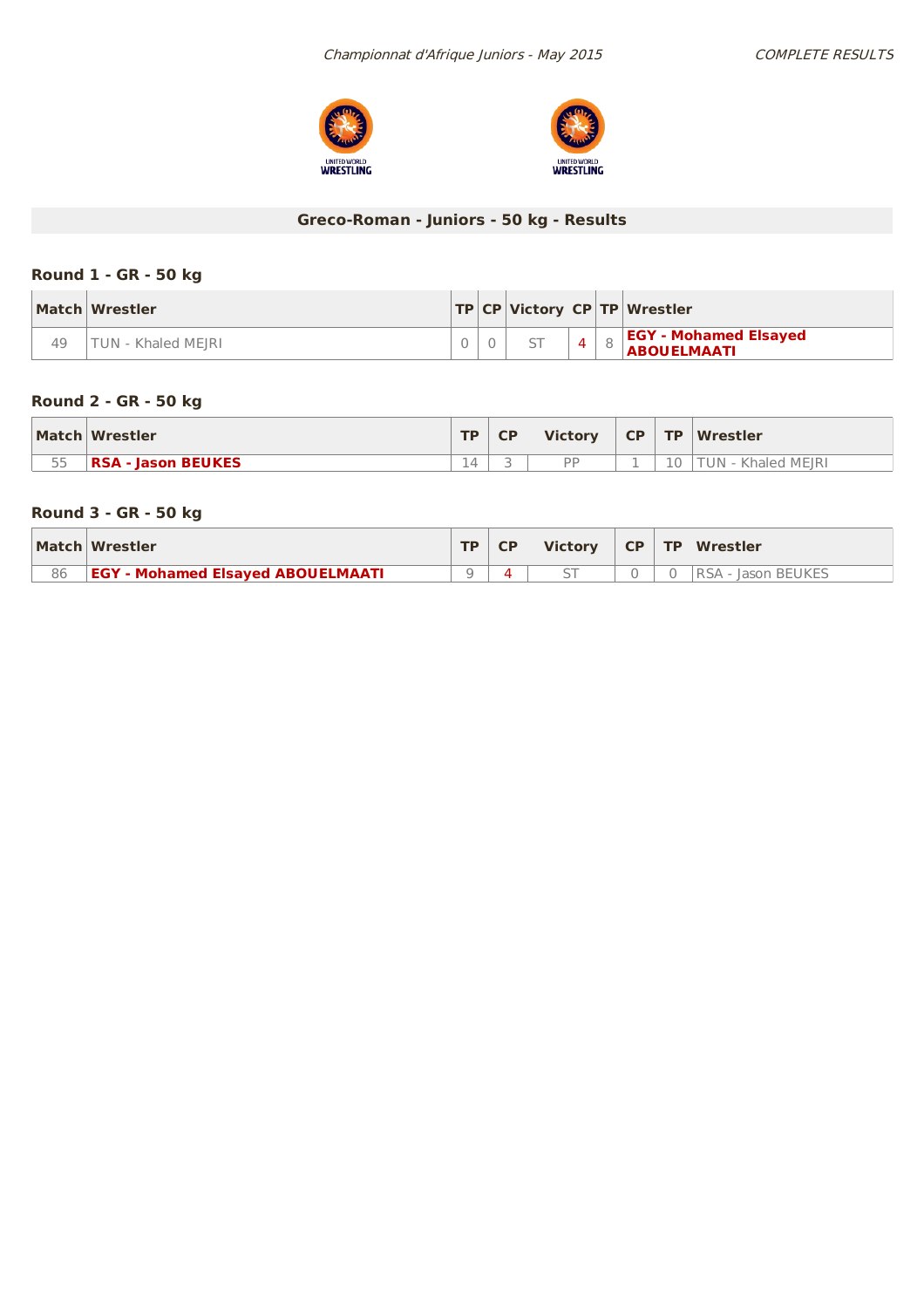**GR - 55 kg**

| $\vert$ Number $\vert$ Team $\vert$ |            | <b>Name</b>         | $\mid$ Engagement License $\mid$ MC $\mid$ Weight $\mid$ |  |  |
|-------------------------------------|------------|---------------------|----------------------------------------------------------|--|--|
|                                     | <b>EGY</b> | Ahmed Khaled FAROUK |                                                          |  |  |
| っ                                   | <b>RSA</b> | Gift CHOCHI         |                                                          |  |  |
|                                     |            |                     |                                                          |  |  |
|                                     |            |                     |                                                          |  |  |
|                                     |            |                     |                                                          |  |  |
|                                     |            |                     |                                                          |  |  |
|                                     |            |                     |                                                          |  |  |

**Number of participants 2**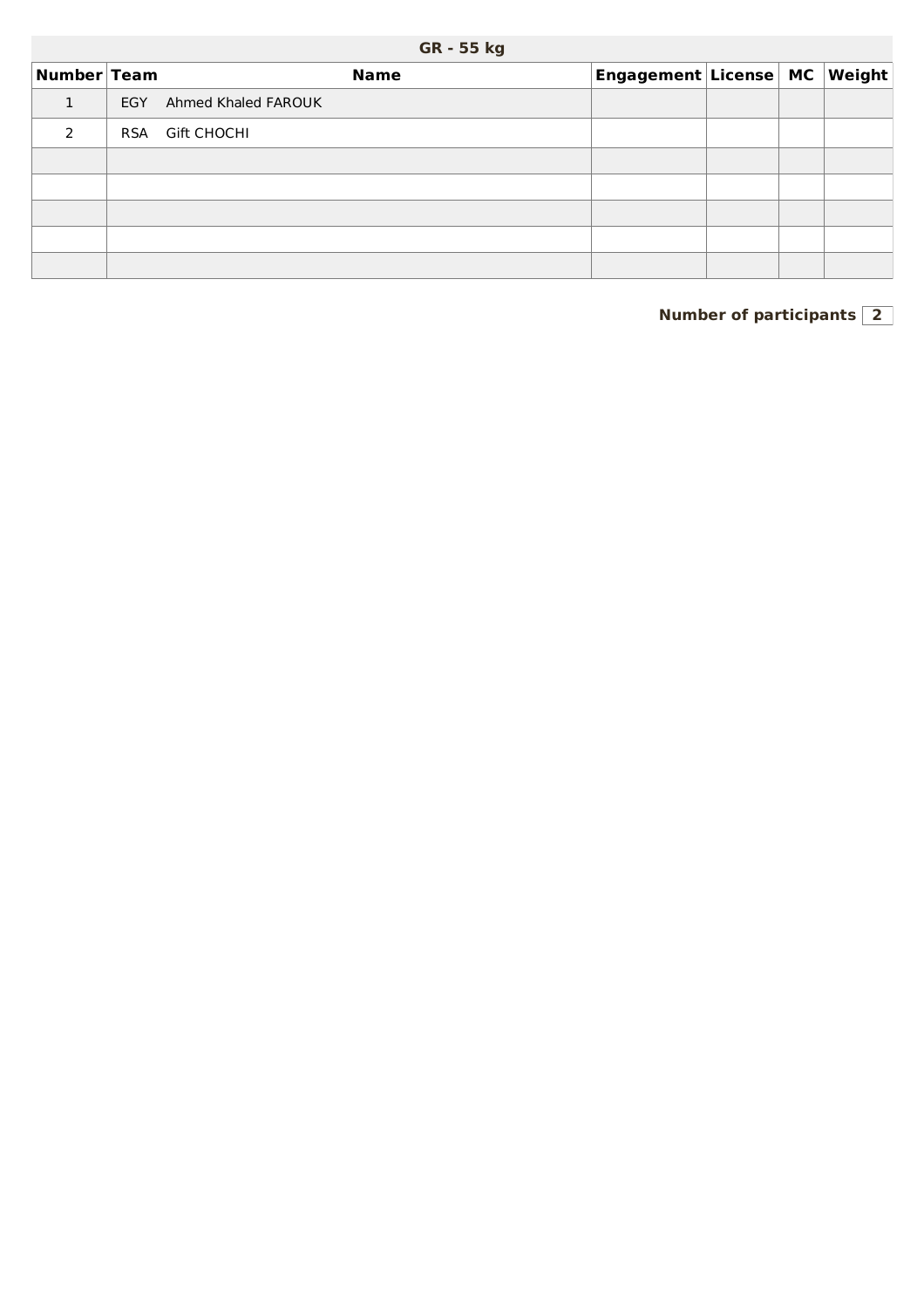



# **Greco-Roman - Juniors - 55 kg**

| Rank    | <b>Team</b> | Wrestler            | W | <b>CP</b> | VТ | <b>CT</b><br>o. | <b>TP</b> | <b>Team</b><br><b>TP Gvn</b> Rank Pts |
|---------|-------------|---------------------|---|-----------|----|-----------------|-----------|---------------------------------------|
| alle su | EGY         | Ahmed Khaled FAROUK |   |           |    |                 |           | ΤO                                    |
| . .     | <b>RSA</b>  | Gift CHOCHI         |   |           |    |                 |           |                                       |

| <b>CP</b>     | <b>Classification Points</b>                              |
|---------------|-----------------------------------------------------------|
| <b>VT</b>     | Victories by fall, default/forfeit/disqualification (5-0) |
| <b>ST</b>     | Victories by superiority $(4-0/4-1)$                      |
| <b>TP</b>     | Technical Points obtained                                 |
| <b>TP Gvn</b> | Technical Points given                                    |

#### In the Nordic tournament, the wrestler with the highest number of victories will be ranked first, regardless of the **total number of classification points.**

If two wrestlers have an equal number of classification points, their direct match will determine the winner. The wrestler who won against his opponent will be ranked before the other one.

If more than two wrestlers have an equal number of classification points, the last of the ex-aequo group will be determined following these criteria until only two wrestlers remain:

- The fewest victories by « Fall »
- The fewest match victories by superiority
- The fewest technical points scored in the whole competition
- The most technical points given in the whole competition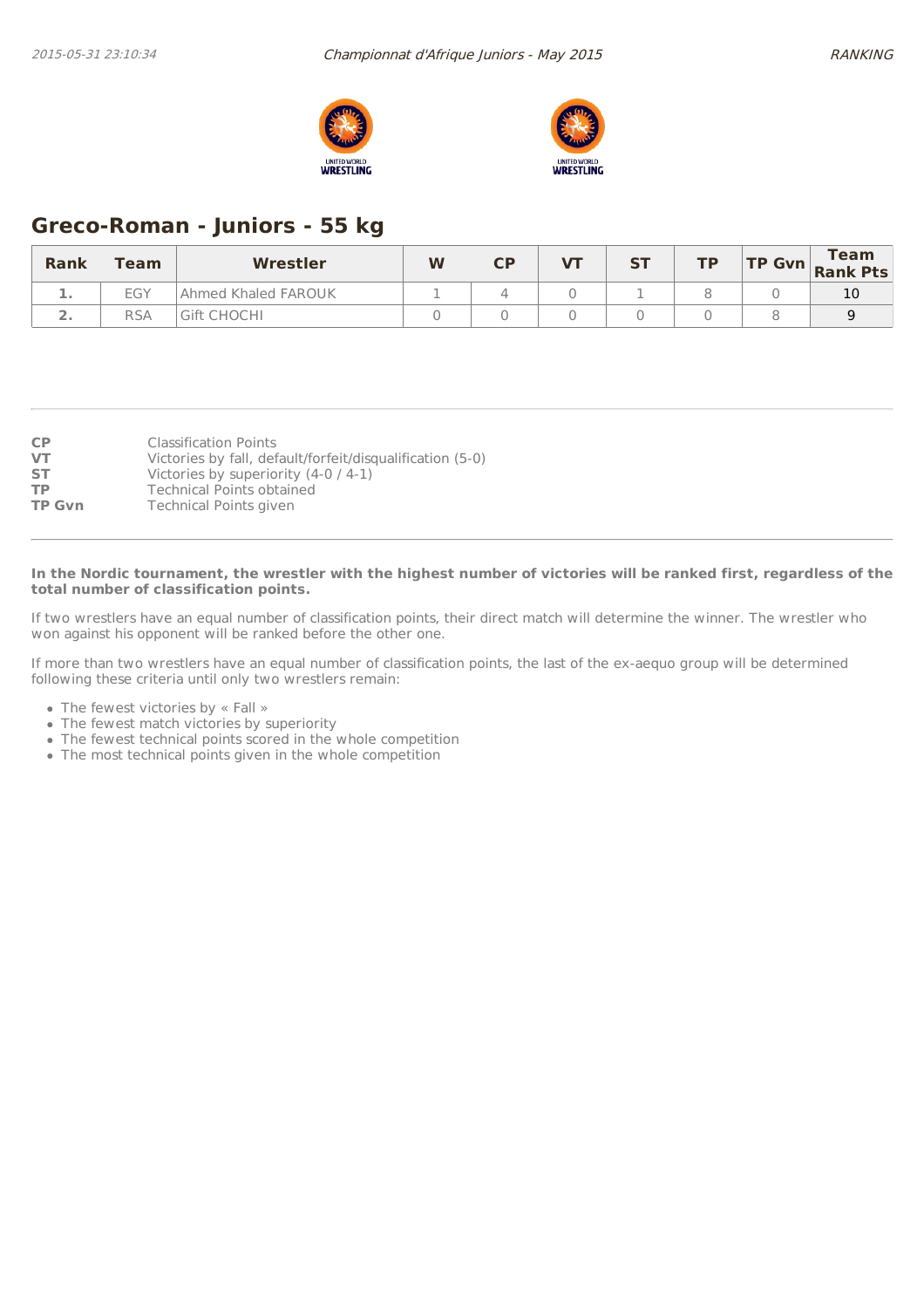



# **Greco-Roman - Juniors - 55 kg**

|                |                                                         |                                                         | 2                        |          |           |              |           |           |        |      |
|----------------|---------------------------------------------------------|---------------------------------------------------------|--------------------------|----------|-----------|--------------|-----------|-----------|--------|------|
|                |                                                         | <b>Ahmed</b><br><b>Khaled</b><br><b>FAROUK</b><br>(EGY) | <b>Gift CHOCHI (RSA)</b> | W        | <b>CP</b> | <b>VT</b>    | <b>ST</b> | <b>TP</b> | TP Gvn | Rank |
|                | <b>Ahmed</b><br><b>Khaled</b><br><b>FAROUK</b><br>(EGY) |                                                         | 4-0(8-0) by ST - 00:54   |          | 4         | $\mathbf{0}$ | п.        | 8         |        |      |
| $\overline{2}$ | Gift<br><b>CHOCHI</b><br>(RSA)                          | $4-0(8-0)$ by<br>$ST - 00:54$                           |                          | $\Omega$ | $\Omega$  | $\Omega$     | $\Omega$  | $\Omega$  | 8      |      |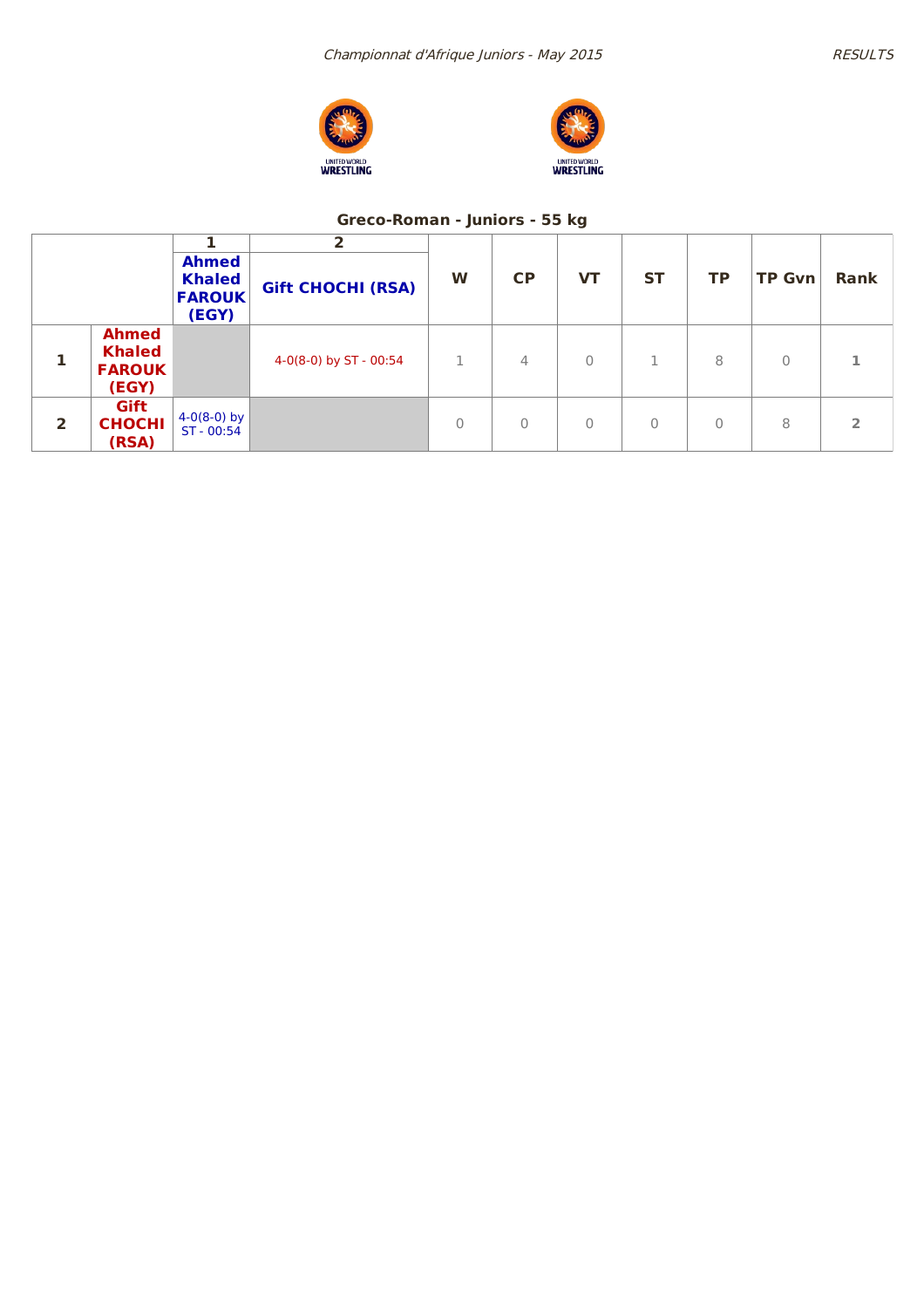



# **Greco-Roman - Juniors - 55 kg - Results**

### **Round 1 - GR - 55 kg**

|    | Match Wrestler                   | <b>TD</b> | $\Gamma$ | <b>Victory</b> | <b>CP</b> | <b>TP</b> | Wrestler                              |
|----|----------------------------------|-----------|----------|----------------|-----------|-----------|---------------------------------------|
| 74 | <b>EGY - Ahmed Khaled FAROUK</b> | 8         |          |                |           | $\sim$    | Gift C<br><b>CHOCHI</b><br><b>RSA</b> |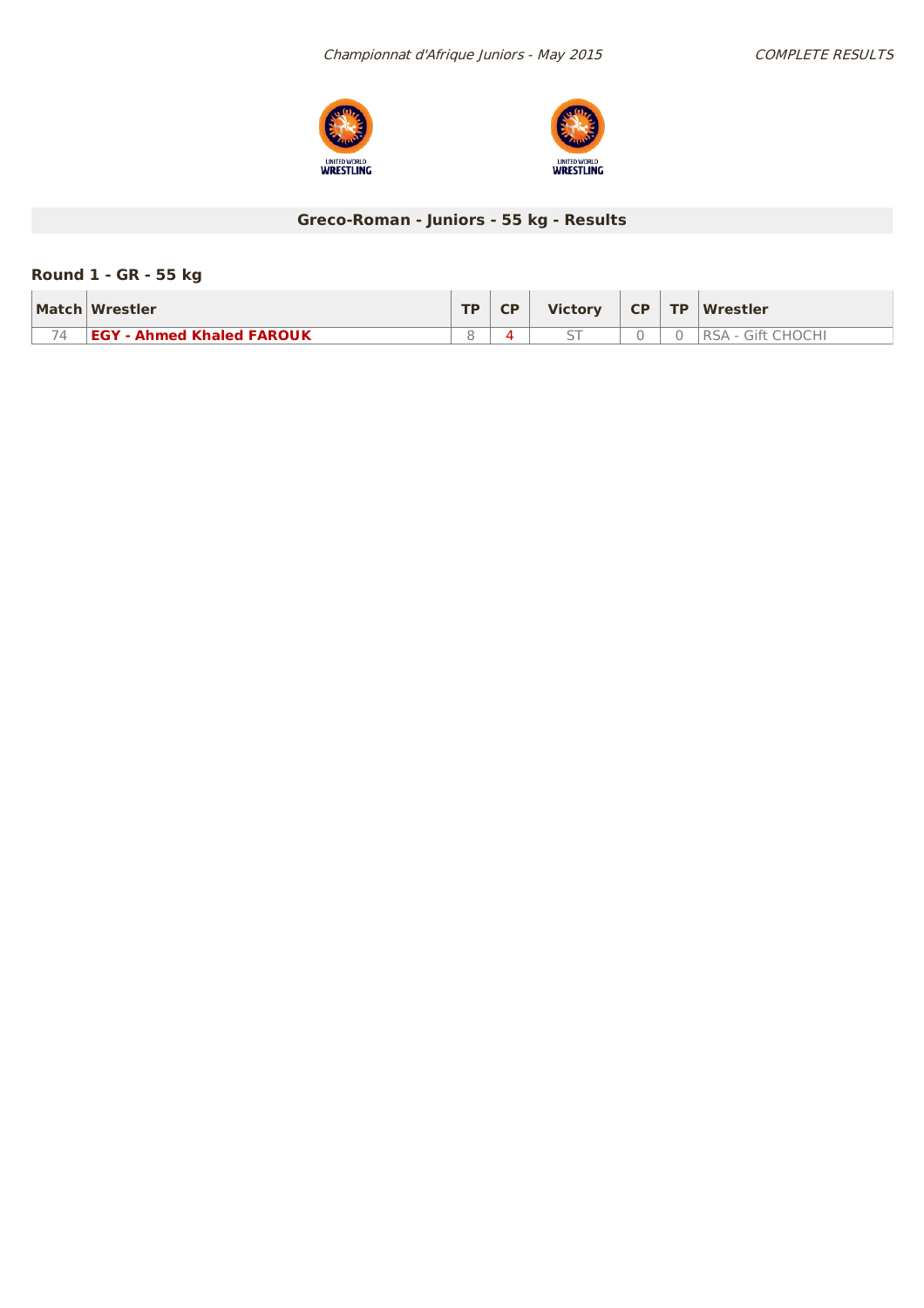| Number Team    |            | <b>Name</b>             | Engagement License MC |  | $ \bm{\mathsf{Weight}} $ |
|----------------|------------|-------------------------|-----------------------|--|--------------------------|
| 5              | <b>ALG</b> | Abdenour LAOUINI        |                       |  |                          |
| 2              | EGY        | Mohamed Ibrahim ELSAYED |                       |  |                          |
| 3              | MAR        | <b>Bilal EL BAHJA</b>   |                       |  |                          |
| $\overline{4}$ | <b>RSA</b> | Jan COMBRINCK           |                       |  |                          |
| $\mathbf{1}$   | <b>TUN</b> | Selimane BEN NASR       |                       |  |                          |
|                |            |                         |                       |  |                          |
|                |            |                         |                       |  |                          |
|                |            |                         |                       |  |                          |
|                |            |                         |                       |  |                          |
|                |            |                         |                       |  |                          |

**Number of participants 5**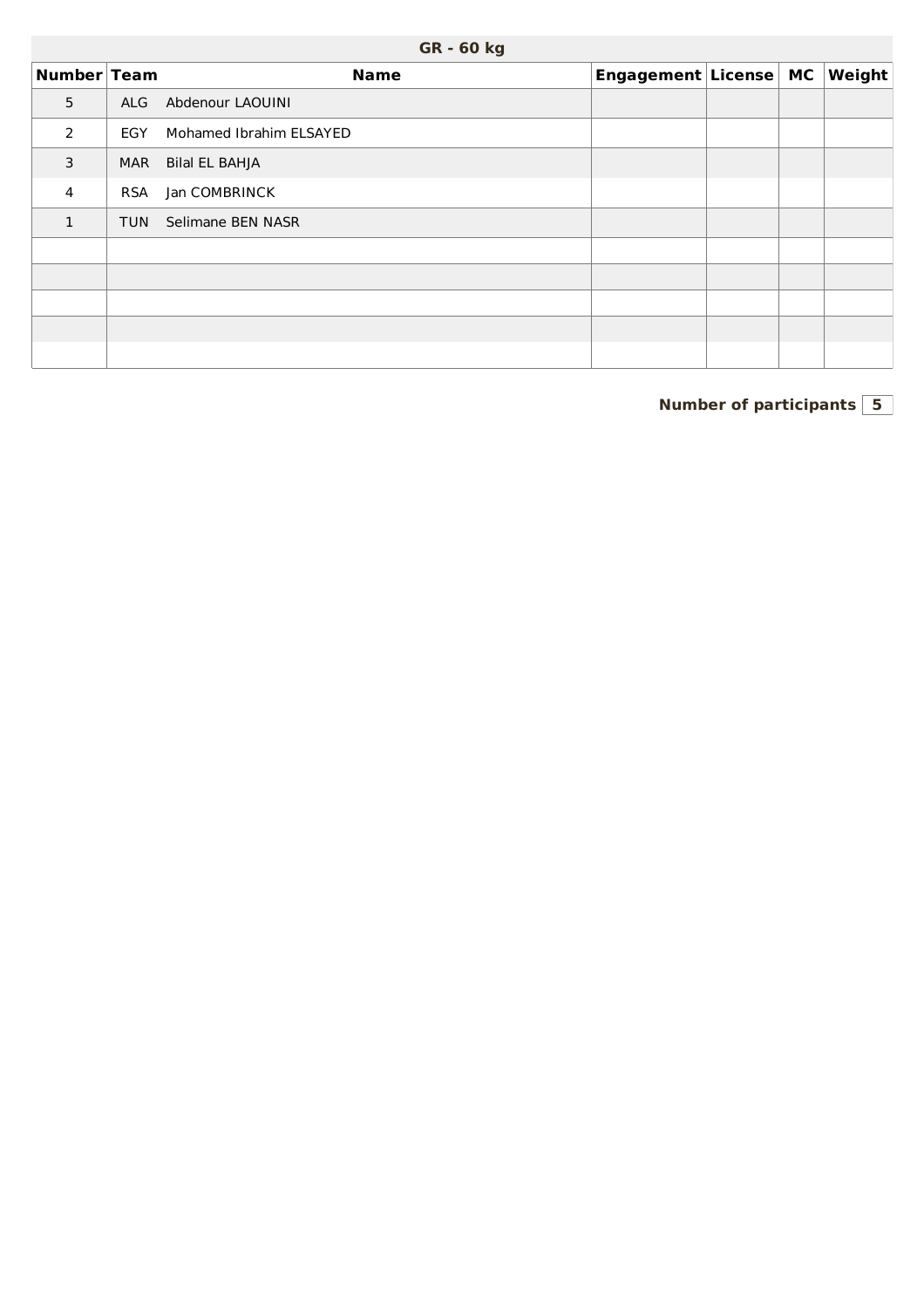



# **Greco-Roman - Juniors - 60 kg**

| <b>Rank</b>      | <b>Team</b> | Wrestler                | W | CP | VТ | <b>ST</b> | ΤP |    | <b>Team</b><br>$\begin{array}{ c c c }\n\hline\n\text{TP Gvn} & \text{Rank Pts} \\ \hline\n\end{array}$ |
|------------------|-------------|-------------------------|---|----|----|-----------|----|----|---------------------------------------------------------------------------------------------------------|
| 1.               | EGY         | Mohamed Ibrahim ELSAYED |   | 16 |    |           | 46 | 16 | 10                                                                                                      |
| 2.               | <b>RSA</b>  | <b>Ian COMBRINCK</b>    |   | 10 |    |           | 43 | 38 | 9                                                                                                       |
| 3.               | <b>ALG</b>  | Abdenour LAOUINI        |   |    |    |           | 19 | 21 | 8                                                                                                       |
| $\overline{4}$ . | <b>MAR</b>  | Bilal EL BAHJA          |   | ⊥  |    |           | 14 | 24 |                                                                                                         |
| 5.               | TUN         | Selimane BEN NASR       |   |    |    |           | 13 | 36 | 6                                                                                                       |

| <b>CP</b>     | <b>Classification Points</b>                              |
|---------------|-----------------------------------------------------------|
| <b>VT</b>     | Victories by fall, default/forfeit/disqualification (5-0) |
| <b>ST</b>     | Victories by superiority (4-0 / 4-1)                      |
| <b>TP</b>     | <b>Technical Points obtained</b>                          |
| <b>TP Gvn</b> | Technical Points given                                    |

#### In the Nordic tournament, the wrestler with the highest number of victories will be ranked first, regardless of the **total number of classification points.**

If two wrestlers have an equal number of classification points, their direct match will determine the winner. The wrestler who won against his opponent will be ranked before the other one.

If more than two wrestlers have an equal number of classification points, the last of the ex-aequo group will be determined following these criteria until only two wrestlers remain:

- The fewest victories by « Fall »
- The fewest match victories by superiority
- The fewest technical points scored in the whole competition
- The most technical points given in the whole competition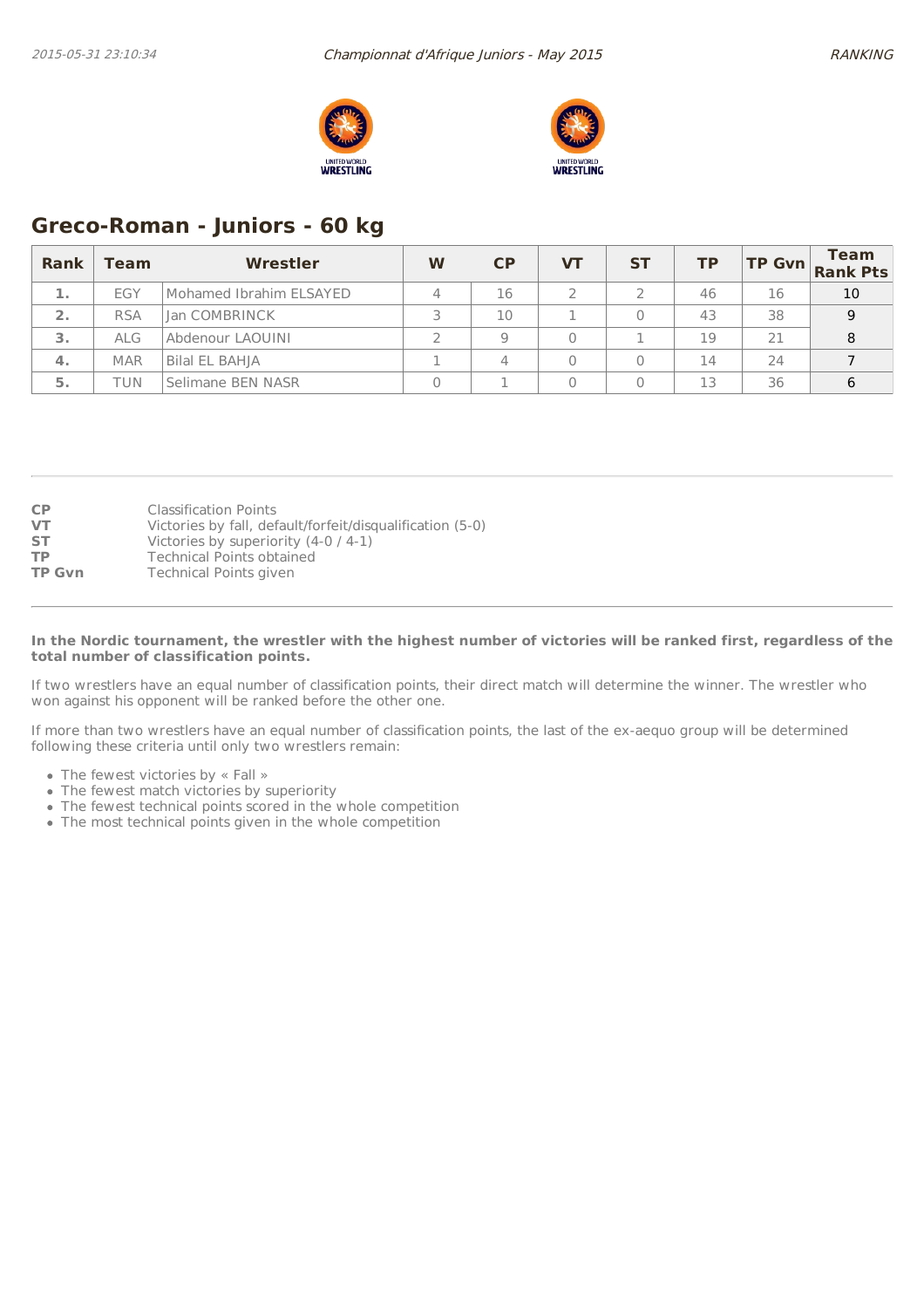



# **Greco-Roman - Juniors - 60 kg**

|                         |                                                      | 1                                           | 2                                                           | 3                                           | 4                                | 5                                          |                |                |               |                |           |                  |                |
|-------------------------|------------------------------------------------------|---------------------------------------------|-------------------------------------------------------------|---------------------------------------------|----------------------------------|--------------------------------------------|----------------|----------------|---------------|----------------|-----------|------------------|----------------|
|                         |                                                      | <b>Selimane</b><br><b>BEN NASR</b><br>(TUN) | <b>Mohamed</b><br><b>Ibrahim</b><br><b>ELSAYED</b><br>(EGY) | <b>Bilal</b><br>EL<br><b>BAHJA</b><br>(MAR) | Jan<br><b>COMBRINCK</b><br>(RSA) | <b>Abdenour</b><br><b>LAOUINI</b><br>(ALG) | W              | CP             | <b>VT</b>     | <b>ST</b>      | <b>TP</b> | <b>TP</b><br>Gvn | <b>Rank</b>    |
| $\mathbf{1}$            | <b>Selimane</b><br><b>BEN NASR</b><br>(TUN)          |                                             | $4-0(10-5)$ by<br>$VT - 02:34$                              | $3-1(7-4)$<br>by $PP -$<br>06:00            | 4-0(11-4) by $VT -$<br>02:19     | $4-0(8-0)$ by ST                           | 0              | $\mathbf{1}$   | $\bigcap$     | $\bigcap$      | 13        | 36               | 5              |
| $\overline{\mathbf{2}}$ | Mohamed<br><b>Ibrahim</b><br><b>ELSAYED</b><br>(EGY) | $4-0(10-5)$ by<br>$VT - 02:34$              |                                                             | $4-0(8-0)$<br>by ST -<br>02:46              | 4-0(19-10) by VT -<br>04:09      | $4-1(9-1)$ by SP<br>$-04:42$               | $\overline{4}$ | 16             | $\mathcal{P}$ | $\overline{2}$ | 46        | 16               | 1              |
| 3                       | <b>Bilal EL</b><br><b>BAHJA</b><br>(MAR)             | $3-1(7-4)$ by PP<br>$-06:00$                | $4-0(8-0)$ by<br>$ST - 02:46$                               |                                             | $3-1(10-7)$ by PP -<br>06:00     | $3-0(2-0)$ by PO<br>$-06:00$               | 1              | 4              | $\Omega$      | $\bigcap$      | 14        | 24               | 4              |
| 4                       | Jan<br><b>COMBRINCK</b><br>(RSA)                     | $4-0(11-4)$ by<br>$VT - 02:19$              | $4-0(19-10)$ by<br>$VT - 04:09$                             | $3-1(10-7)$<br>by $PP -$<br>06:00           |                                  | $3-1(12-8)$ by<br>PP - 06:00               | 3              | 10             | 1             | $\bigcap$      | 43        | 38               | $\overline{2}$ |
| 5                       | <b>Abdenour</b><br><b>LAOUINI</b><br>(ALG)           | $4-0(8-0)$ by ST                            | $4-1(9-1)$ by<br>$SP - 04:42$                               | $3-0(2-0)$<br>by PO -<br>06:00              | 3-1(12-8) by PP -<br>06:00       |                                            | $\overline{2}$ | $\overline{9}$ | $\Omega$      | $\mathbf{1}$   | 19        | 21               | 3              |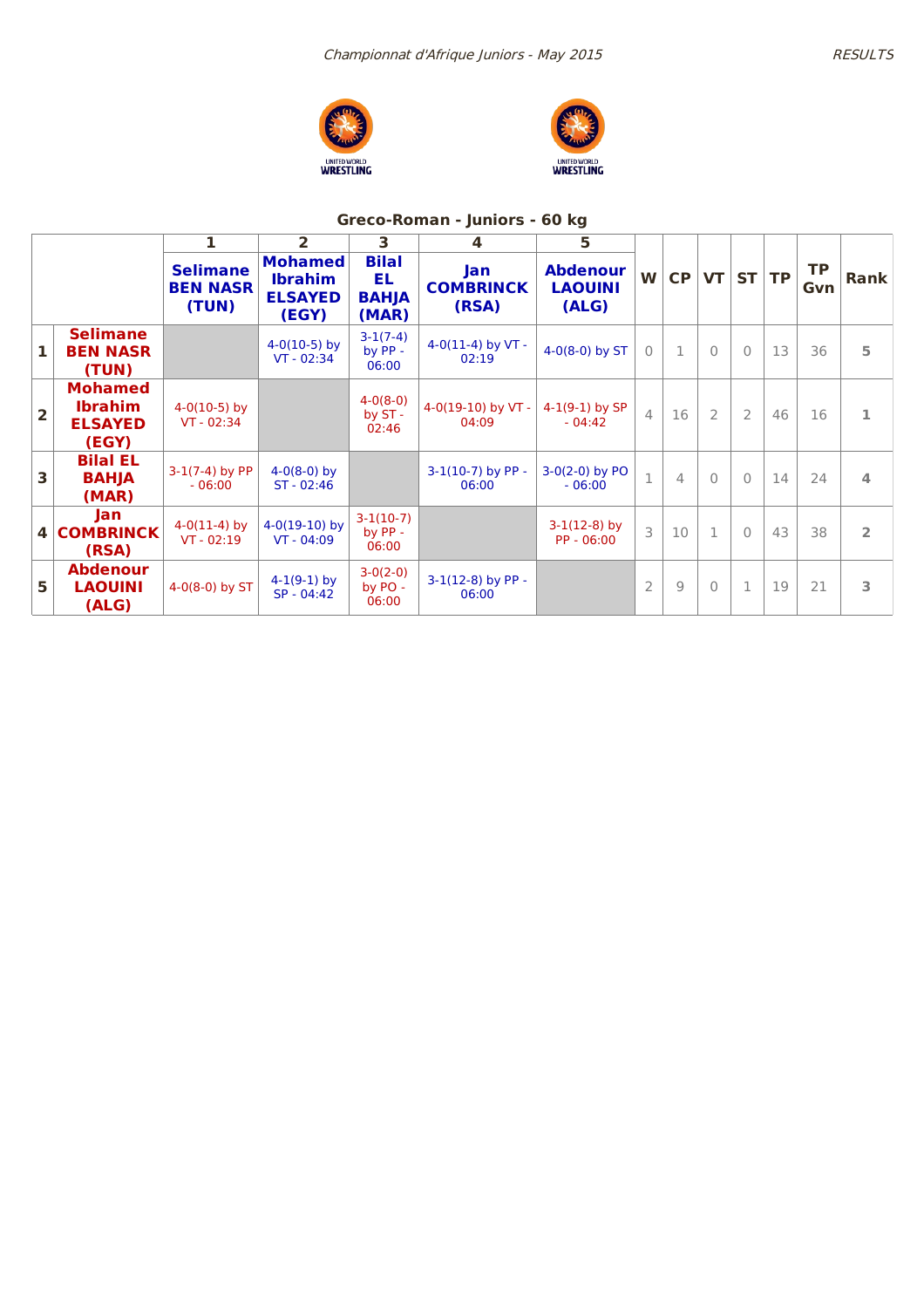



### **Greco-Roman - Juniors - 60 kg - Results**

### **Round 1 - GR - 60 kg**

|    | Match Wrestler          |  |           |              | <b>TP CP Victory CP TP Wrestler</b>     |
|----|-------------------------|--|-----------|--------------|-----------------------------------------|
| 50 | IMAR - Bilal EL BAHIA   |  | <b>DD</b> |              | 3   10   RSA - Ian COMBRINCK            |
|    | TUN - Selimane BEN NASR |  |           | $\mathbf{A}$ | <b>10 EGY - Mohamed Ibrahim ELSAYED</b> |

#### **Round 2 - GR - 60 kg**

| Match Wrestler                       | TP | <b>CP</b> | <b>Victory</b> |  | CP   TP   Wrestler     |
|--------------------------------------|----|-----------|----------------|--|------------------------|
| <b>EGY - Mohamed Ibrahim ELSAYED</b> |    |           |                |  | MAR - Bilal EL BAHIA   |
| <b>ALG - Abdenour LAOUINI</b>        |    |           |                |  | UN - Selimane BEN NASR |

### **Round 3 - GR - 60 kg**

| Match Wrestler             |  |                   | TP CP Victory CP TP Wrestler           |
|----------------------------|--|-------------------|----------------------------------------|
| <b>RSA - Ian COMBRINCK</b> |  |                   | 4 TUN - Selimane BEN NASR              |
| ALG - Abdenour LAOUINI     |  | $\mathbf{\Delta}$ | 9 <b>EGY - Mohamed Ibrahim ELSAYED</b> |

#### **Round 4 - GR - 60 kg**

|    | Match Wrestler              | <b>TP</b> | $CP \mid$ |           |          | Victory CP TP Wrestler         |
|----|-----------------------------|-----------|-----------|-----------|----------|--------------------------------|
| 64 | <b>IRSA - Ian COMBRINCK</b> | $\sim$    |           | <b>DD</b> |          | ALG - Abdenour LAOUINI         |
| 65 | $ MAR - Bilal EL BAH A$     |           |           | <b>DD</b> | $\Delta$ | <b>TUN - Selimane BEN NASR</b> |

### **Round 5 - GR - 60 kg**

|    | Match Wrestler                       |    | TP   CP |    |    | Victory   CP   TP   Wrestler |
|----|--------------------------------------|----|---------|----|----|------------------------------|
| 66 | MAR - Bilal EL BAHIA                 |    |         | ÞΓ |    | ALG - Abdenour LAOUINI       |
| 87 | <b>EGY - Mohamed Ibrahim ELSAYED</b> | 10 |         |    | 10 | <b>IRSA - Ian COMBRINCK</b>  |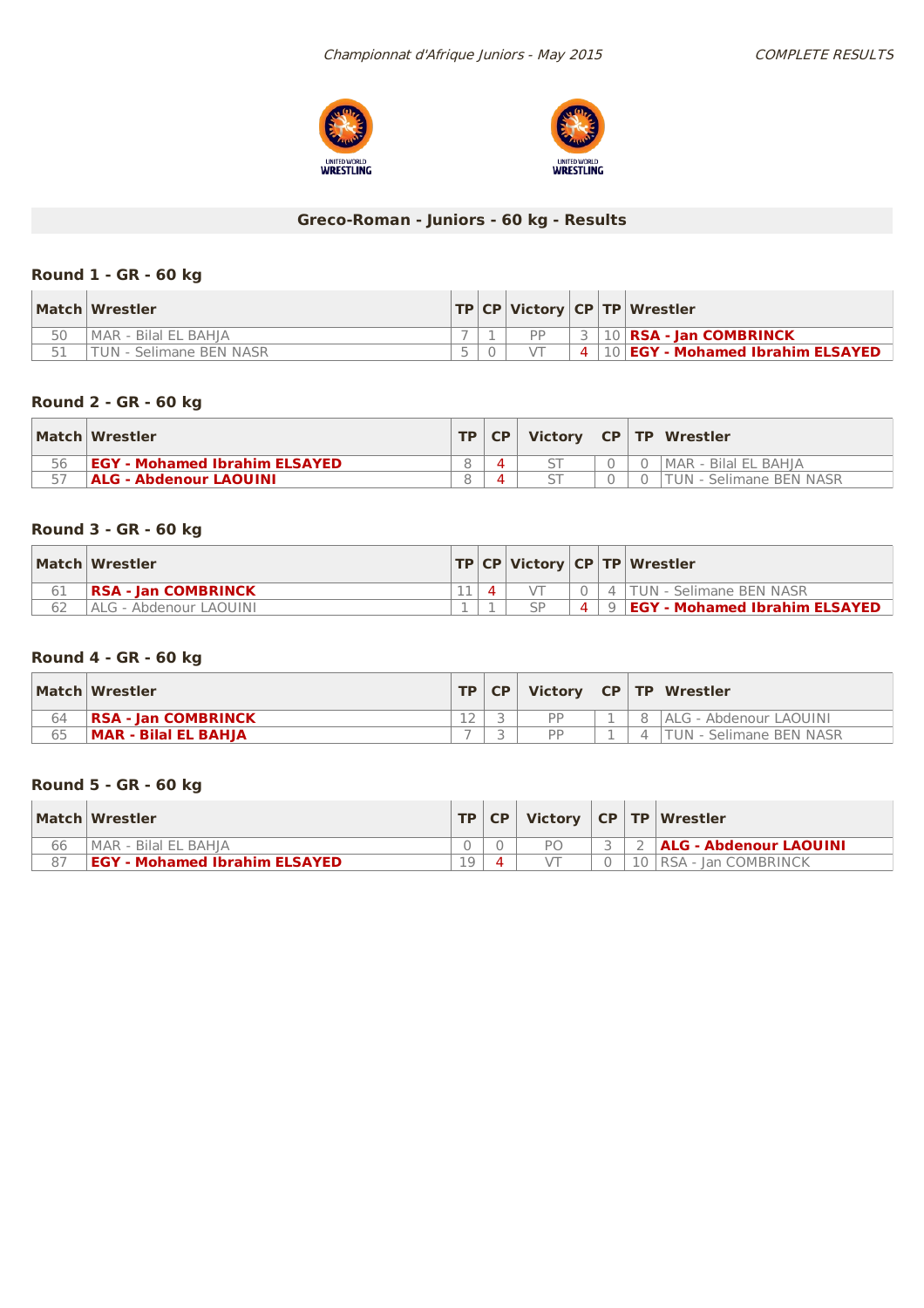| Number Team    |            | <b>UIT - OO NY</b><br><b>Name</b> | Engagement License MC |  | $\vert$ Weight $\vert$ |
|----------------|------------|-----------------------------------|-----------------------|--|------------------------|
| 2              | ALG        | Ahmed DJIDA                       |                       |  |                        |
| 3              | <b>CGO</b> | Wilfrand POUYI                    |                       |  |                        |
| 6              | <b>EGY</b> | Ibrahim Mohamed AHMED             |                       |  |                        |
| 1              | <b>MAR</b> | Yanamz EL MAHDI                   |                       |  |                        |
| $\overline{4}$ | <b>RSA</b> | <b>Barend BADENHORST</b>          |                       |  |                        |
| 5              | <b>TUN</b> | Mohamed CHAMLELI                  |                       |  |                        |
|                |            |                                   |                       |  |                        |
|                |            |                                   |                       |  |                        |
|                |            |                                   |                       |  |                        |
|                |            |                                   |                       |  |                        |
|                |            |                                   |                       |  |                        |

**Number of participants 6**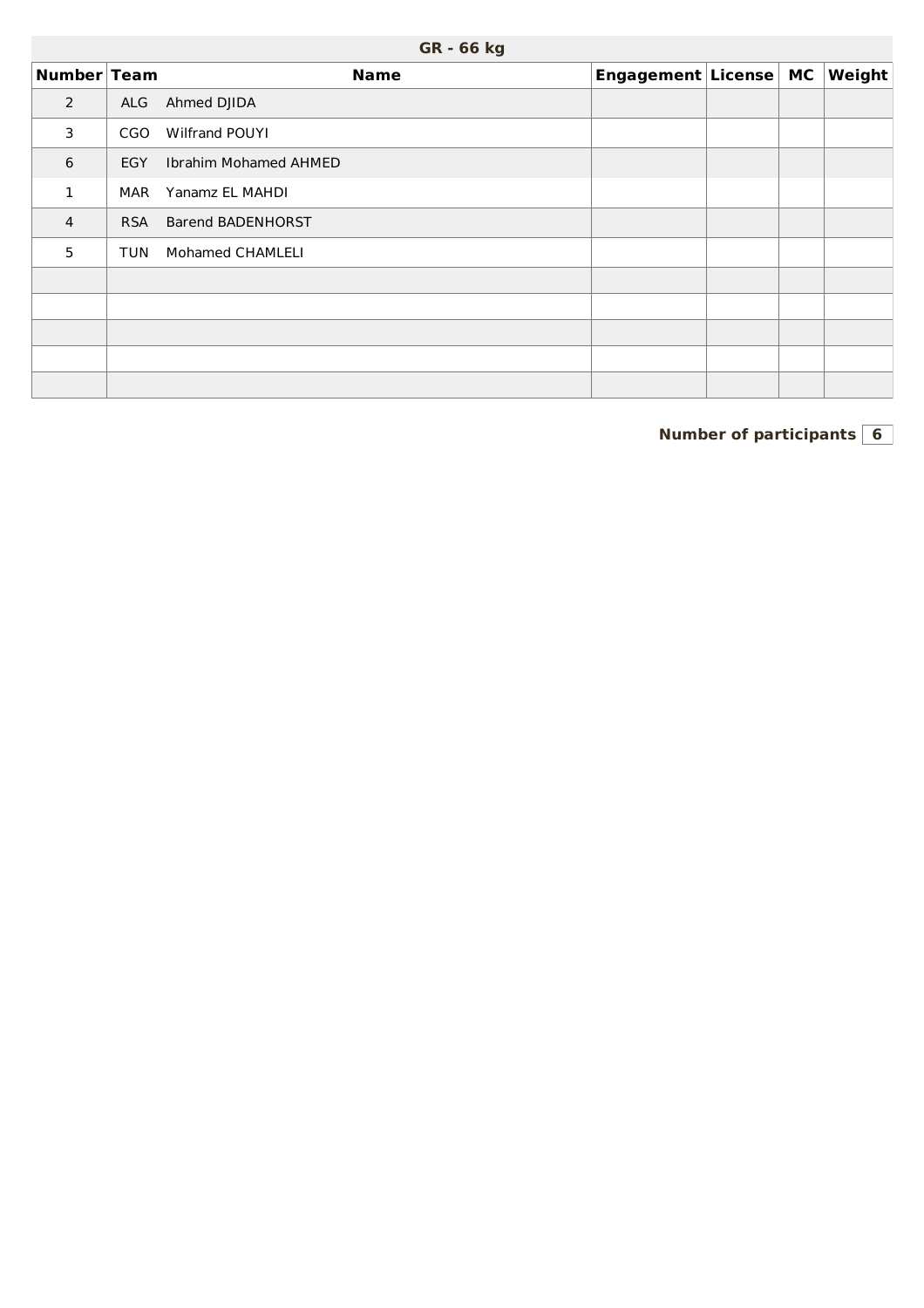



# **Greco-Roman - Juniors - 66 kg**

| Rank | Team       | Wrestler                     | CP | <b>VT</b> | <b>ST</b> | <b>TP</b> | <b>TP Gvn</b> | <b>Team</b><br><b>Rank Pts</b> |
|------|------------|------------------------------|----|-----------|-----------|-----------|---------------|--------------------------------|
| 1.   | EGY        | <b>Ibrahim Mohamed AHMED</b> | 13 |           |           | 27        |               | 10                             |
| 2.   | <b>ALG</b> | Ahmed DJIDA                  |    |           |           |           | 8             | 9                              |
| 3.   | <b>MAR</b> | Yanamz EL MAHDI              |    |           |           | $\Omega$  | っ             | 8                              |
| 3.   | <b>TUN</b> | Mohamed CHAMLELI             |    |           |           | 9         | 14            | -8                             |
| 5.   | <b>RSA</b> | <b>Barend BADENHORST</b>     | 6  |           |           | 13        | 17            | 6                              |
| 6.   | <b>CGO</b> | <b>Wilfrand POUYI</b>        |    |           |           |           | 8             |                                |

| <b>CP</b>     | <b>Classification Points</b>                              |
|---------------|-----------------------------------------------------------|
| <b>VT</b>     | Victories by fall, default/forfeit/disqualification (5-0) |
| <b>ST</b>     | Victories by superiority $(4-0/4-1)$                      |
| <b>TP</b>     | <b>Technical Points obtained</b>                          |
| <b>TP Gvn</b> | <b>Technical Points given</b>                             |

#### **If three or more teams have an equal number of victories**

The following principle will apply to rank the worst team(s):

- The fewest classification points
- The fewest victories by « Fall »
- The fewest match victories by superiority
- The fewest technical points scored in the whole competition
- The most technical points given in the whole competition

**The two remaining teams will be ranked according to the result of their direct match.**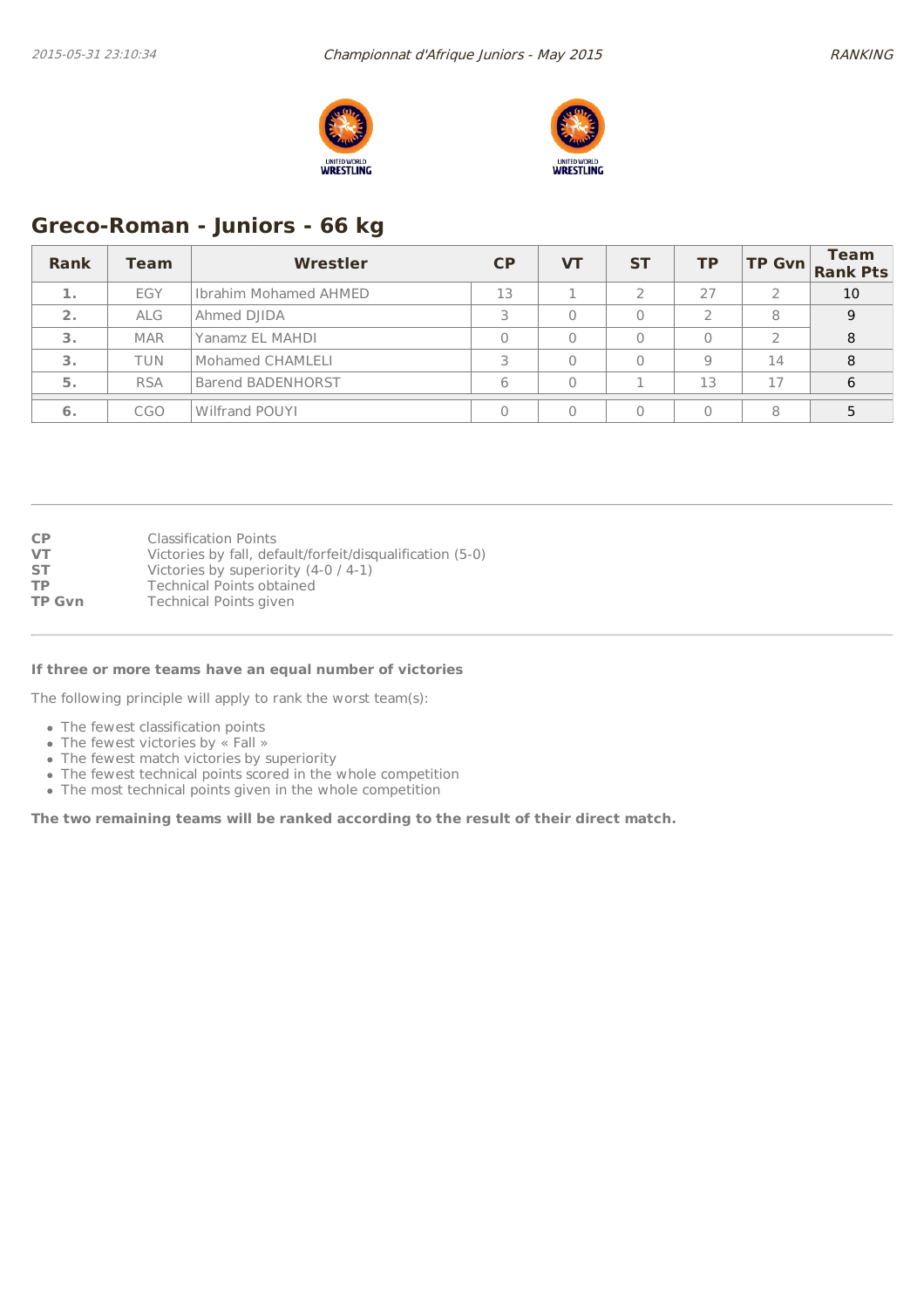

#### **Final 3-5**

| TUN MOHAMED CHAMLELI (5)     |    |  |  |  |  |  |  |
|------------------------------|----|--|--|--|--|--|--|
| $3-1(8-4)$ by PP - 06:00     |    |  |  |  |  |  |  |
| <b>RSA BAREND BADENHORST</b> | 35 |  |  |  |  |  |  |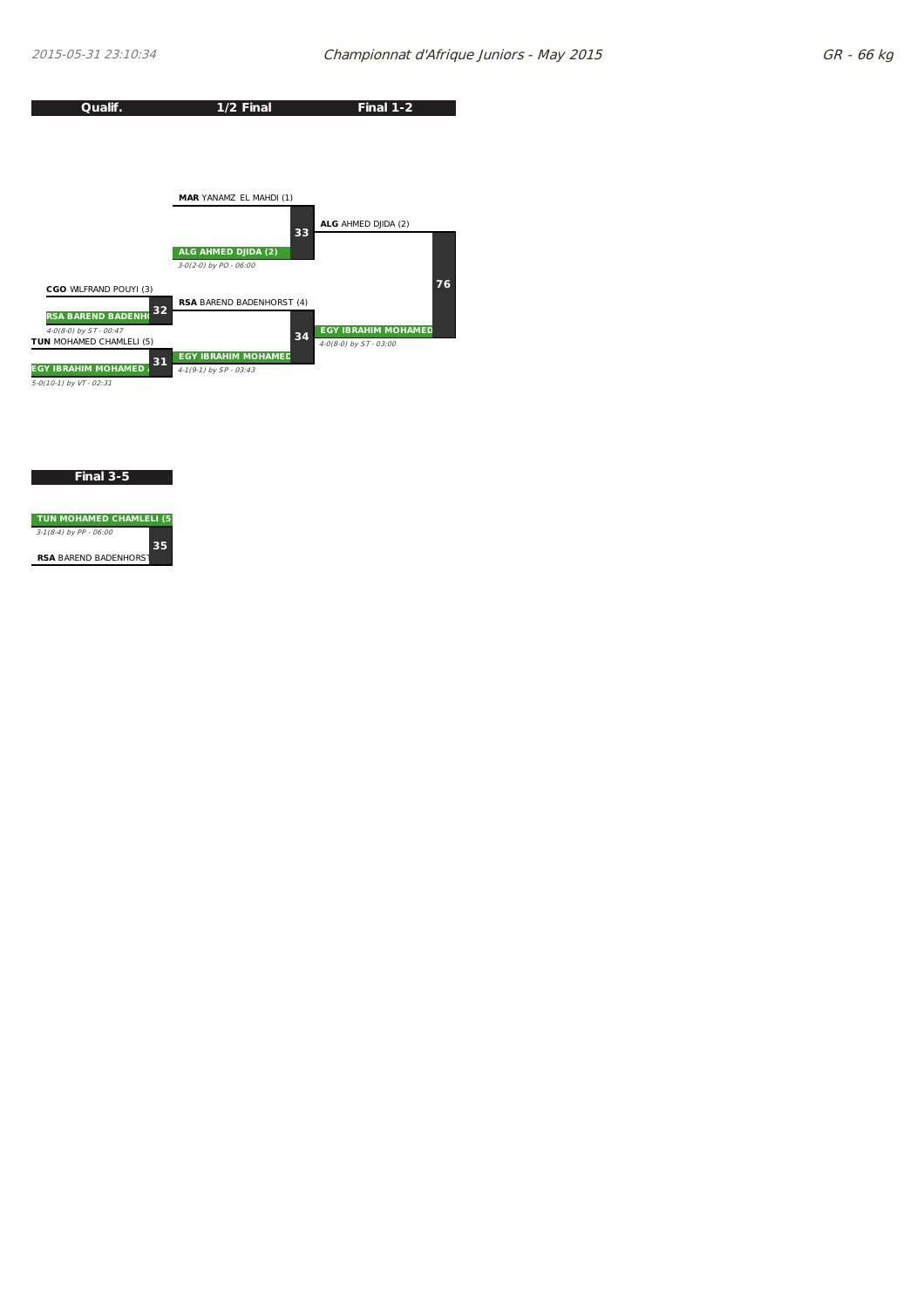



### **Greco-Roman - Juniors - 66 kg - Results**

### **Qualif. - GR - 66 kg**

| Match Wrestler                |  |                | <b>TP CP Victory CP TP Wrestler</b>         |
|-------------------------------|--|----------------|---------------------------------------------|
| <b>FUN - Mohamed CHAMLELI</b> |  |                | <b>5   10   EGY - Ibrahim Mohamed AHMED</b> |
| CGO - Wilfrand POUYL          |  | $\overline{4}$ | 8   RSA - Barend BADENHORST                 |

#### **1/2 Final - GR - 66 kg**

|    | Match Wrestler          |  |                | $ TP CP $ Victory $ CP TP $ Wrestler |
|----|-------------------------|--|----------------|--------------------------------------|
|    | IMAR - Yanamz EL MAHDI  |  |                | 2   ALG - Ahmed DJIDA                |
| 34 | RSA - Barend BADENHORST |  | $\overline{4}$ | 9 <b>EGY - Ibrahim Mohamed AHMED</b> |

### **Final 3-5 - GR - 66 kg**

|    | Match Wrestler                | <b>TP</b> | <b>CP</b> | Victory |  | CP TP Wrestler                  |
|----|-------------------------------|-----------|-----------|---------|--|---------------------------------|
| つに | <b>TUN - Mohamed CHAMLELI</b> |           |           | DD      |  | Barend BADENHORST<br><b>RSA</b> |

### **Final 1-2 - GR - 66 kg**

|    | Match Wrestler    |  |                    |     | $ TP CP $ Victory $ CP TP $ Wrestler |
|----|-------------------|--|--------------------|-----|--------------------------------------|
| 76 | ALG - Ahmed DIIDA |  | $\mathbf{\Lambda}$ | -81 | <b>EGY - Ibrahim Mohamed AHMED</b>   |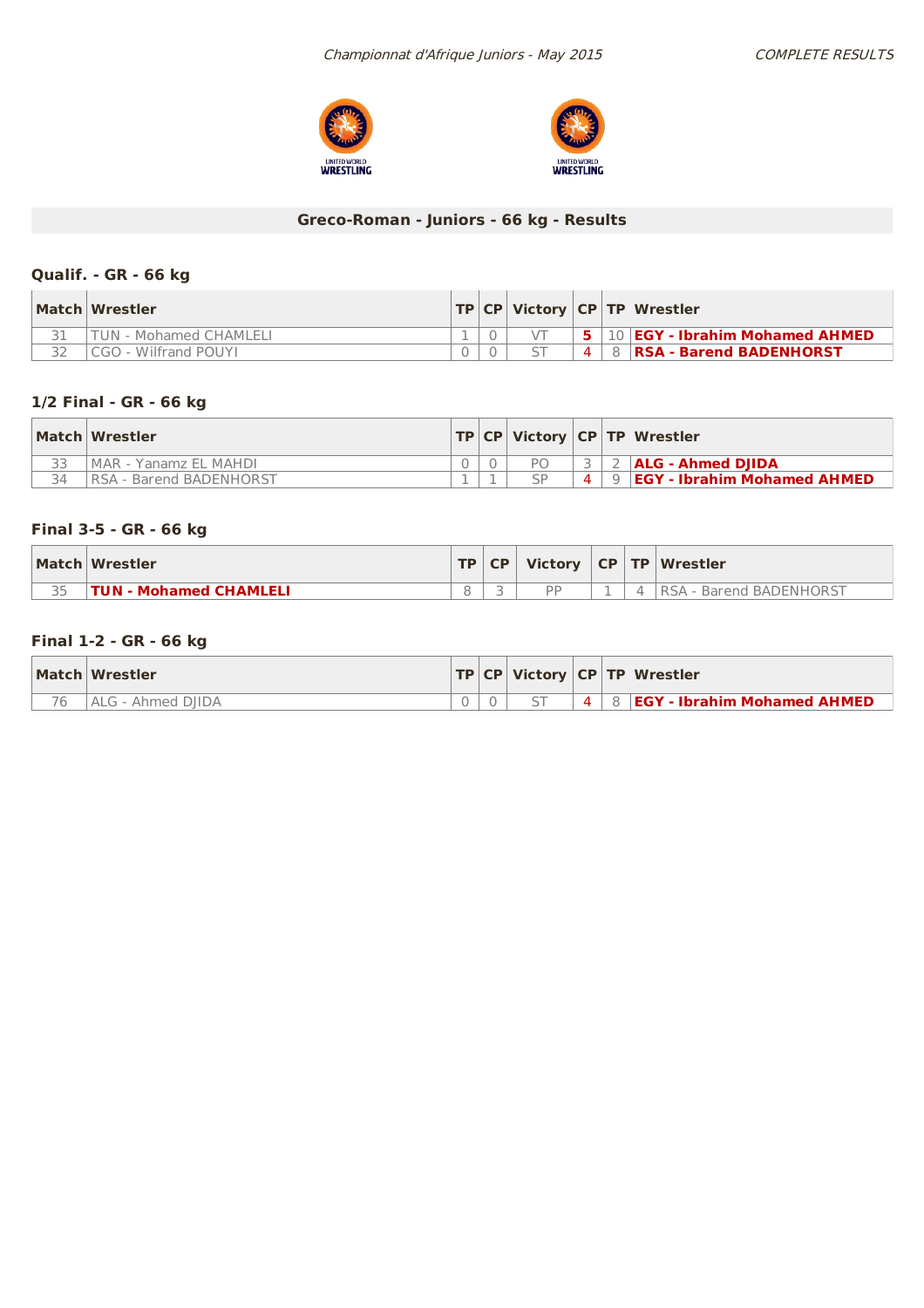| --- - - -- <i>-</i> |            |                      |                              |  |  |  |  |  |  |  |  |  |
|---------------------|------------|----------------------|------------------------------|--|--|--|--|--|--|--|--|--|
| Number Team         |            | <b>Name</b>          | Engagement License MC Weight |  |  |  |  |  |  |  |  |  |
| $\overline{4}$      | ALG        | Ayoub HAMEL          |                              |  |  |  |  |  |  |  |  |  |
| $\mathbf{1}$        | EGY        | Omar Khalied SHEHATA |                              |  |  |  |  |  |  |  |  |  |
| 2                   | <b>RSA</b> | Joseph MELLEN        |                              |  |  |  |  |  |  |  |  |  |
| 3                   | TUN        | Rached BEN MESBEH    |                              |  |  |  |  |  |  |  |  |  |
|                     |            |                      |                              |  |  |  |  |  |  |  |  |  |
|                     |            |                      |                              |  |  |  |  |  |  |  |  |  |
|                     |            |                      |                              |  |  |  |  |  |  |  |  |  |
|                     |            |                      |                              |  |  |  |  |  |  |  |  |  |
|                     |            |                      |                              |  |  |  |  |  |  |  |  |  |

**Number of participants 4**

# **GR - 74 kg**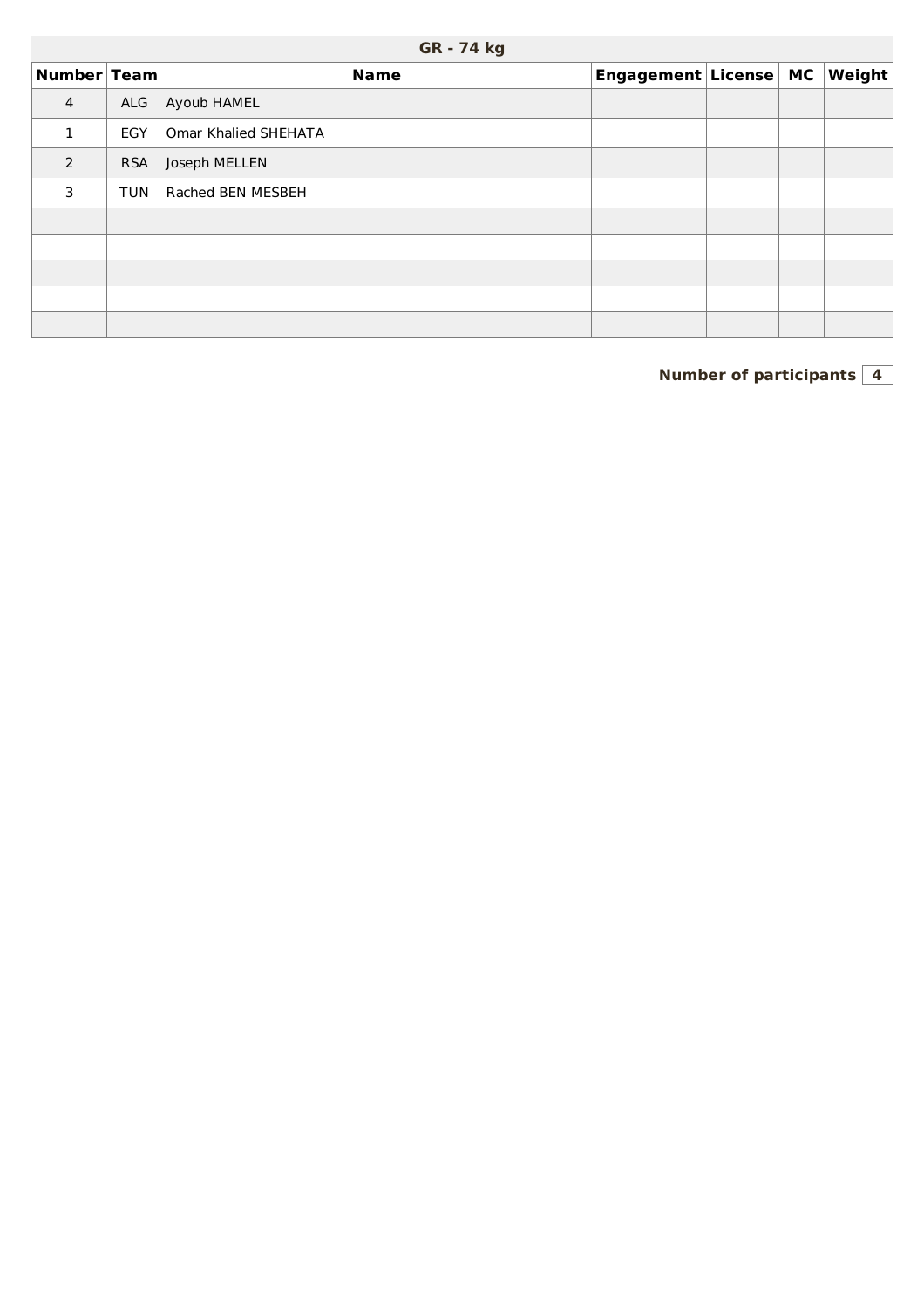



# **Greco-Roman - Juniors - 74 kg**

| <b>Rank</b>  | Team       | Wrestler             | W | <b>CP</b> | VТ | <b>ST</b> | <b>TP</b> |    | <b>Team</b><br>$T$ P Gvn Rank Pts |
|--------------|------------|----------------------|---|-----------|----|-----------|-----------|----|-----------------------------------|
| alla pr      | EGY        | Omar Khalied SHEHATA |   | 12        |    |           | 24        |    | 10                                |
| $\mathbf{2}$ | TUN        | Rached BEN MESBEH    |   |           |    |           | 14        |    |                                   |
| З.           | <b>ALG</b> | Ayoub HAMEL          |   |           |    |           |           | 16 |                                   |
| 4.           | <b>RSA</b> | Joseph MELLEN        |   |           |    |           |           | 22 |                                   |

| <b>CP</b>     | <b>Classification Points</b>                              |
|---------------|-----------------------------------------------------------|
| <b>VT</b>     | Victories by fall, default/forfeit/disqualification (5-0) |
| <b>ST</b>     | Victories by superiority $(4-0/4-1)$                      |
| <b>TP</b>     | <b>Technical Points obtained</b>                          |
| <b>TP Gvn</b> | Technical Points given                                    |

#### In the Nordic tournament, the wrestler with the highest number of victories will be ranked first, regardless of the **total number of classification points.**

If two wrestlers have an equal number of classification points, their direct match will determine the winner. The wrestler who won against his opponent will be ranked before the other one.

If more than two wrestlers have an equal number of classification points, the last of the ex-aequo group will be determined following these criteria until only two wrestlers remain:

- The fewest victories by « Fall »
- The fewest match victories by superiority
- The fewest technical points scored in the whole competition
- The most technical points given in the whole competition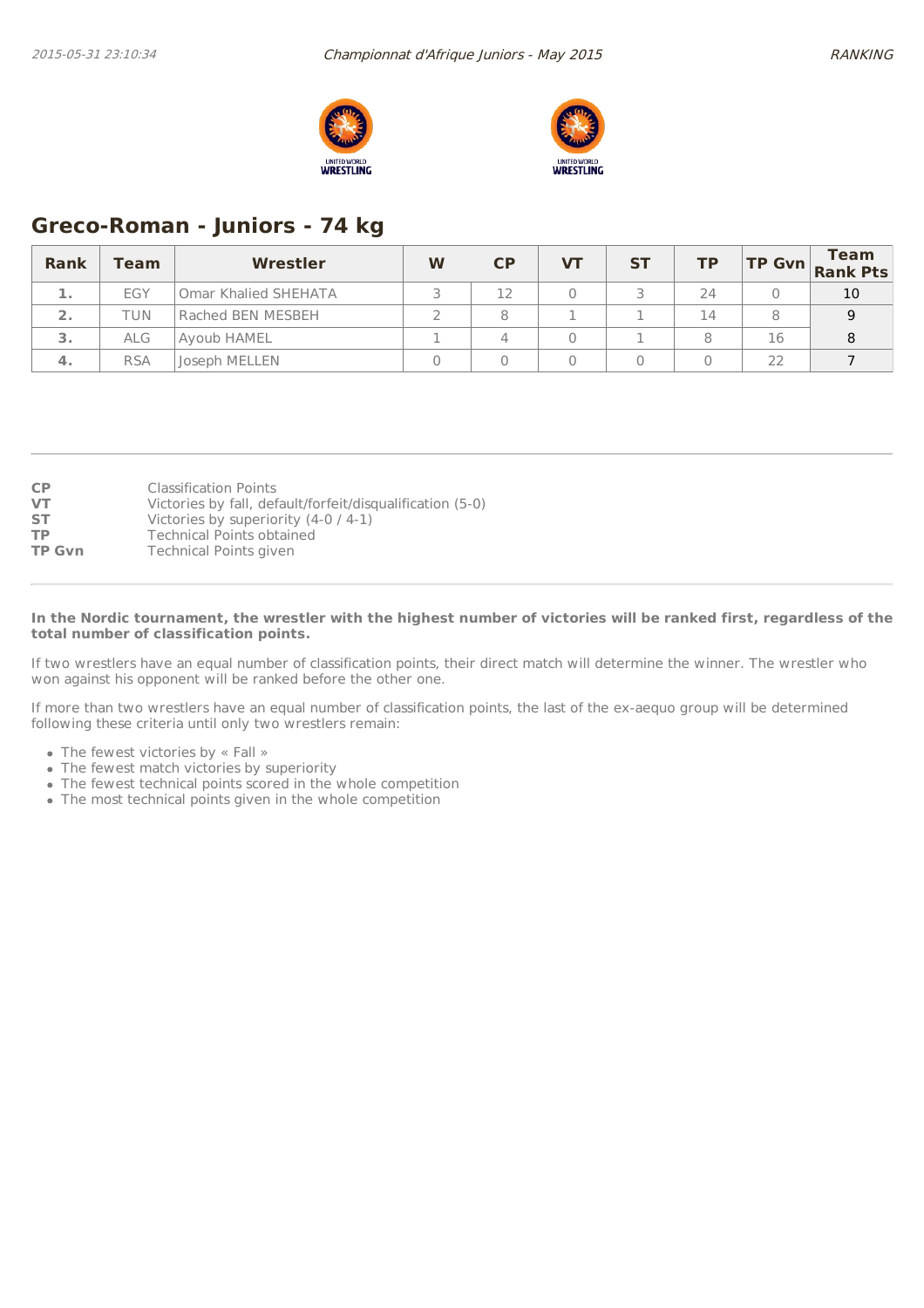



# **Greco-Roman - Juniors - 74 kg**

|                |                                                          | 1                                                        | $\overline{2}$                          | 3                                                     | 4                                     |                |          |           |           |           |                  |                |  |
|----------------|----------------------------------------------------------|----------------------------------------------------------|-----------------------------------------|-------------------------------------------------------|---------------------------------------|----------------|----------|-----------|-----------|-----------|------------------|----------------|--|
|                |                                                          | <b>Omar</b><br><b>Khalied</b><br><b>SHEHATA</b><br>(EGY) | <b>Joseph</b><br><b>MELLEN</b><br>(RSA) | <b>Rached</b><br><b>BEN</b><br><b>MESBEH</b><br>(TUN) | <b>Ayoub</b><br><b>HAMEL</b><br>(ALG) | W              | CP       | <b>VT</b> | <b>ST</b> | <b>TP</b> | <b>TP</b><br>Gvn | Rank           |  |
| 1              | <b>Omar</b><br><b>Khalied</b><br><b>SHEHATA</b><br>(EGY) |                                                          | $4-0(8-0)$ by ST -<br>00:28             | $4-0(8-0)$ by<br>$ST - 01:35$                         | 4-0(8-0) by $ST -$<br>04:01           | 3              | 12       | $\cap$    | 3         | 24        | $\Omega$         | 1              |  |
| $\overline{2}$ | Joseph<br><b>MELLEN</b><br>(RSA)                         | $4-0(8-0)$ by<br>ST - 00:28                              |                                         | $4-0(6-0)$ by<br>$VT - 01:06$                         | 4-0(8-0) by $ST -$<br>00:35           | $\bigcap$      | $\Omega$ | $\Omega$  | $\Omega$  | $\bigcap$ | 22               | 4              |  |
| 3              | <b>Rached</b><br><b>BEN</b><br><b>MESBEH</b><br>(TUN)    | $4-0(8-0)$ by<br>ST - 01:35                              | 4-0(6-0) by $VT -$<br>01:06             |                                                       | 4-0(8-0) by $ST -$<br>03:32           | $\overline{2}$ | 8        |           |           | 14        | 8                | $\overline{2}$ |  |
| 4              | <b>Ayoub</b><br><b>HAMEL</b><br>(ALG)                    | $4-0(8-0)$ by<br>$ST - 04:01$                            | 4-0(8-0) by ST -<br>00:35               | $4-0(8-0)$ by<br>$ST - 03:32$                         |                                       | $\mathbf 1$    | 4        | 0         |           | 8         | 16               | 3              |  |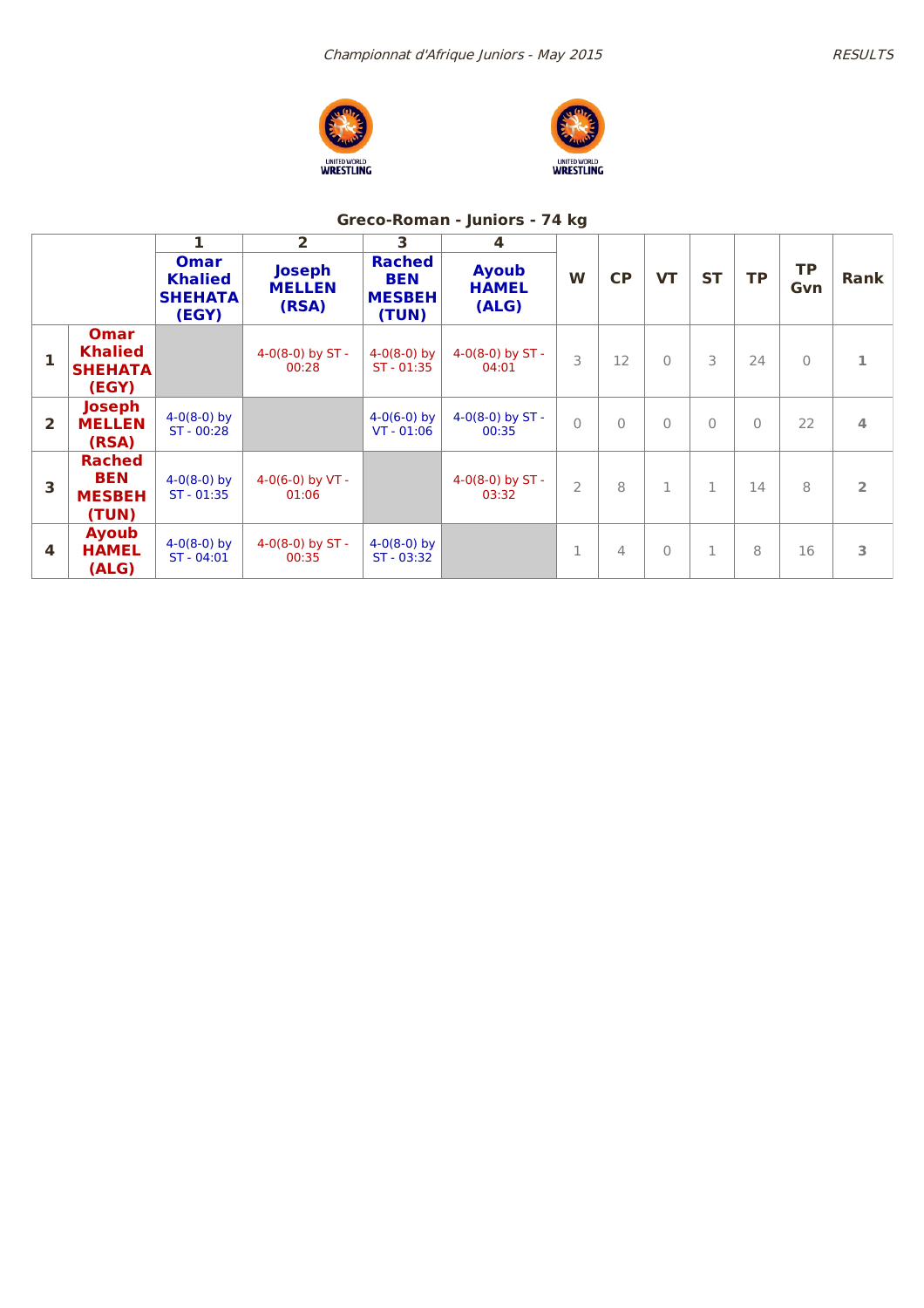



# **Greco-Roman - Juniors - 74 kg - Results**

### **Round 1 - GR - 74 kg**

| Match Wrestler                    | TD. | <b>Victory</b> | <b>CP</b> | <b>TP</b> | Wrestler          |
|-----------------------------------|-----|----------------|-----------|-----------|-------------------|
| <b>TUN - Rached BEN MESBEH</b>    |     |                |           |           | ALG - Avoub HAMEL |
| <b>EGY - Omar Khalied SHEHATA</b> |     |                |           |           | Joseph MELLEN     |

### **Round 2 - GR - 74 kg**

|    | Match Wrestler                    | <b>TP</b> | CP. |    | Victory   CP   TP   Wrestler |
|----|-----------------------------------|-----------|-----|----|------------------------------|
|    | <b>RSA - Ioseph MELLEN</b>        |           |     | -4 | 8   ALG - Ayoub HAMEL        |
| 59 | <b>EGY - Omar Khalied SHEHATA</b> |           |     |    | TUN - Rached BEN MESBEH      |

# **Round 3 - GR - 74 kg**

|    | Match Wrestler                    |  |  |       | TP   CP   Victory   CP   TP   Wrestler |
|----|-----------------------------------|--|--|-------|----------------------------------------|
| 63 | <b>EGY - Omar Khalied SHEHATA</b> |  |  |       | ALG - Avoub HAMEL                      |
| 88 | RSA - Joseph MELLEN               |  |  | . 6 ' | TUN - Rached BEN MESBEH                |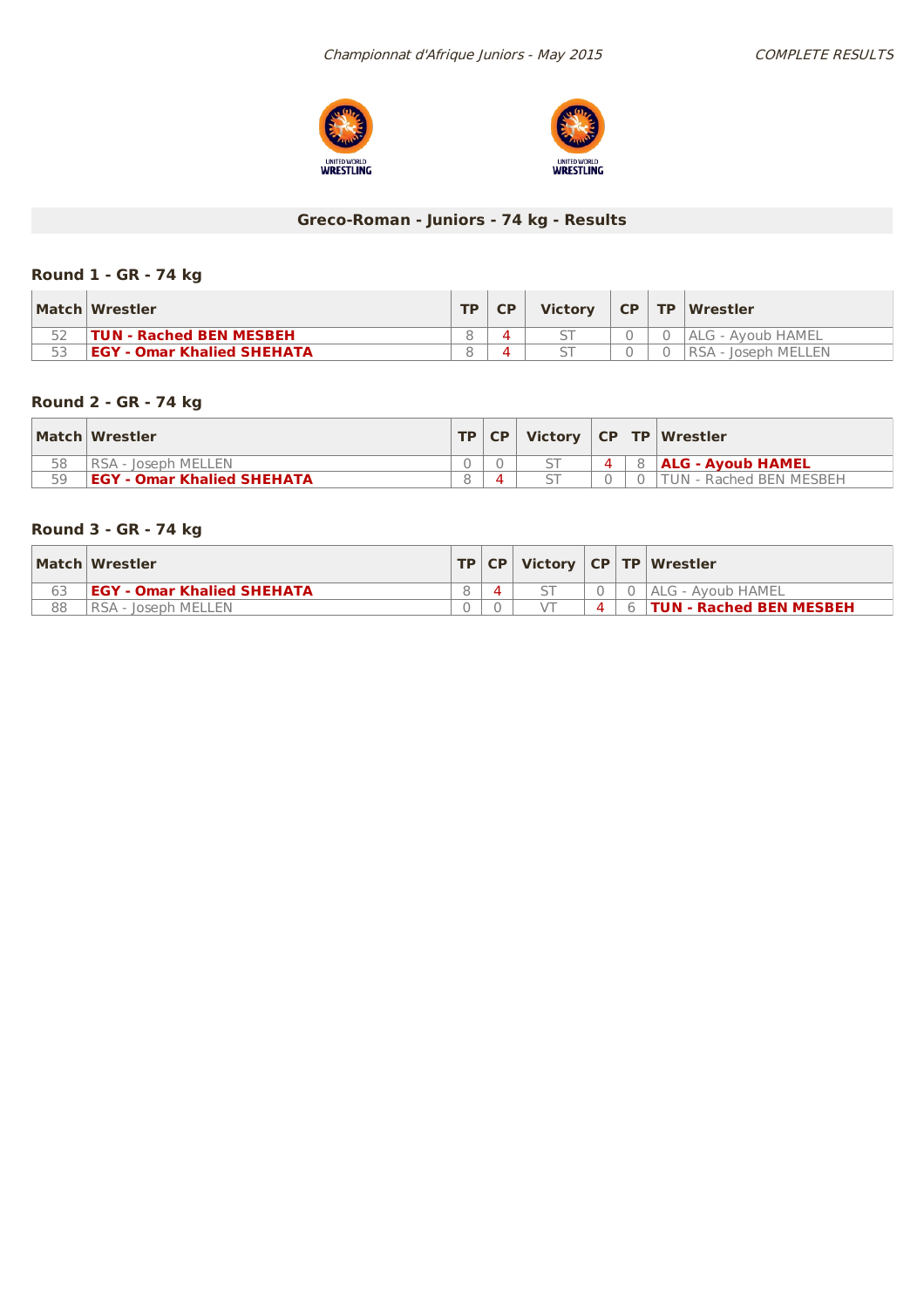| Number Team   |            | <b>Name</b>                | Engagement License MC Weight |  |  |
|---------------|------------|----------------------------|------------------------------|--|--|
|               | <b>ALG</b> | Bachir SIDAZARA            |                              |  |  |
| $\mathcal{P}$ | EGY        | Mohamed Ibrahim ABDELHALIM |                              |  |  |
| 3             | <b>MAR</b> | Anouar BOUROUHIA           |                              |  |  |
|               |            |                            |                              |  |  |
|               |            |                            |                              |  |  |
|               |            |                            |                              |  |  |
|               |            |                            |                              |  |  |
|               |            |                            |                              |  |  |

**Number of participants 3**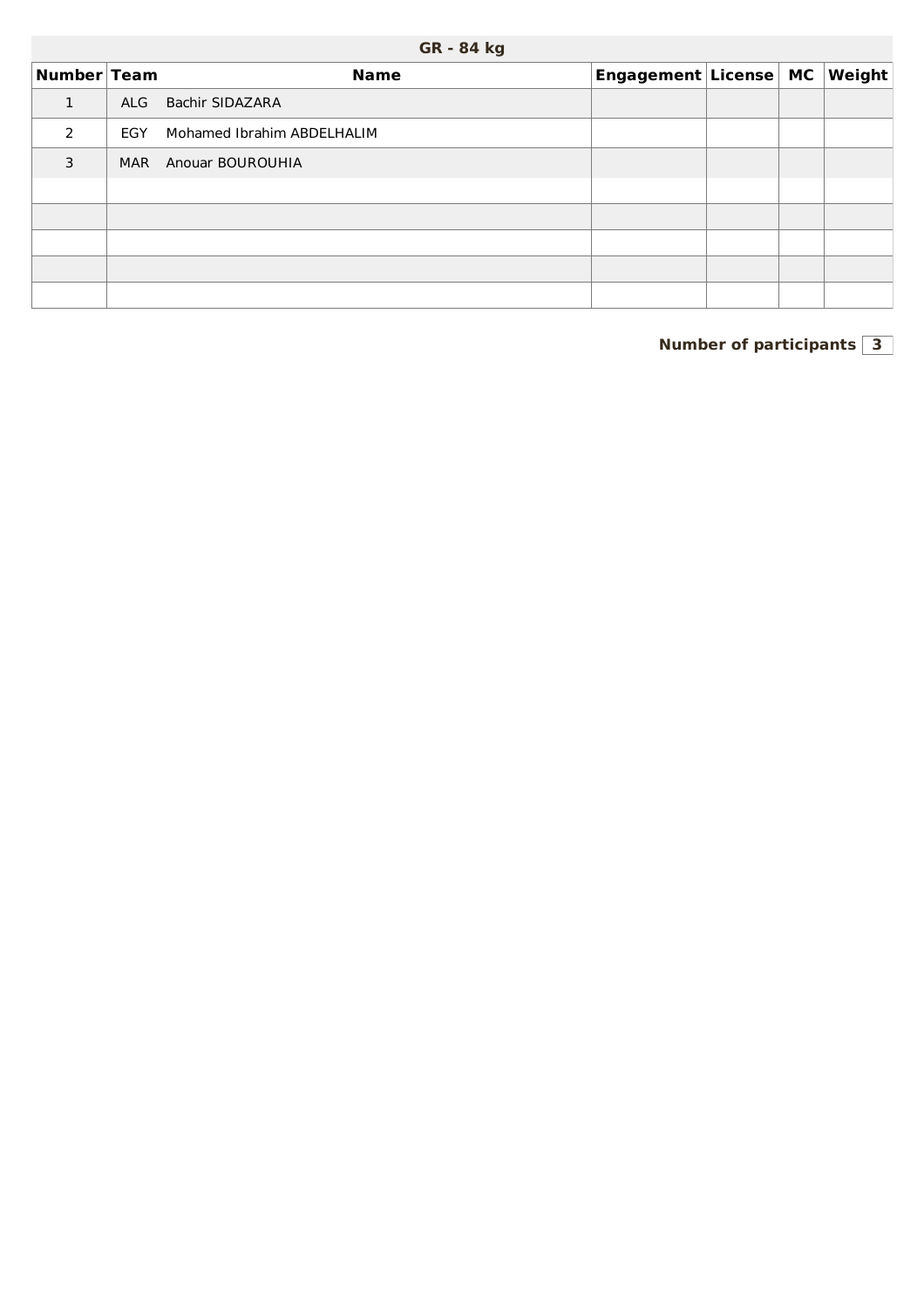



# **Greco-Roman - Juniors - 84 kg**

|       | Rank Team  | Wrestler                   | W | $\mathsf{C}\mathsf{P}$ | VT | <b>ST</b> | ТP |     | $T$ P Gvn Rank Pts |
|-------|------------|----------------------------|---|------------------------|----|-----------|----|-----|--------------------|
| ali 1 | ALG        | Bachir SIDAZARA            |   |                        |    |           | 14 |     | 10                 |
| 2.    | EGY        | Mohamed Ibrahim ABDELHALIM |   |                        |    |           | 10 |     |                    |
| З.    | <b>MAR</b> | Anouar BOUROUHIA           |   |                        |    |           |    | י ו |                    |

| <b>CP</b><br><b>VT</b> | <b>Classification Points</b><br>Victories by fall, default/forfeit/disqualification (5-0) |
|------------------------|-------------------------------------------------------------------------------------------|
| <b>ST</b>              | Victories by superiority (4-0 / 4-1)                                                      |
| <b>TP</b>              | <b>Technical Points obtained</b>                                                          |
| <b>TP Gvn</b>          | Technical Points given                                                                    |

#### In the Nordic tournament, the wrestler with the highest number of victories will be ranked first, regardless of the **total number of classification points.**

If two wrestlers have an equal number of classification points, their direct match will determine the winner. The wrestler who won against his opponent will be ranked before the other one.

If more than two wrestlers have an equal number of classification points, the last of the ex-aequo group will be determined following these criteria until only two wrestlers remain:

- The fewest victories by « Fall »
- The fewest match victories by superiority
- The fewest technical points scored in the whole competition
- The most technical points given in the whole competition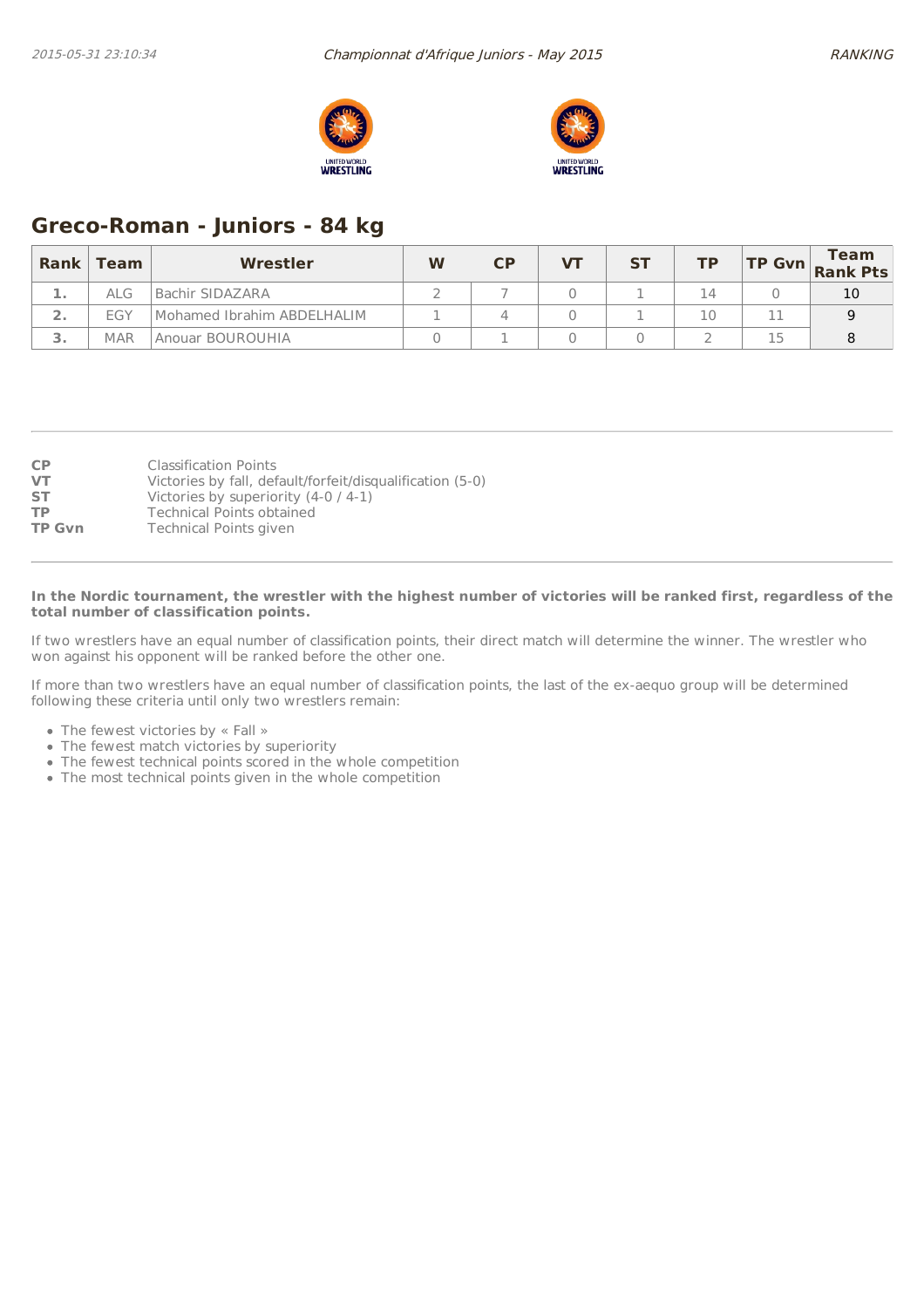



# **Greco-Roman - Juniors - 84 kg**

|                |                                                                | 1                                         | 2                                                              | 3                                          |             |           |           |           |               |           |                |
|----------------|----------------------------------------------------------------|-------------------------------------------|----------------------------------------------------------------|--------------------------------------------|-------------|-----------|-----------|-----------|---------------|-----------|----------------|
|                |                                                                | <b>Bachir</b><br><b>SIDAZARA</b><br>(ALG) | <b>Mohamed</b><br><b>Ibrahim</b><br><b>ABDELHALIM</b><br>(EGY) | <b>Anouar</b><br><b>BOUROUHIA</b><br>(MAR) | W           | <b>CP</b> | <b>VT</b> | <b>ST</b> | <b>TP</b>     | TP<br>Gvn | Rank           |
| 1              | <b>Bachir</b><br><b>SIDAZARA</b><br>(ALG)                      |                                           | $4-0(9-0)$ by ST -<br>03:11                                    | $3-0(5-0)$ by PO - 06:00                   | 2           | 7         | $\Omega$  |           | 14            | $\bigcap$ |                |
| $\overline{2}$ | <b>Mohamed</b><br><b>Ibrahim</b><br><b>ABDELHALIM</b><br>(EGY) | $4-0(9-0)$ by ST -<br>03:11               |                                                                | 4-1(10-2) by SP -<br>02:31                 | 1           | 4         | $\Omega$  | 1         | 10            | 11        | $\overline{2}$ |
| 3              | <b>Anouar</b><br><b>BOUROUHIA</b><br>(MAR)                     | $3-0(5-0)$ by PO -<br>06:00               | $4-1(10-2)$ by SP -<br>02:31                                   |                                            | $\mathbf 0$ |           | $\Omega$  | $\Omega$  | $\mathcal{P}$ | 15        | 3              |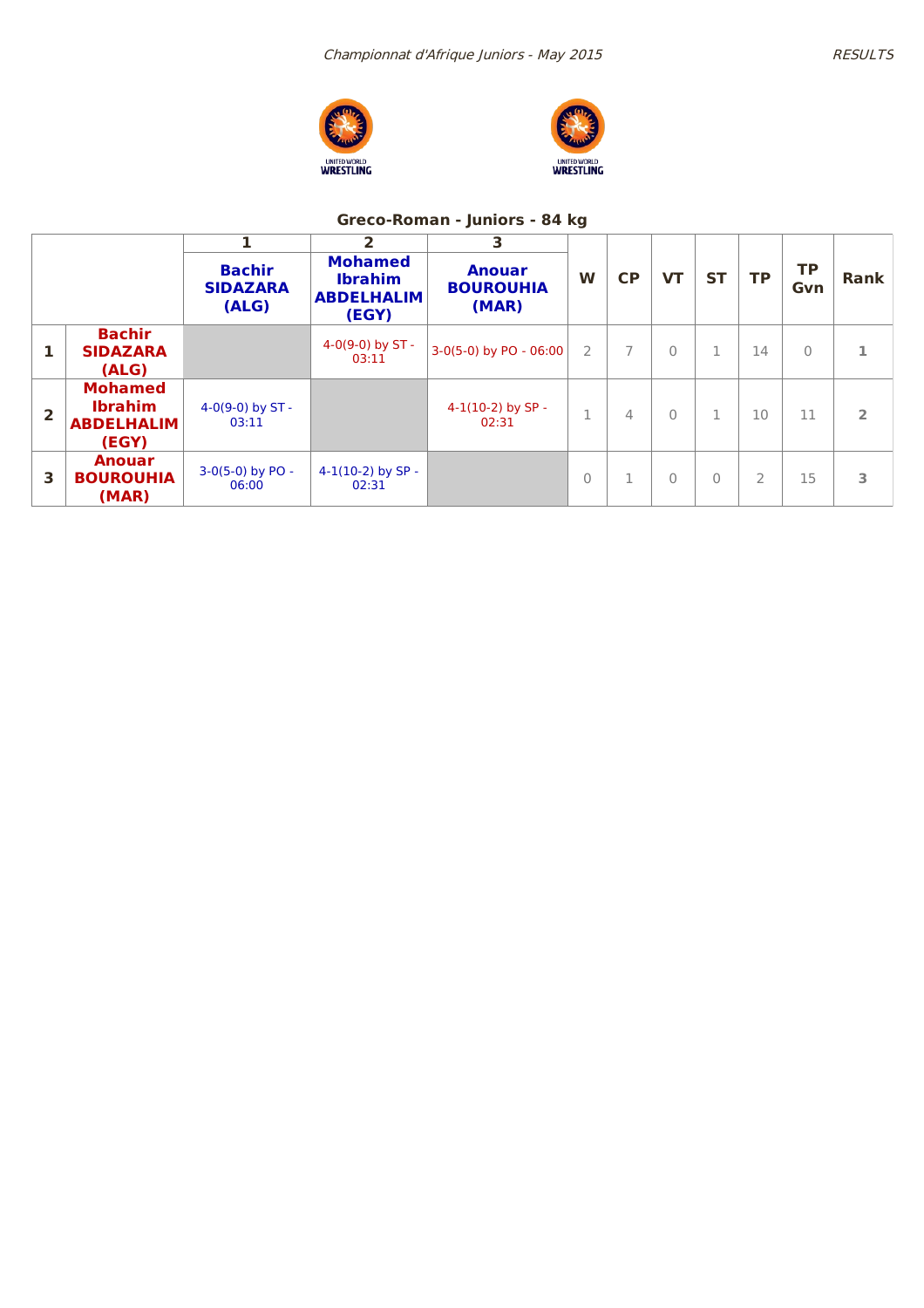



# **Greco-Roman - Juniors - 84 kg - Results**

### **Round 1 - GR - 84 kg**

| Match Wrestler        |  |  | $ TP CP $ Victory $ CP TP $ Wrestler |
|-----------------------|--|--|--------------------------------------|
| ALG - Bachir SIDAZARA |  |  | IEGY - Mohamed Ibrahim ABDELHALIM    |

### **Round 2 - GR - 84 kg**

|    | Match Wrestler         | TP   CP | Victory   CP   TP   Wrestler |  |                       |
|----|------------------------|---------|------------------------------|--|-----------------------|
| 60 | MAR - Anouar BOUROUHIA |         | DC                           |  | ALG - Bachir SIDAZARA |

# **Round 3 - GR - 84 kg**

| Match Wrestler                          | <b>TP</b> | <b>CP</b> |  | Victory $ CP TP Wrestler $ |
|-----------------------------------------|-----------|-----------|--|----------------------------|
| <b>EGY - Mohamed Ibrahim ABDELHALIM</b> | 10        |           |  | IMAR - Anouar BOUROUHIA    |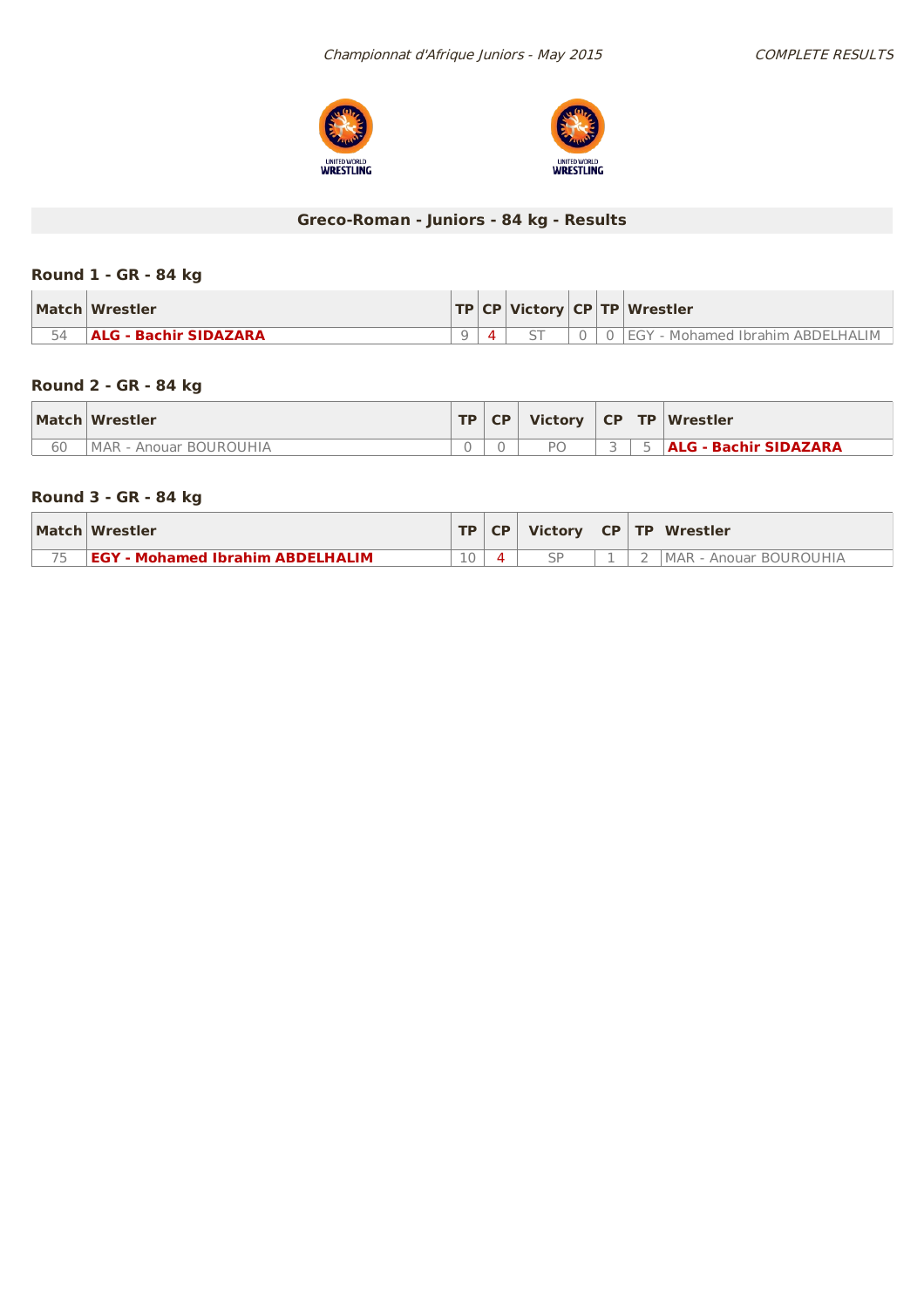| Number Team |            | <b>Name</b>                | Engagement License MC Weight |  |  |
|-------------|------------|----------------------------|------------------------------|--|--|
|             | <b>EGY</b> | <b>Karim Mohamed AHMED</b> |                              |  |  |
|             | KEN        | Dan AURA                   |                              |  |  |
|             |            |                            |                              |  |  |
|             |            |                            |                              |  |  |
|             |            |                            |                              |  |  |
|             |            |                            |                              |  |  |
|             |            |                            |                              |  |  |

**Number of participants 2**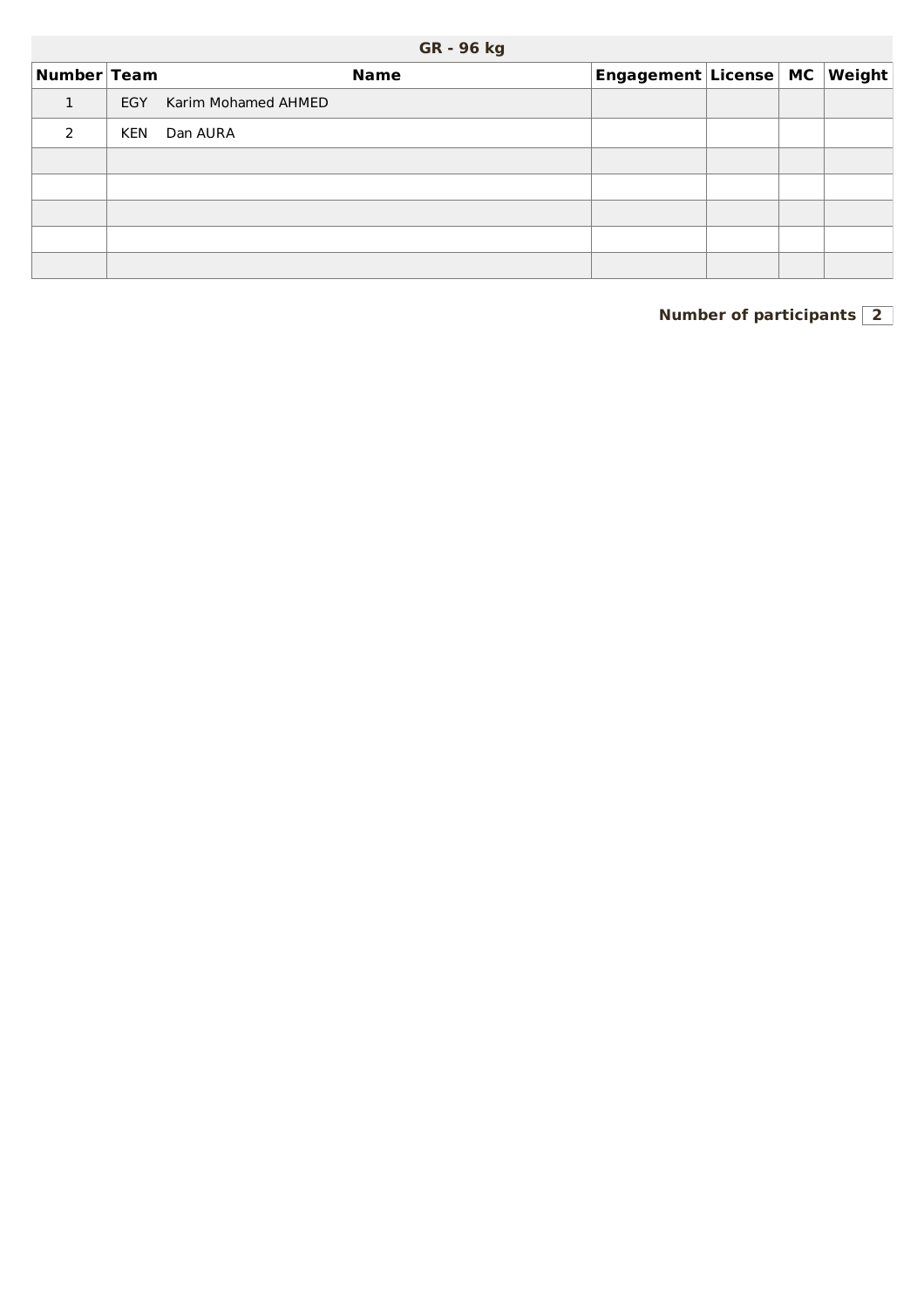



# **Greco-Roman - Juniors - 96 kg**

| <b>Rank</b> | <b>Team</b> | Wrestler            | W | C D | VТ | <b>CT</b><br>$\cdot$ | <b>TP</b> | TP Gvn | <b>Team</b><br><b>Rank Pts</b> |
|-------------|-------------|---------------------|---|-----|----|----------------------|-----------|--------|--------------------------------|
| alle s      | EGY         | Karim Mohamed AHMED |   |     |    |                      | -         |        | 10                             |
| . .         | <b>KEN</b>  | Dan AURA            |   |     |    |                      |           |        |                                |

| <b>CP</b>     | <b>Classification Points</b>                              |
|---------------|-----------------------------------------------------------|
| <b>VT</b>     | Victories by fall, default/forfeit/disqualification (5-0) |
| <b>ST</b>     | Victories by superiority (4-0 / 4-1)                      |
| <b>TP</b>     | Technical Points obtained                                 |
| <b>TP Gvn</b> | <b>Technical Points given</b>                             |

#### In the Nordic tournament, the wrestler with the highest number of victories will be ranked first, regardless of the **total number of classification points.**

If two wrestlers have an equal number of classification points, their direct match will determine the winner. The wrestler who won against his opponent will be ranked before the other one.

If more than two wrestlers have an equal number of classification points, the last of the ex-aequo group will be determined following these criteria until only two wrestlers remain:

- The fewest victories by « Fall »
- The fewest match victories by superiority
- The fewest technical points scored in the whole competition
- The most technical points given in the whole competition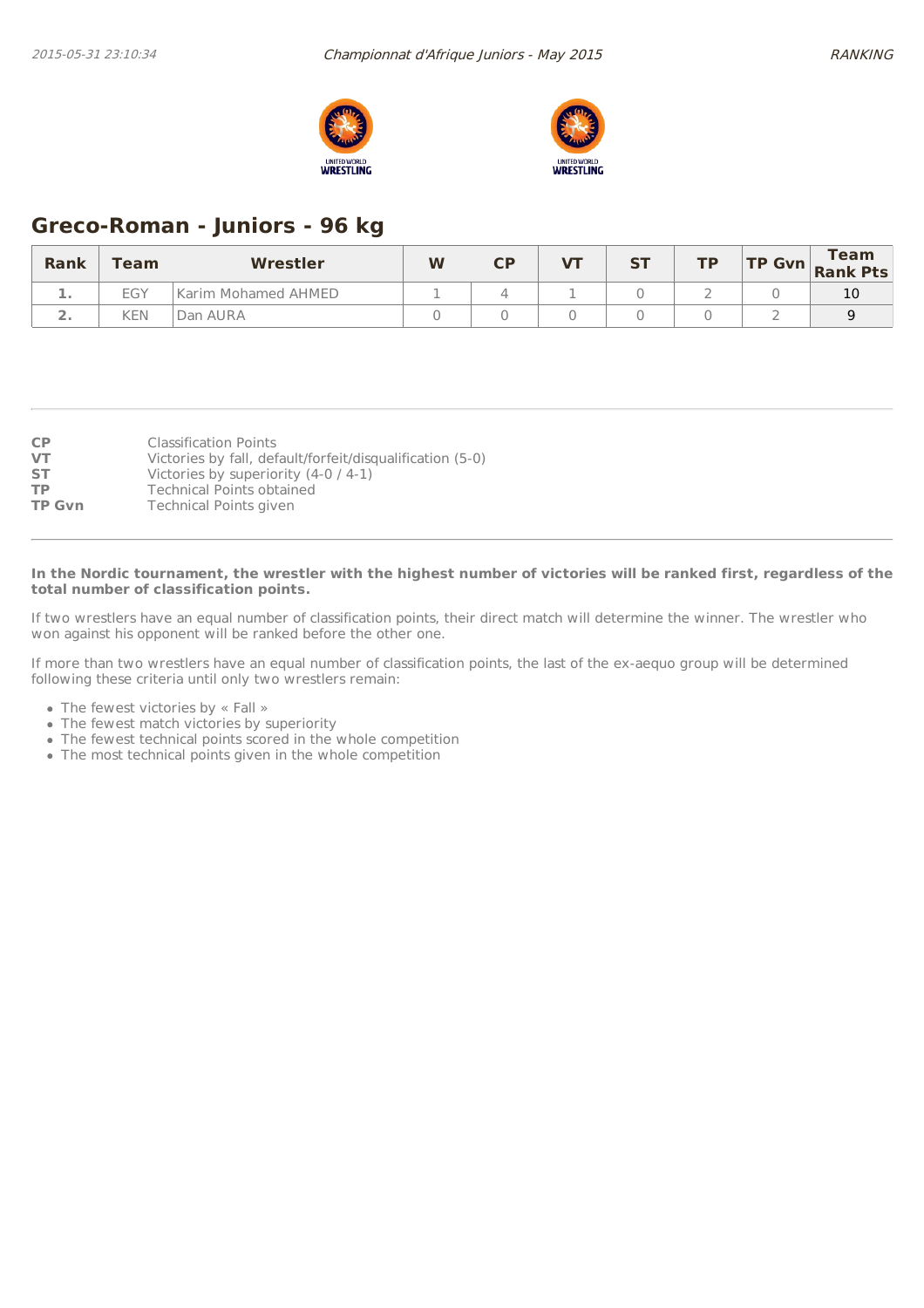



# **Greco-Roman - Juniors - 96 kg**

|                |                                                         |                                                         | 2                      |   |                |           |           |                |               |      |
|----------------|---------------------------------------------------------|---------------------------------------------------------|------------------------|---|----------------|-----------|-----------|----------------|---------------|------|
|                |                                                         | <b>Karim</b><br><b>Mohamed</b><br><b>AHMED</b><br>(EGY) | <b>Dan AURA (KEN)</b>  | W | CP             | <b>VT</b> | <b>ST</b> | <b>TP</b>      | <b>TP Gvn</b> | Rank |
| 1              | <b>Karim</b><br><b>Mohamed</b><br><b>AHMED</b><br>(EGY) |                                                         | 4-0(2-0) by VT - 00:41 |   | $\overline{4}$ |           |           | $\overline{2}$ | 0             |      |
| $\overline{2}$ | Dan<br><b>AURA</b><br>(KEN)                             | $4-0(2-0)$ by<br>$VT - 00:41$                           |                        | 0 | $\Omega$       |           | $\Omega$  | $\Omega$       |               |      |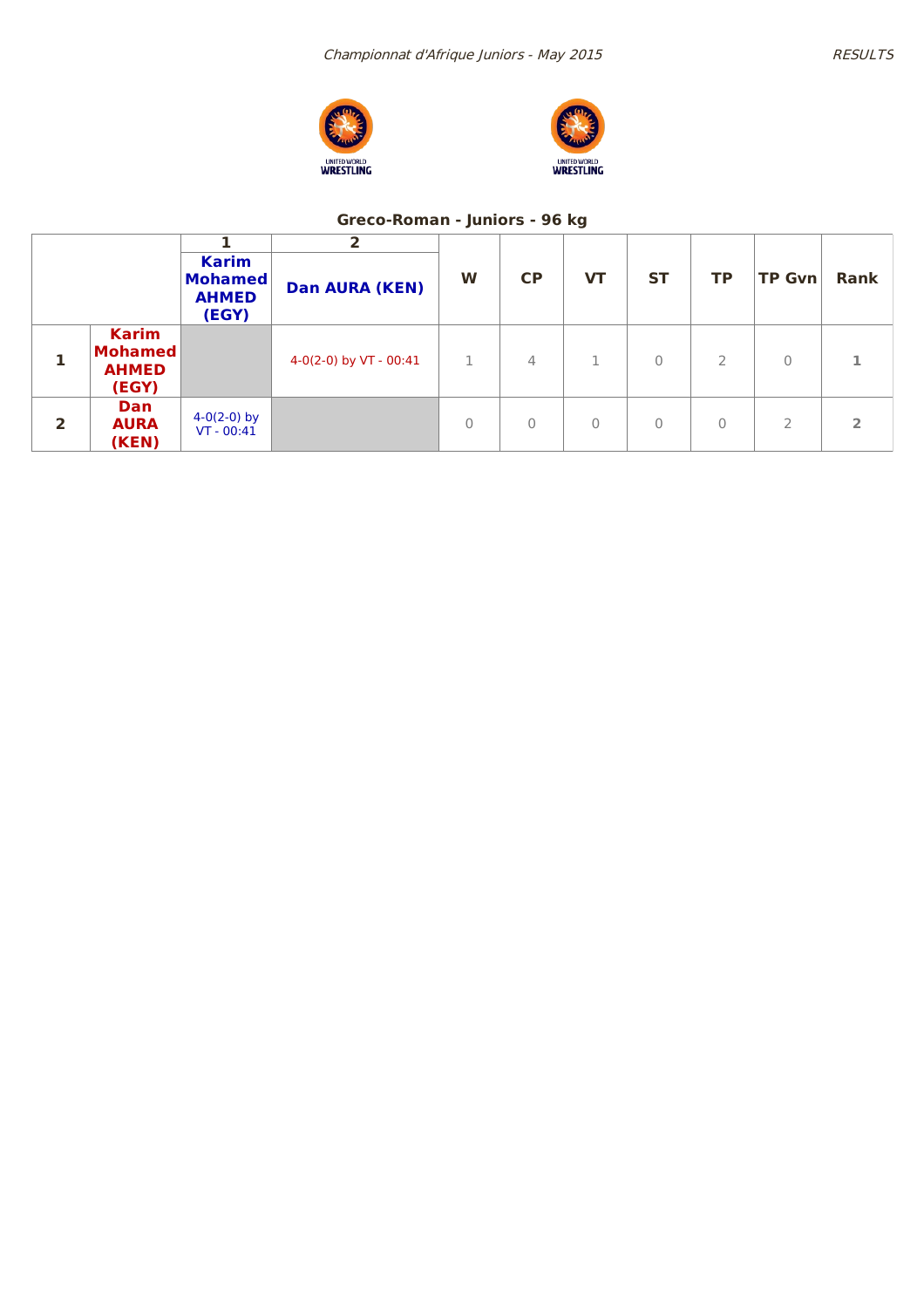



# **Greco-Roman - Juniors - 96 kg - Results**

### **Round 1 - GR - 96 kg**

|       | Match Wrestler                   |                               | CD. | <b>Victory</b> | <b>CP</b> | TP. | Wrestler        |
|-------|----------------------------------|-------------------------------|-----|----------------|-----------|-----|-----------------|
| $- -$ | <b>EGY - Karim Mohamed AHMED</b> | $\overline{\phantom{a}}$<br>- |     |                |           |     | Dan AURA<br>KEN |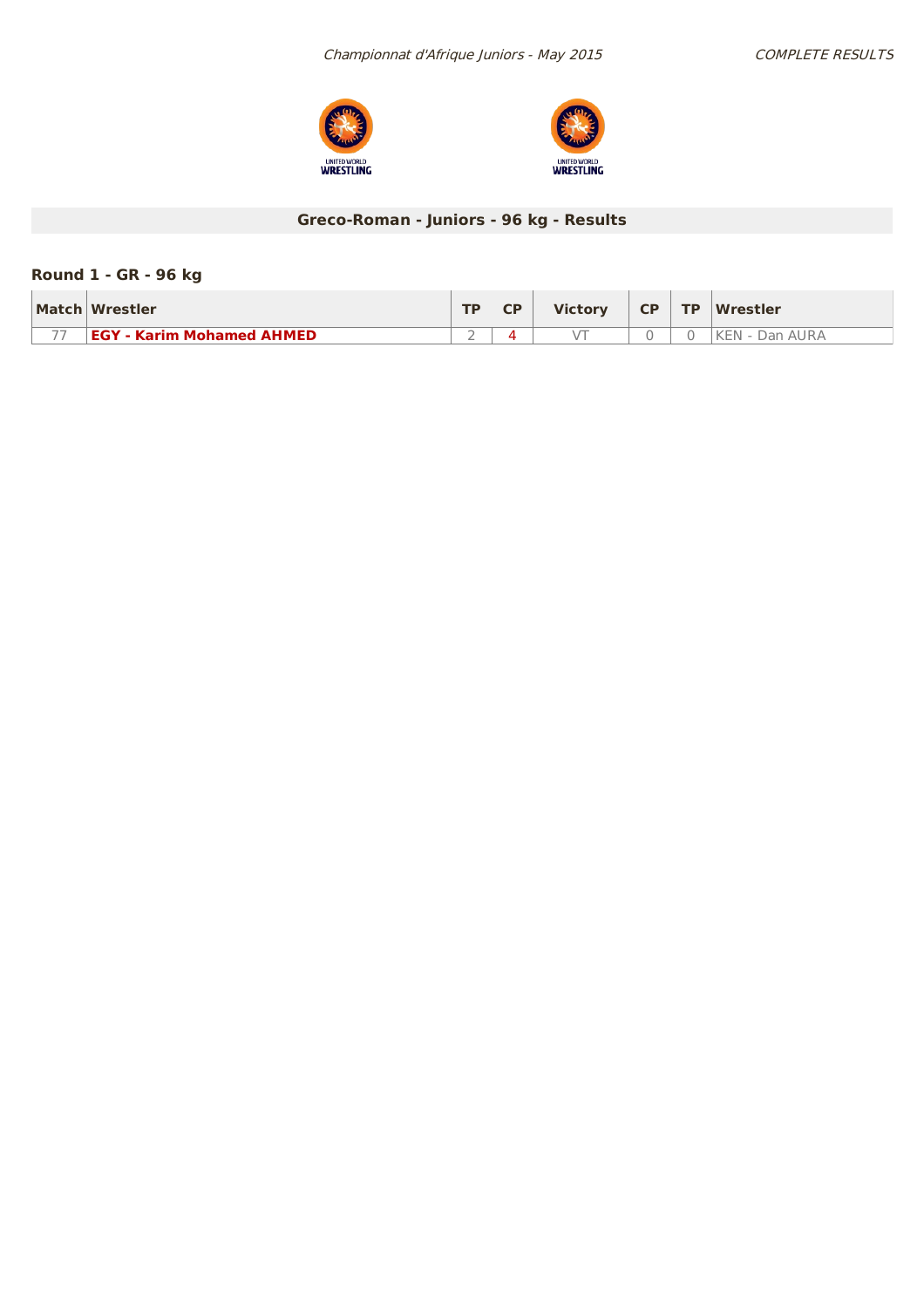# **GR - 120 kg**

| $\vert$ Number $\vert$ Team $\vert$ |            | <b>Name</b>              | Engagement License MC Weight |  |  |
|-------------------------------------|------------|--------------------------|------------------------------|--|--|
|                                     | <b>EGY</b> | Abdellatif Mohamed AHMED |                              |  |  |
|                                     |            |                          |                              |  |  |
|                                     |            |                          |                              |  |  |
|                                     |            |                          |                              |  |  |
|                                     |            |                          |                              |  |  |
|                                     |            |                          |                              |  |  |

**Number of participants 1**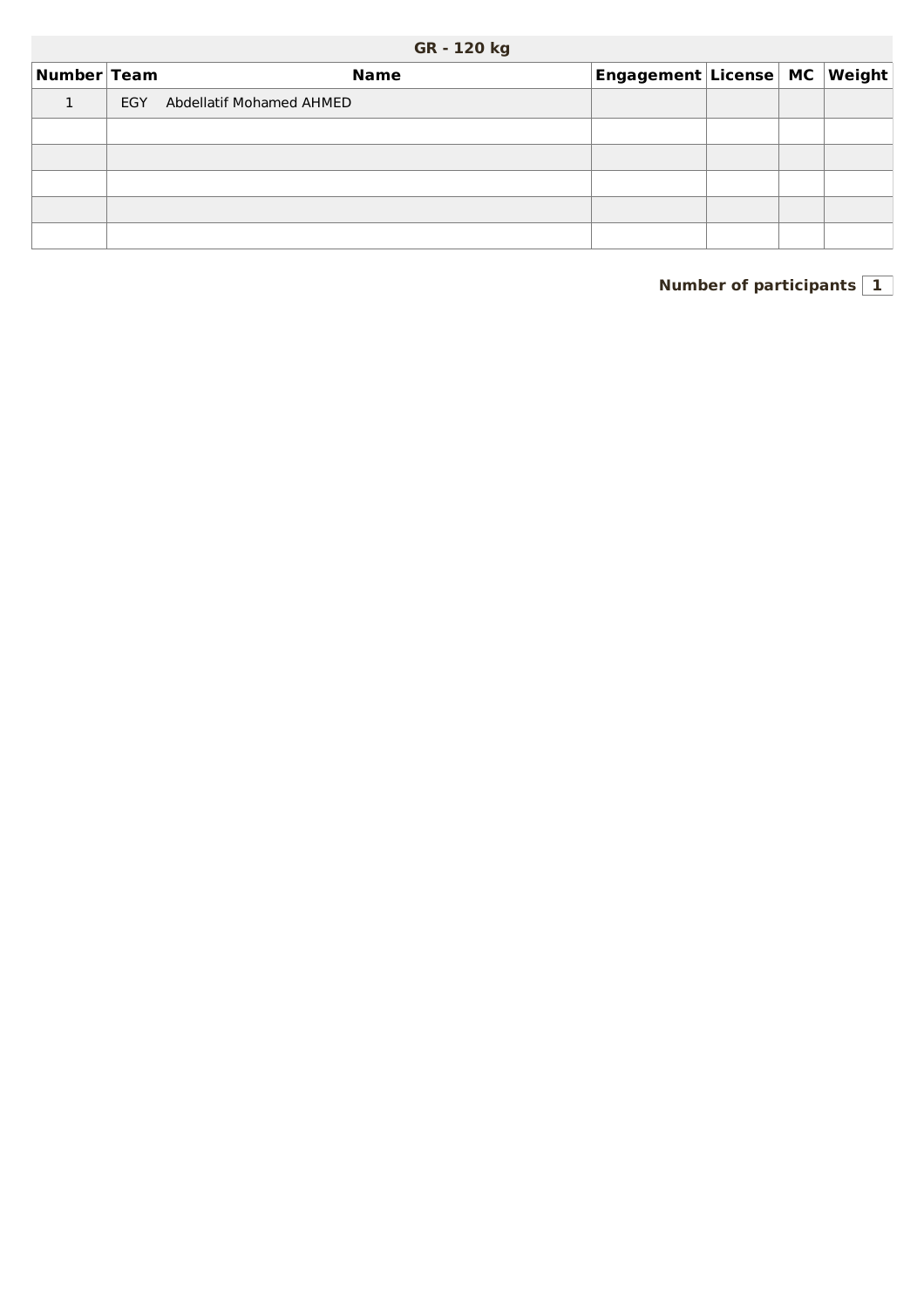

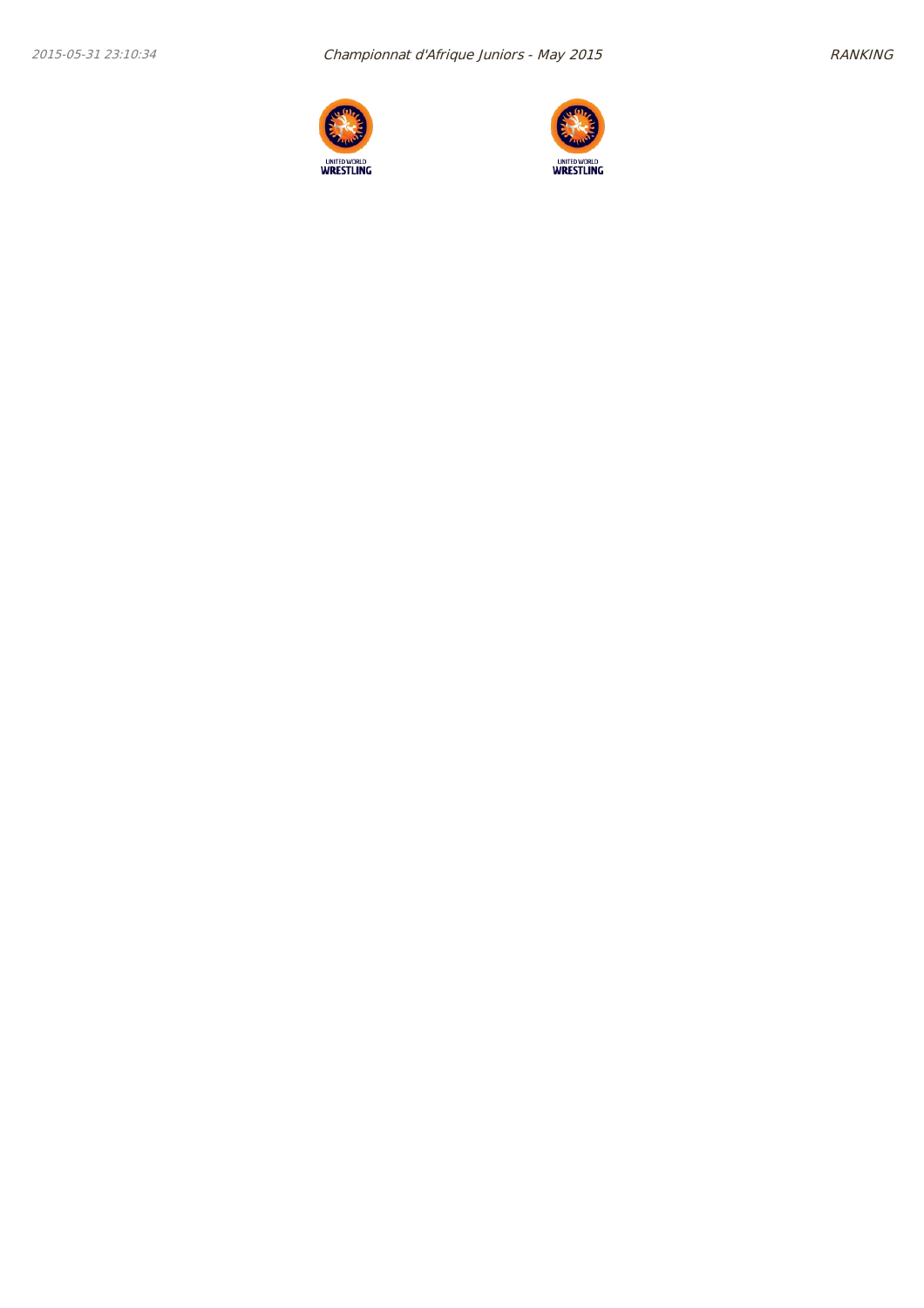



# **Greco-Roman - Juniors - 120 kg**

|  |  | W | <b>CD</b><br>-- | <b>VT</b> | <b>ST</b> | <b>TP</b><br>. . | <b>TD</b><br>Gvn | Rank |
|--|--|---|-----------------|-----------|-----------|------------------|------------------|------|
|  |  |   |                 |           |           |                  |                  |      |
|  |  |   |                 |           |           |                  |                  |      |